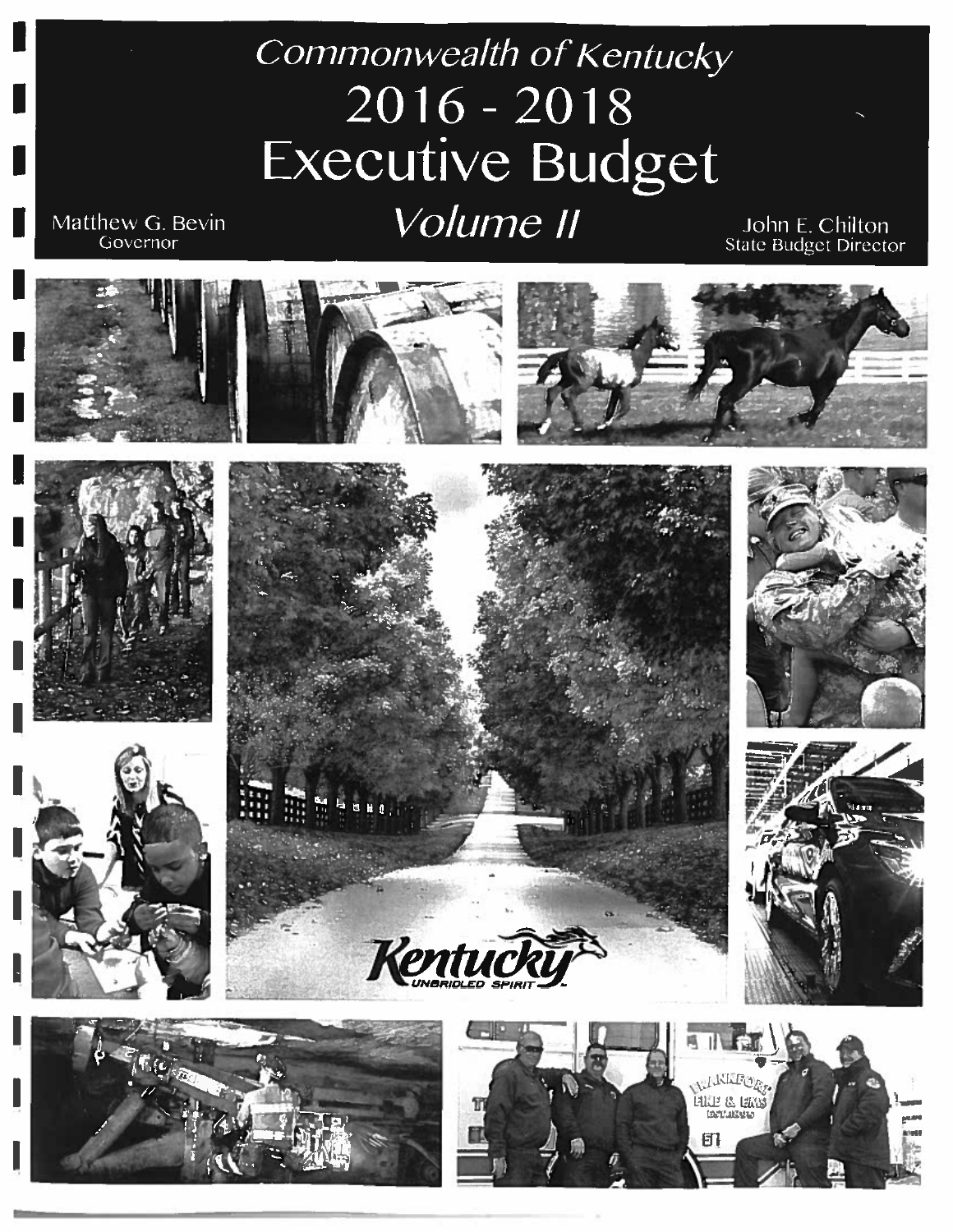# **TABLE OF CONTENTS**

# **GENERAL GOVERNMENT**

# **ECONOMIC DEVELOPMENT**

# **DEPARTMENT OF EDUCATION**

# EDUCATION AND WORKFORCE DEVELOPMENT

# **ENERGY AND ENVIRONMENT**

# **FINANCE AND ADMINISTRATION**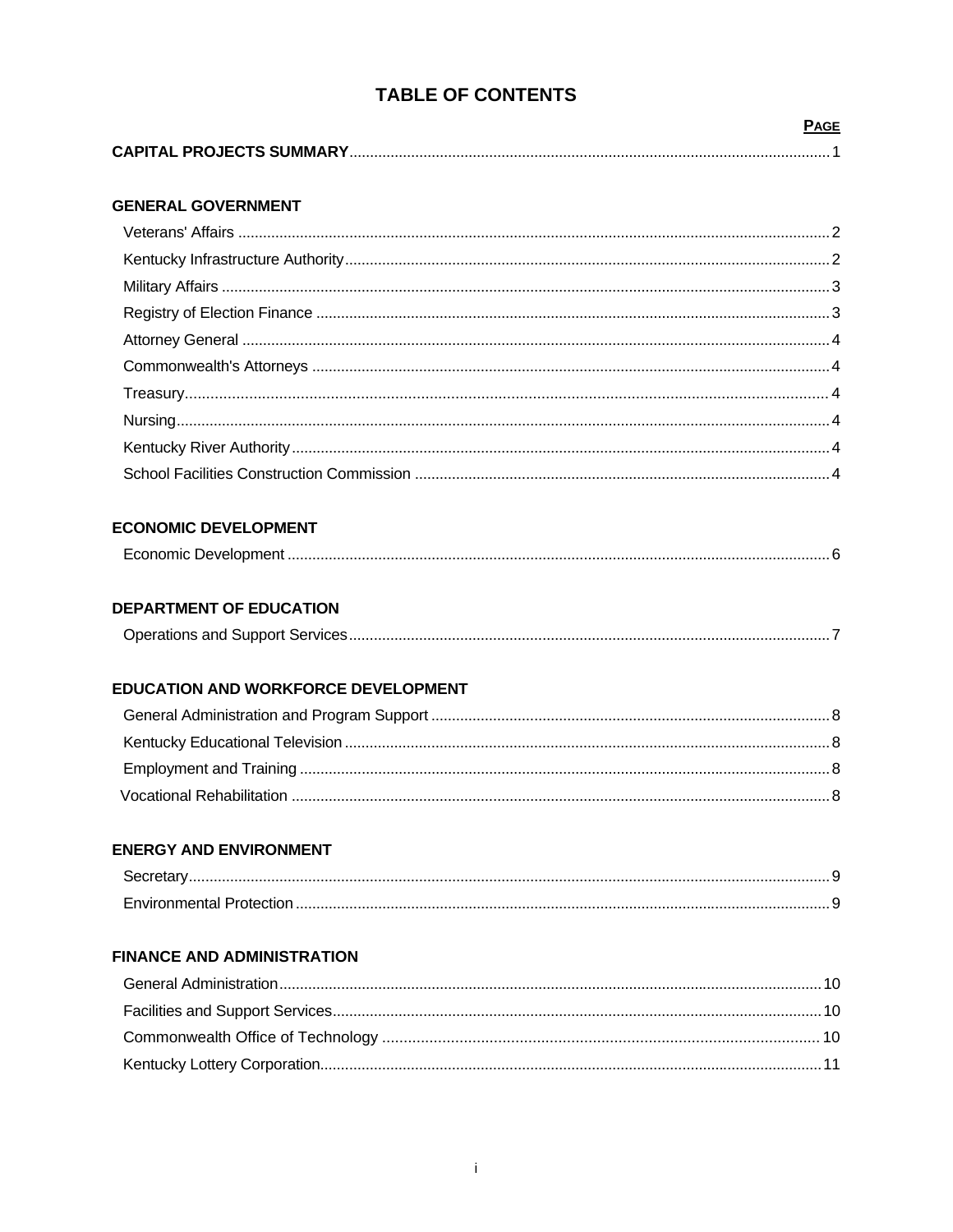# **HEALTH AND FAMILY SERVICES**

# **JUSTICE AND PUBLIC SAFETY**

# **LABOR**

|--|

# **POSTSECONDARY EDUCATION**

# **PUBLIC PROTECTION**

# **PAGE**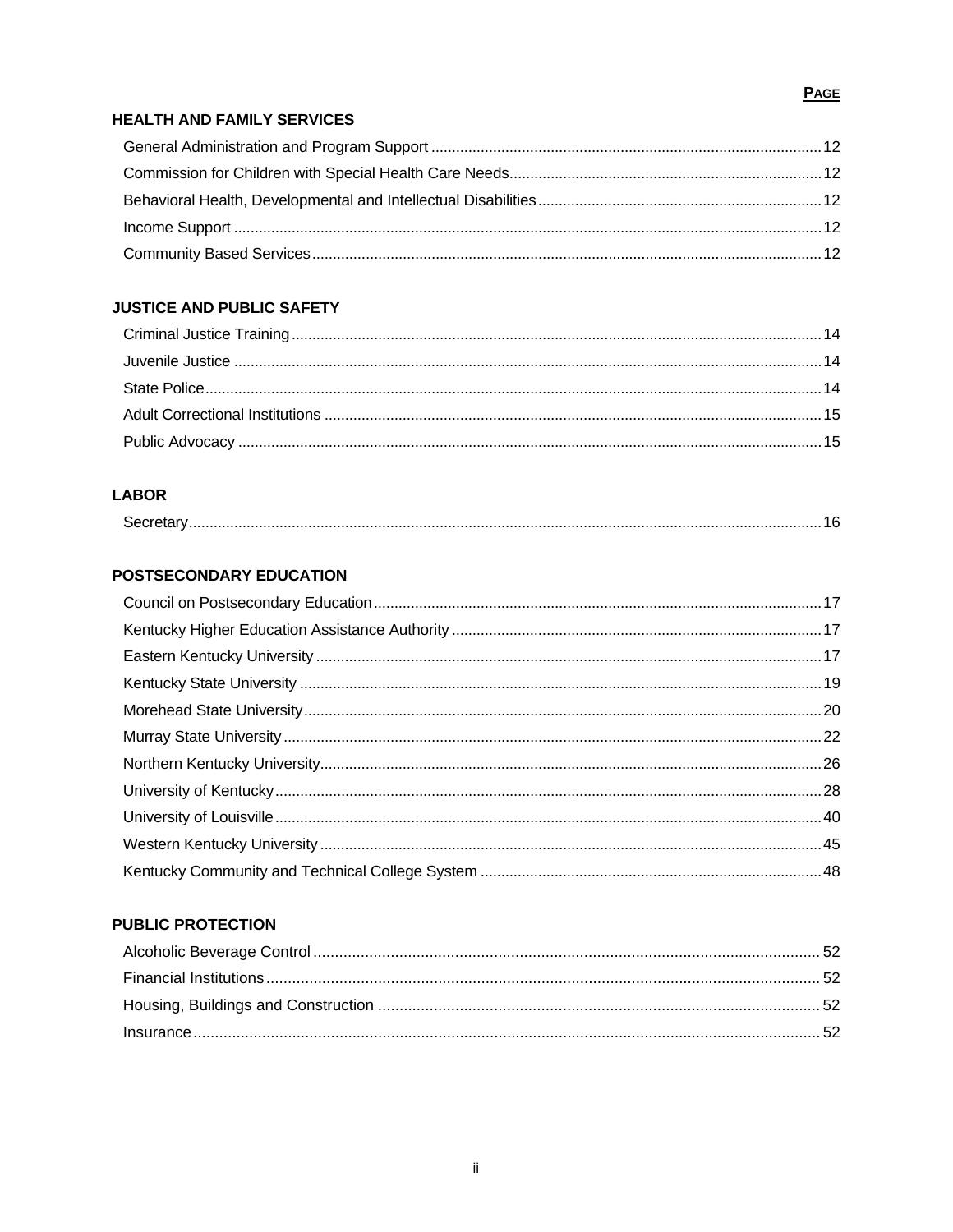# **PAGE**

# TOURISM, ARTS AND HERITAGE

# **TRANSPORTATION**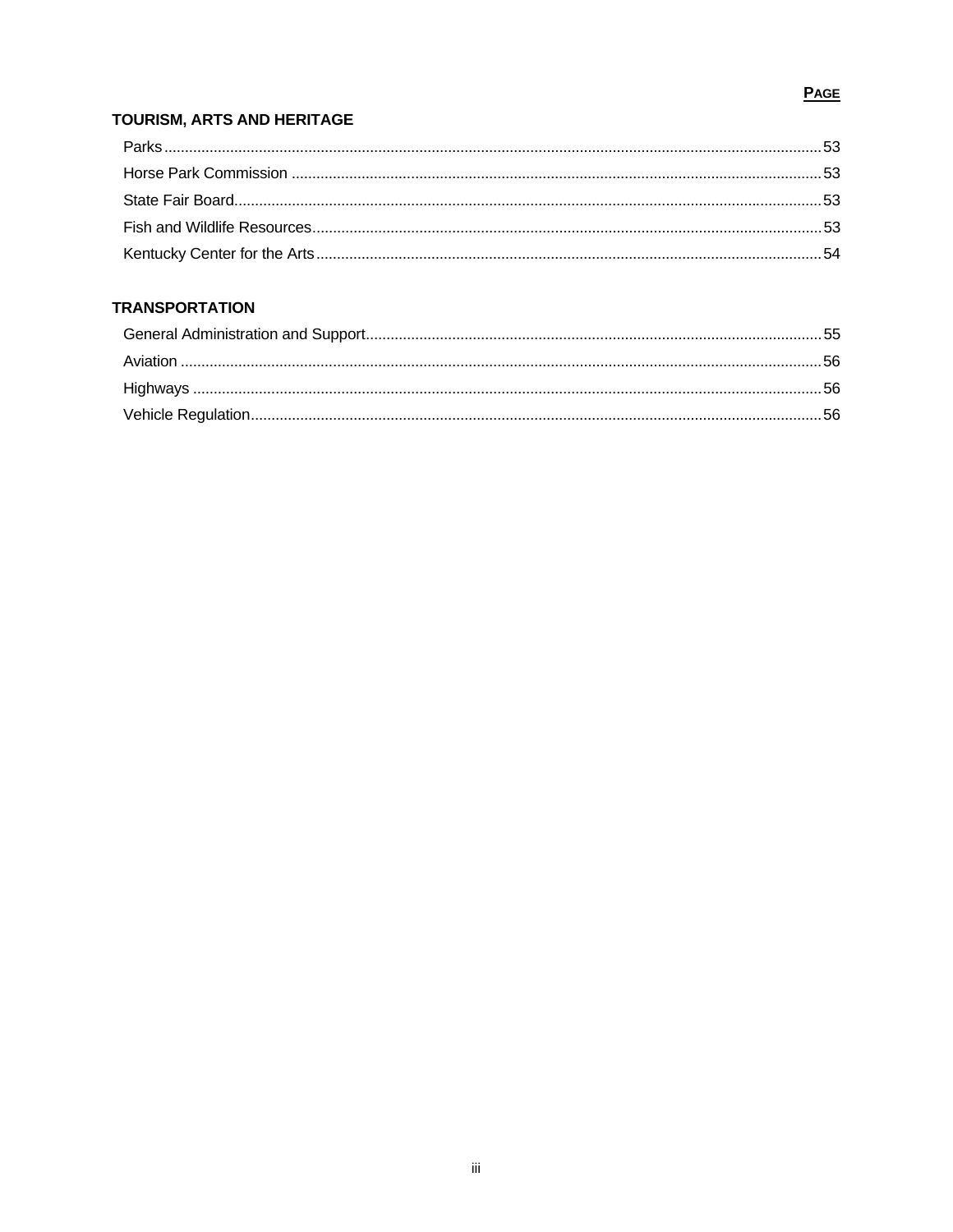# **2016-2018 EXECUTIVE BUDGET CAPITAL PROJECTS SUMMARY**

|                                   | Recommended<br>FY 2016 | Recommended<br>FY 2017 | Recommended<br>FY 2018 |
|-----------------------------------|------------------------|------------------------|------------------------|
| <b>SOURCE OF FUNDS</b>            |                        |                        |                        |
| <b>Executive Branch</b>           |                        |                        |                        |
| <b>General Fund</b>               |                        | 1,836,000              |                        |
| <b>Restricted Funds</b>           | 4,800,000              | 1,072,641,000          | 40,850,000             |
| <b>Federal Funds</b>              | 1,750,000              | 47,430,000             | 31,640,000             |
| <b>Road Fund</b>                  |                        | 9,699,000              | 9,695,000              |
| <b>Bond Funds</b>                 |                        | 414,804,000            | 45,437,500             |
| <b>Agency Bonds</b>               |                        | 159,489,000            | 4,891,000              |
| Investment Income                 |                        | 5,575,600              | 5,460,000              |
| Other - Cash                      |                        | 343,627,000            | 600,000                |
| Other - Third Party Financing     |                        | 334,000,000            |                        |
| <b>SOURCE OF FUNDS</b>            | 6,550,000              | 2,389,101,600          | 138,573,500            |
| <b>APPROPRIATIONS BY CABINET</b>  |                        |                        |                        |
| <b>Executive Branch</b>           |                        |                        |                        |
| <b>General Government</b>         | 2,000,000              | 405,812,600            | 44,731,000             |
| <b>Economic Development</b>       |                        |                        | 21,000,000             |
| Department of Education           |                        | 675,000                | 675,000                |
| Education & Workforce Development |                        | 100,700,000            | 700,000                |
| <b>Energy and Environment</b>     |                        | 4,200,000              | 200,000                |
| Finance and Administration        |                        | 84,425,000             | 12,450,000             |
| <b>Health and Family Services</b> |                        | 7,242,500              | 2,375,000              |
| Justice and Public Safety         |                        | 20,286,500             | 6,112,500              |
| <b>Postsecondary Education</b>    | 3,500,000              | 1,715,104,000          | 15,500,000             |
| Tourism, Arts and Heritage        | 1,050,000              | 40,357,000             | 24,535,000             |
| Transportation                    |                        | 10,299,000             | 10,295,000             |
| <b>TOTAL APPROPRIATIONS</b>       | 6,550,000              | 2,389,101,600          | 138,573,500            |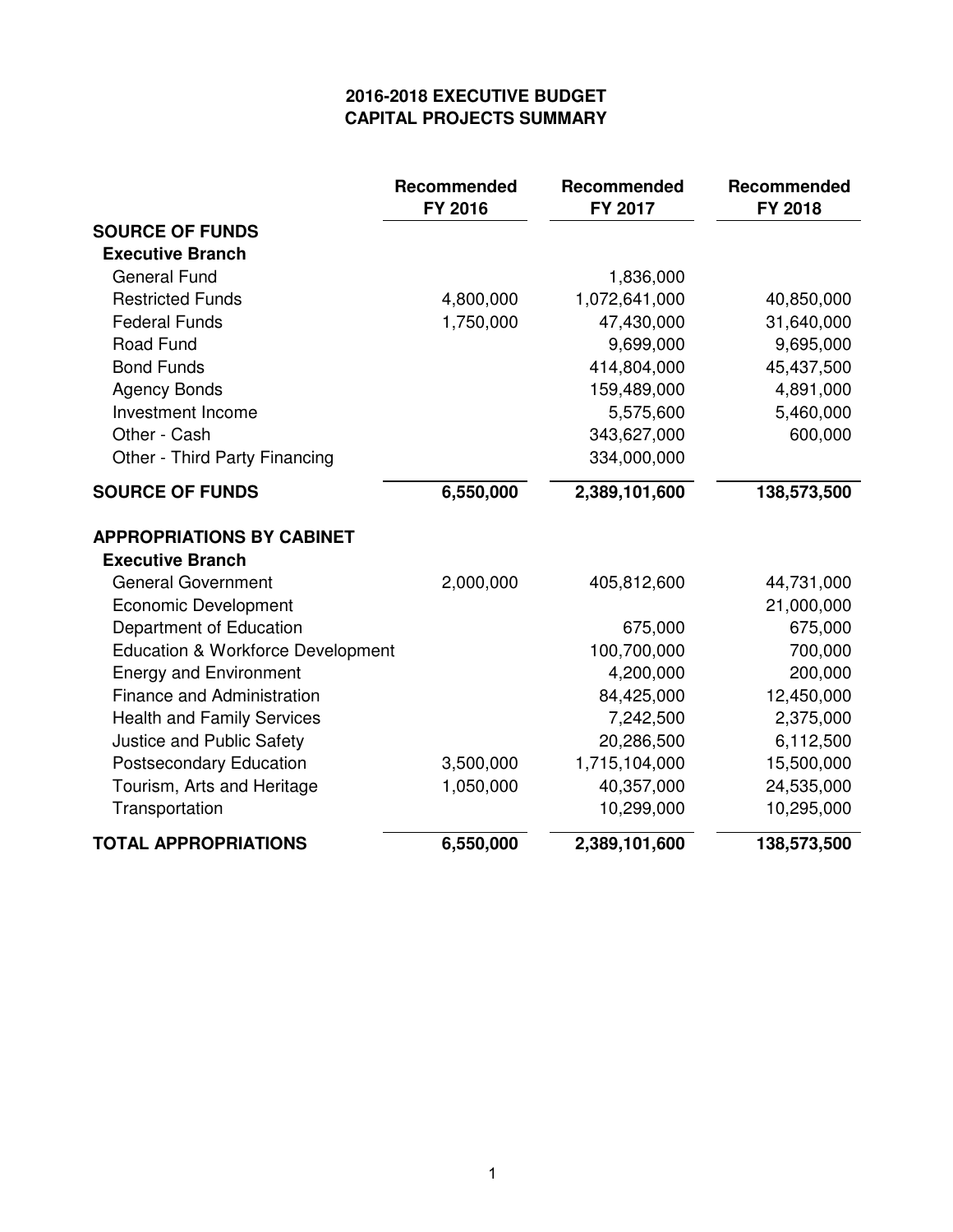|                           | <b>Fiscal Year</b> | <b>Fiscal Year</b> | <b>Fiscal Year</b> |
|---------------------------|--------------------|--------------------|--------------------|
| <b>General Government</b> | 2015-2016          | 2016-2017          | 2017-2018          |

#### **Veterans' Affairs**

| Maintenance Pool - 2016-2018 |  |  | 400.000 | 400.000 |
|------------------------------|--|--|---------|---------|
| Investment Income            |  |  | 400,000 | 400.000 |
| .<br>.<br>_____              |  |  |         |         |

The Department of Veterans' Affairs maintains and operates three nursing homes and four veterans' cemeteries, with a fourth nursing home scheduled to open in fiscal year 2017. The Maintenance Pool preserves and protects the Commonwealth's investments in it facilities.

| <b>Veterans' Affairs Total</b> | 400,000 | 400.000 |
|--------------------------------|---------|---------|
| Investment Income              | 400.000 | 400.000 |
|                                |         |         |

### **Kentucky Infrastructure Authority**

| KIA Fund A - Federally Assisted Wastewater Prg - 2016-2018 | 121.620.000 | 21,620,000 |
|------------------------------------------------------------|-------------|------------|
| Federal Funds                                              | 17.870.000  | 17.870.000 |
| <b>Bond Funds</b>                                          | 3.750.000   | 3.750.000  |
| Agency Bonds                                               | 100.000.000 |            |

The Fund A (Federally Assisted Wastewater Revolving Fund Program) finances local wastewater treatment and collection facilities that qualify under U.S. Environmental Protection Agency requirements. Funds are provided by the United States Environmental Protection Agency through capitalization grants of 83.33 percent of the total project. The state matches these funds with a 16.67 percent match of the total project through issuance of General Fund supported debt.

KIA will leverage loan repayments from the Federally Assisted Wastewater Revolving Loan program to support \$100,000,000 in new agency bonds.

| KIA Fund F - Drinking Water Revolving Loan Prg - 2016-2018 | 41.820.000 | 16.820.000 |
|------------------------------------------------------------|------------|------------|
| <b>Federal Funds</b>                                       | 13.770.000 | 13,770,000 |
| <b>Bond Funds</b>                                          | 3.050.000  | 3,050,000  |
| Agency Bonds                                               | 25,000,000 |            |

The Fund F (Federally Assisted Drinking Water Revolving Loan Fund Program) finances local drinking water facilities that qualify under U.S. Environmental Protection Agency requirements. Funds are provided by the United States Environmental Protection Agency through capitalization grants of 83.33 percent of the total project. The state matches these funds with 16.67 percent match of the total project through issuance of General Fund-supported debt.

KIA will leverage loan repayments from the Federally Assisted Drinking Water Loan program to support \$25,000,000 in new agency bonds.

#### **KIA Fd A-Fed Assist Wastewter Prog-2014-2016-Reauthorization**

This project reauthorizes \$100,000,000 in Agency Bonds for Fund A (Federally Assisted Wastewater Revolving Fund Program).

### **KIA Fd F-Drink Wtr Revolv Loan Prg-2014-2016 Reauthorization**

This project reauthorizes \$25,000,000 in Agency Bonds for Fund F (Federally Assisted Drinking Water Revolving Loan Fund Program).

| <b>Kentucky Infrastructure Authority Total</b> | 163,440,000 | 38,440,000 |
|------------------------------------------------|-------------|------------|
| <b>Federal Funds</b>                           | 31.640.000  | 31.640.000 |
| <b>Bond Funds</b>                              | 6.800.000   | 6,800,000  |
| <b>Agency Bonds</b>                            | 125.000.000 |            |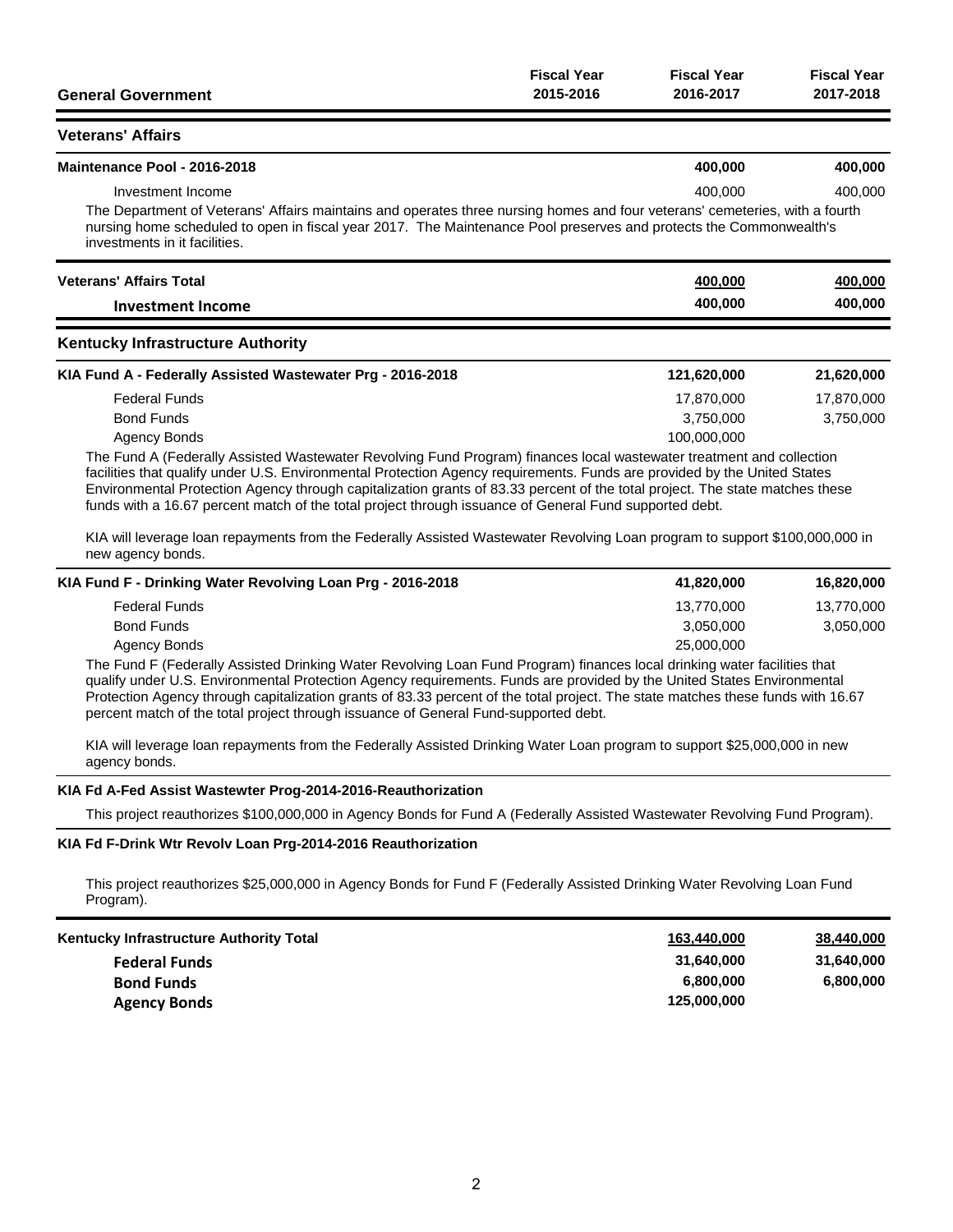| <b>General Government</b>                                                                                                                                                                                                                                | <b>Fiscal Year</b><br>2015-2016 | <b>Fiscal Year</b><br>2016-2017 | <b>Fiscal Year</b><br>2017-2018 |
|----------------------------------------------------------------------------------------------------------------------------------------------------------------------------------------------------------------------------------------------------------|---------------------------------|---------------------------------|---------------------------------|
| <b>Military Affairs</b>                                                                                                                                                                                                                                  |                                 |                                 |                                 |
| <b>Construct Building 352 Bluegrass Station</b>                                                                                                                                                                                                          |                                 | 7,000,000                       |                                 |
| Other - Third Party Financing                                                                                                                                                                                                                            |                                 | 7,000,000                       |                                 |
| This project will construct a 140,000 square foot maintenance and training facility<br>for a major tenant of Bluegrass Station.                                                                                                                          |                                 |                                 |                                 |
| This project is approved pursuant to KRS 45.763                                                                                                                                                                                                          |                                 |                                 |                                 |
| <b>Construct Replacement HRO Building - Frankfort</b>                                                                                                                                                                                                    |                                 | 2,100,000                       |                                 |
| <b>Restricted Funds</b>                                                                                                                                                                                                                                  |                                 | 525,000                         |                                 |
| <b>Federal Funds</b>                                                                                                                                                                                                                                     |                                 | 1,575,000                       |                                 |
| This project will construct a 10,000 square foot building to house the Human Resources Offices (HRO) of the KY National Guard.                                                                                                                           |                                 |                                 |                                 |
| Maintenance Pool - 2016-2018                                                                                                                                                                                                                             |                                 | 1,000,000                       | 1,000,000                       |
| Investment Income                                                                                                                                                                                                                                        |                                 | 1,000,000                       | 1,000,000                       |
| The Maintenance Pool includes maintenance, alteration, and renovation projects to protect real property, lengthen facility<br>lifespan, adjust to changes in Kentucky National Guard units missions, and to keep department facilities in working order. |                                 |                                 |                                 |
| Renovation of Bay A in Building 3 at Bluegrass Station                                                                                                                                                                                                   | 2,000,000                       |                                 |                                 |
| <b>Restricted Funds</b>                                                                                                                                                                                                                                  | 2,000,000                       |                                 |                                 |
| This project will renovate 18,000 square feet of space in Bay A of Building 3 at Bluegrass Station to provide administrative space.                                                                                                                      |                                 |                                 |                                 |
| <b>Construct Structural Repairs Harrodsburg Armory</b>                                                                                                                                                                                                   |                                 | 660,000                         |                                 |
| <b>Restricted Funds</b>                                                                                                                                                                                                                                  |                                 | 330,000                         |                                 |
| <b>Federal Funds</b>                                                                                                                                                                                                                                     |                                 | 330,000                         |                                 |
| This project will repair structural damage to the walls and floor of the National Guard Armory at Harrodsburg.                                                                                                                                           |                                 |                                 |                                 |
| <b>Construct Structural Repairs Walton Armory</b>                                                                                                                                                                                                        |                                 | 660,000                         |                                 |
| <b>Restricted Funds</b>                                                                                                                                                                                                                                  |                                 | 330,000                         |                                 |
| <b>Federal Funds</b>                                                                                                                                                                                                                                     |                                 | 330,000                         |                                 |
| This project will repair structural damage to the walls and floor of the National Guard Armory at Walton.                                                                                                                                                |                                 |                                 |                                 |
| Renovation Butler Building Property Phase 2-Louisville Reaut                                                                                                                                                                                             |                                 |                                 |                                 |
| This project reauthorizes a \$2,000,000 Restricted Funds appropriation. This project will purchase and renovate an additional 3.5<br>acres of land and two maintenance buildings located next to Bowman Field in Louisville.                             |                                 |                                 |                                 |
| <b>Military Affairs Total</b>                                                                                                                                                                                                                            | 2,000,000                       | 11,420,000                      | 1,000,000                       |
| <b>Restricted Funds</b>                                                                                                                                                                                                                                  | 2,000,000                       | 1,185,000                       |                                 |
| <b>Federal Funds</b>                                                                                                                                                                                                                                     |                                 | 2,235,000                       |                                 |
| <b>Investment Income</b>                                                                                                                                                                                                                                 |                                 | 1,000,000                       | 1,000,000                       |
| <b>Other - Third Party Financing</b>                                                                                                                                                                                                                     |                                 | 7,000,000                       |                                 |
| <b>Registry of Election Finance</b>                                                                                                                                                                                                                      |                                 |                                 |                                 |
| <b>System Modernization</b>                                                                                                                                                                                                                              |                                 | 1,836,000                       |                                 |
| <b>General Fund</b>                                                                                                                                                                                                                                      |                                 | 1,836,000                       |                                 |
| This project will replace an obsolete system and upgrade the process of managing campaign finance information.                                                                                                                                           |                                 |                                 |                                 |
| <b>Registry of Election Finance Total</b>                                                                                                                                                                                                                |                                 | 1,836,000                       |                                 |
| <b>General Fund</b>                                                                                                                                                                                                                                      |                                 | 1,836,000                       |                                 |
|                                                                                                                                                                                                                                                          |                                 |                                 |                                 |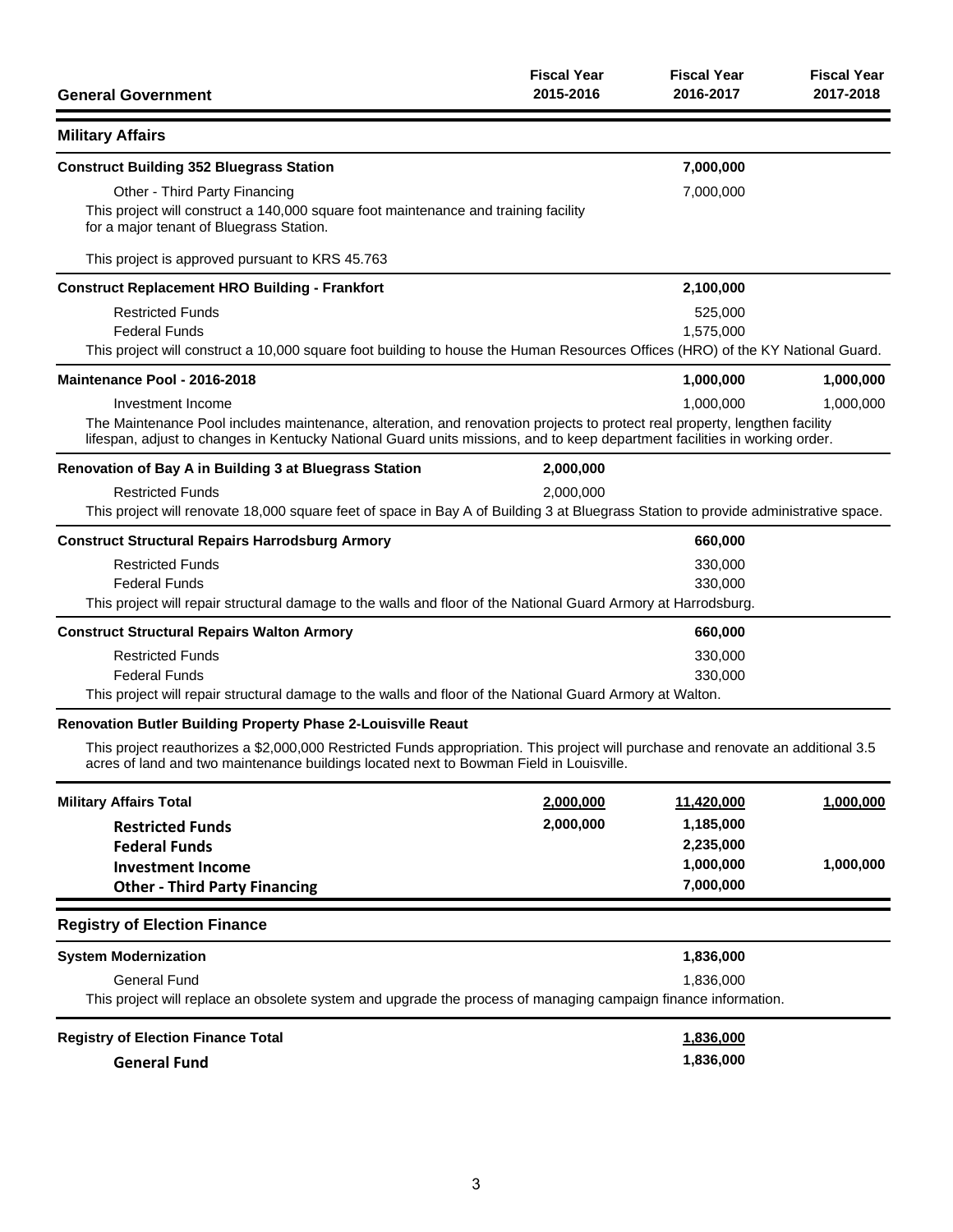| <b>General Government</b>                                                                                                                                                                                                                                                                       | <b>Fiscal Year</b><br>2015-2016 | <b>Fiscal Year</b><br>2016-2017 | <b>Fiscal Year</b><br>2017-2018 |
|-------------------------------------------------------------------------------------------------------------------------------------------------------------------------------------------------------------------------------------------------------------------------------------------------|---------------------------------|---------------------------------|---------------------------------|
| <b>Attorney General</b>                                                                                                                                                                                                                                                                         |                                 |                                 |                                 |
| <b>Franklin County - Lease</b>                                                                                                                                                                                                                                                                  |                                 |                                 |                                 |
| 1024 Capital Center Drive lease                                                                                                                                                                                                                                                                 |                                 |                                 |                                 |
| <b>Commonwealth's Attorneys</b>                                                                                                                                                                                                                                                                 |                                 |                                 |                                 |
| Jefferson County - Lease                                                                                                                                                                                                                                                                        |                                 |                                 |                                 |
| <b>Treasury</b>                                                                                                                                                                                                                                                                                 |                                 |                                 |                                 |
| <b>Lease-Purchase Check Printers</b>                                                                                                                                                                                                                                                            |                                 | 115,600                         |                                 |
| Investment Income<br>Lease-purchase of check writing equipment to accommodate the high volume check/check stub printing required by the<br>Commonwealth.                                                                                                                                        |                                 | 115,600                         |                                 |
| <b>Treasury Total</b>                                                                                                                                                                                                                                                                           |                                 | 115,600                         |                                 |
| <b>Investment Income</b>                                                                                                                                                                                                                                                                        |                                 | 115,600                         |                                 |
| <b>Nursing</b>                                                                                                                                                                                                                                                                                  |                                 |                                 |                                 |
| Jefferson County - Lease<br>This lease is for office space in Jefferson County.                                                                                                                                                                                                                 |                                 |                                 |                                 |
| <b>Kentucky River Authority</b>                                                                                                                                                                                                                                                                 |                                 |                                 |                                 |
| <b>Construct Lock and Dam 10</b>                                                                                                                                                                                                                                                                |                                 | 34,000,000                      |                                 |
| <b>Agency Bonds</b><br>This project will reconstruct Dam 10 between Madison and Clark counties and renovate the navigation lock.                                                                                                                                                                |                                 | 34,000,000                      |                                 |
| Design and Repair Dam 7                                                                                                                                                                                                                                                                         |                                 | 292,000                         | 2,789,000                       |
| <b>Agency Bonds</b><br>This dam provides water to the City of Harrodsburg. The repairs will extend the life of the faciltiy by 15-20 years and secure<br>Harrodsburg's water supply.                                                                                                            |                                 | 292.000                         | 2,789,000                       |
| Design and Repair Dam 6                                                                                                                                                                                                                                                                         |                                 | 197,000                         | 2,102,000                       |
| <b>Agency Bonds</b><br>Dam 6 provides water to the City of Wilmore. This project will protect the water supply and should extend the life of the dam by<br>15-20 years. Repairs are needed to control leakage and prevent failure of existing sheet piling.                                     |                                 | 197,000                         | 2,102,000                       |
| <b>Kentucky River Authority Total</b>                                                                                                                                                                                                                                                           |                                 | 34,489,000                      | 4,891,000                       |
| <b>Agency Bonds</b>                                                                                                                                                                                                                                                                             |                                 | 34,489,000                      | 4,891,000                       |
| <b>School Facilities Construction Commission</b>                                                                                                                                                                                                                                                |                                 |                                 |                                 |
| Special Offers of Assistance - 2014-2016                                                                                                                                                                                                                                                        |                                 | 103,112,000                     |                                 |
| <b>Bond Funds</b>                                                                                                                                                                                                                                                                               |                                 | 103,112,000                     |                                 |
| This project funds \$103,112,000 in Special Offers of Assistance that were authorized by HB 235 from the 2014 Regular Session<br>of the General Assembly. These offers were authorized in the 2014-16 biennium with the expectation of a debt service<br>appropriation in the 2016-18 biennium. |                                 |                                 |                                 |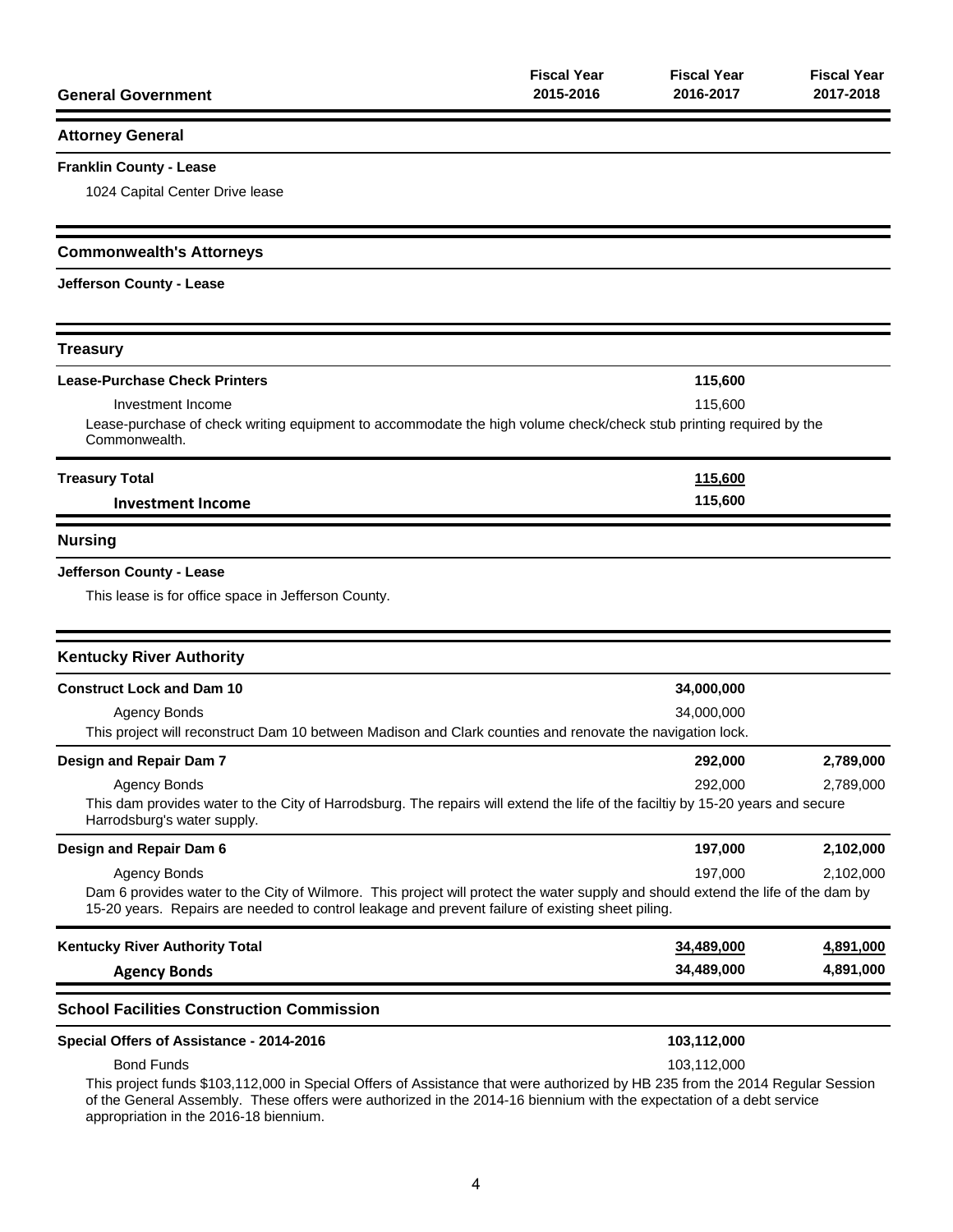|                           | <b>Fiscal Year</b> | Fiscal Year | <b>Fiscal Year</b> |
|---------------------------|--------------------|-------------|--------------------|
| <b>General Government</b> | 2015-2016          | 2016-2017   | 2017-2018          |
|                           |                    |             |                    |

### **School Facilities Construction Commission**

#### **Offers of Assistance - 2014-2016 91,000,000**

Bond Funds 91,000,000

This project funds \$91 million in regular offers of assistance that were authorized by House Bill 235 from the 2014 Regular Session of the General Assembly. The offers of assistance were authorized with the expectation of debt service in the 2016- 2018 biennium.

#### **School Facilities Construction Commission Reauthorization**

This project reauthorizes Regular Offers of Assistance in the amount of \$94,532,000. This amount reflects unused, escrowed offers of assistance from the 2008-10, 2010-12, and 2012-14 budgets.

| <b>School Facilities Construction Commission Total</b><br><b>Bond Funds</b> |           | 194,112,000<br>194,112,000 |            |
|-----------------------------------------------------------------------------|-----------|----------------------------|------------|
|                                                                             |           |                            |            |
| <b>General Government Total</b>                                             | 2,000,000 | 405,812,600                | 44,731,000 |
| <b>General Fund</b>                                                         |           | 1,836,000                  |            |
| <b>Restricted Funds</b>                                                     | 2,000,000 | 1,185,000                  |            |
| <b>Federal Funds</b>                                                        |           | 33,875,000                 | 31,640,000 |
| <b>Bond Funds</b>                                                           |           | 200,912,000                | 6,800,000  |
| <b>Agency Bonds</b>                                                         |           | 159,489,000                | 4,891,000  |
| Investment Income                                                           |           | 1,515,600                  | 1,400,000  |
| <b>Other - Third Party Financing</b>                                        |           | 7,000,000                  |            |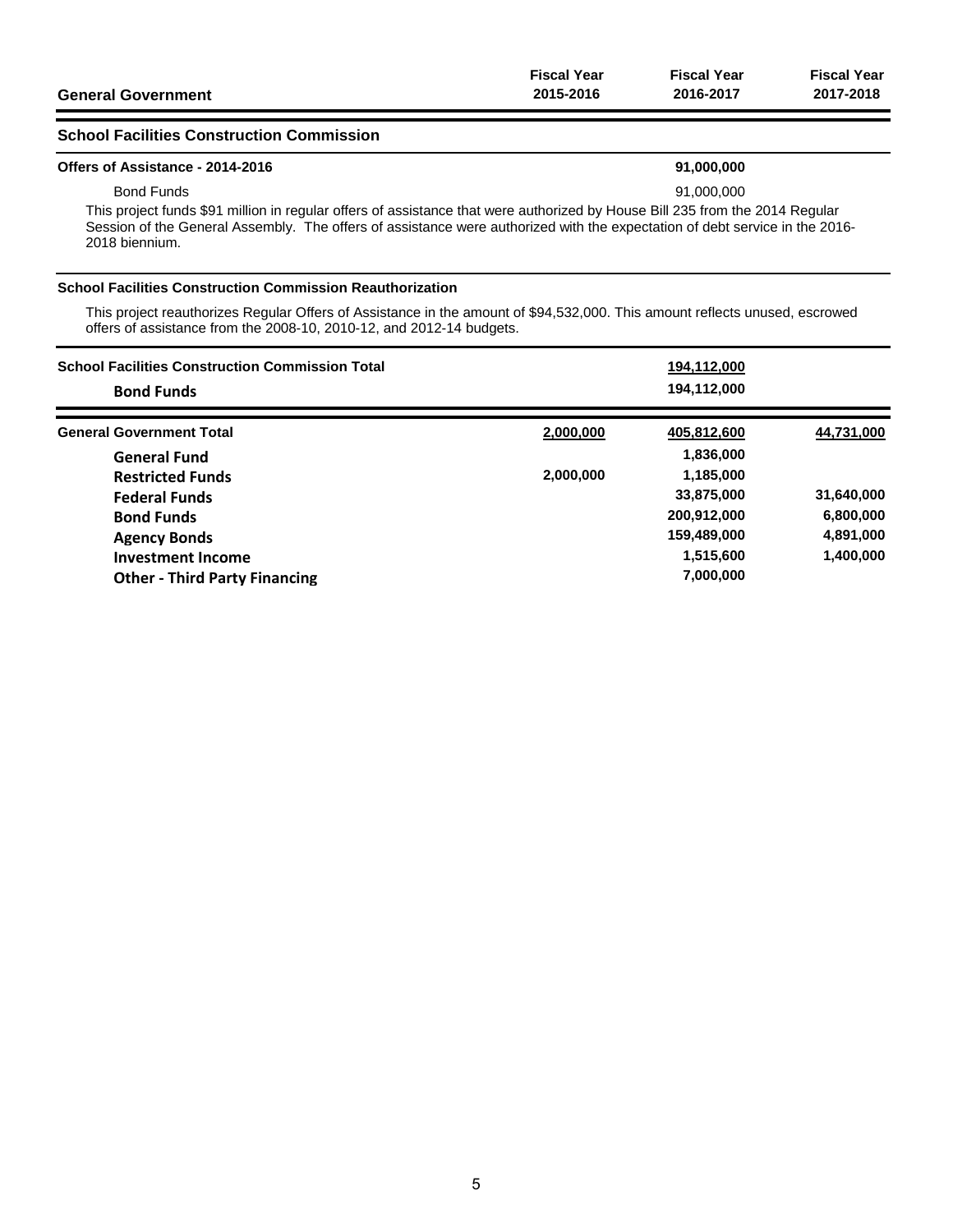|                             | <b>Fiscal Year</b> | <b>Fiscal Year</b> | <b>Fiscal Year</b> |
|-----------------------------|--------------------|--------------------|--------------------|
| <b>Economic Development</b> | 2015-2016          | 2016-2017          | 2017-2018          |

### **Secretary**

#### **Economic Development Bond Program - 2016-2018 7,000,000**

#### Bond Funds 7,000,000

The Economic Development Bond program makes grants and forgivable loans through local government units to companies that locate or expand a manufacturing, distribution, service or technology operation in the Commonwealth. Recipient firms must commit to creating new jobs or maintaining existing jobs employing Kentuckians.

#### **High-Tech Construction/Investment Pool - 2016-2018 7,000,000**

#### Bond Funds 7,000,000

Capital is critical to grow the high-tech firms that fuel economic development in the emerging economy. Product development can be expensive and many new firms find it difficult to raise private investment funds. The Cabinet for Economic Development administers the High-Tech Construction/Investment Pools that are used to build and promote innovation-driven and researchintensive industries in Kentucky.

| <b>KEDFA Loan Pool - 2016-2018</b>                                                                                                                    | 7,000,000  |
|-------------------------------------------------------------------------------------------------------------------------------------------------------|------------|
| <b>Bond Funds</b>                                                                                                                                     | 7.000.000  |
| The Kentucky Economic Development Finance Authority makes low-interest loans from this pool to firms that locate or expand<br>operations in Kentucky. |            |
| <b>Secretary Total</b>                                                                                                                                | 21,000,000 |
| <b>Bond Funds</b>                                                                                                                                     | 21,000,000 |
|                                                                                                                                                       |            |

6

# **Economic Development Total 21,000,000**

**Bond Funds 21,000,000**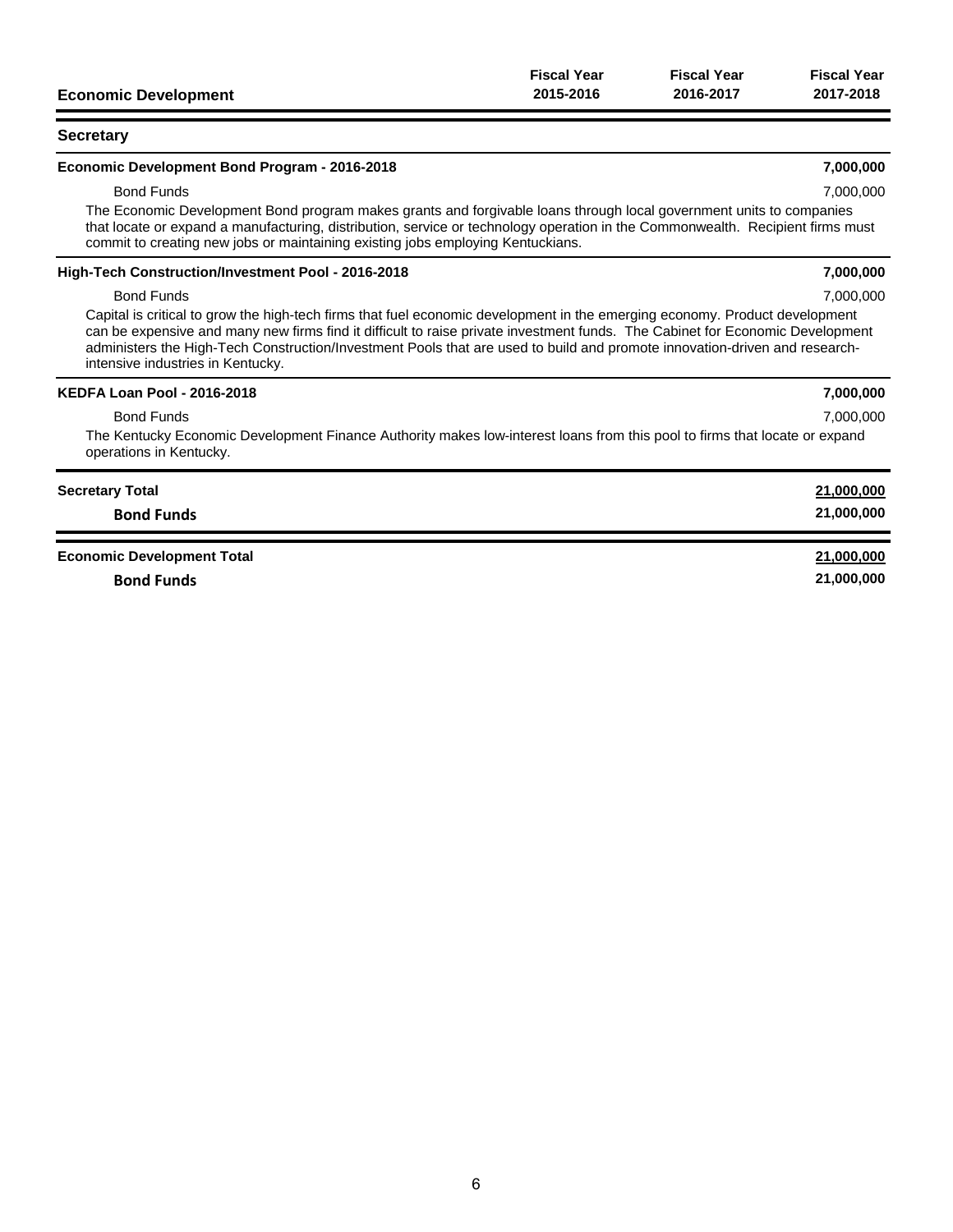| <b>Department of Education</b>                                                                                                                                                                                                                                                                                                                                      | <b>Fiscal Year</b> | <b>Fiscal Year</b> | <b>Fiscal Year</b> |
|---------------------------------------------------------------------------------------------------------------------------------------------------------------------------------------------------------------------------------------------------------------------------------------------------------------------------------------------------------------------|--------------------|--------------------|--------------------|
|                                                                                                                                                                                                                                                                                                                                                                     | 2015-2016          | 2016-2017          | 2017-2018          |
| <b>Operations and Support Services</b>                                                                                                                                                                                                                                                                                                                              |                    |                    |                    |
| Maintenance Pool - 2016-2018                                                                                                                                                                                                                                                                                                                                        |                    | 675,000            | 675,000            |
| Investment Income<br>The Maintenance Pool provides funds for projects at the Kentucky School for the Deaf, Kentucky School for the Blind and the<br>FFA Leadership Training Center. Maintenance projects, such as roof and HVAC system repairs, and modifications to structures<br>to meet health and safety standards are the principal components of the program. |                    | 675,000            | 675,000            |
| <b>Operations and Support Services Total</b>                                                                                                                                                                                                                                                                                                                        |                    | 675,000            | 675,000            |
| <b>Investment Income</b>                                                                                                                                                                                                                                                                                                                                            |                    | 675,000            | 675,000            |
| <b>Department of Education Total</b>                                                                                                                                                                                                                                                                                                                                |                    | 675,000            | 675,000            |
| Investment Income                                                                                                                                                                                                                                                                                                                                                   |                    | 675,000            | 675,000            |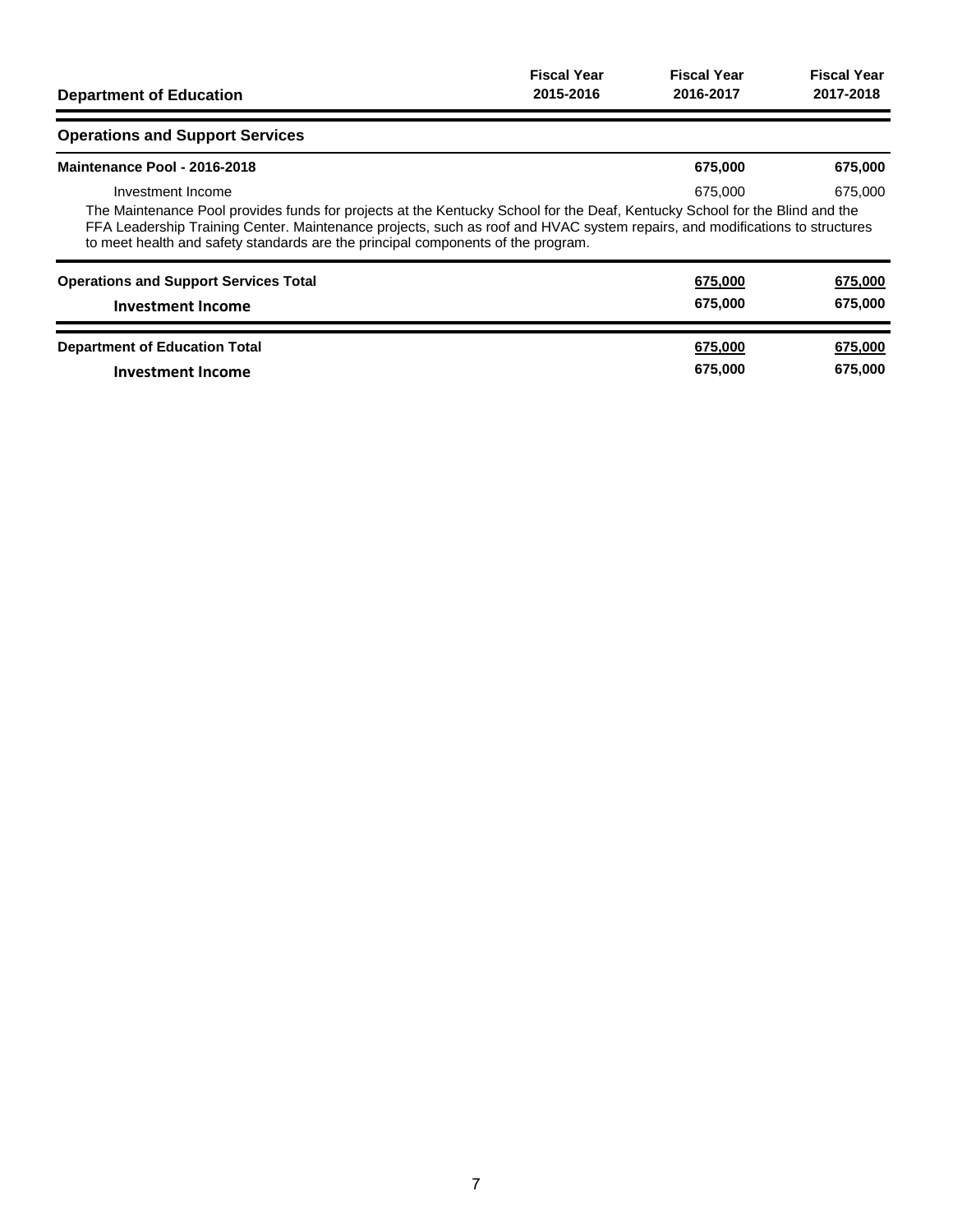**General Administration and Program Support**

### **Workforce Development Construction Pool 100,000,000** Bond Funds 100,000,000 The Workforce Development Construction Pool is a \$100 million resource to finance, in whole or in part, capital investments in workforce development education and training facilities. The Education and Workforce Development Cabinet will administer this Construction Pool and will provide a neutral, objective process whereby appropriate project applications will be received, reviewed, and awarded. This Construction pool addresses employers' needs to recruit a workforce that will align with changing demands and work environment, and the Commonwealth's needs for a highly skilled workforce and to carry out a strategic goal

| of achieving excellence in manufacturing and related industries.                                                                                    |             |         |
|-----------------------------------------------------------------------------------------------------------------------------------------------------|-------------|---------|
| Maintenance Pool - 2016-2018                                                                                                                        | 400,000     | 400,000 |
| Investment Income                                                                                                                                   | 400.000     | 400.000 |
| The Maintenance Pool provides the Cabinet with a source of funds for maintenance and renovation projects at the 22 Cabinet<br>owned facilities.     |             |         |
| <b>General Administration and Program Support Total</b>                                                                                             | 100,400,000 | 400,000 |
| <b>Bond Funds</b>                                                                                                                                   | 100,000,000 |         |
| <b>Investment Income</b>                                                                                                                            | 400,000     | 400,000 |
| <b>Kentucky Educational Television</b>                                                                                                              |             |         |
| Maintenance Pool - 2016-2018                                                                                                                        | 300,000     | 300,000 |
| Investment Income                                                                                                                                   | 300,000     | 300.000 |
| The KET Facility Maintenance Pool supports the ongoing maintenance of the facilities in Lexington and the 15 transmitter sites<br>across the state. |             |         |
| <b>Kentucky Educational Television Total</b>                                                                                                        | 300,000     | 300,000 |
| <b>Investment Income</b>                                                                                                                            | 300,000     | 300,000 |
| <b>Employment and Training</b>                                                                                                                      |             |         |
| <b>Hardin County - Lease</b>                                                                                                                        |             |         |
| Lease for a Kentucky Career Center in Hardin County.                                                                                                |             |         |

#### **Kenton County - Lease**

Lease for a Kentucky career Center in Kenton County.

#### **Vocational Rehabilitation**

#### **Fayette County - Lease**

Lease of office space in Fayette County.

| <b>Education and Workforce Development Cabinet Total</b> | 100,700,000 | 700,000 |
|----------------------------------------------------------|-------------|---------|
| <b>Bond Funds</b>                                        | 100.000.000 |         |
| <b>Investment Income</b>                                 | 700.000     | 700.000 |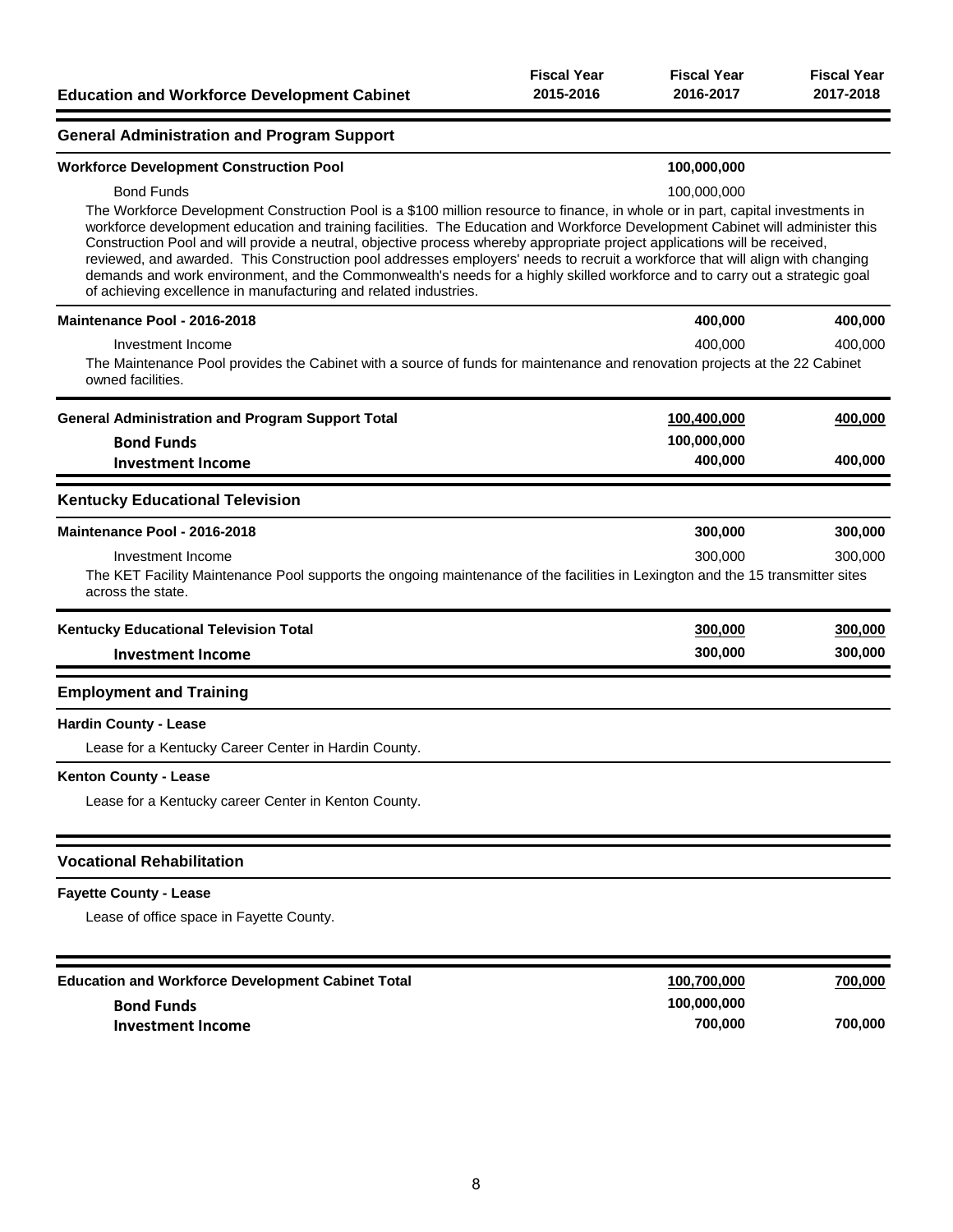| <b>Energy and Environment Cabinet</b>                                                                                                                                                                                                                                                                                                                                                                                                                                                                                                                           | <b>Fiscal Year</b><br>2015-2016 | <b>Fiscal Year</b><br>2016-2017 | <b>Fiscal Year</b><br>2017-2018 |
|-----------------------------------------------------------------------------------------------------------------------------------------------------------------------------------------------------------------------------------------------------------------------------------------------------------------------------------------------------------------------------------------------------------------------------------------------------------------------------------------------------------------------------------------------------------------|---------------------------------|---------------------------------|---------------------------------|
| <b>Secretary</b>                                                                                                                                                                                                                                                                                                                                                                                                                                                                                                                                                |                                 |                                 |                                 |
| Maintenance Pool - 2016-2018                                                                                                                                                                                                                                                                                                                                                                                                                                                                                                                                    |                                 | 200,000                         | 200,000                         |
| Investment Income                                                                                                                                                                                                                                                                                                                                                                                                                                                                                                                                               |                                 | 200,000                         | 200,000                         |
| Maintenance pool project is necessary to preserve existing Cabinet real property in a usable, safe and functional condition.                                                                                                                                                                                                                                                                                                                                                                                                                                    |                                 |                                 |                                 |
| <b>Secretary Total</b>                                                                                                                                                                                                                                                                                                                                                                                                                                                                                                                                          |                                 | 200,000                         | 200,000                         |
| <b>Investment Income</b>                                                                                                                                                                                                                                                                                                                                                                                                                                                                                                                                        |                                 | 200,000                         | 200,000                         |
| <b>Environmental Protection</b>                                                                                                                                                                                                                                                                                                                                                                                                                                                                                                                                 |                                 |                                 |                                 |
| State-Owned Dam Repair - 2016-2018                                                                                                                                                                                                                                                                                                                                                                                                                                                                                                                              |                                 | 4,000,000                       |                                 |
| <b>Bond Funds</b>                                                                                                                                                                                                                                                                                                                                                                                                                                                                                                                                               |                                 | 4.000.000                       |                                 |
| The cabinet is required in accordance with KRS 151.291 to assure dams owned by the Commonwealth comply with dam safety<br>regulations. The Commonwealth owns 73 dams. Some of these dams are classified as high hazard dams because of<br>development downstream of the dam. As a result, these dams must be upgraded to meet the design specifications of the new<br>hazard classification, which commonly requires substantial capital investment. This request is addressing Bullock Pen Lake<br>Dam which is located between Boone County and Grant County. |                                 |                                 |                                 |
| <b>Environmental Protection Total</b>                                                                                                                                                                                                                                                                                                                                                                                                                                                                                                                           |                                 | 4,000,000                       |                                 |
| <b>Bond Funds</b>                                                                                                                                                                                                                                                                                                                                                                                                                                                                                                                                               |                                 | 4,000,000                       |                                 |
| <b>Energy and Environment Cabinet Total</b>                                                                                                                                                                                                                                                                                                                                                                                                                                                                                                                     |                                 | 4,200,000                       | 200,000                         |
| <b>Bond Funds</b>                                                                                                                                                                                                                                                                                                                                                                                                                                                                                                                                               |                                 | 4,000,000                       |                                 |
| <b>Investment Income</b>                                                                                                                                                                                                                                                                                                                                                                                                                                                                                                                                        |                                 | 200,000                         | 200,000                         |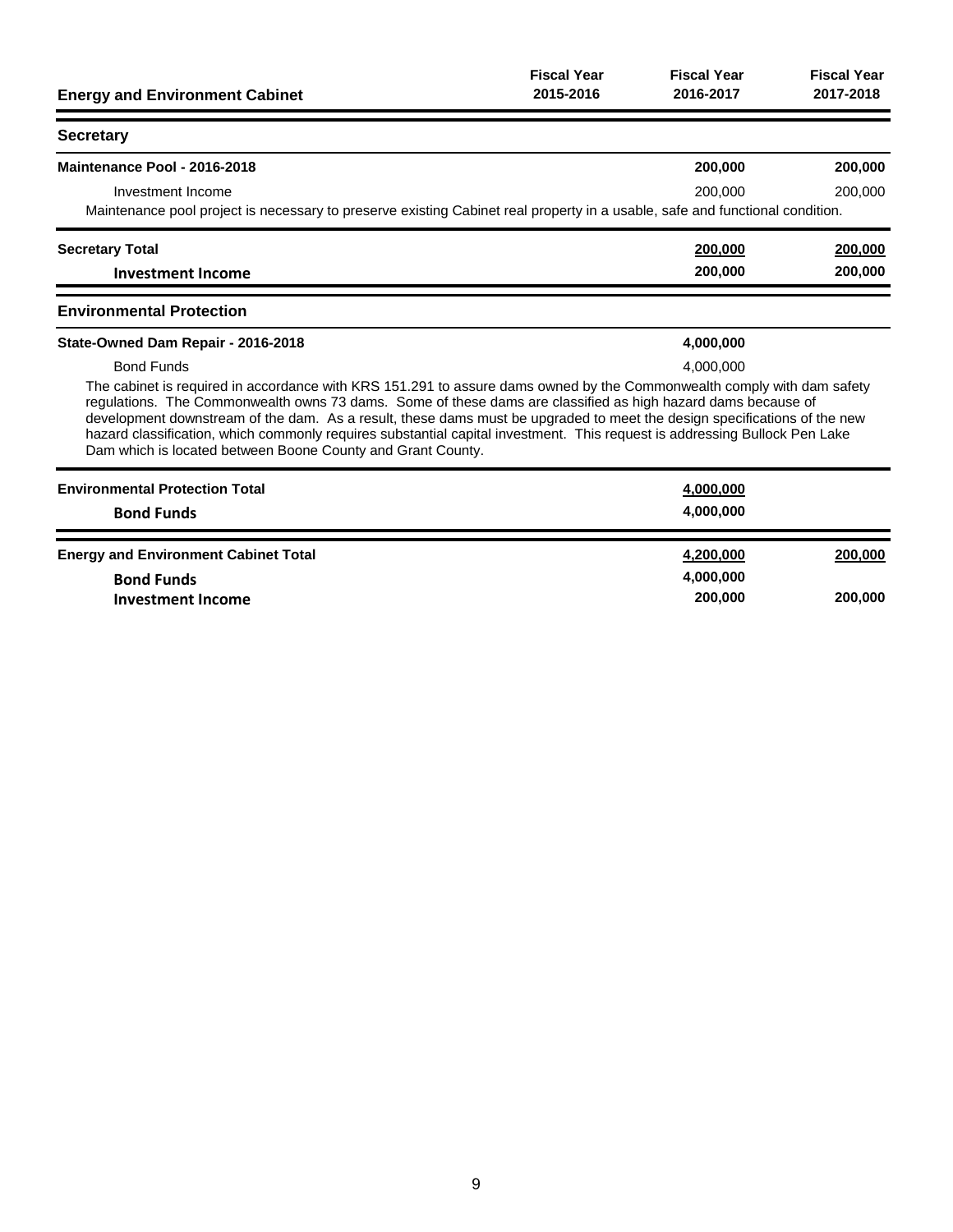|                                   | <b>Fiscal Year</b> | <b>Fiscal Year</b> | <b>Fiscal Year</b> |
|-----------------------------------|--------------------|--------------------|--------------------|
| <b>Finance and Administration</b> | 2015-2016          | 2016-2017          | 2017-2018          |
|                                   |                    |                    |                    |
| <b>General Administration</b>     |                    |                    |                    |

**Lexington Convention Center Replacement 60,000,000**

| <b>Bond Funds</b>                                                                                                                                                                                                                                                                                                                                                                                                                                                                                                                                                                                                                                                                       | 60,000,000 |           |
|-----------------------------------------------------------------------------------------------------------------------------------------------------------------------------------------------------------------------------------------------------------------------------------------------------------------------------------------------------------------------------------------------------------------------------------------------------------------------------------------------------------------------------------------------------------------------------------------------------------------------------------------------------------------------------------------|------------|-----------|
| The Commonwealth is providing \$60,000,000 in General Fund supported bonds to support the replacement of the Lexington<br>Convention Center in downtown Lexington. These funds represent a loan that shall be repaid over a term of 30 years.                                                                                                                                                                                                                                                                                                                                                                                                                                           |            |           |
| <b>Business One-Stop Portal - Phase III</b>                                                                                                                                                                                                                                                                                                                                                                                                                                                                                                                                                                                                                                             | 6,000,000  | 6,000,000 |
| <b>Bond Funds</b>                                                                                                                                                                                                                                                                                                                                                                                                                                                                                                                                                                                                                                                                       | 6,000,000  | 6,000,000 |
| The One-Stop Business Portal provides a single, unified entry point for business owners to access and complete state services<br>and requirements. Phase 3 includes the expansion of business registration services, electronic filing, and electronic payment<br>processing. It includes Reference Data Management, which will provide a central repository for reference data that will be<br>available enterprise-wide. KRS 14.250 states that the One-Stop Business Portal Advisory Committee, a multi-jurisdictional<br>entity, co-chaired by the Secretary of State and the Secretary of the Governor's Executive Cabinet, shall coordinate, manage,<br>and implement the portal. |            |           |
| <b>General Administration Total</b>                                                                                                                                                                                                                                                                                                                                                                                                                                                                                                                                                                                                                                                     | 66,000,000 | 6,000,000 |
| <b>Bond Funds</b>                                                                                                                                                                                                                                                                                                                                                                                                                                                                                                                                                                                                                                                                       | 66,000,000 | 6,000,000 |
| <b>Facilities and Support Services</b>                                                                                                                                                                                                                                                                                                                                                                                                                                                                                                                                                                                                                                                  |            |           |
| Maintenance Pool - 2016-2018                                                                                                                                                                                                                                                                                                                                                                                                                                                                                                                                                                                                                                                            | 2,850,000  | 2,850,000 |
| <b>Bond Funds</b>                                                                                                                                                                                                                                                                                                                                                                                                                                                                                                                                                                                                                                                                       | 2,850,000  | 2,850,000 |
| The Department for Facilities & Support Services maintains over 85 facilities in Frankfort and other counties. This pool will<br>finance major maintenance for such things as HVAC, concrete repairs, parking lot and other asphalt repairs, and construction<br>efforts.                                                                                                                                                                                                                                                                                                                                                                                                               |            |           |
| <b>HVAC Replacement - CHR Building</b>                                                                                                                                                                                                                                                                                                                                                                                                                                                                                                                                                                                                                                                  | 4,500,000  |           |
| <b>Bond Funds</b>                                                                                                                                                                                                                                                                                                                                                                                                                                                                                                                                                                                                                                                                       | 4,500,000  |           |
| The HVAC replacement project in Frankfort includes the replacement of variable air volume boxes and controllers to tie into the<br>CHR Building Automation System. The project will include the replacement of unit heaters under the second floor soffits and<br>some additional upgrades to the building automation system.                                                                                                                                                                                                                                                                                                                                                           |            |           |
| <b>Upgrade L&amp;N Building</b>                                                                                                                                                                                                                                                                                                                                                                                                                                                                                                                                                                                                                                                         | 4,375,000  |           |
| <b>Bond Funds</b>                                                                                                                                                                                                                                                                                                                                                                                                                                                                                                                                                                                                                                                                       | 4,375,000  |           |
| This project funds various infrastructure upgrades at the L&N Building in Louisville. The building has 295,657 gross square feet.                                                                                                                                                                                                                                                                                                                                                                                                                                                                                                                                                       |            |           |
| <b>Guaranteed Energy Savings Performance Contracts</b>                                                                                                                                                                                                                                                                                                                                                                                                                                                                                                                                                                                                                                  |            |           |

The Guaranteed Energy Performance Projects authorization will be utilized to implement various energy and utilities savings projects in state-owned buildings. This authorization will allow the Commonwealth to proceed with energy efficiency projects that can be paid for from savings in the agency's operating budget. These contracts may function as lease-purchase procurements, using the resulting energy savings as payment for the improvements, as provided by KRS 56.770 to 56.784.

| <b>Facilities and Support Services Total</b> | 11.725.000 | 2.850.000 |
|----------------------------------------------|------------|-----------|
| <b>Bond Funds</b>                            | 11.725.000 | 2,850,000 |
|                                              |            |           |

# **Commonwealth Office of Technology**

| Enterprise Infrastructure - 2016-2018                                                                                         | 3.000.000 | 3.000.000 |
|-------------------------------------------------------------------------------------------------------------------------------|-----------|-----------|
| <b>Restricted Funds</b>                                                                                                       | 3.000.000 | 3.000.000 |
| Funds are provided for various infrastructure upgrades at the Commonwealth Data Center in Frankfort and at the Alternate Data |           |           |

Center in Florence. These upgrades include the hardware and software associated with servers, mainframes, switches, storage, and firewalls.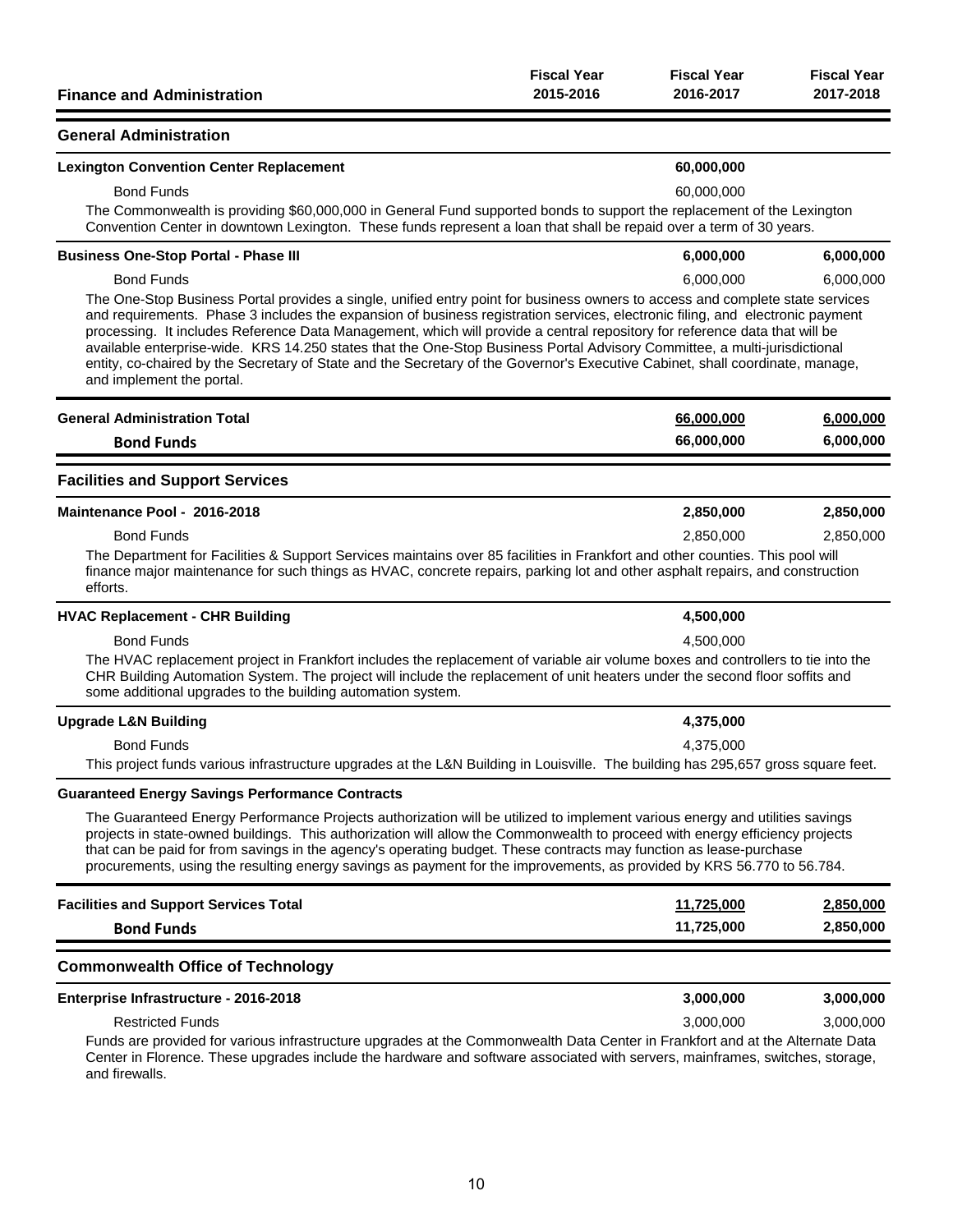| <b>Finance and Administration</b>                                                                                                                                                                                   | <b>Fiscal Year</b><br>2015-2016 | <b>Fiscal Year</b><br>2016-2017 | <b>Fiscal Year</b><br>2017-2018 |
|---------------------------------------------------------------------------------------------------------------------------------------------------------------------------------------------------------------------|---------------------------------|---------------------------------|---------------------------------|
| <b>Commonwealth Office of Technology</b>                                                                                                                                                                            |                                 |                                 |                                 |
| <b>Enterprise Document Management</b>                                                                                                                                                                               |                                 | 3,000,000                       |                                 |
| <b>Restricted Funds</b><br>The project provides for the migration of existing digital documents from the various document management systems across<br>state government to a centralized, enterprise-wide platform. |                                 | 3,000,000                       |                                 |
| <b>Boone County - Lease</b>                                                                                                                                                                                         |                                 |                                 |                                 |
| This lease is for the Alternate Data Center in Boone County.                                                                                                                                                        |                                 |                                 |                                 |
| <b>Franklin County - Lease</b>                                                                                                                                                                                      |                                 |                                 |                                 |
| This lease is for office space in Franklin County.                                                                                                                                                                  |                                 |                                 |                                 |
| <b>Commonwealth Office of Technology Total</b>                                                                                                                                                                      |                                 | 6,000,000                       | 3,000,000                       |
| <b>Restricted Funds</b>                                                                                                                                                                                             |                                 | 6,000,000                       | 3,000,000                       |
| <b>Ky Lottery Corporation</b>                                                                                                                                                                                       |                                 |                                 |                                 |
| <b>Replace Sales Force Management Solution</b>                                                                                                                                                                      |                                 | 700,000                         |                                 |
| Other - Cash<br>This project will replace the current sales force management solution through this project.                                                                                                         |                                 | 700,000                         |                                 |
| <b>Enterprise Resource Planning Upgrade</b>                                                                                                                                                                         |                                 |                                 | 600,000                         |
| Other - Cash                                                                                                                                                                                                        |                                 |                                 | 600,000                         |
| This project will replace the Lottery Corporation's Enterprise Resource Planning system.                                                                                                                            |                                 |                                 |                                 |
| <b>Ky Lottery Corporation Total</b>                                                                                                                                                                                 |                                 | 700,000                         | 600,000                         |
| <b>Other - Cash</b>                                                                                                                                                                                                 |                                 | 700,000                         | 600,000                         |
| <b>Finance and Administration Total</b>                                                                                                                                                                             |                                 | 84,425,000                      | 12,450,000                      |
| <b>Restricted Funds</b>                                                                                                                                                                                             |                                 | 6,000,000                       | 3,000,000                       |
| <b>Bond Funds</b>                                                                                                                                                                                                   |                                 | 77,725,000                      | 8,850,000                       |
| <b>Other - Cash</b>                                                                                                                                                                                                 |                                 | 700,000                         | 600,000                         |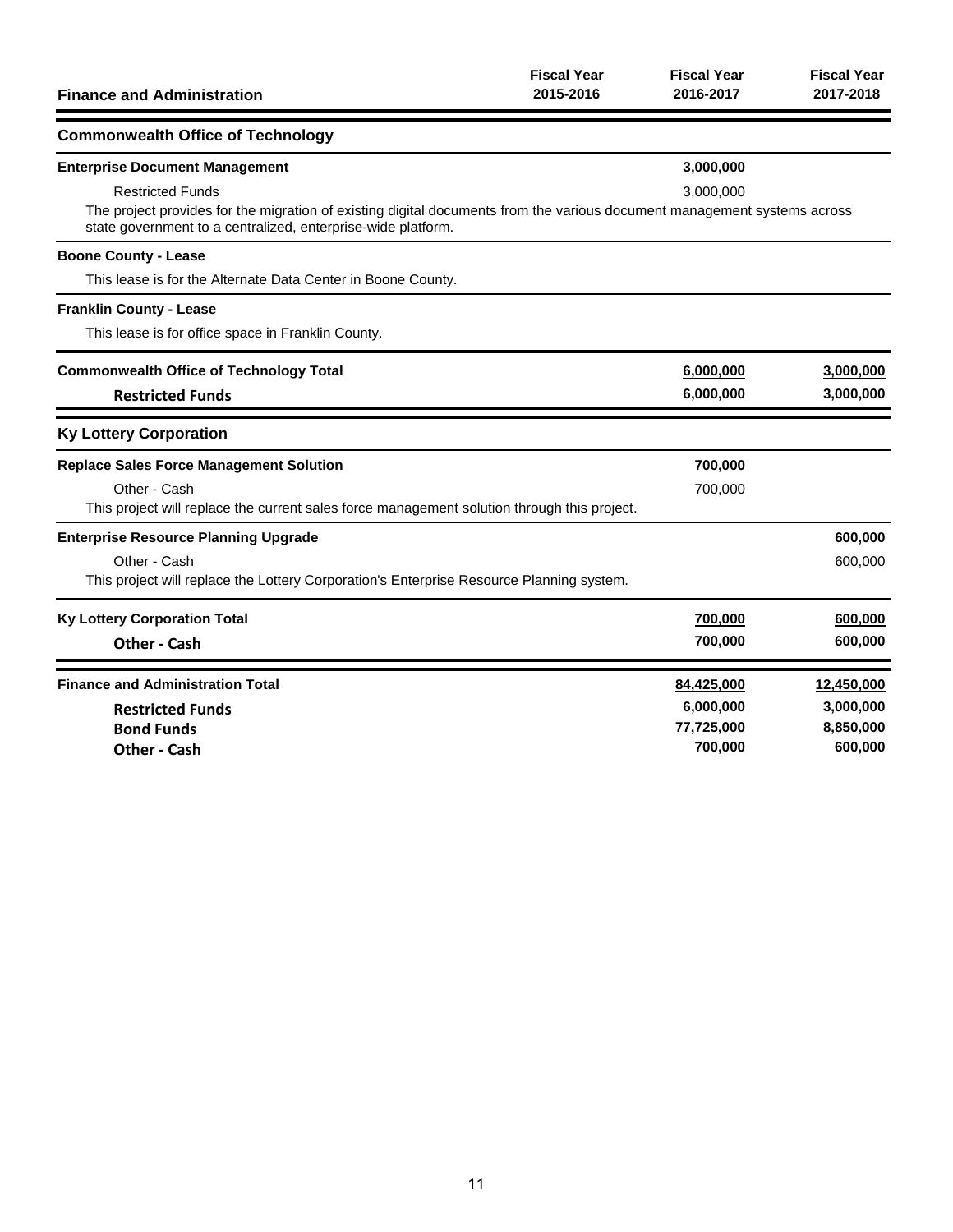| <b>Health and Family Services</b>                                                                                                                                                                                                                                                                                                                                                                                                        | <b>Fiscal Year</b><br>2015-2016 | <b>Fiscal Year</b><br>2016-2017 | <b>Fiscal Year</b><br>2017-2018 |
|------------------------------------------------------------------------------------------------------------------------------------------------------------------------------------------------------------------------------------------------------------------------------------------------------------------------------------------------------------------------------------------------------------------------------------------|---------------------------------|---------------------------------|---------------------------------|
| <b>General Administration and Program Support</b>                                                                                                                                                                                                                                                                                                                                                                                        |                                 |                                 |                                 |
| Maintenance Pool - 2016-2018                                                                                                                                                                                                                                                                                                                                                                                                             |                                 | 2,375,000                       | 2,375,000                       |
| <b>Bond Funds</b><br>The Maintenance Pool supports approximately 193 buildings, which supports behavioral health, developmental and intellectual<br>disabilities clients in psychiatric hospitals and intermediate care facilities for the intellectually disabled. The pool will<br>maintenance and replacement equipment, roofs, HVAC systems, renovation projects and provide the flexibility necessary to<br>respond to emergencies. |                                 | 2,375,000                       | 2,375,000                       |
| <b>Fayette County - Lease</b>                                                                                                                                                                                                                                                                                                                                                                                                            |                                 |                                 |                                 |
| This lease is located at 1055 Wellington Way, Lexington.                                                                                                                                                                                                                                                                                                                                                                                 |                                 |                                 |                                 |
| <b>General Administration and Program Support Total</b>                                                                                                                                                                                                                                                                                                                                                                                  |                                 | 2,375,000                       | 2,375,000                       |
| <b>Bond Funds</b>                                                                                                                                                                                                                                                                                                                                                                                                                        |                                 | 2,375,000                       | 2,375,000                       |
| <b>Health Benefit Exchange</b>                                                                                                                                                                                                                                                                                                                                                                                                           |                                 |                                 |                                 |
| <b>Franklin County - Lease</b>                                                                                                                                                                                                                                                                                                                                                                                                           |                                 |                                 |                                 |
| This lease is located at Buildings 8, 11 and 12 Mill Creek Park, Frankfort.                                                                                                                                                                                                                                                                                                                                                              |                                 |                                 |                                 |
| Comm for Children with Special Health Care Needs                                                                                                                                                                                                                                                                                                                                                                                         |                                 |                                 |                                 |
| Jefferson County - Lease                                                                                                                                                                                                                                                                                                                                                                                                                 |                                 |                                 |                                 |
| The lease is located at 310 Whittington Parkway, Louisville.                                                                                                                                                                                                                                                                                                                                                                             |                                 |                                 |                                 |
| Behavioral Health, Developmental & Intellectual Disabilities                                                                                                                                                                                                                                                                                                                                                                             |                                 |                                 |                                 |
| Western State Hospital-Electrical Upgrade-Phase I                                                                                                                                                                                                                                                                                                                                                                                        |                                 | 4,867,500                       |                                 |
| <b>Bond Funds</b>                                                                                                                                                                                                                                                                                                                                                                                                                        |                                 | 4,867,500                       |                                 |
| Phase I of this project will upgrade the electrical grid to an underground system with pad mounted transformers. The outdated<br>electrical system is at increased risk of power outages. The project will take multiple years to complete and consists of three<br>phases.                                                                                                                                                              |                                 |                                 |                                 |
| Behavioral Health, Developmental & Intellectual Disabilities Total                                                                                                                                                                                                                                                                                                                                                                       |                                 | 4,867,500                       |                                 |
| <b>Bond Funds</b>                                                                                                                                                                                                                                                                                                                                                                                                                        |                                 | 4,867,500                       |                                 |
| <b>Income Support</b>                                                                                                                                                                                                                                                                                                                                                                                                                    |                                 |                                 |                                 |
| <b>Franklin County - Lease</b>                                                                                                                                                                                                                                                                                                                                                                                                           |                                 |                                 |                                 |
| This lease is located at 102 Athletic Drive, Frankfort.                                                                                                                                                                                                                                                                                                                                                                                  |                                 |                                 |                                 |
| Jefferson County - Lease                                                                                                                                                                                                                                                                                                                                                                                                                 |                                 |                                 |                                 |
| This lease is located at 410 West Chestnut Street, Louisville.                                                                                                                                                                                                                                                                                                                                                                           |                                 |                                 |                                 |
| <b>Community Based Services</b>                                                                                                                                                                                                                                                                                                                                                                                                          |                                 |                                 |                                 |

# **Boone County - Lease**

The lease is located at 8311 US 42, Florence.

# **Boyd County - Lease**

This lease is located at 1529 Greenup Avenue, Ashland.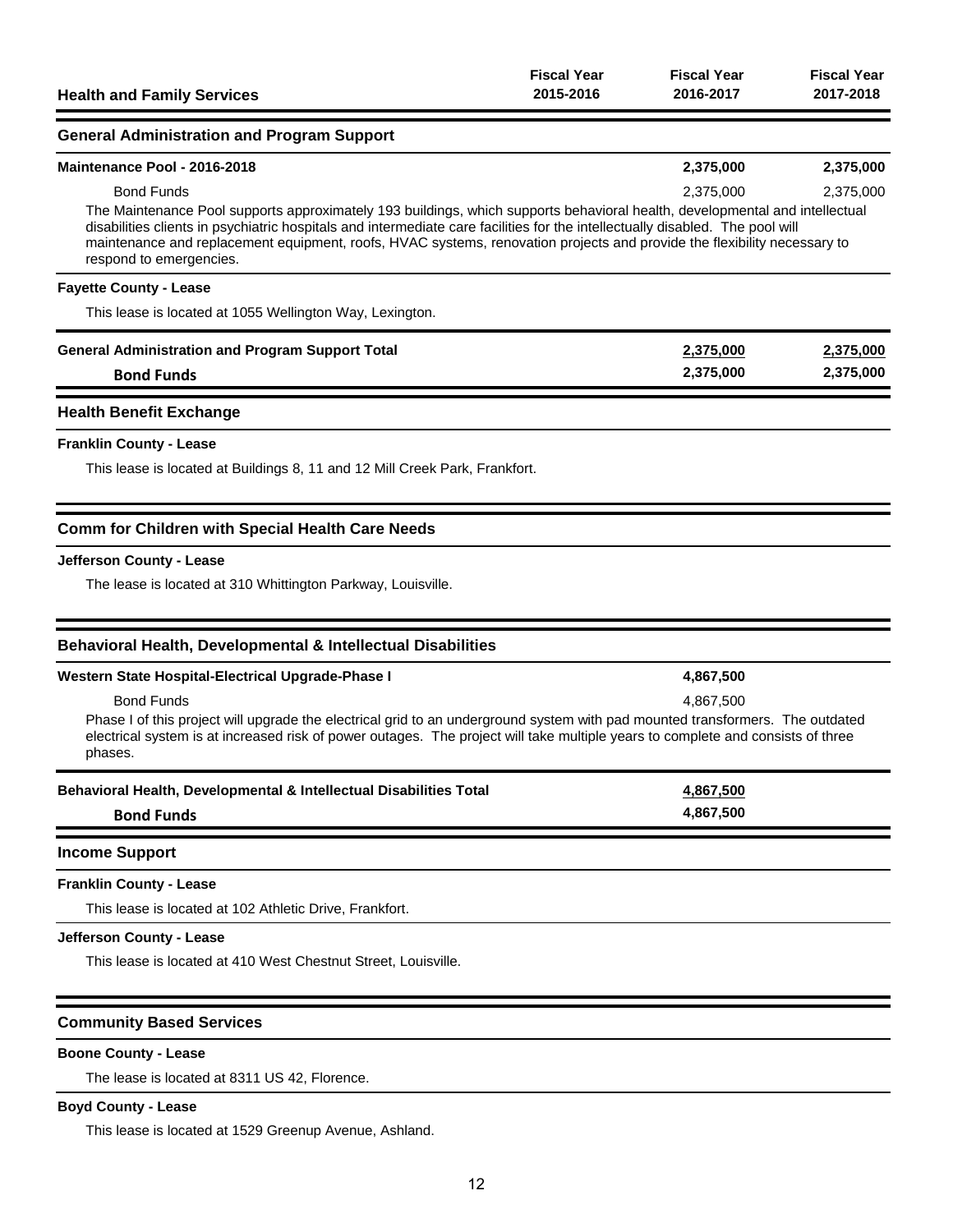| <b>Health and Family Services</b>                                                     | <b>Fiscal Year</b><br>2015-2016 | <b>Fiscal Year</b><br>2016-2017 | <b>Fiscal Year</b><br>2017-2018 |
|---------------------------------------------------------------------------------------|---------------------------------|---------------------------------|---------------------------------|
| <b>Community Based Services</b>                                                       |                                 |                                 |                                 |
| <b>Campbell County - Lease</b>                                                        |                                 |                                 |                                 |
| This lease is located at 601 Washington Street, Newport.                              |                                 |                                 |                                 |
| <b>Daviess County - Lease</b>                                                         |                                 |                                 |                                 |
| This lease is located at 3649 Wathens Crossings, Owensboro.                           |                                 |                                 |                                 |
| <b>Fayette County - Lease</b>                                                         |                                 |                                 |                                 |
| This lease is located at 2050 Creative Drive, Suite 160, Lexington.                   |                                 |                                 |                                 |
| Fayette County - Lease - Centre Parkway                                               |                                 |                                 |                                 |
| This lease is located at 1165 Centre Parkway, Lexington.                              |                                 |                                 |                                 |
| <b>Hardin County - Lease</b>                                                          |                                 |                                 |                                 |
| This lease is located at 916 North Mulberry Street, Suite 105 and 107, Elizabethtown. |                                 |                                 |                                 |
| <b>Johnson County - Lease</b>                                                         |                                 |                                 |                                 |
| This lease is located at 205 Main Street, Paintsville.                                |                                 |                                 |                                 |
| <b>Kenton County - Lease</b>                                                          |                                 |                                 |                                 |
| This lease is located at 130 West 43rd Street, Covington.                             |                                 |                                 |                                 |
| <b>Perry County - Lease</b>                                                           |                                 |                                 |                                 |
| This lease is located at 1332 South KY HWY 15, Hazard.                                |                                 |                                 |                                 |
| <b>Shelby County - Lease</b>                                                          |                                 |                                 |                                 |
| This lease is located at 31 Mount Rushmore Plaza, Shelbyville.                        |                                 |                                 |                                 |
| <b>Warren County - Lease</b>                                                          |                                 |                                 |                                 |
| This lease is located at 1010 State Street, Bowling Green.                            |                                 |                                 |                                 |
| Warren County - Lease - Suwannee Trail Court                                          |                                 |                                 |                                 |
| This lease is located at 356 Suwannee Trail Court, Bowling Green.                     |                                 |                                 |                                 |
| <b>Health and Family Services Total</b>                                               |                                 | 7,242,500                       | 2,375,000                       |

**Bond Funds 7,242,500 2,375,000**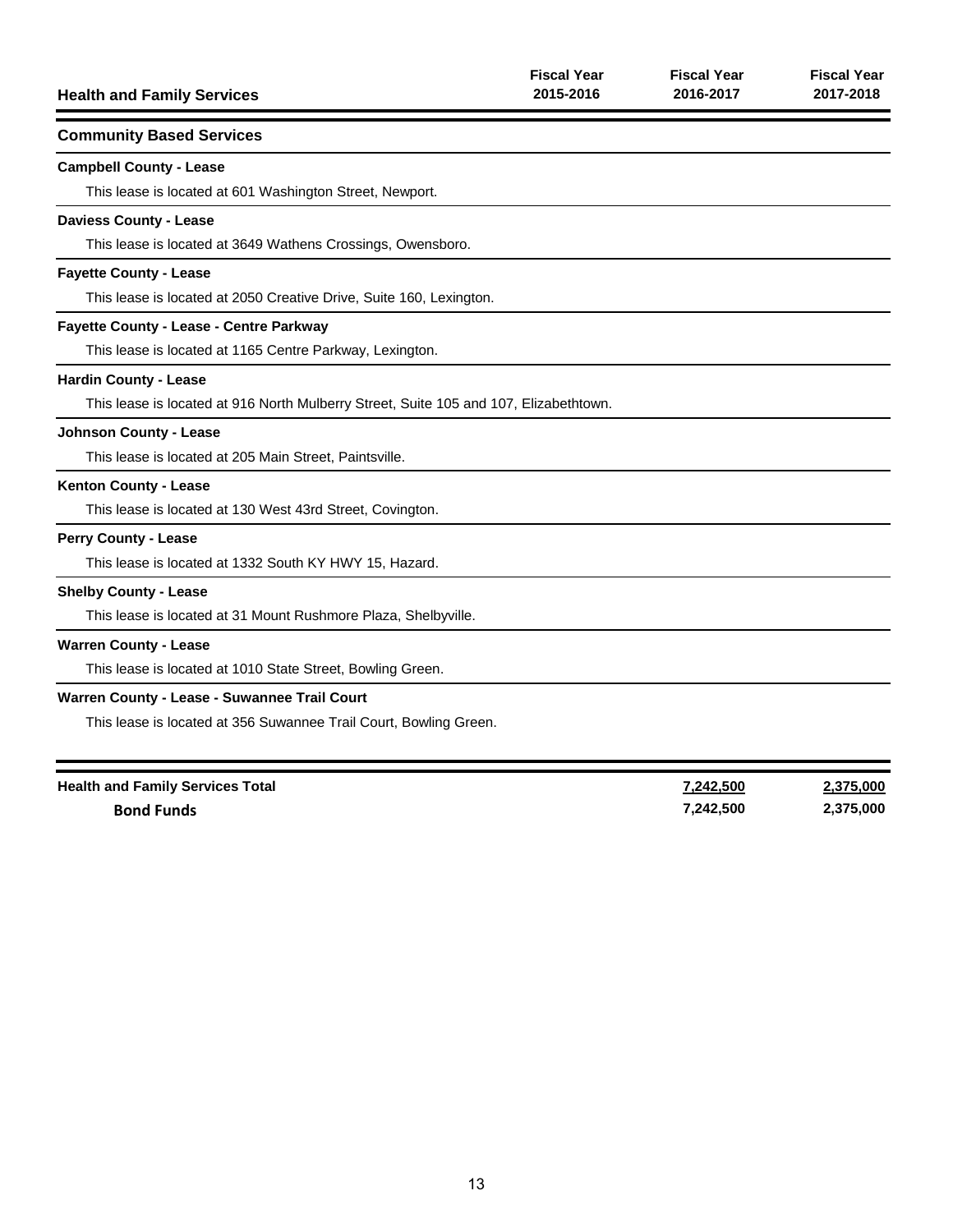| <b>Justice and Public Safety</b>                                                                                                                                                                                                                                                        | <b>Fiscal Year</b><br>2015-2016 | <b>Fiscal Year</b><br>2016-2017 | <b>Fiscal Year</b><br>2017-2018 |
|-----------------------------------------------------------------------------------------------------------------------------------------------------------------------------------------------------------------------------------------------------------------------------------------|---------------------------------|---------------------------------|---------------------------------|
| <b>Criminal Justice Training</b>                                                                                                                                                                                                                                                        |                                 |                                 |                                 |
| <b>Bizzack Complex HVAC Repair/Replacement</b>                                                                                                                                                                                                                                          |                                 | 2,812,000                       |                                 |
| <b>Restricted Funds</b>                                                                                                                                                                                                                                                                 |                                 | 2,812,000                       |                                 |
| This project will replace key components of the HVAC system in the Bizzack Complex, including the boilers and heat pumps.<br>Other components, including the combustion air system, the cooler tower system, and the hydronic distribution system, will be<br>refurbished and upgraded. |                                 |                                 |                                 |
| <b>Funderburk Building HVAC Upgrade</b>                                                                                                                                                                                                                                                 |                                 | 1,200,000                       |                                 |
| <b>Restricted Funds</b>                                                                                                                                                                                                                                                                 |                                 | 1,200,000                       |                                 |
| This project will replace the boilers and chillers and related infrastructure that services those items. These items are at the end<br>of their useful life.                                                                                                                            |                                 |                                 |                                 |
| <b>Criminal Justice Training Total</b>                                                                                                                                                                                                                                                  |                                 | 4,012,000                       |                                 |
| <b>Restricted Funds</b>                                                                                                                                                                                                                                                                 |                                 | 4,012,000                       |                                 |
| <b>Juvenile Justice</b>                                                                                                                                                                                                                                                                 |                                 |                                 |                                 |
| Maintenance Pool - 2016-2018                                                                                                                                                                                                                                                            |                                 | 750,000                         | 750,000                         |
| Investment Income                                                                                                                                                                                                                                                                       |                                 | 750,000                         | 750,000                         |
| The Maintenance Pool provides funds for renovations, repairs, maintenance and equipment replacement projects at Juvenile<br>Justice facilities across the state.                                                                                                                        |                                 |                                 |                                 |
| <b>Juvenile Justice Total</b>                                                                                                                                                                                                                                                           |                                 | 750,000                         | 750,000                         |
| <b>Investment Income</b>                                                                                                                                                                                                                                                                |                                 | 750,000                         | 750,000                         |
| <b>State Police</b>                                                                                                                                                                                                                                                                     |                                 |                                 |                                 |
| Replace/Upgrade Existing Kentucky AFIS Phase II                                                                                                                                                                                                                                         |                                 | 2,000,000                       | 600,000                         |
| <b>Restricted Funds</b>                                                                                                                                                                                                                                                                 |                                 | 2,000,000                       | 600.000                         |
| This project will replace the existing Automated Fingerprint Identification System (AFIS). In addition to finger/palm print storage,<br>the Phase II upgrade will replace the existing ImageTrak Mugshot database that has been in place since 2001.                                    |                                 |                                 |                                 |
| <b>Replace Gas Chromatograph/Mass Spectrometers</b>                                                                                                                                                                                                                                     |                                 |                                 | 1,500,000                       |
| <b>Restricted Funds</b>                                                                                                                                                                                                                                                                 |                                 |                                 | 1,500,000                       |
| Replacement of 32 instruments amoung the 6 forensic laboratories for toxicology analysis.                                                                                                                                                                                               |                                 |                                 |                                 |
| Maintenance Pool - 2016-2018                                                                                                                                                                                                                                                            |                                 | 400,000                         | 400,000                         |
| Investment Income<br>The Maintenance Pool provides funds for renovations, maintenance, repairs, HVAC, security and equipment replace projects in<br>the various Kentucky State Police facilities across the state.                                                                      |                                 | 400,000                         | 400,000                         |
| Ion Trap GC/MSD                                                                                                                                                                                                                                                                         |                                 |                                 | 250,000                         |
| <b>Restricted Funds</b>                                                                                                                                                                                                                                                                 |                                 |                                 | 250,000                         |
| This project will replace an outdated gas chromatograph/mass spectrometer.                                                                                                                                                                                                              |                                 |                                 |                                 |
| <b>State Police Total</b>                                                                                                                                                                                                                                                               |                                 | 2,400,000                       | 2,750,000                       |
| <b>Restricted Funds</b>                                                                                                                                                                                                                                                                 |                                 | 2,000,000                       | 2,350,000                       |
| <b>Investment Income</b>                                                                                                                                                                                                                                                                |                                 | 400,000                         | 400,000                         |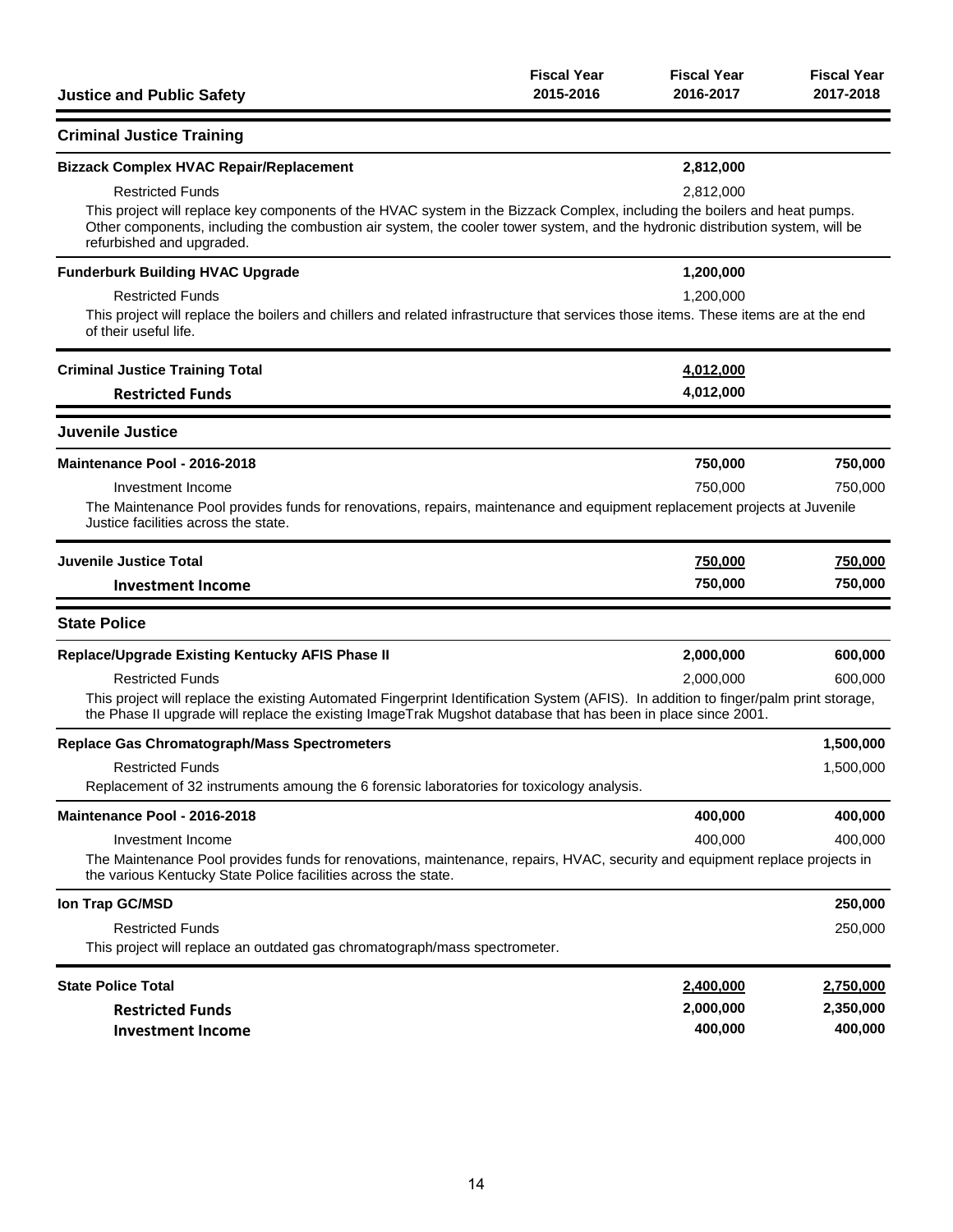| <b>Justice and Public Safety</b>                                                                                                                                                                                                                                                                                                                                                                                                                                                                                                                                                                                                                                                                            | <b>Fiscal Year</b><br>2015-2016 | <b>Fiscal Year</b><br>2016-2017 | <b>Fiscal Year</b><br>2017-2018 |
|-------------------------------------------------------------------------------------------------------------------------------------------------------------------------------------------------------------------------------------------------------------------------------------------------------------------------------------------------------------------------------------------------------------------------------------------------------------------------------------------------------------------------------------------------------------------------------------------------------------------------------------------------------------------------------------------------------------|---------------------------------|---------------------------------|---------------------------------|
| <b>Adult Correctional Institutions</b>                                                                                                                                                                                                                                                                                                                                                                                                                                                                                                                                                                                                                                                                      |                                 |                                 |                                 |
| Maintenance Pool - 2016-2018                                                                                                                                                                                                                                                                                                                                                                                                                                                                                                                                                                                                                                                                                |                                 | 2,612,500                       | 2,612,500                       |
| <b>Bond Funds</b><br>The Maintenance Pool provides funding for renovation and repair needs of the institutions, such as roofing, security, kitchen<br>equipment, environmental, OSHA compliance, electrical, heating and air conditioning and paving.                                                                                                                                                                                                                                                                                                                                                                                                                                                       |                                 | 2,612,500                       | 2,612,500                       |
| <b>Stabilization of Dorm 8 Kentucky State Reformatory</b>                                                                                                                                                                                                                                                                                                                                                                                                                                                                                                                                                                                                                                                   |                                 | 4,155,000                       |                                 |
| <b>Bond Funds</b><br>Dorm 8 is one of the original dormitories from the late 1930s. This project includes replacement of the exterior masonry,<br>incorporating a cavity wall to address both moisture issues and structural integrity. It also replaces the rusted-out windows,                                                                                                                                                                                                                                                                                                                                                                                                                            |                                 | 4,155,000                       |                                 |
| HVAC system and the deteriorated and leaking roof.                                                                                                                                                                                                                                                                                                                                                                                                                                                                                                                                                                                                                                                          |                                 |                                 |                                 |
| Repair and Stabilize Tower Kentucky State Reformatory                                                                                                                                                                                                                                                                                                                                                                                                                                                                                                                                                                                                                                                       |                                 | 3,797,000                       |                                 |
| <b>Bond Funds</b><br>This project will repair, replace and stabilize the Administration Tower exterior masonry including repointing masonry, replacing<br>windows and waterproofing. The structure is approximately 156 feet high. Large pieces of stone have broken loose and are<br>falling onto the lower roof structure and ground, causing danger to people below. Water is also penetrating through the joints<br>and cracks in the masonry and causing damage to the interior of the building as well as interfering with its use. Extensive work<br>to abate mold has had to be done due to this condition, and egress from the building has had to be changed to avoid potential<br>falling stone. |                                 | 3.797.000                       |                                 |
| Kentucky Correctional Institution for Women-Sewer Plant/Line                                                                                                                                                                                                                                                                                                                                                                                                                                                                                                                                                                                                                                                |                                 | 2,560,000                       |                                 |
| <b>Bond Funds</b><br>This project will replace the onsite waste water treatment plant at the facility by constructing a new plant on-site.                                                                                                                                                                                                                                                                                                                                                                                                                                                                                                                                                                  |                                 | 2,560,000                       |                                 |
| <b>Adult Correctional Institutions Total</b><br><b>Bond Funds</b>                                                                                                                                                                                                                                                                                                                                                                                                                                                                                                                                                                                                                                           |                                 | 13,124,500<br>13,124,500        | 2,612,500<br>2,612,500          |
| <b>Community Services and Local Facilities</b>                                                                                                                                                                                                                                                                                                                                                                                                                                                                                                                                                                                                                                                              |                                 |                                 |                                 |
| <b>Fayette County - Lease</b>                                                                                                                                                                                                                                                                                                                                                                                                                                                                                                                                                                                                                                                                               |                                 |                                 |                                 |
| <b>Public Advocacy</b>                                                                                                                                                                                                                                                                                                                                                                                                                                                                                                                                                                                                                                                                                      |                                 |                                 |                                 |
| <b>Fayette County - Lease</b>                                                                                                                                                                                                                                                                                                                                                                                                                                                                                                                                                                                                                                                                               |                                 |                                 |                                 |
| <b>Justice and Public Safety Total</b>                                                                                                                                                                                                                                                                                                                                                                                                                                                                                                                                                                                                                                                                      |                                 | 20,286,500                      | 6,112,500                       |
| <b>Restricted Funds</b>                                                                                                                                                                                                                                                                                                                                                                                                                                                                                                                                                                                                                                                                                     |                                 | 6,012,000                       | 2,350,000                       |

| <b>Restricted Funds</b> |
|-------------------------|
| <b>Bond Funds</b>       |
| Investment Income       |

**Bond Funds 13,124,500 2,612,500 Investment Income 1,150,000 1,150,000**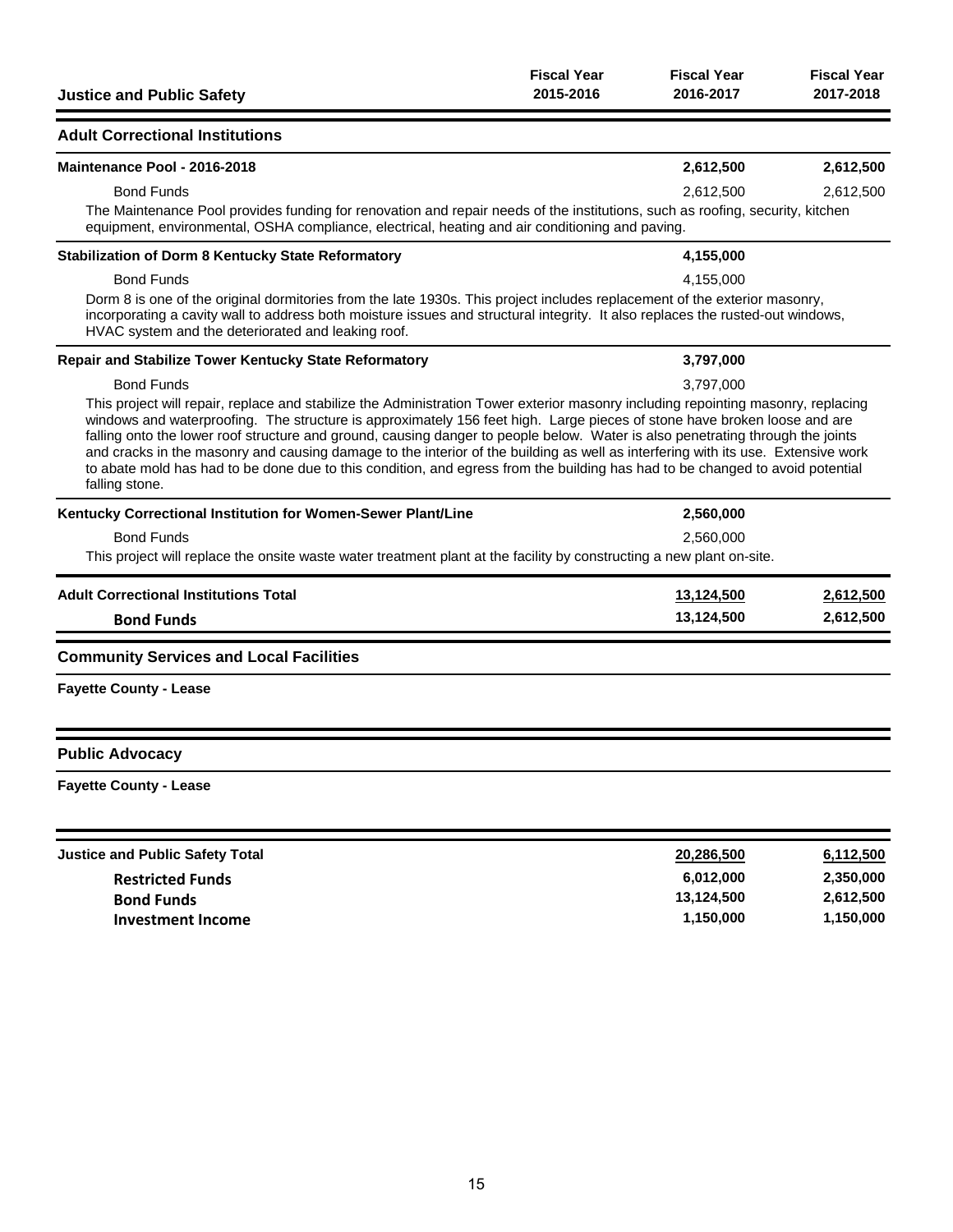| <b>Labor Cabinet</b> | <b>Fiscal Year</b> | <b>Fiscal Year</b> | <b>Fiscal Year</b> |
|----------------------|--------------------|--------------------|--------------------|
|                      | 2015-2016          | 2016-2017          | 2017-2018          |
| <b>Secretary</b>     |                    |                    |                    |

# **Franklin County - Lease**

Existing lease for required office space.

# **Franklin County - Lease**

Existing lease for required office space.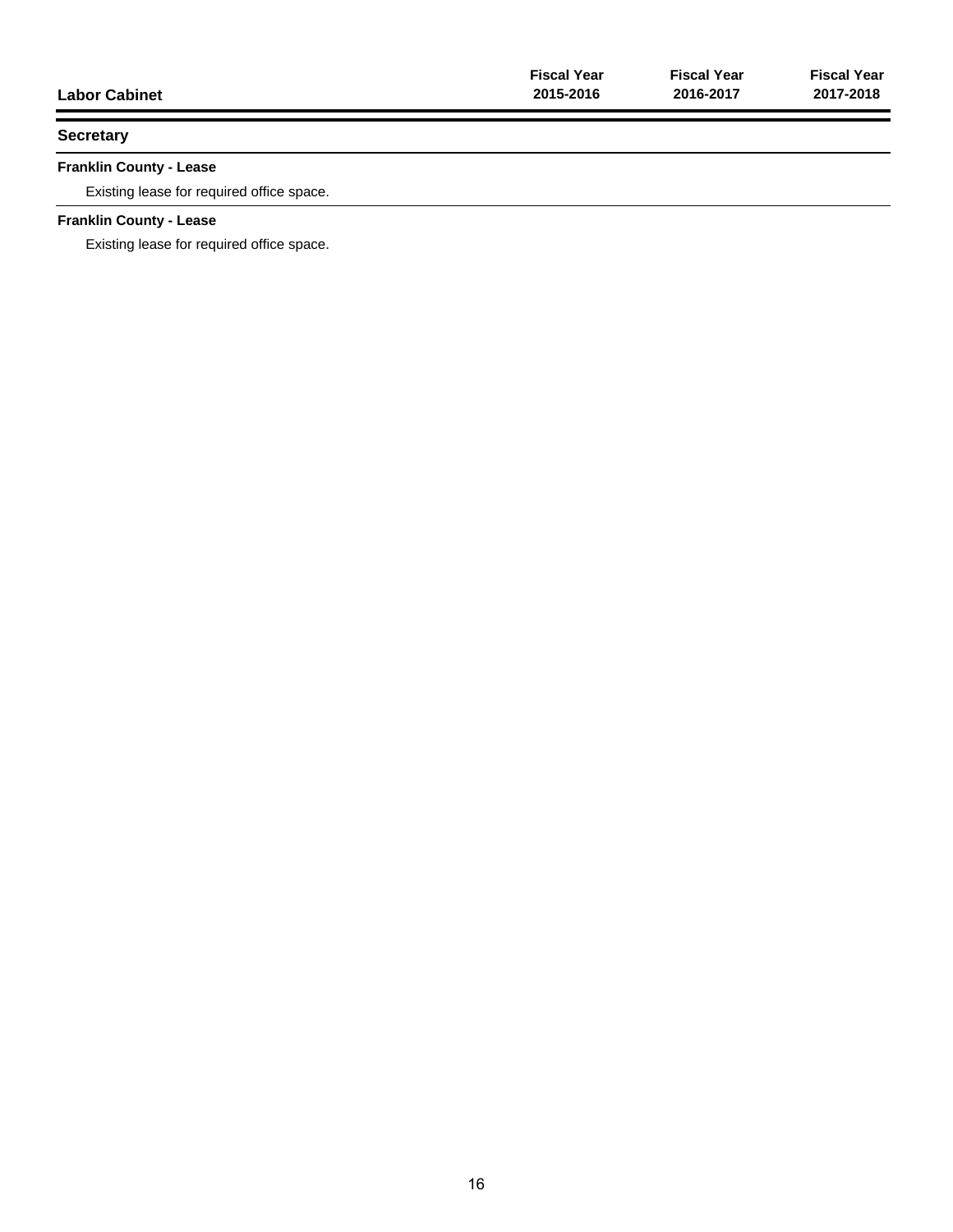| <b>Postsecondary Education</b> | 2015-2016          | 2016-2017          | 2017-2018          |
|--------------------------------|--------------------|--------------------|--------------------|
|                                | <b>Fiscal Year</b> | <b>Fiscal Year</b> | <b>Fiscal Year</b> |

#### **Council on Postsecondary Education**

#### **Franklin County - Lease**

This project allows the Council on Postsecondary Education to lease space for its operations.

#### **Kentucky Higher Education Assistance Authority**

#### **Jefferson County - Lease**

This lease in Jefferson County houses student loan servicing operations of the Kentucky Higher Education Student Loan Corporation.

#### **Eastern Kentucky University**

#### **Replace and Renovate Student Housing 50,000,000**

Other - Third Party Financing 50,000,000

This project will involve the construction, renovation and demolition of student housing to replace EKU's aging inventory of residence halls. Currently EKU has approximately 5,100 beds available for students, most constructed prior to 1969. Mechanical, electrical and plumbing systems and building envelopes will be addressed. The project includes renovating and upgrading existing facilities, razing facilities as appropriate and constructing new replacement facilities.

This project financing is authorized pursuant to KRS 45.763.

| <b>Construct Dining Facility</b>                                                                                                                                                                                                                                                                        | 35,000,000                                                                                                                                      |           |  |
|---------------------------------------------------------------------------------------------------------------------------------------------------------------------------------------------------------------------------------------------------------------------------------------------------------|-------------------------------------------------------------------------------------------------------------------------------------------------|-----------|--|
| Other - Cash<br>campus.                                                                                                                                                                                                                                                                                 | 35.000.000<br>An integral part to EKU's Center for Student Life is a new dining facility that will occupy a site located close to the center of |           |  |
| <b>Construct Regional Health Facility</b>                                                                                                                                                                                                                                                               | 12,500,000                                                                                                                                      |           |  |
| <b>Federal Funds</b><br>The EKU Department of Health Sciences will construct a 50,000 square foot regional health center on EKU's main campus.                                                                                                                                                          | 12,500,000                                                                                                                                      |           |  |
| <b>Construct Alumni and Welcome Center</b>                                                                                                                                                                                                                                                              | 12,000,000                                                                                                                                      |           |  |
| Other - Cash<br>A new Alumni and Welcome Center will create a signature facility where alumni and friends will begin their visit to the Campus<br>Beautiful. The Office of Admissions' campus tours for prospective students will begin in the new Center, which will also house a<br>campus bookstore. | 12,000,000                                                                                                                                      |           |  |
| <b>Construct EKU Scholar House</b>                                                                                                                                                                                                                                                                      | 12,000,000                                                                                                                                      |           |  |
| <b>Restricted Funds</b><br>Other - Cash                                                                                                                                                                                                                                                                 | 1,200,000<br>10.800.000                                                                                                                         |           |  |
| In partnership with non-profit organizations and utilizing the Low Income Housing Tax Credit, private funds will be utilized to<br>construct single-parent housing on campus. Housing will consist of up to 48 two-bedroom apartment units with a child care<br>center on-site for use by residents.    |                                                                                                                                                 |           |  |
| Miscellaneous Maintenance Pool - 2016-2018                                                                                                                                                                                                                                                              | 5,000,000                                                                                                                                       | 5,000,000 |  |
| <b>Restricted Funds</b><br>The Miscellaneous Maintenance Pool supports maintenance and continued renovation and replacement of existing facilities<br>costing greater than \$600,000.                                                                                                                   | 5,000,000                                                                                                                                       | 5,000,000 |  |
| <b>Purchase Networked Education System Components</b>                                                                                                                                                                                                                                                   | 3,450,000                                                                                                                                       | 3,500,000 |  |
| <b>Restricted Funds</b><br>This equipment will provide compressed video, audio, audio graphics, video conferencing, wireless, computer based instruction,                                                                                                                                               | 3,450,000                                                                                                                                       | 3,500,000 |  |

This equipment will provide compressed video, audio, audio graphics, video conferencing, wireless, computer based instruction, cable TV access and other related network equipment. The project will provide conferencing to remote campuses and includes the construction of a transmitting facility in the Corbin/London/Somerset area to repeat the signal of WEKU.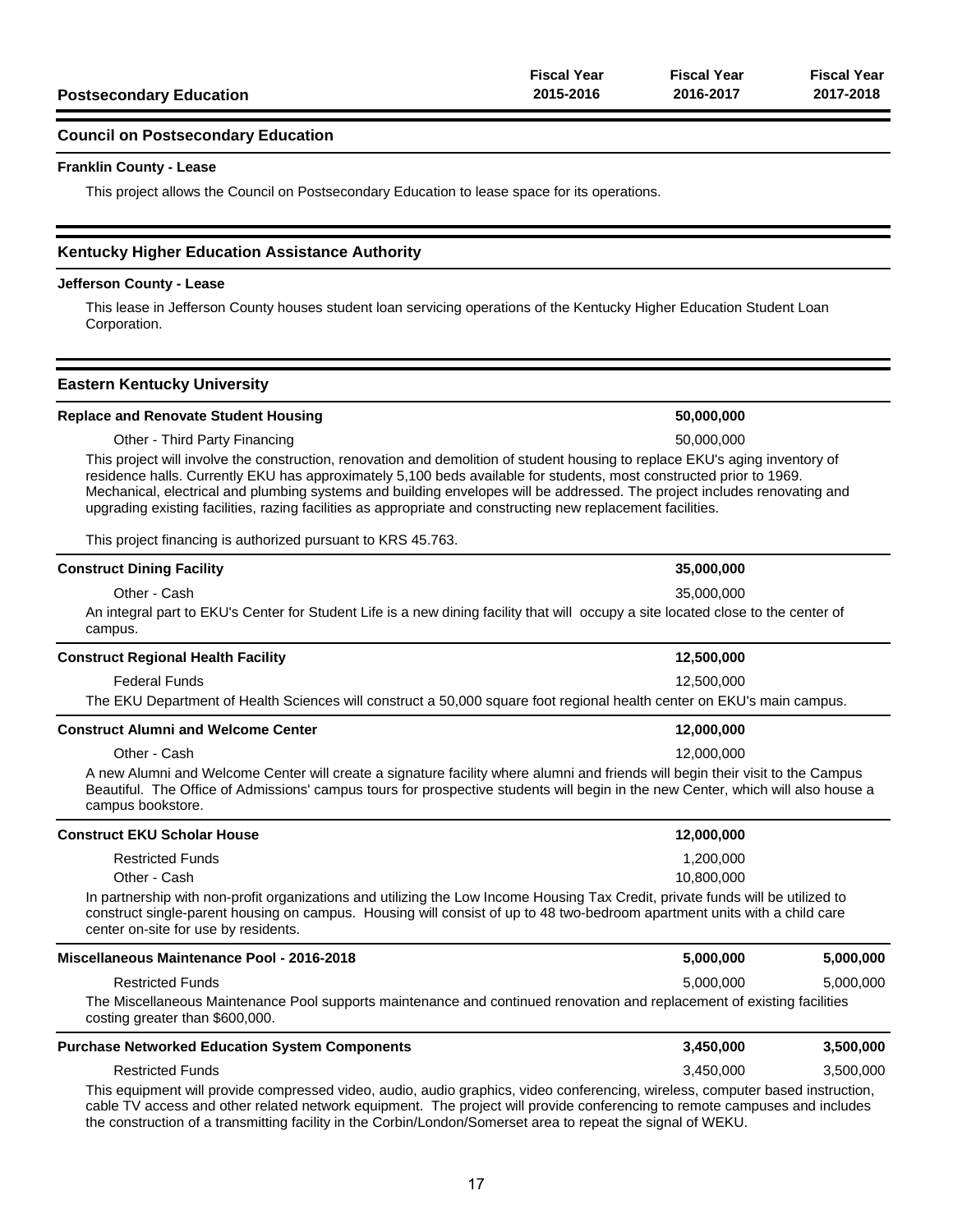| <b>Postsecondary Education</b>                                                                                                                                                                                                                                                                                                                                                                                                                                                                | <b>Fiscal Year</b><br>2015-2016 | <b>Fiscal Year</b><br>2016-2017 | <b>Fiscal Year</b><br>2017-2018 |
|-----------------------------------------------------------------------------------------------------------------------------------------------------------------------------------------------------------------------------------------------------------------------------------------------------------------------------------------------------------------------------------------------------------------------------------------------------------------------------------------------|---------------------------------|---------------------------------|---------------------------------|
| <b>Eastern Kentucky University</b>                                                                                                                                                                                                                                                                                                                                                                                                                                                            |                                 |                                 |                                 |
| <b>Upgrade and Improve Residence Halls Pool</b>                                                                                                                                                                                                                                                                                                                                                                                                                                               |                                 | 3,000,000                       | 3,000,000                       |
| <b>Restricted Funds</b><br>This pool will allow the University to respond to needs for the upgrade, maintenance and repair of our residence halls for<br>projects costing in excess of \$600,000.                                                                                                                                                                                                                                                                                             |                                 | 3,000,000                       | 3,000,000                       |
| <b>Renovate HVAC Systems Pool</b>                                                                                                                                                                                                                                                                                                                                                                                                                                                             |                                 | 5,000,000                       |                                 |
| <b>Restricted Funds</b><br>This pool will fund replacement of major HVAC components such as air handlers, pumps, chillers, variable air volume boxes,<br>control systems, control and hydronic piping for projects costing in excess of \$600,000.                                                                                                                                                                                                                                            |                                 | 5,000,000                       |                                 |
| <b>Upgrade Academic Computing</b>                                                                                                                                                                                                                                                                                                                                                                                                                                                             |                                 | 2,500,000                       | 2,500,000                       |
| <b>Restricted Funds</b><br>This project will upgrade the computing equipment and capabilities in central academic computing.                                                                                                                                                                                                                                                                                                                                                                  |                                 | 2,500,000                       | 2,500,000                       |
| <b>Construct Pedestrian Improvements</b>                                                                                                                                                                                                                                                                                                                                                                                                                                                      |                                 | 4,500,000                       |                                 |
| <b>Restricted Funds</b><br>Pedestrian access across campus will be addressed through this project, which may include the construction of a pedway, bike<br>lanes, sidewalks and multi-modal access routes.                                                                                                                                                                                                                                                                                    |                                 | 4,500,000                       |                                 |
| <b>Upgrade and Improve Athletics Facilities Pool</b>                                                                                                                                                                                                                                                                                                                                                                                                                                          |                                 | 3,500,000                       |                                 |
| <b>Restricted Funds</b><br>Other - Cash<br>This pool will provide for the upgrading and improvement of athletics facilities that cost in excess of \$600,000.                                                                                                                                                                                                                                                                                                                                 |                                 | 1,750,000<br>1,750,000          |                                 |
| <b>Construct EKU Early Childhood Center</b>                                                                                                                                                                                                                                                                                                                                                                                                                                                   |                                 | 3,350,000                       |                                 |
| <b>Restricted Funds</b><br>This project will construct a 14,000 square foot Early Childhood Center to address the demand for child care on campus. The<br>center will be accredited and provide an academic resource for related University programs, outreach parenting training serving<br>the region, as well as selected research opportunities for faculty and staff.                                                                                                                    |                                 | 3,350,000                       |                                 |
| <b>Expand Indoor Tennis Facility</b>                                                                                                                                                                                                                                                                                                                                                                                                                                                          |                                 | 3,225,000                       |                                 |
| Other - Cash<br>This project will refurbish the existing facility and add two additional courts.                                                                                                                                                                                                                                                                                                                                                                                              |                                 | 3,225,000                       |                                 |
| <b>Upgrade Administrative Computing System</b>                                                                                                                                                                                                                                                                                                                                                                                                                                                |                                 | 1,650,000                       | 1,500,000                       |
| <b>Restricted Funds</b><br>This equipment is the hardware and software to support the Administrative Computing function of the University.                                                                                                                                                                                                                                                                                                                                                    |                                 | 1,650,000                       | 1,500,000                       |
| <b>Renovate Baseball Complex</b>                                                                                                                                                                                                                                                                                                                                                                                                                                                              |                                 | 3,000,000                       |                                 |
| Other - Cash<br>This project will upgrade EKU's baseball field. Safety, field conditions, player and fan amenities will be addressed by the<br>project. Lighting for evening and night play will be added to extend the fields' operating season and hours.                                                                                                                                                                                                                                   |                                 | 3,000,000                       |                                 |
| <b>Renovate Women's Softball and Soccer Complex</b>                                                                                                                                                                                                                                                                                                                                                                                                                                           |                                 | 3,000,000                       |                                 |
| Other - Cash<br>EKU's Women's Softball Complex requires renovation to comply with NCAA requirements for tournament play. Included in the<br>renovation plans are the addition of field lighting, expansion and upgrading of the grandstands to include chair-back seats,<br>expanding the press box, field restoration with the addition of irrigation, adding restrooms and concessions, improving the<br>dugouts and backstop, and upgrading the fencing and grandstand protective netting. |                                 | 3,000,000                       |                                 |
| <b>Construct Student Health Center</b>                                                                                                                                                                                                                                                                                                                                                                                                                                                        |                                 | 2,705,000                       |                                 |
| Other - Cash<br>This project will modernize the Student Health Center in the Rowlett Building. The 10,592 square foot renovation will include<br>examination rooms, office, storage, health education training facilities and a women's clinic.                                                                                                                                                                                                                                               |                                 | 2,705,000                       |                                 |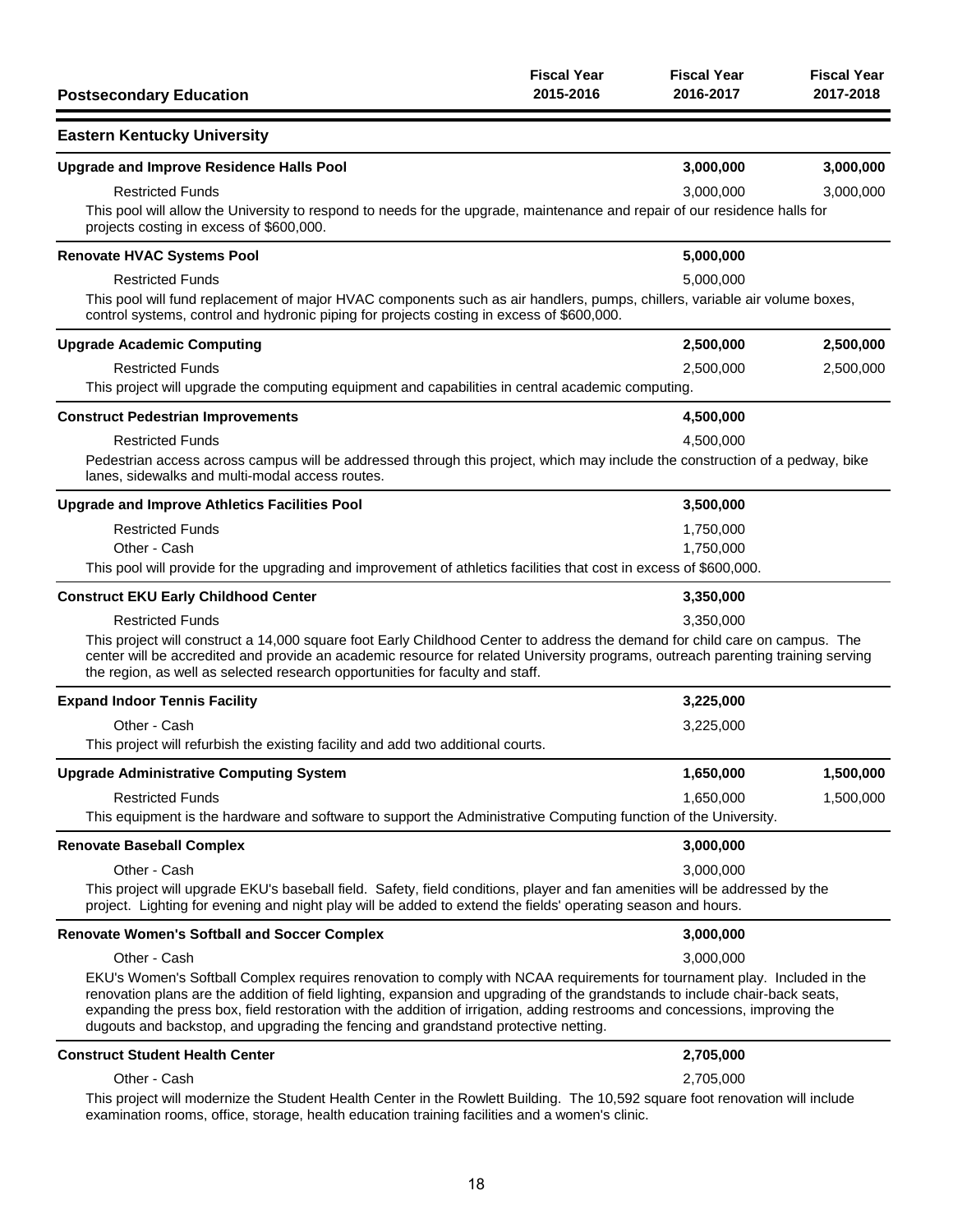| <b>Postsecondary Education</b>                                                                                                                                                                                                                                                                                                                                                                                                                                                                                                                                                                                 | <b>Fiscal Year</b><br>2015-2016 | <b>Fiscal Year</b><br>2016-2017 | <b>Fiscal Year</b><br>2017-2018 |  |
|----------------------------------------------------------------------------------------------------------------------------------------------------------------------------------------------------------------------------------------------------------------------------------------------------------------------------------------------------------------------------------------------------------------------------------------------------------------------------------------------------------------------------------------------------------------------------------------------------------------|---------------------------------|---------------------------------|---------------------------------|--|
| <b>Eastern Kentucky University</b>                                                                                                                                                                                                                                                                                                                                                                                                                                                                                                                                                                             |                                 |                                 |                                 |  |
| <b>Pedestrian Bridge</b>                                                                                                                                                                                                                                                                                                                                                                                                                                                                                                                                                                                       |                                 | 2,000,000                       |                                 |  |
| <b>Restricted Funds</b>                                                                                                                                                                                                                                                                                                                                                                                                                                                                                                                                                                                        |                                 | 2,000,000                       |                                 |  |
| This project will provide a pedestrian bridge over EKU Bypass / US 876, a heavily-traveled highway that divides EKU's main<br>campus.                                                                                                                                                                                                                                                                                                                                                                                                                                                                          |                                 |                                 |                                 |  |
| <b>Renovate Lancaster Center Building</b>                                                                                                                                                                                                                                                                                                                                                                                                                                                                                                                                                                      |                                 | 1,472,000                       |                                 |  |
| Other - Cash                                                                                                                                                                                                                                                                                                                                                                                                                                                                                                                                                                                                   |                                 | 1,472,000                       |                                 |  |
| EKU purchased a seven thousand square foot building adjacent to the current leased space in Lancaster for a permanent home<br>for the Lancaster Center for Higher Education, a joint effort of EKU and the Bluegrass Community and Technical College. This<br>project will fund the renovation of that building.                                                                                                                                                                                                                                                                                               |                                 |                                 |                                 |  |
| <b>Renovate Ambulance Building</b>                                                                                                                                                                                                                                                                                                                                                                                                                                                                                                                                                                             |                                 | 980,000                         |                                 |  |
| <b>Restricted Funds</b>                                                                                                                                                                                                                                                                                                                                                                                                                                                                                                                                                                                        |                                 | 980,000                         |                                 |  |
| This project will renovate a building acquired from the City of Richmond at the corner of Kit Carson Avenue and the Eastern<br>Bypass. The project will include faculty offices, bathrooms, administrative area, ambulance parking, vehicle extrication lab area,<br>storage and rescue lab area, classroom demonstration and simulation area, living room and bedroom simulation area,<br>simulation lab control/observation room, conference room, student technology work area, cleaning area for mannequins,<br>installation of an elevator, installation and HVAC modification, and roofing improvements. |                                 |                                 |                                 |  |
| Alumni Coliseum Sound System Upgrade                                                                                                                                                                                                                                                                                                                                                                                                                                                                                                                                                                           |                                 | 750,000                         |                                 |  |
| <b>Restricted Funds</b>                                                                                                                                                                                                                                                                                                                                                                                                                                                                                                                                                                                        |                                 | 750,000                         |                                 |  |
| This project will provide for a new sound system in Alumni Coliseum, site of many campus events, that will improve the event<br>experience with better sound quality.                                                                                                                                                                                                                                                                                                                                                                                                                                          |                                 |                                 |                                 |  |
| <b>Guaranteed Energy Savings Performance Contracts</b>                                                                                                                                                                                                                                                                                                                                                                                                                                                                                                                                                         |                                 |                                 |                                 |  |
| The Guaranteed Energy Savings Performance Projects Pool serves as a central project pool authorization for Guaranteed<br>Energy Savings Performance Contracts in any University-owned building. These contracts will function as lease-purchase<br>procurements, using the resulting energy savings as payment for the<br>improvements as provided by KRS 56.770 to KRS 56.784.                                                                                                                                                                                                                                |                                 |                                 |                                 |  |
| <b>Madison County - Student Housing - Lease</b>                                                                                                                                                                                                                                                                                                                                                                                                                                                                                                                                                                |                                 |                                 |                                 |  |
| To accommodate EKU's rising student enrollment, this lease will provide for 512 apartment type units in close proximity to<br>campus to be included in the current housing inventory.                                                                                                                                                                                                                                                                                                                                                                                                                          |                                 |                                 |                                 |  |
| <b>New Housing Space - Lease</b>                                                                                                                                                                                                                                                                                                                                                                                                                                                                                                                                                                               |                                 |                                 |                                 |  |
| This project will authorize a lease of newly constructed student housing. Total new housing space estimated under this lease is<br>800 residential spaces.                                                                                                                                                                                                                                                                                                                                                                                                                                                     |                                 |                                 |                                 |  |
| <b>Eastern Kentucky University Total</b>                                                                                                                                                                                                                                                                                                                                                                                                                                                                                                                                                                       |                                 | 170,582,000                     | 15,500,000                      |  |
| <b>Restricted Funds</b>                                                                                                                                                                                                                                                                                                                                                                                                                                                                                                                                                                                        |                                 | 35,130,000                      | 15,500,000                      |  |
| <b>Federal Funds</b>                                                                                                                                                                                                                                                                                                                                                                                                                                                                                                                                                                                           |                                 | 12,500,000                      |                                 |  |
| Other - Cash                                                                                                                                                                                                                                                                                                                                                                                                                                                                                                                                                                                                   |                                 | 72,952,000                      |                                 |  |
| <b>Other - Third Party Financing</b>                                                                                                                                                                                                                                                                                                                                                                                                                                                                                                                                                                           |                                 | 50,000,000                      |                                 |  |

### **Life Safety Upgrade Pool - 2016-2018 5,000,000**

Restricted Funds 5,000,000 and 5,000,000 and 5,000,000 and 5,000,000 and 5,000,000 and 5,000,000 and 5,000,000

This project will fund projects that cost more than \$600,000 for upgrading life safety systems on campus, including fire alarm systems, fire suppression systems, and access improvements to comply with the Americans with Disabilities Act (ADA).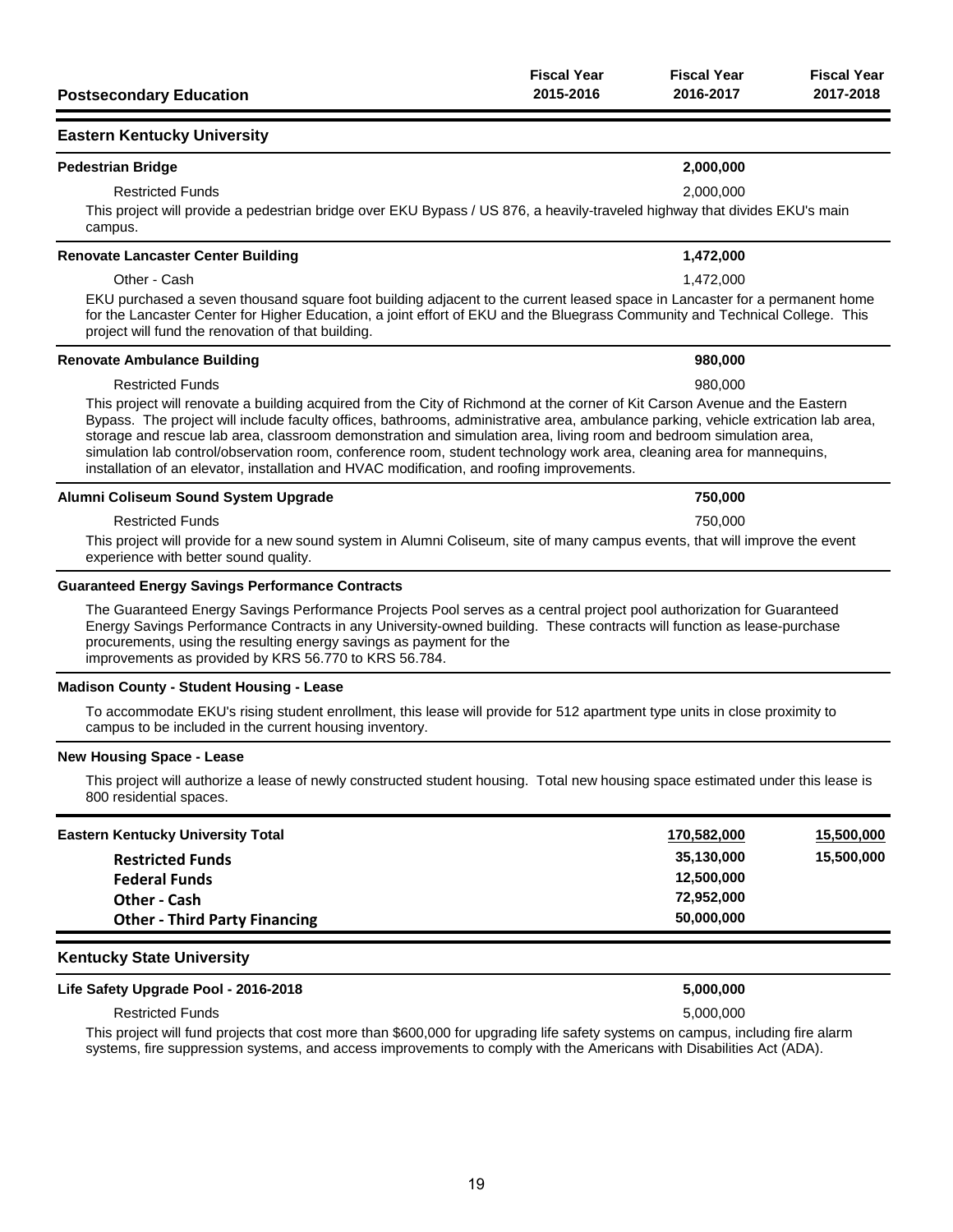| <b>Postsecondary Education</b>                                                                                                                                                                                                                                                                                                                                                                                                                                      | <b>Fiscal Year</b><br>2015-2016 | <b>Fiscal Year</b><br>2016-2017 | <b>Fiscal Year</b><br>2017-2018 |
|---------------------------------------------------------------------------------------------------------------------------------------------------------------------------------------------------------------------------------------------------------------------------------------------------------------------------------------------------------------------------------------------------------------------------------------------------------------------|---------------------------------|---------------------------------|---------------------------------|
| <b>Kentucky State University</b>                                                                                                                                                                                                                                                                                                                                                                                                                                    |                                 |                                 |                                 |
| <b>Expand Emergency Notification System</b>                                                                                                                                                                                                                                                                                                                                                                                                                         |                                 | 4,580,000                       |                                 |
| <b>Restricted Funds</b><br>This project will improve upon the University's emergency notification capability. This includes purchasing and installation of a<br>campus wide public address system and sirens. Additional hardware components include increasing the number of digital<br>display Devices, equipping classrooms with early warning notification capability and enhanced notification and identification<br>capability in University police vehicles. |                                 | 4,580,000                       |                                 |
| <b>Construct Warehouse</b>                                                                                                                                                                                                                                                                                                                                                                                                                                          |                                 | 3,642,000                       |                                 |
| <b>Restricted Funds</b><br>This project will construct a warehouse and storage building for furniture and equipment surplus items and temporary storage of<br>equipment from renovated spaces. Surplus is currently stored all over the university in small spaces needed for program<br>activities.                                                                                                                                                                |                                 | 3,642,000                       |                                 |
| Replace Enterprise Resource Planning System                                                                                                                                                                                                                                                                                                                                                                                                                         | 3,500,000                       |                                 |                                 |
| <b>Restricted Funds</b>                                                                                                                                                                                                                                                                                                                                                                                                                                             | 1,750,000                       |                                 |                                 |
| <b>Federal Funds</b><br>This project will replace the University's current enterprise resource planning system. The replacement system will significantly<br>improve data quality, data analysis capabilities, and the overall administrative operation of the University.                                                                                                                                                                                          | 1,750,000                       |                                 |                                 |
| <b>Improvements to Instructional Technology</b>                                                                                                                                                                                                                                                                                                                                                                                                                     |                                 | 2,500,000                       |                                 |
| <b>Restricted Funds</b>                                                                                                                                                                                                                                                                                                                                                                                                                                             |                                 | 2,500,000                       |                                 |
| This project includes acquisition of software and hardware for instruction.                                                                                                                                                                                                                                                                                                                                                                                         |                                 |                                 |                                 |
| Energy Savings Performance Contracts in any University-owned building. These contracts will function as lease-purchase<br>procurements, using the resulting energy savings as payment for the improvements as provided by KRS 56.770 to KRS 56.784.<br>Kentucky State University Total                                                                                                                                                                              | 3,500,000                       | 15,722,000                      |                                 |
| <b>Restricted Funds</b>                                                                                                                                                                                                                                                                                                                                                                                                                                             | 1,750,000                       | 15,722,000                      |                                 |
| <b>Federal Funds</b>                                                                                                                                                                                                                                                                                                                                                                                                                                                | 1,750,000                       |                                 |                                 |
| <b>Morehead State University</b>                                                                                                                                                                                                                                                                                                                                                                                                                                    |                                 |                                 |                                 |
| <b>ADA Modifications Pool</b>                                                                                                                                                                                                                                                                                                                                                                                                                                       |                                 | 5,000,000                       |                                 |
| <b>Restricted Funds</b><br>This project will fund ADA compliance projects that cost more than \$600,000. Morehead State University plans to address<br>approximately one-third of these issues in each of the next three biennia.                                                                                                                                                                                                                                   |                                 | 5,000,000                       |                                 |
| <b>Capital Renewal and Maintenance Pool</b>                                                                                                                                                                                                                                                                                                                                                                                                                         |                                 | 5,000,000                       |                                 |
| <b>Restricted Funds</b>                                                                                                                                                                                                                                                                                                                                                                                                                                             |                                 | 5,000,000                       |                                 |
| Capital Renewal and Maintenance projects are completed as funds are available. This pool will finance individual projects that<br>cost \$600,000 or more.                                                                                                                                                                                                                                                                                                           |                                 |                                 |                                 |
| <b>Upgrade Administrative Office Systems</b>                                                                                                                                                                                                                                                                                                                                                                                                                        |                                 | 4,864,000                       |                                 |
| <b>Restricted Funds</b>                                                                                                                                                                                                                                                                                                                                                                                                                                             |                                 | 4,864,000                       |                                 |
| This project would provide upgrades, replacement and expansion of desktop microcomputers, portable microcomputers,<br>printers, file servers, web servers, OCR and image scanners, printers, smart boards, smart-card readers/printers, mass storage<br>media, print and duplication technology, digital displays and backup peripherals used in administrative offices and service areas.                                                                          |                                 |                                 |                                 |
| <b>Construct New Volleyball Facility - Phase 2</b>                                                                                                                                                                                                                                                                                                                                                                                                                  |                                 | 3,300,000                       |                                 |
| <b>Restricted Funds</b>                                                                                                                                                                                                                                                                                                                                                                                                                                             |                                 | 3,300,000                       |                                 |
| This phased project will continue renovating the site of the McClure Pool, located in the Academic Athletic Center. The pool was<br>taken out of service in June 2010 and demolished in 2015. This project will modify the area which housed the McClure Pool to<br>accommodate a competition and practice venue for the University's volleyball team and other athletic related uses.                                                                              |                                 |                                 |                                 |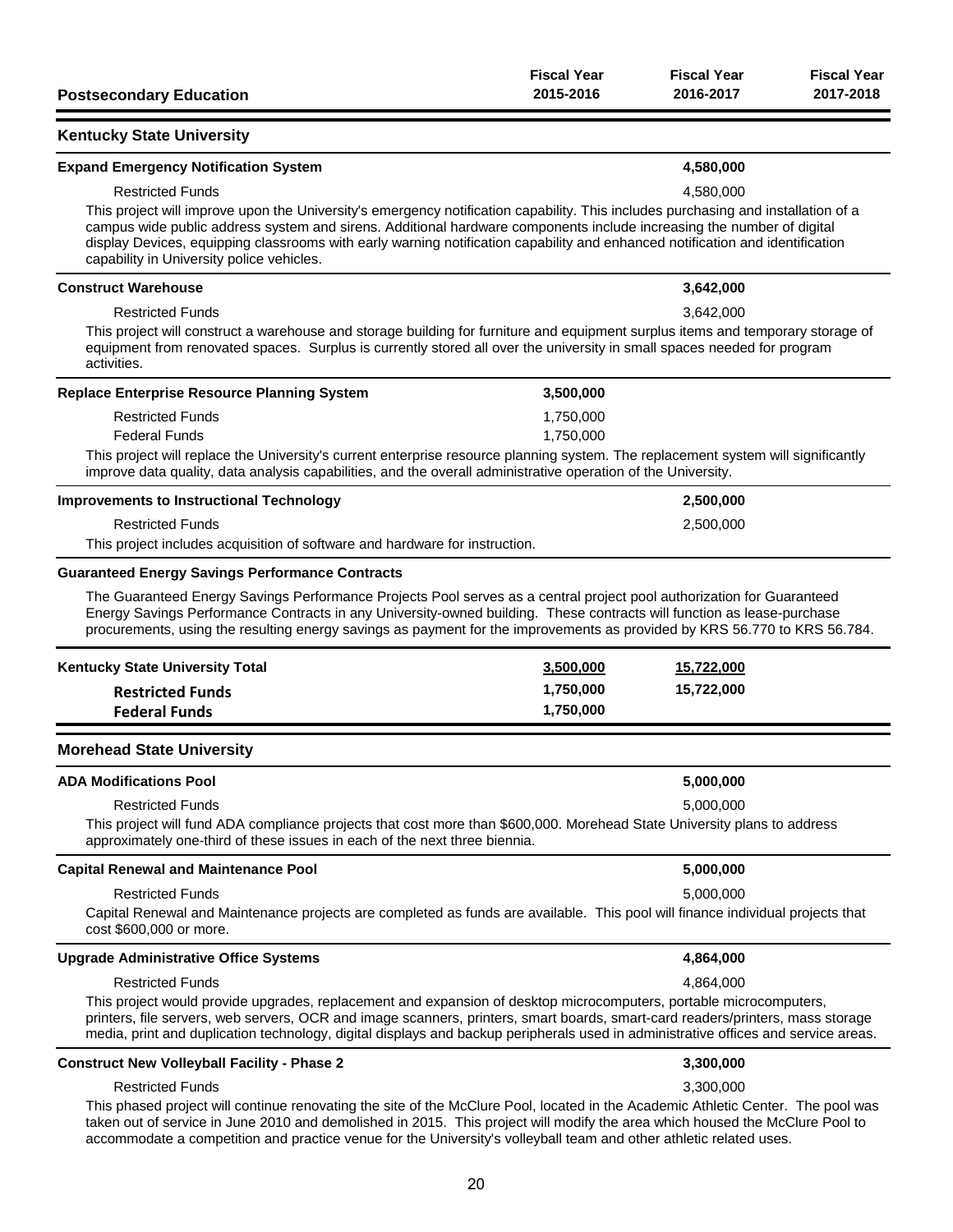| <b>Postsecondary Education</b>                                                                                                                                                                                                                                                                                                                                                                                                                                                                                                               | <b>Fiscal Year</b><br>2015-2016 | <b>Fiscal Year</b><br>2016-2017 | <b>Fiscal Year</b><br>2017-2018 |
|----------------------------------------------------------------------------------------------------------------------------------------------------------------------------------------------------------------------------------------------------------------------------------------------------------------------------------------------------------------------------------------------------------------------------------------------------------------------------------------------------------------------------------------------|---------------------------------|---------------------------------|---------------------------------|
| <b>Morehead State University</b>                                                                                                                                                                                                                                                                                                                                                                                                                                                                                                             |                                 |                                 |                                 |
| <b>Purchase Instructional Technology Initiatives</b>                                                                                                                                                                                                                                                                                                                                                                                                                                                                                         |                                 | 3,021,000                       |                                 |
| <b>Restricted Funds</b><br>This project contains pooled items/systems related to instructional technology initiatives covering various areas of study.                                                                                                                                                                                                                                                                                                                                                                                       |                                 | 3,021,000                       |                                 |
| <b>Enhance Network/Infrastructure Resources - Additional</b>                                                                                                                                                                                                                                                                                                                                                                                                                                                                                 |                                 | 3,000,000                       |                                 |
| <b>Restricted Funds</b><br>This project reauthorizes \$5,945,000 in Restricted Funds and adds \$3,000,000 in Restricted Funds. It includes equipment and<br>systems to the maintain and improve the campus voice, data and video network infrastructure.                                                                                                                                                                                                                                                                                     |                                 | 3,000,000                       |                                 |
| <b>Reconstruct Central Campus</b>                                                                                                                                                                                                                                                                                                                                                                                                                                                                                                            |                                 | 3,000,000                       |                                 |
| <b>Restricted Funds</b><br>The project includes the completion of four plazas on descending levels to be built in the center of campus. Two of the levels<br>will include personalized paving stones to memorialize deceased faculty, staff, and students. The plans include construction of<br>an amphitheater below University Boulevard. The project also includes enhancement of pedestrian and vehicular circulation<br>through improvement of existing and construction of new sidewalks, roadways, signage, and associated amenities. |                                 | 3,000,000                       |                                 |
| <b>Upgrade Campus Fire and Security Systems</b>                                                                                                                                                                                                                                                                                                                                                                                                                                                                                              |                                 | 2,670,000                       |                                 |
| <b>Restricted Funds</b><br>This project includes replacement/upgrades to the current fire alarm systems with addressable and upgradable systems that are<br>ADA compliant and support voice-evacuation and remote accessibility. All fire control panels will be relocated to easily<br>accessible areas. The project also includes the addition and expansion of audio and IP emergency alert systems and                                                                                                                                   |                                 | 2,670,000                       |                                 |
| replacement and expansion of the campus video surveillance and electronic door access systems.                                                                                                                                                                                                                                                                                                                                                                                                                                               |                                 |                                 |                                 |
| <b>Construct Classroom/Lab Building at Browning Orchard</b>                                                                                                                                                                                                                                                                                                                                                                                                                                                                                  |                                 | 1,942,000                       |                                 |
| <b>Restricted Funds</b><br>This project will provide a modern, much needed facility at the Browning Orchard in Fleming County. Estimated at 6,000 square<br>feet, plans include a traditional classroom for instruction, a wet laboratory to support field-based learning activities, and space for<br>equipment storage.                                                                                                                                                                                                                    |                                 | 1,942,000                       |                                 |
| <b>Replace Electrical Switchgear B</b>                                                                                                                                                                                                                                                                                                                                                                                                                                                                                                       |                                 | 1,800,000                       |                                 |
| <b>Restricted Funds</b>                                                                                                                                                                                                                                                                                                                                                                                                                                                                                                                      |                                 | 1,800,000                       |                                 |
| This project will replace the University's aging switchgear that serves the eastern portion of the main campus. It will relocate<br>supply lines to an underground service and move the switch out of Wetherby Gymnasium which is scheduled for demolition.                                                                                                                                                                                                                                                                                  |                                 |                                 |                                 |
| <b>Upgrade and Expand Distance Learning</b>                                                                                                                                                                                                                                                                                                                                                                                                                                                                                                  |                                 | 1,700,000                       |                                 |
| <b>Restricted Funds</b>                                                                                                                                                                                                                                                                                                                                                                                                                                                                                                                      |                                 | 1,700,000                       |                                 |
| This project will provide upgrades, replacement and expansion of the compressed video and multimedia classroom equipment<br>on the main campus and at the regional campus centers to deliver educational programs throughout the region.                                                                                                                                                                                                                                                                                                     |                                 |                                 |                                 |
| <b>Enhance Library Automation Resources</b>                                                                                                                                                                                                                                                                                                                                                                                                                                                                                                  |                                 | 1,539,000                       |                                 |
| <b>Restricted Funds</b>                                                                                                                                                                                                                                                                                                                                                                                                                                                                                                                      |                                 | 1,539,000                       |                                 |
| The Library's automated system is no longer supported by the vendor and does not meet the needs and expectations of today's<br>students and faculty. Additional specialized automation software is needed to manage electronic resources and documents<br>imaging, and to allow full participation in database access and resource sharing through the Kentucky Virtual Library.                                                                                                                                                             |                                 |                                 |                                 |
| <b>Water Plant Sediment Basin</b>                                                                                                                                                                                                                                                                                                                                                                                                                                                                                                            |                                 | 1,500,000                       |                                 |
| <b>Restricted Funds</b>                                                                                                                                                                                                                                                                                                                                                                                                                                                                                                                      |                                 | 1,500,000                       |                                 |
| This project is the construction of a water sediment basin at the Water Purification Facility. The University has been issued a<br>citation by the Division of Water for excessive TDSS and Cl2 being discharged back into the water source. The sediment basin<br>will enable the plant to meet all state regulations pertaining to this discharge.                                                                                                                                                                                         |                                 |                                 |                                 |
| <b>Renovate Howell-McDowell</b>                                                                                                                                                                                                                                                                                                                                                                                                                                                                                                              |                                 | 1,296,000                       |                                 |
| <b>Restricted Funds</b><br>This project will replace the existing exterior stucco on Howell-McDowell. All windows and exterior doors will be replaced with<br>new, energy efficient models. The duct work will be cleaned and the roof replaced.                                                                                                                                                                                                                                                                                             |                                 | 1,296,000                       |                                 |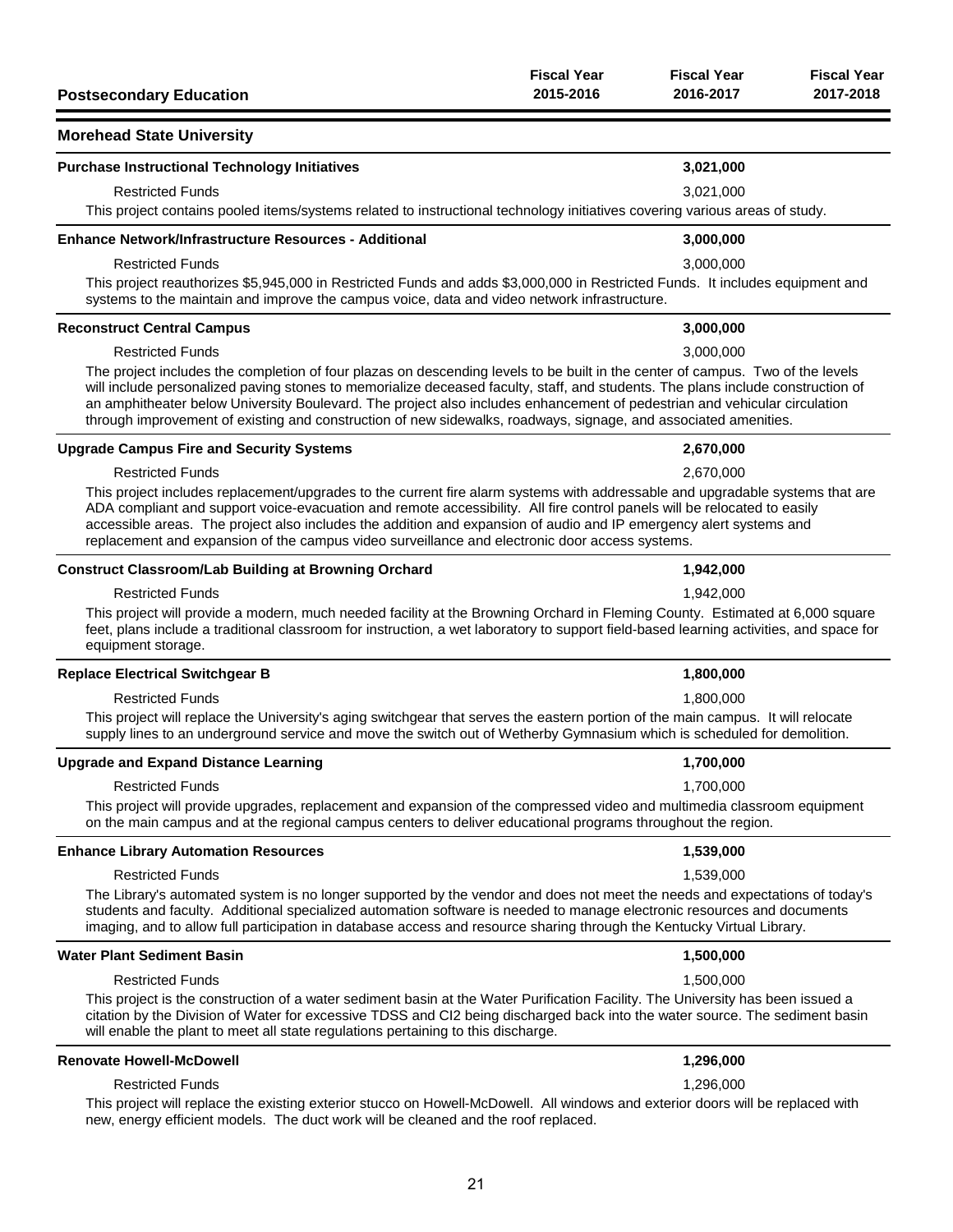| <b>Postsecondary Education</b>                                                                                                                                                                                                                                                                                                                                                  | <b>Fiscal Year</b><br>2015-2016 | <b>Fiscal Year</b><br>2016-2017 | <b>Fiscal Year</b><br>2017-2018 |
|---------------------------------------------------------------------------------------------------------------------------------------------------------------------------------------------------------------------------------------------------------------------------------------------------------------------------------------------------------------------------------|---------------------------------|---------------------------------|---------------------------------|
| <b>Morehead State University</b>                                                                                                                                                                                                                                                                                                                                                |                                 |                                 |                                 |
| <b>Purchase Equipment for Biochemistry Lab</b>                                                                                                                                                                                                                                                                                                                                  |                                 | 548,000                         |                                 |
| <b>Restricted Funds</b>                                                                                                                                                                                                                                                                                                                                                         |                                 | 548,000                         |                                 |
| This project will equip the biochemistry laboratory with basic equipment used in analytical chemistry, including the fields of<br>environmental chemistry and clinical (pharmaceutical) chemistry.                                                                                                                                                                              |                                 |                                 |                                 |
| <b>Guaranteed Energy Savings Performance Contracts</b>                                                                                                                                                                                                                                                                                                                          |                                 |                                 |                                 |
| The Guaranteed Energy Savings Performance Projects Pool serves as a central project pool authorization for Guaranteed<br>Energy Savings Performance Contracts in any University-owned building. These contracts will function as lease-purchase<br>procurements, using the resulting energy savings as payment for the<br>improvements as provided by KRS 56.770 to KRS 56.784. |                                 |                                 |                                 |
| <b>Morehead State University Total</b>                                                                                                                                                                                                                                                                                                                                          |                                 | 40,180,000                      |                                 |
| <b>Restricted Funds</b>                                                                                                                                                                                                                                                                                                                                                         |                                 | 40,180,000                      |                                 |
| <b>Murray State University</b>                                                                                                                                                                                                                                                                                                                                                  |                                 |                                 |                                 |
| <b>Construct Residential Suite-Style Housing</b>                                                                                                                                                                                                                                                                                                                                |                                 | 20,000,000                      |                                 |
| Other - Third Party Financing                                                                                                                                                                                                                                                                                                                                                   |                                 | 20,000,000                      |                                 |
| This project will construct new student housing suites ranging in size from two to four bedrooms.                                                                                                                                                                                                                                                                               |                                 |                                 |                                 |
| This project financing is authorized pursuant to KRS 45.763.                                                                                                                                                                                                                                                                                                                    |                                 |                                 |                                 |
| <b>Construct Sorority Suites</b>                                                                                                                                                                                                                                                                                                                                                |                                 | 13,500,000                      |                                 |
| Other - Third Party Financing                                                                                                                                                                                                                                                                                                                                                   |                                 | 13,500,000                      |                                 |
| There are currently four sorority meeting rooms in two buildings constructed in 1999. These meeting rooms are no longer large<br>enough to accommodate the growing program. This project will construct six residential buildings for sororities.                                                                                                                               |                                 |                                 |                                 |
| This project financing is authorized pursuant to KRS 45.763.                                                                                                                                                                                                                                                                                                                    |                                 |                                 |                                 |
| <b>Provide Bookstore</b>                                                                                                                                                                                                                                                                                                                                                        |                                 | 8,000,000                       |                                 |
| Other - Third Party Financing                                                                                                                                                                                                                                                                                                                                                   |                                 | 8,000,000                       |                                 |
| This project will build a new Murray State University Bookstore. Changes in the way textbooks are used prompts demand for<br>more retail merchandising space with better accessibility to the campus community and public.                                                                                                                                                      |                                 |                                 |                                 |
| This project financing is authorized pursuant to KRS 45.763.                                                                                                                                                                                                                                                                                                                    |                                 |                                 |                                 |
| <b>Renovate Winslow Cafeteria</b>                                                                                                                                                                                                                                                                                                                                               |                                 | 4,550,000                       |                                 |
| <b>Restricted Funds</b>                                                                                                                                                                                                                                                                                                                                                         |                                 | 4,550,000                       |                                 |
| This project will upgrade the University's largest dining venue to meet customer expectations, to maintain and increase meal<br>plan participation and satisfaction, and to add seating capacity. Included are a new action station, replacement of furnishings,<br>and increased capacity in the remaining dishroom.                                                           |                                 |                                 |                                 |
| <b>Provide Alternate Dining Facility</b>                                                                                                                                                                                                                                                                                                                                        |                                 | 4,000,000                       |                                 |
| Other - Third Party Financing                                                                                                                                                                                                                                                                                                                                                   |                                 | 4,000,000                       |                                 |
| This project will provide an alternate dining facility to satisfy demand from commuter students, faculty and staff.                                                                                                                                                                                                                                                             |                                 |                                 |                                 |
| This project financing is authorized pursuant to KRS 45.763.                                                                                                                                                                                                                                                                                                                    |                                 |                                 |                                 |
| <b>College of Science Instructional/Research Equipment Pool</b>                                                                                                                                                                                                                                                                                                                 |                                 | 3,500,000                       |                                 |
| <b>Restricted Funds</b>                                                                                                                                                                                                                                                                                                                                                         |                                 | 3,500,000                       |                                 |
| This equipment request would replace movable scientific equipment used for instruction and research by the various academic<br>departments in the College of Science, Engineering & Technology. This pool will finance items of equipment that cost \$200,000<br>or more.                                                                                                       |                                 |                                 |                                 |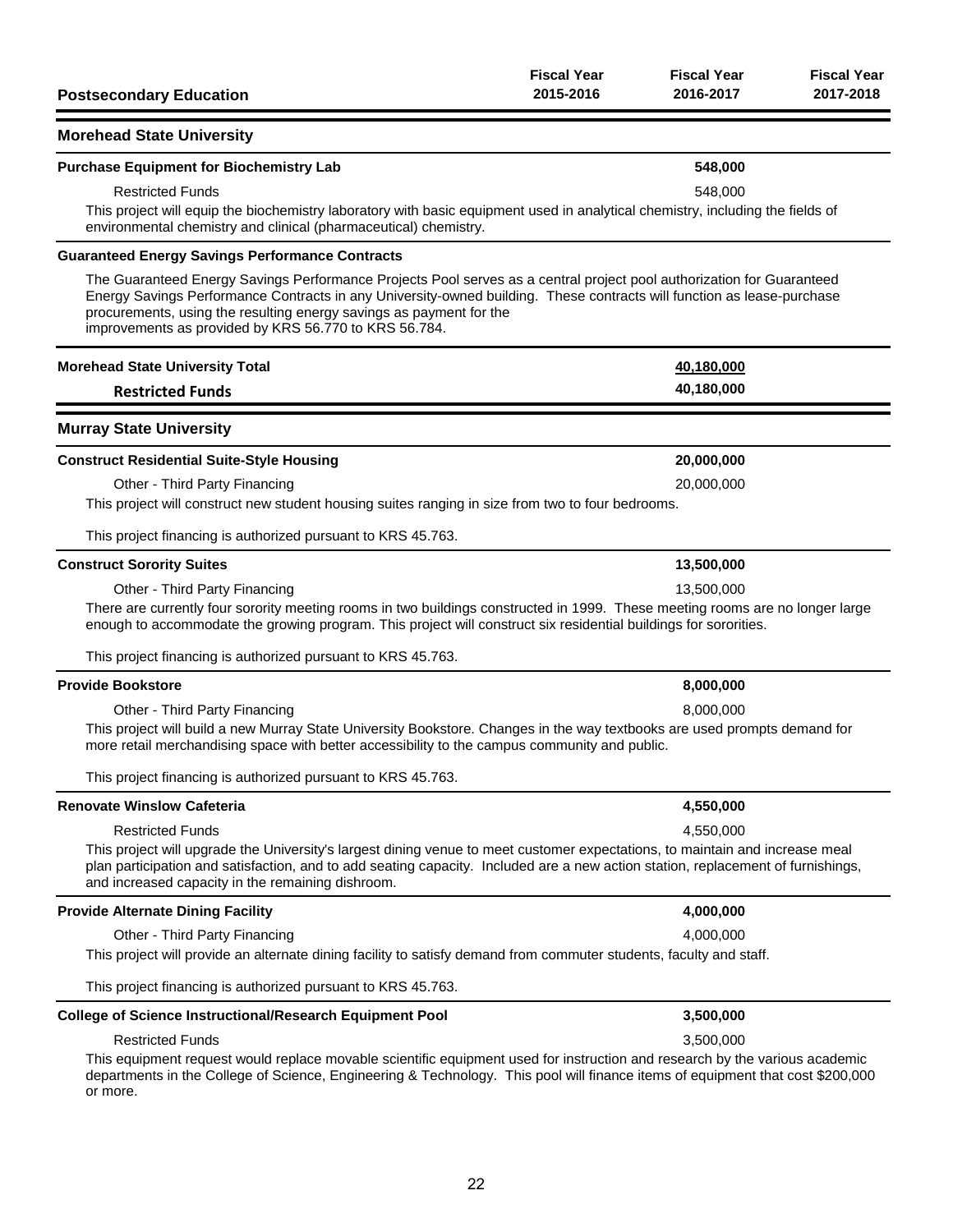| <b>Postsecondary Education</b>                                                                                                                                                                                                                                                                                                                                                                                                           | <b>Fiscal Year</b><br>2015-2016 | <b>Fiscal Year</b><br>2016-2017 | <b>Fiscal Year</b><br>2017-2018 |
|------------------------------------------------------------------------------------------------------------------------------------------------------------------------------------------------------------------------------------------------------------------------------------------------------------------------------------------------------------------------------------------------------------------------------------------|---------------------------------|---------------------------------|---------------------------------|
| <b>Murray State University</b>                                                                                                                                                                                                                                                                                                                                                                                                           |                                 |                                 |                                 |
| <b>Upgrade Campus Network</b>                                                                                                                                                                                                                                                                                                                                                                                                            |                                 | 3,162,000                       |                                 |
| <b>Restricted Funds</b>                                                                                                                                                                                                                                                                                                                                                                                                                  |                                 | 3,162,000                       |                                 |
| This project will upgrade the existing campus data network that was installed in 2003.                                                                                                                                                                                                                                                                                                                                                   |                                 |                                 |                                 |
| <b>Construct Livestock Instructional Laboratory</b>                                                                                                                                                                                                                                                                                                                                                                                      |                                 | 2,824,000                       |                                 |
| <b>Restricted Funds</b>                                                                                                                                                                                                                                                                                                                                                                                                                  |                                 | 2,824,000                       |                                 |
| This project will construct a new livestock instructional laboratory that would replace the existing outdated dairy stall barn and<br>offices. This facility will consist of offices, classrooms, restrooms and show/sale facilities to provide instruction for Murray State<br>University's agriculture students as well as providing demonstration, education and research facilities for Murray State<br>University's service region. |                                 |                                 |                                 |
| <b>Demolish Woods Hall</b>                                                                                                                                                                                                                                                                                                                                                                                                               |                                 | 2,301,000                       |                                 |
| <b>Restricted Funds</b>                                                                                                                                                                                                                                                                                                                                                                                                                  |                                 | 2,301,000                       |                                 |
| This project will demolish Woods Hall.                                                                                                                                                                                                                                                                                                                                                                                                   |                                 |                                 |                                 |
| <b>Renovate White Hall HVAC System</b>                                                                                                                                                                                                                                                                                                                                                                                                   |                                 | 2,074,000                       |                                 |
| <b>Restricted Funds</b>                                                                                                                                                                                                                                                                                                                                                                                                                  |                                 | 2,074,000                       |                                 |
| This project will replace the original boiler, water heater, hot and chilled water pumps, HVAC controls, valves, exhaust fans, fan-<br>coil units and clean duct work in White Residential College.                                                                                                                                                                                                                                      |                                 |                                 |                                 |
| Install Solar Panels and/or Geothermal Power                                                                                                                                                                                                                                                                                                                                                                                             |                                 | 2,000,000                       |                                 |
| <b>Restricted Funds</b>                                                                                                                                                                                                                                                                                                                                                                                                                  |                                 | 2,000,000                       |                                 |
| This project will utilize solar power and/or geothermal power project to realize electrical energy efficiencies and generate<br>electrical power into the grid.                                                                                                                                                                                                                                                                          |                                 |                                 |                                 |
| <b>Renovate Wrather Hall</b>                                                                                                                                                                                                                                                                                                                                                                                                             |                                 | 2,000,000                       |                                 |
| <b>Restricted Funds</b>                                                                                                                                                                                                                                                                                                                                                                                                                  |                                 | 2,000,000                       |                                 |
| Wrather Hall was constructed as Murray State University's first building in 1923. It has had one renovation in 1970 to convert<br>the majority of the space into a museum and 250-seat auditorium. This project will update the auditorium to be better utilized for<br>instructional space and includes upgrades for ADA compliance.                                                                                                    |                                 |                                 |                                 |
| <b>Repairs of Biology Building</b>                                                                                                                                                                                                                                                                                                                                                                                                       |                                 | 2,000,000                       |                                 |
| <b>Restricted Funds</b>                                                                                                                                                                                                                                                                                                                                                                                                                  |                                 | 2,000.000                       |                                 |
| The Biology Building has experienced degradation and failures of its air handling system causing an explosive growth of mold in<br>the summer of 2015. This project will cover the repairs to the air handling system, and renovation to the damaged classrooms,<br>laboratories, and offices.                                                                                                                                           |                                 |                                 |                                 |
| <b>Repairs of Chemistry Building</b>                                                                                                                                                                                                                                                                                                                                                                                                     |                                 | 2,000,000                       |                                 |
| <b>Restricted Funds</b>                                                                                                                                                                                                                                                                                                                                                                                                                  |                                 | 2,000,000                       |                                 |
| The Chemistry Building has experienced degradation and failures of its air handling system and fume hood system causing an<br>explosive growth of mold in the summer of 2015. This project will cover the repairs to the air handling system, hood controls<br>system, and repairs to the damaged classrooms, laboratories, and offices.                                                                                                 |                                 |                                 |                                 |
| <b>Upgrade Campus Phone System</b>                                                                                                                                                                                                                                                                                                                                                                                                       |                                 | 1,781,000                       |                                 |
| <b>Restricted Funds</b>                                                                                                                                                                                                                                                                                                                                                                                                                  |                                 | 1,781,000                       |                                 |
| This project will allow Murray State University to upgrade the existing campus phone system that was installed in 2005. The<br>VoIP phones on campus are no longer supported and will not receive telephone security updates, repairs or new features.                                                                                                                                                                                   |                                 |                                 |                                 |
| <b>Upgrade Applied Science Electrical System</b>                                                                                                                                                                                                                                                                                                                                                                                         |                                 | 1,626,000                       |                                 |
| <b>Restricted Funds</b>                                                                                                                                                                                                                                                                                                                                                                                                                  |                                 | 1,626,000                       |                                 |
| This project will upgrade the electrical system in the Applied Science Building to meet the increasing demands of the academic<br>and support departments located in the building.                                                                                                                                                                                                                                                       |                                 |                                 |                                 |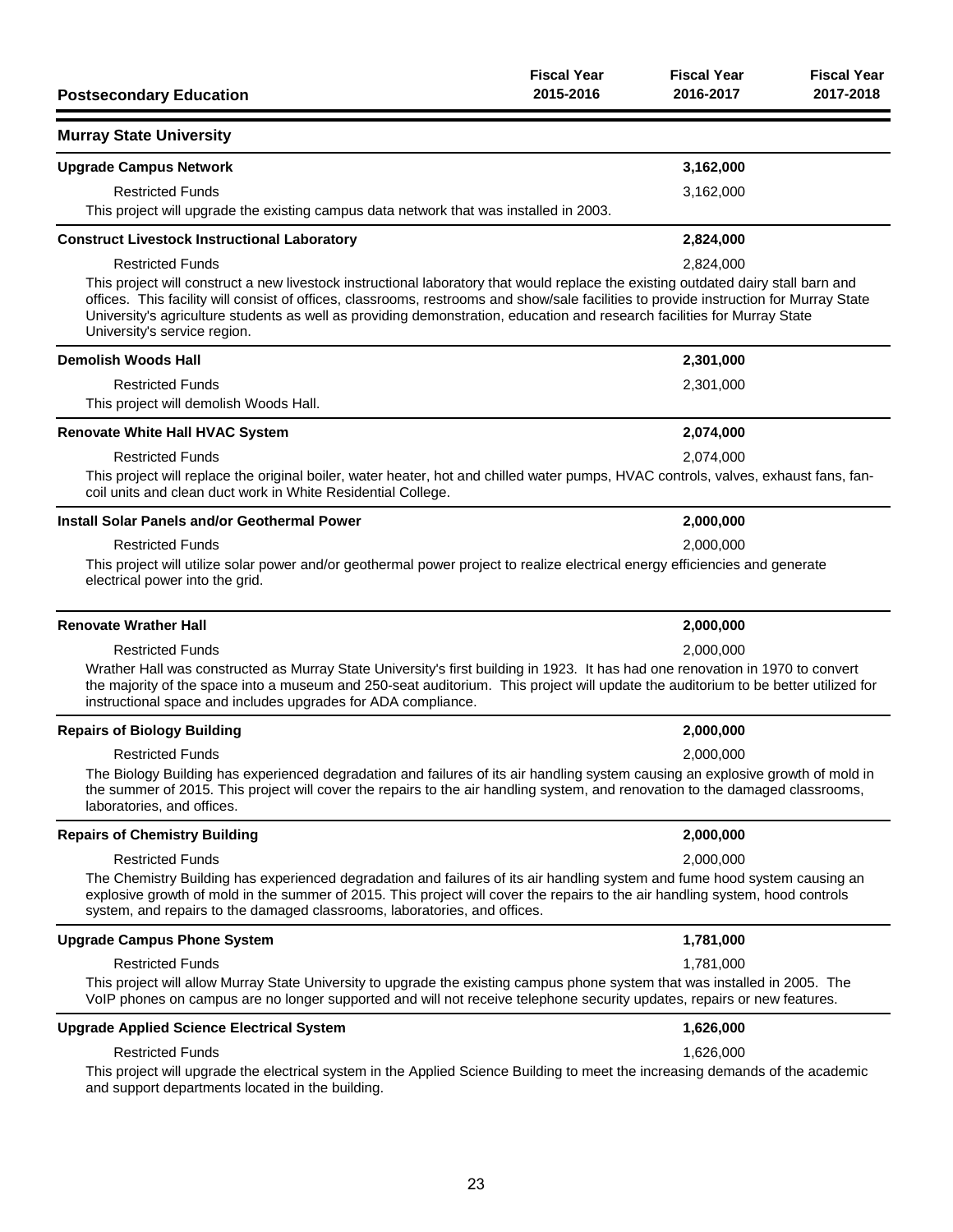| <b>Postsecondary Education</b>                                                                                                                                                                                                                                                                                                                                                                                              | <b>Fiscal Year</b><br>2015-2016 | <b>Fiscal Year</b><br>2016-2017 | <b>Fiscal Year</b><br>2017-2018 |
|-----------------------------------------------------------------------------------------------------------------------------------------------------------------------------------------------------------------------------------------------------------------------------------------------------------------------------------------------------------------------------------------------------------------------------|---------------------------------|---------------------------------|---------------------------------|
| <b>Murray State University</b>                                                                                                                                                                                                                                                                                                                                                                                              |                                 |                                 |                                 |
| Install Sprinkler System - Blackburn Science Building                                                                                                                                                                                                                                                                                                                                                                       |                                 | 1,599,000                       |                                 |
| <b>Restricted Funds</b>                                                                                                                                                                                                                                                                                                                                                                                                     |                                 | 1,599,000                       |                                 |
| This project will install a fire suppression system in the Blackburn Science Building, constructed in 1950, as recommended by<br>the state fire marshal.                                                                                                                                                                                                                                                                    |                                 |                                 |                                 |
| <b>Renovate White Hall Interior</b>                                                                                                                                                                                                                                                                                                                                                                                         |                                 | 1,558,000                       |                                 |
| <b>Restricted Funds</b><br>This project allows the renovation and modernization of the interior of White Residential College.                                                                                                                                                                                                                                                                                               |                                 | 1,558,000                       |                                 |
| <b>Renovate Pogue Library Electric and HVAC</b>                                                                                                                                                                                                                                                                                                                                                                             |                                 | 1,555,000                       |                                 |
| <b>Restricted Funds</b>                                                                                                                                                                                                                                                                                                                                                                                                     |                                 | 1,555,000                       |                                 |
| This project will upgrade the electrical distribution system and install a modern HVAC system in the Pogue Library.                                                                                                                                                                                                                                                                                                         |                                 |                                 |                                 |
| <b>ITV Upgrades to Murray State University System</b>                                                                                                                                                                                                                                                                                                                                                                       |                                 | 1,547,000                       |                                 |
| <b>Restricted Funds</b>                                                                                                                                                                                                                                                                                                                                                                                                     |                                 | 1,547,000                       |                                 |
| ITV (interactive television) is a teaching medium by which Murray State University serves its 18-county region. MSU's ITV<br>equipment has become outdated and replacement parts are no longer available. The new high definition ITV rooms will<br>enhance teaching and learning for both faculty and students.                                                                                                            |                                 |                                 |                                 |
| <b>Construct Open-Sided Stall Barn at Expo Center</b>                                                                                                                                                                                                                                                                                                                                                                       |                                 | 1,521,000                       |                                 |
| <b>Restricted Funds</b>                                                                                                                                                                                                                                                                                                                                                                                                     |                                 | 1,521,000                       |                                 |
| This project will allow the construction of a 31,250 square foot 150 stall barn to complement and utilize the existing Livestock<br>and Exposition Center located on Murray State University's West Farm. Many university and regional agriculture and equine<br>events are limited because of the availability of stall space. This additional space would greatly improve the operating<br>conditions of the Expo Center. |                                 |                                 |                                 |
| <b>Install CFSB Center Generator</b>                                                                                                                                                                                                                                                                                                                                                                                        |                                 | 1,500,000                       |                                 |
| <b>Restricted Funds</b>                                                                                                                                                                                                                                                                                                                                                                                                     |                                 | 1,500,000                       |                                 |
| Installation of a generator will provide a back-up source of power to the CFSB Center, Murray State University's 8,600 seat multi-<br>purpose arena.                                                                                                                                                                                                                                                                        |                                 |                                 |                                 |
| <b>Replace CFSB Center Seating</b>                                                                                                                                                                                                                                                                                                                                                                                          |                                 | 1,500,000                       |                                 |
| <b>Restricted Funds</b>                                                                                                                                                                                                                                                                                                                                                                                                     |                                 | 1,500,000                       |                                 |
| This project will replace lower bowl seats with similar style arena seating. Seating is original equipment to the building and wear<br>and tear is noticeable and difficult to repair. Parts are not readily available and mobility of sections for optimal floor use of the<br>facility is often restricted. Ability to adequately service university patrons is often affected by the poor condition of the seating.      |                                 |                                 |                                 |
| <b>Renovate Regents Hall Electrical System</b>                                                                                                                                                                                                                                                                                                                                                                              |                                 | 1,446,000                       |                                 |
| <b>Restricted Funds</b>                                                                                                                                                                                                                                                                                                                                                                                                     |                                 | 1,446,000                       |                                 |
| This project will replace and upgrade original electrical components of Regents Residential College.                                                                                                                                                                                                                                                                                                                        |                                 |                                 |                                 |
| <b>Renovate Curris Center</b>                                                                                                                                                                                                                                                                                                                                                                                               |                                 | 1,400,000                       |                                 |
| <b>Restricted Funds</b>                                                                                                                                                                                                                                                                                                                                                                                                     |                                 | 1,400,000                       |                                 |
| This project will create undergraduate student meeting spaces and additional office space in the Curris Center, the primary<br>student union building on campus.                                                                                                                                                                                                                                                            |                                 |                                 |                                 |
| <b>Renovate White Hall Electrical System</b>                                                                                                                                                                                                                                                                                                                                                                                |                                 | 1,336,000                       |                                 |
| <b>Restricted Funds</b>                                                                                                                                                                                                                                                                                                                                                                                                     |                                 | 1,336,000                       |                                 |
| This project will replace and upgrade all original electrical components of White Residential College.                                                                                                                                                                                                                                                                                                                      |                                 |                                 |                                 |
| <b>Renovate Hart Hall Electrical System</b>                                                                                                                                                                                                                                                                                                                                                                                 |                                 | 1,286,000                       |                                 |
| <b>Restricted Funds</b>                                                                                                                                                                                                                                                                                                                                                                                                     |                                 | 1,286,000                       |                                 |
| This project will replace and upgrade, as necessary, all original electrical components of Hart Residential College, a 49 year old<br>building.                                                                                                                                                                                                                                                                             |                                 |                                 |                                 |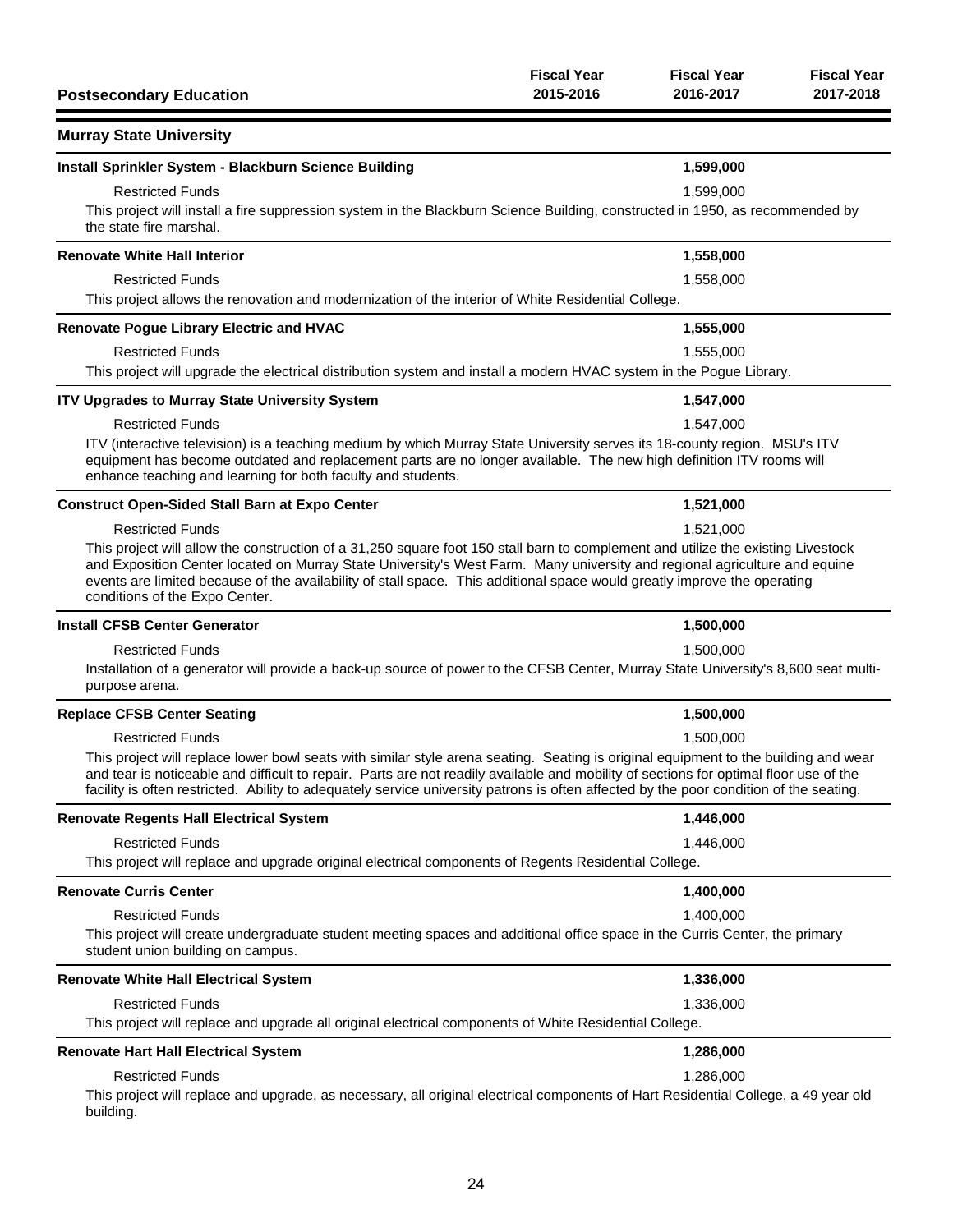| <b>Postsecondary Education</b>                                                                                                                                                                                                                                                                                            | <b>Fiscal Year</b><br>2015-2016 | <b>Fiscal Year</b><br>2016-2017 | <b>Fiscal Year</b><br>2017-2018 |
|---------------------------------------------------------------------------------------------------------------------------------------------------------------------------------------------------------------------------------------------------------------------------------------------------------------------------|---------------------------------|---------------------------------|---------------------------------|
| <b>Murray State University</b>                                                                                                                                                                                                                                                                                            |                                 |                                 |                                 |
| <b>Replace E&amp;G Chiller/CFC Compliance</b>                                                                                                                                                                                                                                                                             |                                 | 1,221,000                       |                                 |
| <b>Restricted Funds</b>                                                                                                                                                                                                                                                                                                   |                                 | 1,221,000                       |                                 |
| This project will replace the third chiller in the Central Heating & Cooling Plant, which cools most of the main campus. The<br>project will also comply with clean air requirements in mechanical rooms that contain chlorofluorocarbon (CFC) equipment.                                                                 |                                 |                                 |                                 |
| <b>Replace Exposition Center Roof</b>                                                                                                                                                                                                                                                                                     |                                 | 1,201,000                       |                                 |
| <b>Restricted Funds</b>                                                                                                                                                                                                                                                                                                   |                                 | 1,201,000                       |                                 |
| This project will allow for replacement of the roof of William Cherry Exposition Center, constructed in 1976. The roof was last<br>replaced in 1995 and had an expected life of 13 years.                                                                                                                                 |                                 |                                 |                                 |
| <b>Replace CFSB Center Scoreboard</b>                                                                                                                                                                                                                                                                                     |                                 | 1,200,000                       |                                 |
| <b>Restricted Funds</b>                                                                                                                                                                                                                                                                                                   |                                 | 1,200,000                       |                                 |
| This project will replace the original center scoreboard in CFSB arena. New technology will provide greater efficiency, enhanced<br>fan experience, and easier maintenance and upkeep.                                                                                                                                    |                                 |                                 |                                 |
| <b>Waterproof Stewart Stadium</b>                                                                                                                                                                                                                                                                                         |                                 | 1,116,000                       |                                 |
| <b>Restricted Funds</b>                                                                                                                                                                                                                                                                                                   |                                 | 1,116,000                       |                                 |
| The Stewart Stadium grandstands are directly over finished offices, classrooms and common spaces. The grandstands are<br>constructed of precast concrete which allows storm water leakage to the spaces below. Numerous cracks and joints in the<br>concrete will be caulked and the entire surface will be waterproofed. |                                 |                                 |                                 |
| <b>Replace White Hall Domestic Water Piping</b>                                                                                                                                                                                                                                                                           |                                 | 1,112,000                       |                                 |
| <b>Restricted Funds</b>                                                                                                                                                                                                                                                                                                   |                                 | 1,112,000                       |                                 |
| This project will replace all domestic water piping and associated components, including domestic piping, pumps, valves, shower<br>units, stalls and other related equipment, in White Residential College.                                                                                                               |                                 |                                 |                                 |
| <b>Renovate General Services</b>                                                                                                                                                                                                                                                                                          |                                 | 1,000,000                       |                                 |
| <b>Restricted Funds</b>                                                                                                                                                                                                                                                                                                   |                                 | 1,000,000                       |                                 |
| Redefinition of under-utilized lower level space in the General Services Building will allow for much-needed realignment of<br>campus office and general services space.                                                                                                                                                  |                                 |                                 |                                 |
| <b>Agriculture Instructional Laboratory &amp; Technology Equipment</b>                                                                                                                                                                                                                                                    |                                 | 800,000                         |                                 |
| <b>Restricted Funds</b>                                                                                                                                                                                                                                                                                                   |                                 | 800,000                         |                                 |
| This equipment will allow for the replacement of obsolete instructional and laboratory equipment used in the various disciplines<br>of agriculture. The current soils, agronomy, agriculture education and horticulture program laboratories are all utilizing<br>equipment purchased in 1965 or earlier.                 |                                 |                                 |                                 |
| Information Technology Infrastructure for TSM & IET                                                                                                                                                                                                                                                                       |                                 | 791,000                         |                                 |
| <b>Restricted Funds</b>                                                                                                                                                                                                                                                                                                   |                                 | 791,000                         |                                 |
| This project will upgrade the entire information technology system for the Department of Industrial and Engineering Technology<br>that is used by more than 500 students in nine academic programs.                                                                                                                       |                                 |                                 |                                 |
| Replace Blackburn Science Roof                                                                                                                                                                                                                                                                                            |                                 | 750,000                         |                                 |
| <b>Restricted Funds</b>                                                                                                                                                                                                                                                                                                   |                                 | 750,000                         |                                 |
| This project allows for removal of unneeded equipment and full replacement of the roof of Blackburn Science Building.                                                                                                                                                                                                     |                                 |                                 |                                 |
| <b>Broadcasting Education Laboratory Equipment</b>                                                                                                                                                                                                                                                                        |                                 | 225,000                         |                                 |
| <b>Restricted Funds</b>                                                                                                                                                                                                                                                                                                   |                                 | 225,000                         |                                 |
| This project would allow the replacement of various pieces of obsolete equipment related to instruction in audio/video recording<br>and transmission.                                                                                                                                                                     |                                 |                                 |                                 |
| <b>Guaranteed Energy Savings Performance Contracts</b>                                                                                                                                                                                                                                                                    |                                 |                                 |                                 |

The Guaranteed Energy Savings Performance Projects Pool serves as a central project pool authorization for Guaranteed Energy Savings Performance Contracts in any University-owned building. These contracts will function as lease-purchase procurements, using the resulting energy savings as payment for the improvements as provided by KRS 56.770 to KRS 56.784.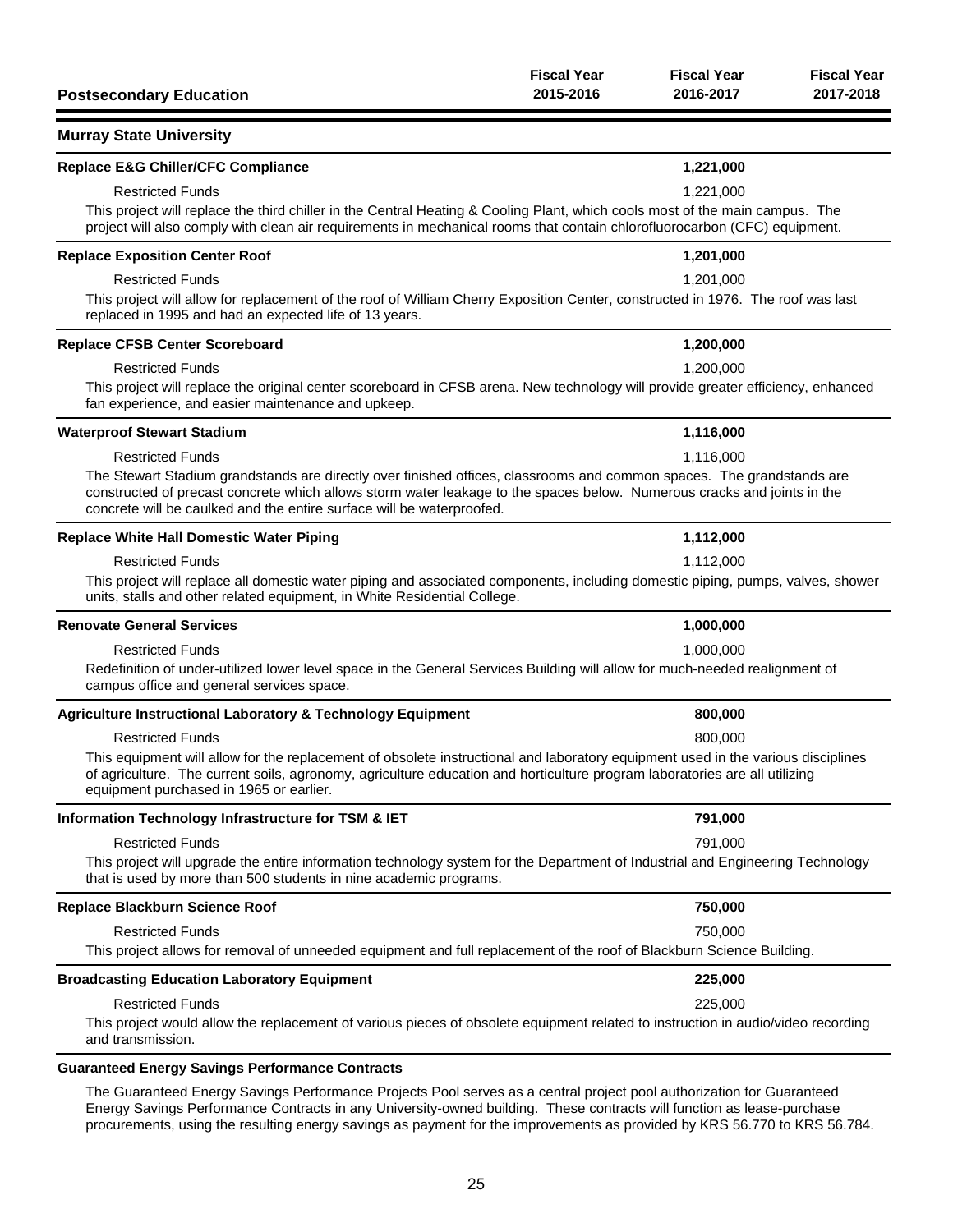| <b>Postsecondary Education</b>                                                                                                                                                                                                  | <b>Fiscal Year</b><br>2015-2016 | <b>Fiscal Year</b><br>2016-2017         | <b>Fiscal Year</b><br>2017-2018 |
|---------------------------------------------------------------------------------------------------------------------------------------------------------------------------------------------------------------------------------|---------------------------------|-----------------------------------------|---------------------------------|
| <b>Murray State University</b>                                                                                                                                                                                                  |                                 |                                         |                                 |
| <b>Murray State University Total</b><br><b>Restricted Funds</b><br><b>Other - Third Party Financing</b>                                                                                                                         |                                 | 100,982,000<br>55,482,000<br>45,500,000 |                                 |
| <b>Northern Kentucky University</b>                                                                                                                                                                                             |                                 |                                         |                                 |
| <b>Construct Mixed-Use Facility with Student Housing</b>                                                                                                                                                                        |                                 | 125,000,000                             |                                 |
| Other - Third Party Financing<br>This project will provide for construction of a mixed-use development on a 12-acre campus site as well as allow privatization of<br>the university's existing student housing inventory.       |                                 | 125,000,000                             |                                 |
| This project financing is authorized pursuant to KRS 45.763.                                                                                                                                                                    |                                 |                                         |                                 |
| <b>Construct Basketball Practice Facility</b>                                                                                                                                                                                   |                                 | 15,000,000                              |                                 |
| Other - Cash<br>A basketball practice facility will provide practice and training space for NKU's basketball teams.                                                                                                             |                                 | 15,000,000                              |                                 |
| <b>Renew Electrical Distribution Systems Pool</b>                                                                                                                                                                               |                                 | 5,000,000                               |                                 |
| <b>Restricted Funds</b><br>This project will replace and upgrade interior and exterior electrical distribution systems serving campus buildings. This pool<br>may finance individual projects that cost \$600,000 or more.      |                                 | 5,000,000                               |                                 |
| <b>Scientific/Technology Equipment Pool</b>                                                                                                                                                                                     |                                 | 5,000,000                               |                                 |
| <b>Restricted Funds</b><br>This equipment pool includes scientific/technology equipment that cost \$200,000 or more to support instruction and research in<br>the basic sciences.                                               |                                 | 5,000,000                               |                                 |
| <b>Renovate Civic Center Building</b>                                                                                                                                                                                           |                                 | 4,600,000                               |                                 |
| <b>Restricted Funds</b><br>This project will fund renovations to the former Highland Heights Civic Center building to house campus police and other<br>services. Environmental and code compliance issues will be addressed.    |                                 | 4,600,000                               |                                 |
| <b>Upgrade Instructional Technology Pool</b>                                                                                                                                                                                    |                                 | 3,500,000                               |                                 |
| <b>Restricted Funds</b><br>This project includes numerous hardware and software technology upgrades designed to improve the delivery of instruction.<br>This pool will finance individual projects that cost \$600,000 or more. |                                 | 3,500,000                               |                                 |
| <b>Repair Norse/Woodcrest Exterior Stairs/Landings</b>                                                                                                                                                                          |                                 | 3,000,000                               |                                 |
| <b>Restricted Funds</b><br>Norse Hall and Woodcrest Apartment buildings' exposed steel stairs and steel-framed concrete landings will be renovated to<br>eliminate weather related rust and deterioration.                      |                                 | 3,000,000                               |                                 |
| <b>Replace Underground Gas Mains</b>                                                                                                                                                                                            |                                 | 2,500,000                               |                                 |
| <b>Restricted Funds</b><br>Aging steel underground gas mains will be replaced.                                                                                                                                                  |                                 | 2,500,000                               |                                 |
| <b>Campus Telecommunications Upgrade</b>                                                                                                                                                                                        |                                 | 1,500,000                               |                                 |
| <b>Restricted Funds</b><br>A new internet-based telephone system will provide the campus with an integrated telecommunications solution.                                                                                        |                                 | 1,500,000                               |                                 |
| <b>Enhance/Upgrade Cyber Security System</b>                                                                                                                                                                                    |                                 | 1,500,000                               |                                 |
| <b>Restricted Funds</b><br>This project will enhance the cyber security systems to help prevent, detect and quickly resolve cyberattacks and IT threats to<br>the university.                                                   |                                 | 1,500,000                               |                                 |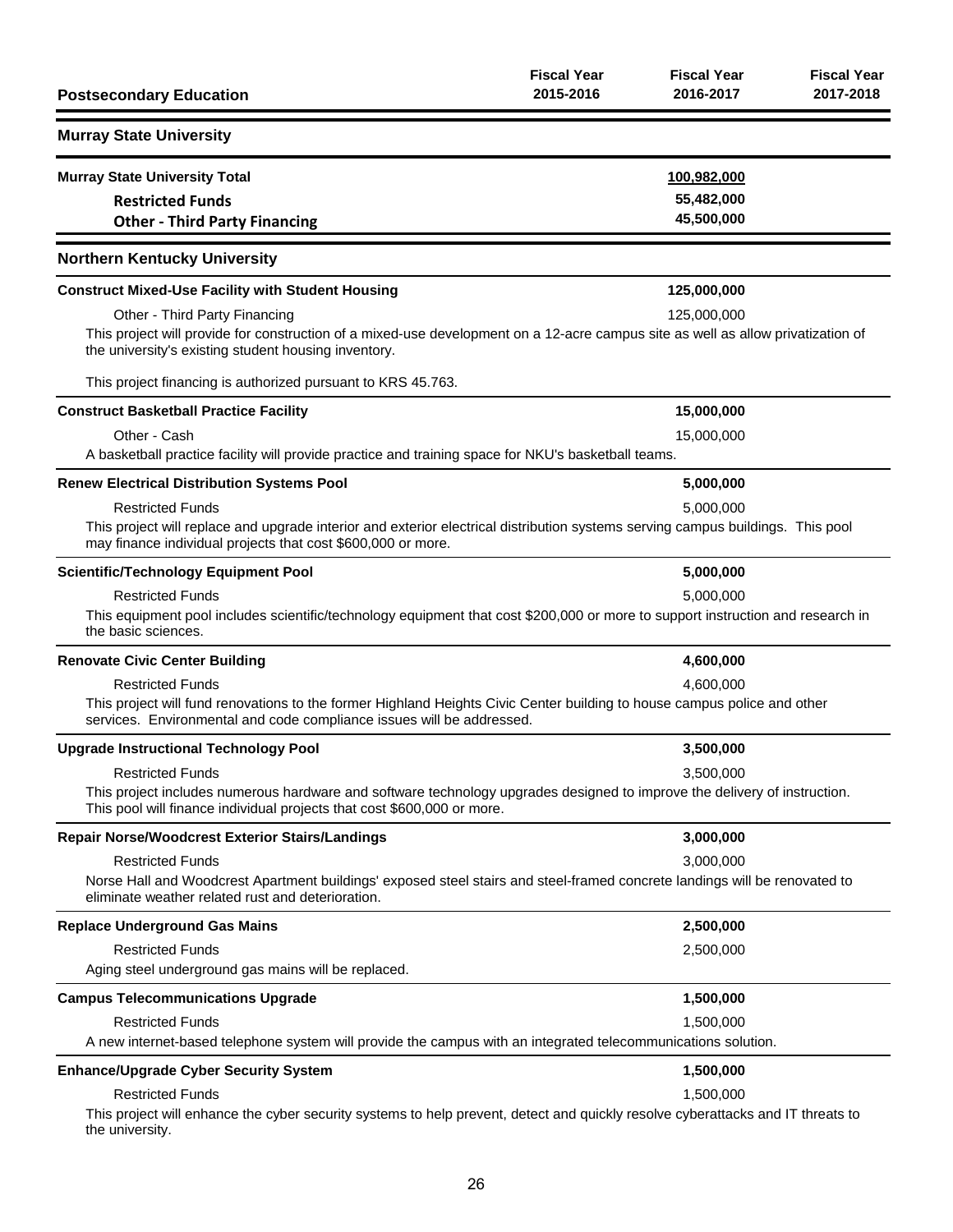| <b>Postsecondary Education</b>                                                                                                                                                                    | <b>Fiscal Year</b><br>2015-2016                                                                                                           | <b>Fiscal Year</b><br>2016-2017 | <b>Fiscal Year</b><br>2017-2018 |  |
|---------------------------------------------------------------------------------------------------------------------------------------------------------------------------------------------------|-------------------------------------------------------------------------------------------------------------------------------------------|---------------------------------|---------------------------------|--|
| <b>Northern Kentucky University</b>                                                                                                                                                               |                                                                                                                                           |                                 |                                 |  |
| <b>Upgrade Infrastructure for Administrative Systems</b>                                                                                                                                          |                                                                                                                                           | 1,500,000                       |                                 |  |
| <b>Restricted Funds</b><br>technology.                                                                                                                                                            | 1,500,000<br>This project provides for upgrades to the university administrative system, to utilize the newest core hardware and database |                                 |                                 |  |
| <b>Budget Planning System</b>                                                                                                                                                                     |                                                                                                                                           | 1,400,000                       |                                 |  |
| <b>Restricted Funds</b><br>This project will provide new software to integrate budget and planning processes with the university's Enterprise Resource<br>Planning system.                        |                                                                                                                                           | 1,400,000                       |                                 |  |
| <b>Capital Equipment Pool</b>                                                                                                                                                                     |                                                                                                                                           | 1,250,000                       |                                 |  |
| <b>Restricted Funds</b><br>This capital equipment pool will provide for the acquisition of capital equipment costing more than \$200,000 for the Old<br>Science/Health Innovation Center project. |                                                                                                                                           | 1,250,000                       |                                 |  |
| <b>Renew Kenton Garage</b>                                                                                                                                                                        |                                                                                                                                           | 1,100,000                       |                                 |  |
| <b>Restricted Funds</b><br>steel railings and structural components.                                                                                                                              | 1,100,000<br>The Kenton Drive Garage, constructed in 2004, will be renovated. Upgrades include deck repair, waterproofing and painting of |                                 |                                 |  |
| <b>Purchase Large Format Color Press</b>                                                                                                                                                          |                                                                                                                                           | 700,000                         |                                 |  |
| <b>Restricted Funds</b><br>A new large format color press is needed to replace the university's aging equipment.                                                                                  |                                                                                                                                           | 700,000                         |                                 |  |
| <b>Purchase Coach Bus</b>                                                                                                                                                                         |                                                                                                                                           | 690,000                         |                                 |  |
| <b>Restricted Funds</b><br>A new 54 seat bus is needed to replace a passenger bus which is over 24 years old.                                                                                     |                                                                                                                                           | 690,000                         |                                 |  |

### **Construct Center for Applied Ecology Bldg. Reauthorization**

This project reauthorizes \$1,000,000 in Restricted Funds and \$1,000,000 in Other Funds for the construction of a 5,000 square foot building to house the Center for Applied Ecology, an outreach unit of the university.

#### **Renovate Brown Building Reauthorization**

This project reauthorizes \$3,000,000 in Restricted Funds and \$1,000,000 in Other Funds for environmental and code compliance upgrades in the Brown Building, creating much needed office space.

#### **Academic Space - Lease**

This project will provide for the lease of an academic facility at an off-campus location.

#### **Guaranteed Energy Savings Performance Contracts**

The Guaranteed Energy Performance Projects Pool serves as a central project pool for Guaranteed Energy Savings Performance Contracts in any university-owned building. These contracts will function as a lease-purchase procurement, using energy savings as payments for improvements, as provided by KRS 56.770 to 56.784.

| Northern Kentucky University Total   | 173,240,000 |
|--------------------------------------|-------------|
| <b>Restricted Funds</b>              | 33.240.000  |
| Other - Cash                         | 15,000,000  |
| <b>Other - Third Party Financing</b> | 125.000.000 |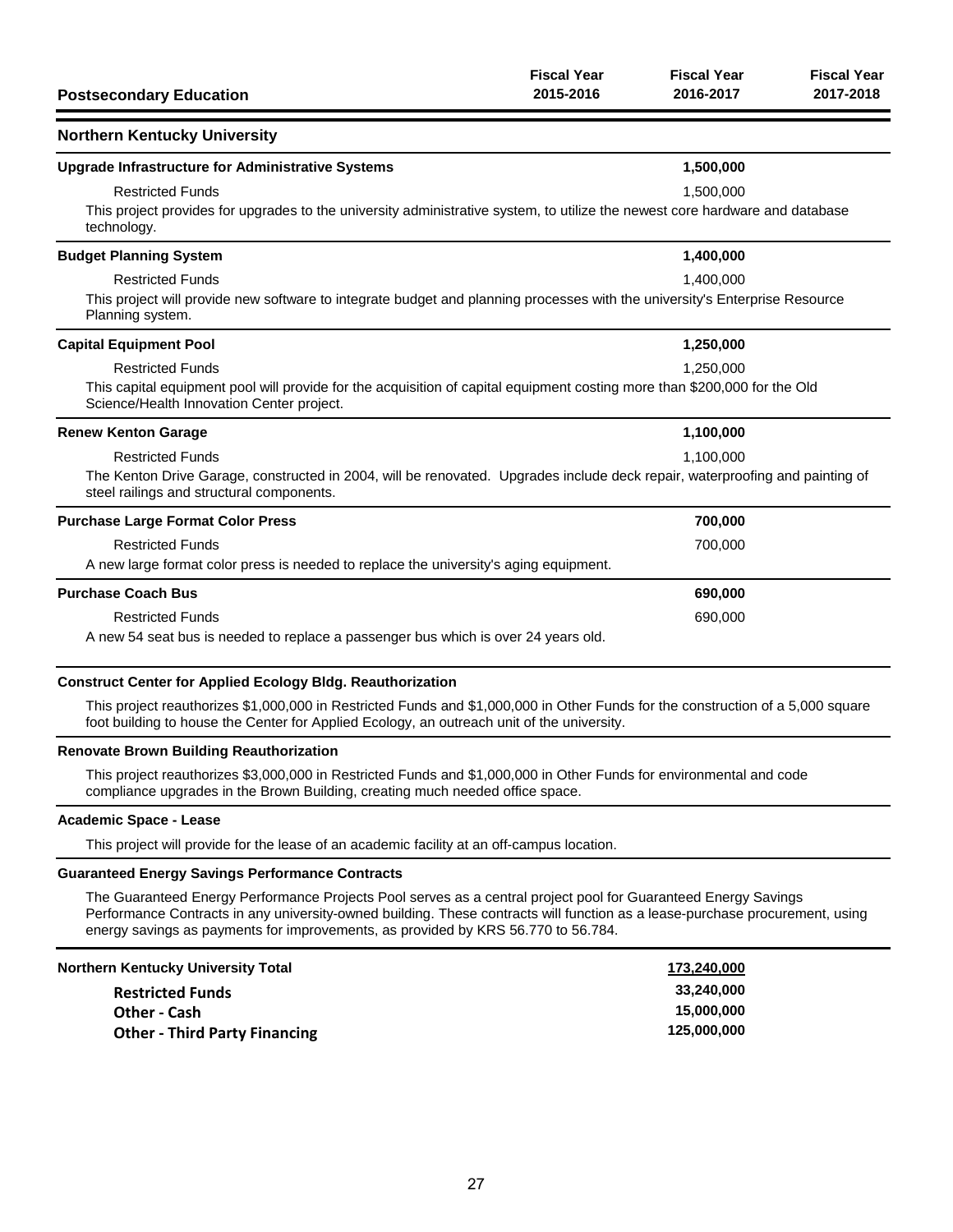| <b>Postsecondary Education</b>                                                                                                                                                                                                                                                                                                                                                                     | <b>Fiscal Year</b><br>2015-2016 | <b>Fiscal Year</b><br>2016-2017 | <b>Fiscal Year</b><br>2017-2018 |
|----------------------------------------------------------------------------------------------------------------------------------------------------------------------------------------------------------------------------------------------------------------------------------------------------------------------------------------------------------------------------------------------------|---------------------------------|---------------------------------|---------------------------------|
| <b>University of Kentucky</b>                                                                                                                                                                                                                                                                                                                                                                      |                                 |                                 |                                 |
| <b>Construct Student Housing Pool - Additional Reauthorization</b>                                                                                                                                                                                                                                                                                                                                 |                                 | 150,000,000                     |                                 |
| <b>Restricted Funds</b>                                                                                                                                                                                                                                                                                                                                                                            |                                 | 50,000,000                      |                                 |
| Other - Third Party Financing                                                                                                                                                                                                                                                                                                                                                                      |                                 | 100,000,000                     |                                 |
| This project reauthorizes \$202,000,000 in Other Funds - Third Party Financing and adds \$50,000,000 in Restricted Funds and<br>\$100,000,000 in Other Funds - Third Party Financing.                                                                                                                                                                                                              |                                 |                                 |                                 |
| This project will improve, fit-out, renovate, upgrade, and construct spaces in the University's housing and dining facilities and<br>may include fit-out, renovations and upgrades/construction to other University spaces for projects incidental and/or related to the<br>University's housing and dining revitalization initiative. This pool may finance projects that cost \$600,000 or more. |                                 |                                 |                                 |
| This project financing is authorized pursuant to KRS 45.763.                                                                                                                                                                                                                                                                                                                                       |                                 |                                 |                                 |
| <b>Construct New Alumni Center</b>                                                                                                                                                                                                                                                                                                                                                                 |                                 | 38,000,000                      |                                 |
| Other - Cash                                                                                                                                                                                                                                                                                                                                                                                       |                                 | 38,000,000                      |                                 |
| The project will construct a new alumni center of approximately 55,000 square feet that will provide facilities on campus for<br>meetings, conferences, classes, luncheons, receptions, banguets and other events for up to 500 people.                                                                                                                                                            |                                 |                                 |                                 |
| <b>Renovate/Expand Wildcat Coal Lodge</b>                                                                                                                                                                                                                                                                                                                                                          |                                 | 21,000,000                      |                                 |
| Other - Cash                                                                                                                                                                                                                                                                                                                                                                                       |                                 | 21,000,000                      |                                 |
| This project will renovate, expand and improve the Wildcat Coal Lodge.                                                                                                                                                                                                                                                                                                                             |                                 |                                 |                                 |
| <b>Upgrade Dining Facilities Pool - Additional Reauthorization</b>                                                                                                                                                                                                                                                                                                                                 |                                 | 20,000,000                      |                                 |
| Other - Cash                                                                                                                                                                                                                                                                                                                                                                                       |                                 | 20,000,000                      |                                 |
| The project will continue construction and replacement of the University's student dining facilities. This pool may finance<br>projects that cost \$600,000 or more.<br>This project financing is authorized pursuant to KRS 45.763.                                                                                                                                                               |                                 |                                 |                                 |
| <b>Clinical Services Pool - UK HealthCare</b>                                                                                                                                                                                                                                                                                                                                                      |                                 | 15,000,000                      |                                 |
| <b>Restricted Funds</b>                                                                                                                                                                                                                                                                                                                                                                            |                                 | 15,000,000                      |                                 |
| The project will renovate and expand inpatient support areas. This pool may finance projects that cost \$600,000 or more.                                                                                                                                                                                                                                                                          |                                 |                                 |                                 |
| Design Library-Knowledge Center                                                                                                                                                                                                                                                                                                                                                                    |                                 | 13,335,000                      |                                 |
| <b>Restricted Funds</b>                                                                                                                                                                                                                                                                                                                                                                            |                                 | 13,335,000                      |                                 |
| This project is the design phase for the Library - Knowledge Center, which will support colleges of the planned Academic<br>Medical Campus.                                                                                                                                                                                                                                                        |                                 |                                 |                                 |
| <b>Disaster Recovery and Business Continuity IT Project</b>                                                                                                                                                                                                                                                                                                                                        |                                 | 12,000,000                      |                                 |
| <b>Restricted Funds</b>                                                                                                                                                                                                                                                                                                                                                                            |                                 | 12,000,000                      |                                 |
| This project will develop a disaster recovery system for electronic medical records restoration and recovery to comply with<br>HIPAA regulations and Joint Commission accreditation standards.                                                                                                                                                                                                     |                                 |                                 |                                 |
| Fit-Up Pool for New Housing and Dining Facilities                                                                                                                                                                                                                                                                                                                                                  |                                 | 12,000,000                      |                                 |
| <b>Restricted Funds</b>                                                                                                                                                                                                                                                                                                                                                                            |                                 | 12,000,000                      |                                 |
| This project will fit-up shelled space in the new housing and dining facilities to include academic classrooms, class labs, meeting<br>rooms and other support space. This pool will finance projects that cost \$600,000 or more.                                                                                                                                                                 |                                 |                                 |                                 |
| <b>Construct Equine Campus - Phase 2</b>                                                                                                                                                                                                                                                                                                                                                           |                                 | 10,500,000                      |                                 |
| <b>Restricted Funds</b>                                                                                                                                                                                                                                                                                                                                                                            |                                 | 10,500,000                      |                                 |
| This project will complete the second phase of growing UK's Equine Campus. Plans include a 3,000 square foot learning center                                                                                                                                                                                                                                                                       |                                 |                                 |                                 |

This project will complete the second phase of growing UK's Equine Campus. Plans include a 3,000 square foot learning center with classroom and laboratory space, 12 new stalls, two new barns and renovation of existing barns.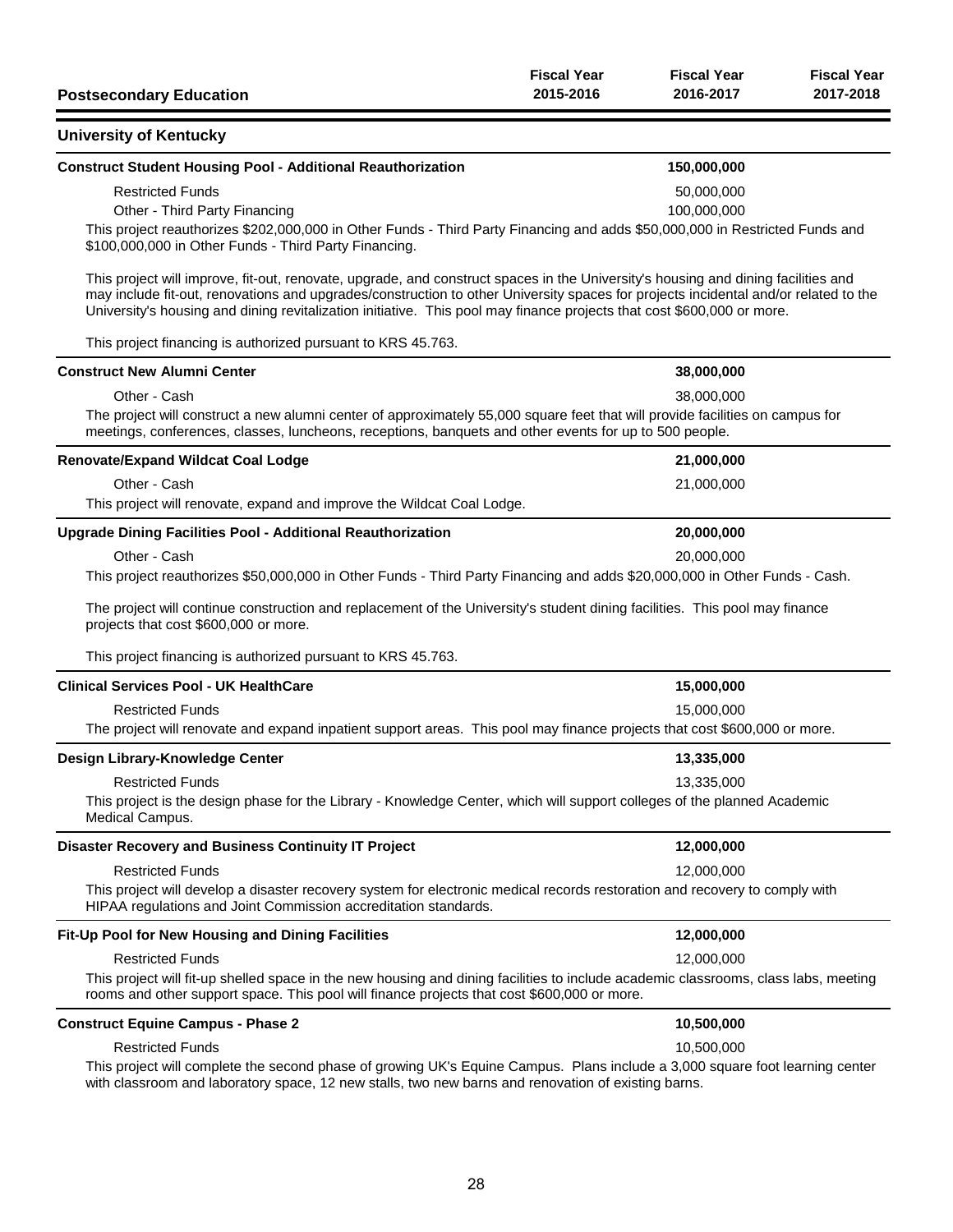| <b>Postsecondary Education</b>                                                                                                                                                                                     | <b>Fiscal Year</b><br>2015-2016 | <b>Fiscal Year</b><br>2016-2017 | <b>Fiscal Year</b><br>2017-2018 |
|--------------------------------------------------------------------------------------------------------------------------------------------------------------------------------------------------------------------|---------------------------------|---------------------------------|---------------------------------|
| <b>University of Kentucky</b>                                                                                                                                                                                      |                                 |                                 |                                 |
| <b>Renovate Chemistry/Physics Building</b>                                                                                                                                                                         |                                 | 10,500,000                      |                                 |
| <b>Restricted Funds</b>                                                                                                                                                                                            |                                 | 10,500,000                      |                                 |
| This project will renovate approximately 20,000 net square feet of lecture halls and vacated space in the Chem/Physics Building.                                                                                   |                                 |                                 |                                 |
| <b>Renovate Taylor Education Building</b>                                                                                                                                                                          |                                 | 10,500,000                      |                                 |
| <b>Restricted Funds</b>                                                                                                                                                                                            |                                 | 10,500,000                      |                                 |
| This project will renovate and improve the Taylor Education Building. An intermediate floor will be constructed in the old<br>gymnasium to create offices and a 200-seat lecture hall. An elevator will be added.  |                                 |                                 |                                 |
| <b>Acquire Telemedicine/Virtual ICU</b>                                                                                                                                                                            |                                 | 10,000,000                      |                                 |
| <b>Restricted Funds</b>                                                                                                                                                                                            |                                 | 10,000,000                      |                                 |
| This project will purchase software, hardware, and services necessary to implement a virtual ICU which employs principles of<br>telemedicine to monitor and deliver care to intensive care patients.               |                                 |                                 |                                 |
| Acquire/Upgrade - UK HealthCare IT Systems                                                                                                                                                                         |                                 | 10,000,000                      |                                 |
| <b>Restricted Funds</b>                                                                                                                                                                                            |                                 | 10,000,000                      |                                 |
| This project will expand and upgrade IT systems within the healthcare enterprise.                                                                                                                                  |                                 |                                 |                                 |
| <b>Clinical Information System Pool</b>                                                                                                                                                                            |                                 | 10,000,000                      |                                 |
| <b>Restricted Funds</b>                                                                                                                                                                                            |                                 | 10,000,000                      |                                 |
| This project will acquire a clinical information system. This pool may finance projects that cost \$600,000 or more.                                                                                               |                                 |                                 |                                 |
| Fit-Up Academic/Administrative Space 2                                                                                                                                                                             |                                 | 10,000,000                      |                                 |
| <b>Restricted Funds</b>                                                                                                                                                                                            |                                 | 10,000,000                      |                                 |
| This project will fit up shell space and other space in university facilities to include classrooms, class labs, support space, and<br>administrative space.                                                       |                                 |                                 |                                 |
| Fit-Up Academic/Administrative Space I                                                                                                                                                                             |                                 | 10,000,000                      |                                 |
| <b>Restricted Funds</b>                                                                                                                                                                                            |                                 | 10,000,000                      |                                 |
| This project will fit-up shell space and other space in university facilities to to include classrooms, class labs, support space, and<br>administrative space, etc.                                               |                                 |                                 |                                 |
| <b>Implement Enterprise Security System - UK HealthCare</b>                                                                                                                                                        |                                 | 10,000,000                      |                                 |
| <b>Restricted Funds</b>                                                                                                                                                                                            |                                 | 10,000,000                      |                                 |
| This project will purchase and implement an enterprise security system.                                                                                                                                            |                                 |                                 |                                 |
| <b>Implement Medication Bar Coding System - UK HealthCare</b>                                                                                                                                                      |                                 | 10,000,000                      |                                 |
| <b>Restricted Funds</b>                                                                                                                                                                                            |                                 | 10,000,000                      |                                 |
| This project will purchase and implement a new medication bar coding information system to facilitate patient medication<br>administration.                                                                        |                                 |                                 |                                 |
| <b>Implement Patient Communication System - UK HealthCare</b>                                                                                                                                                      |                                 | 10,000,000                      |                                 |
| <b>Restricted Funds</b>                                                                                                                                                                                            |                                 | 10,000,000                      |                                 |
| This project will purchase and implement a patient communication system. The system will be a delivery mechanism for patient<br>education, internet access, whiteboard, videoconferencing, and television viewing. |                                 |                                 |                                 |
| <b>Purchase Digital Medical Record Expansion</b>                                                                                                                                                                   |                                 | 10,000,000                      |                                 |
| <b>Restricted Funds</b>                                                                                                                                                                                            |                                 | 10,000,000                      |                                 |
| This project will purchase a Digital Medical Records Systems.                                                                                                                                                      |                                 |                                 |                                 |
| <b>Purchase Document Scanning System</b>                                                                                                                                                                           |                                 | 10,000,000                      |                                 |
| <b>Restricted Funds</b>                                                                                                                                                                                            |                                 | 10,000,000                      |                                 |
| This project will purchase hardware and software to support document scanning/imaging and data repository solution to convert<br>from paper-based to digital processes.                                            |                                 |                                 |                                 |

29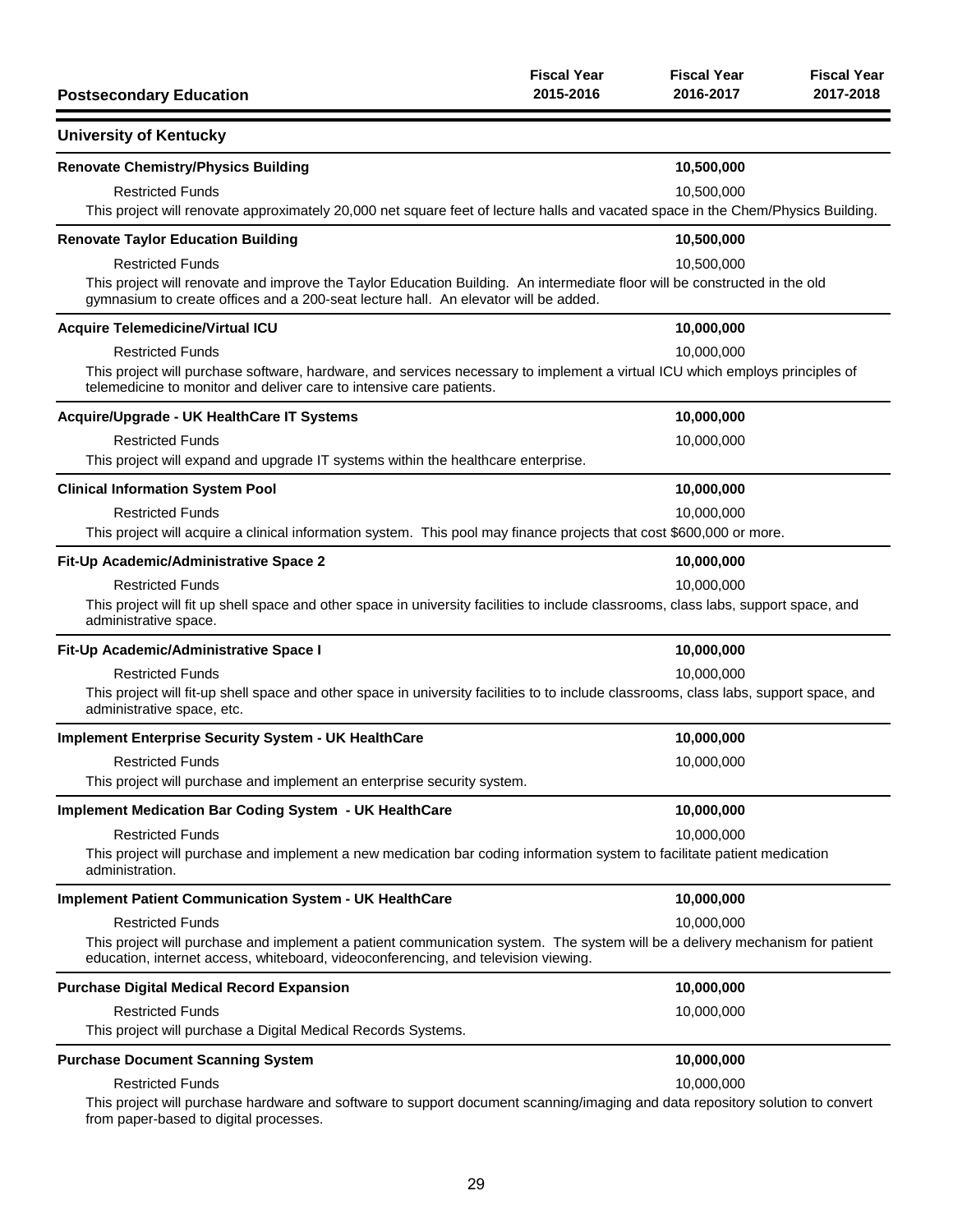| <b>Postsecondary Education</b>                                                                                                                                                                                                                                                                                                                                                      | <b>Fiscal Year</b><br>2015-2016 | <b>Fiscal Year</b><br>2016-2017 | <b>Fiscal Year</b><br>2017-2018 |
|-------------------------------------------------------------------------------------------------------------------------------------------------------------------------------------------------------------------------------------------------------------------------------------------------------------------------------------------------------------------------------------|---------------------------------|---------------------------------|---------------------------------|
| <b>University of Kentucky</b>                                                                                                                                                                                                                                                                                                                                                       |                                 |                                 |                                 |
| Purchase Document Scanning System - UK HealthCare                                                                                                                                                                                                                                                                                                                                   |                                 | 10,000,000                      |                                 |
| <b>Restricted Funds</b>                                                                                                                                                                                                                                                                                                                                                             |                                 | 10,000,000                      |                                 |
| This project will purchase hardware and software to support an enterprise document scanning/imaging and data repository<br>solution to convert from paper-based to digital processes.                                                                                                                                                                                               |                                 |                                 |                                 |
| <b>Renovate/Expand Cooper House</b>                                                                                                                                                                                                                                                                                                                                                 |                                 | 10,000,000                      |                                 |
| <b>Restricted Funds</b>                                                                                                                                                                                                                                                                                                                                                             |                                 | 10,000,000                      |                                 |
| This project will renovate Cooper House, a 7,669 square foot facility near the intersection of Cooper Drive and Nicholasville<br>Road. Formerly the home of the dean of the UK College of Agriculture, the house was gutted for asbestos abatement and is<br>uninhabitable. The renovation will include offices, conference rooms, support spaces, and the addition of an elevator. |                                 |                                 |                                 |
| <b>Renovate/Expand Patterson Hall</b>                                                                                                                                                                                                                                                                                                                                               |                                 | 10,000,000                      |                                 |
| <b>Restricted Funds</b>                                                                                                                                                                                                                                                                                                                                                             |                                 | 10,000,000                      |                                 |
| This project will renovate and expand Patterson Hall. The renovation will include necessary upgrades and a new roof terrace.<br>The addition will be approximately 9,000 square feet and house a student commons and classrooms. Landscaped green space<br>that sets off Patterson Hall as a central focal point for the new North Campus dorms is planned.                         |                                 |                                 |                                 |
| Renovate/Upgrade Academic/Administrative Space 1                                                                                                                                                                                                                                                                                                                                    |                                 | 10,000,000                      |                                 |
| <b>Restricted Funds</b>                                                                                                                                                                                                                                                                                                                                                             |                                 | 10,000,000                      |                                 |
| This project will renovate and upgrade University space to include classrooms, class labs/studios, support space, and<br>administrative space. This project is needed to support expanding enrollment and growth.                                                                                                                                                                   |                                 |                                 |                                 |
| Renovate/Upgrade Academic/Administrative Space 2                                                                                                                                                                                                                                                                                                                                    |                                 | 10,000,000                      |                                 |
| <b>Restricted Funds</b>                                                                                                                                                                                                                                                                                                                                                             |                                 | 10,000,000                      |                                 |
| This project will renovate and upgrade University space to include classrooms, class labs/studios, support space, and<br>administrative space. This project is needed to support expanding enrollment and growth.                                                                                                                                                                   |                                 |                                 |                                 |
| <b>Expand Boone Tennis Center</b>                                                                                                                                                                                                                                                                                                                                                   |                                 | 9,500,000                       |                                 |
| Other - Cash                                                                                                                                                                                                                                                                                                                                                                        |                                 | 9,500,000                       |                                 |
| This project will expand the Boone Tennis Center by adding two additional indoor tennis courts; renovating and expanding<br>men's/women's team locker/showers and meeting facilities; and seating relocation to ends of courts and event facilities for<br>indoor and outdoor varsity courts.                                                                                       |                                 |                                 |                                 |
| <b>Renovate Dentistry</b>                                                                                                                                                                                                                                                                                                                                                           |                                 | 9,500,000                       |                                 |
| <b>Restricted Funds</b>                                                                                                                                                                                                                                                                                                                                                             |                                 | 9,500,000                       |                                 |
| This project will renovate space in the Dental Science Building and will include upgrades to critical infrastructure such as<br>electrical and communications throughout the building.                                                                                                                                                                                              |                                 |                                 |                                 |
| <b>Fit-Up Student Center</b>                                                                                                                                                                                                                                                                                                                                                        |                                 | 9,000,000                       |                                 |
| <b>Restricted Funds</b>                                                                                                                                                                                                                                                                                                                                                             |                                 | 9,000,000                       |                                 |
| This project provides for construction and necessary equipment to fit-up shelled space in the newly renovated and expanded<br>Student Center.                                                                                                                                                                                                                                       |                                 |                                 |                                 |
| <b>Improve DLAR Facilities Pool</b>                                                                                                                                                                                                                                                                                                                                                 |                                 | 9,000,000                       |                                 |
| <b>Restricted Funds</b>                                                                                                                                                                                                                                                                                                                                                             |                                 | 9,000,000                       |                                 |
| This project will upgrade, modify, renovate, improve and expand vivarium spaces in existing vivarium facilities and other<br>University space for use by the Division of Laboratory Animal Resources. This pool will finance projects that cost \$600,000 or<br>more.                                                                                                               |                                 |                                 |                                 |
| <b>Improve Vivarium Spaces Pool</b>                                                                                                                                                                                                                                                                                                                                                 |                                 | 9,000,000                       |                                 |
| <b>Restricted Funds</b>                                                                                                                                                                                                                                                                                                                                                             |                                 | 9,000,000                       |                                 |
| This project will improve, renovate and expand vivarium spaces across campus. This pool will finance projects that cost<br>\$600,000 or more.                                                                                                                                                                                                                                       |                                 |                                 |                                 |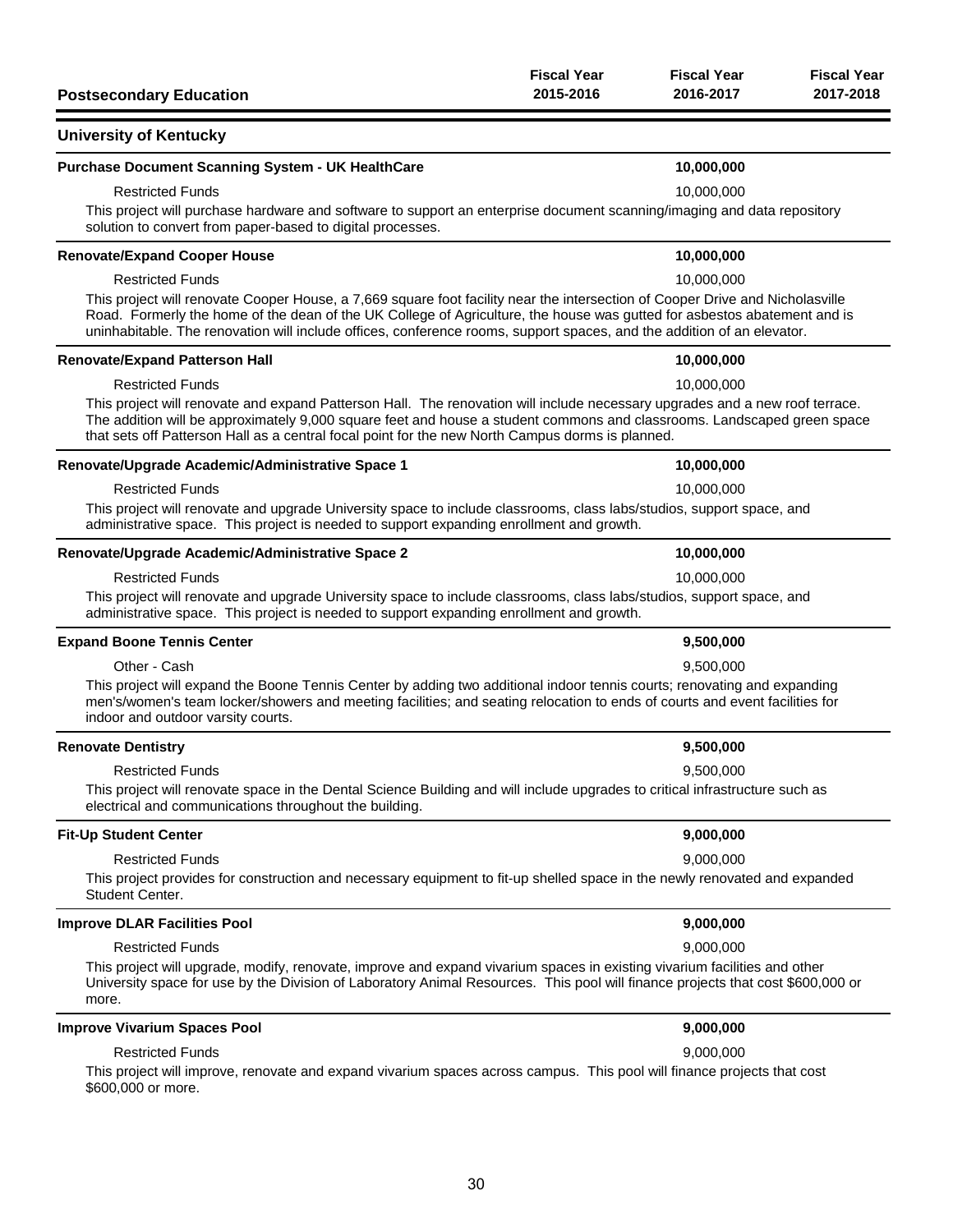| <b>Postsecondary Education</b>                                                                                                                                                                                                                                                                                       | <b>Fiscal Year</b><br>2015-2016 | <b>Fiscal Year</b><br>2016-2017 | <b>Fiscal Year</b><br>2017-2018 |
|----------------------------------------------------------------------------------------------------------------------------------------------------------------------------------------------------------------------------------------------------------------------------------------------------------------------|---------------------------------|---------------------------------|---------------------------------|
| <b>University of Kentucky</b>                                                                                                                                                                                                                                                                                        |                                 |                                 |                                 |
| <b>Upgrade and Renovate Dining Facilities Pool</b>                                                                                                                                                                                                                                                                   |                                 | 8,000,000                       |                                 |
| <b>Restricted Funds</b>                                                                                                                                                                                                                                                                                              |                                 | 8,000,000                       |                                 |
| This project will renovate and upgrade University dining facilities. This pool will finance projects that costs \$600,000 or more.                                                                                                                                                                                   |                                 |                                 |                                 |
| <b>Renovate/Expand Terrell Civil Engineering Building</b>                                                                                                                                                                                                                                                            |                                 | 7,500,000                       |                                 |
| <b>Restricted Funds</b>                                                                                                                                                                                                                                                                                              |                                 | 7,500,000                       |                                 |
| This project will renovate and expand the Terrell Civil Engineering Building.                                                                                                                                                                                                                                        |                                 |                                 |                                 |
| <b>Construct and Fit-up Retail Space Pool</b>                                                                                                                                                                                                                                                                        |                                 | 6,500,000                       |                                 |
| Other - Third Party Financing                                                                                                                                                                                                                                                                                        |                                 | 6,500,000                       |                                 |
| This project will construct and fit-up retail space in campus facilities, including housing, dining and other auxiliary facilities, to<br>provide additional amenities and conveniences to students, faculty, staff and visitors. This pool will finance projects that cost<br>\$600,000 or more.                    |                                 |                                 |                                 |
| This project financing is authorized pursuant to KRS 45.763.                                                                                                                                                                                                                                                         |                                 |                                 |                                 |
| <b>Renovate Multi-Disciplinary Science Building</b>                                                                                                                                                                                                                                                                  |                                 | 6,500,000                       |                                 |
| <b>Restricted Funds</b>                                                                                                                                                                                                                                                                                              |                                 | 6,500,000                       |                                 |
| The project will renovate the Multi-Disciplinary Science Building. Electrical, plumbing, HVAC, data, security and fire systems will<br>be addressed.                                                                                                                                                                 |                                 |                                 |                                 |
| <b>Renovate Nursing Units Pool - UK HealthCare</b>                                                                                                                                                                                                                                                                   |                                 | 6,500,000                       |                                 |
| <b>Restricted Funds</b>                                                                                                                                                                                                                                                                                              |                                 | 6,500,000                       |                                 |
| The project will renovate nursing units in the University Hospital facilities to provide better patient care with more efficient space<br>and newer technology. This pool will finance projects that cost \$600,000 or more.                                                                                         |                                 |                                 |                                 |
| Renovate/Upgrade Commonwealth Stadium                                                                                                                                                                                                                                                                                |                                 | 6,500,000                       |                                 |
| Other - Cash                                                                                                                                                                                                                                                                                                         |                                 | 6,500,000                       |                                 |
| This project will renovate and upgrade Commonwealth Stadium, including routine maintenance to the interior and exterior,<br>structural and infrastructure upgrades, and video and other technology improvements.                                                                                                     |                                 |                                 |                                 |
| Upgrade Clinical Enterprise Network - UK HealthCare                                                                                                                                                                                                                                                                  |                                 | 6,500,000                       |                                 |
| <b>Restricted Funds</b>                                                                                                                                                                                                                                                                                              |                                 | 6,500,000                       |                                 |
| This project will involve necessary upgrades required to the healthcare data network to provide network redundancy; expansion<br>of wireless capabilities; additional secure network capability for medical devices; and to improve reliability and stability.                                                       |                                 |                                 |                                 |
| <b>Renovate and Upgrade Memorial Hall</b>                                                                                                                                                                                                                                                                            |                                 | 6,000,000                       |                                 |
| <b>Restricted Funds</b>                                                                                                                                                                                                                                                                                              |                                 | 6,000,000                       |                                 |
| This project will renovate Memorial Hall, including installation of an elevator and other upgrades for ADA access, roof repairs,<br>fire sprinklers and correction of building code deficiencies.                                                                                                                    |                                 |                                 |                                 |
| <b>Renovate Frazee Hall</b>                                                                                                                                                                                                                                                                                          |                                 | 6,000,000                       |                                 |
| <b>Restricted Funds</b>                                                                                                                                                                                                                                                                                              |                                 | 6,000,000                       |                                 |
| This project will renovate and upgrade Frazee Hall, a historically significant building housing student counseling services.                                                                                                                                                                                         |                                 |                                 |                                 |
| <b>Renovate Mineral Industries Building</b>                                                                                                                                                                                                                                                                          |                                 | 6,000,000                       |                                 |
| <b>Restricted Funds</b>                                                                                                                                                                                                                                                                                              |                                 | 6,000,000                       |                                 |
| This project will renovate the Mineral Industries Building, converting the space into classrooms, class labs, offices, and<br>computational research space. All building systems, restrooms, and communication network will be addressed. Wireless<br>internet connections will be provided throughout the building. |                                 |                                 |                                 |
| <b>Upgrade/Expand Campus Security Platform</b>                                                                                                                                                                                                                                                                       |                                 | 6,000,000                       |                                 |
| <b>Restricted Funds</b>                                                                                                                                                                                                                                                                                              |                                 | 6,000,000                       |                                 |
| This project will upgrade and expand the UK Central Security platform.                                                                                                                                                                                                                                               |                                 |                                 |                                 |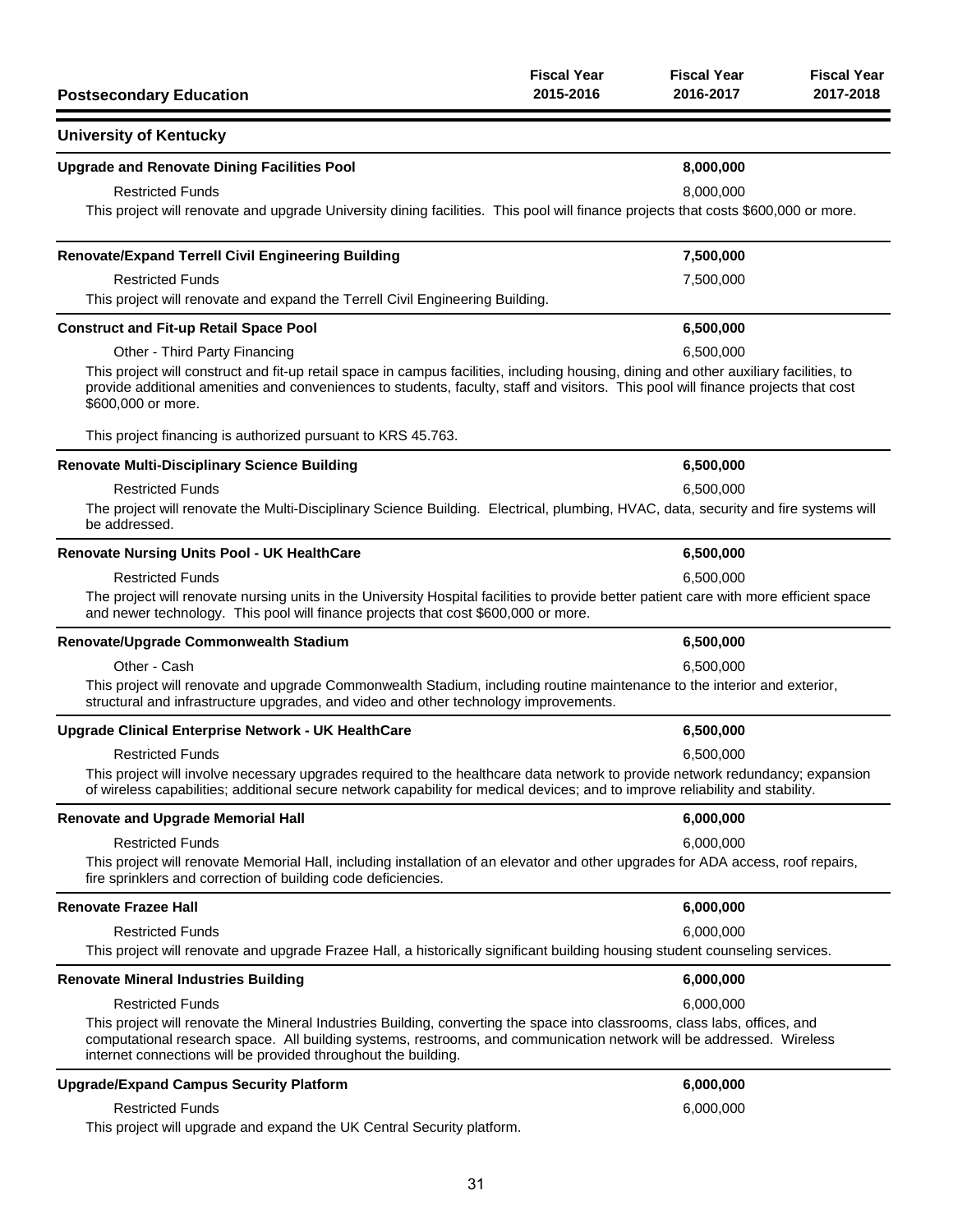| <b>Postsecondary Education</b>                                                                                                                                                                                                                                                                                                                                                                             | <b>Fiscal Year</b><br>2015-2016 | <b>Fiscal Year</b><br>2016-2017 | <b>Fiscal Year</b><br>2017-2018 |
|------------------------------------------------------------------------------------------------------------------------------------------------------------------------------------------------------------------------------------------------------------------------------------------------------------------------------------------------------------------------------------------------------------|---------------------------------|---------------------------------|---------------------------------|
| <b>University of Kentucky</b>                                                                                                                                                                                                                                                                                                                                                                              |                                 |                                 |                                 |
| <b>Construct Transit Center</b>                                                                                                                                                                                                                                                                                                                                                                            |                                 | 5,500,000                       |                                 |
| <b>Restricted Funds</b>                                                                                                                                                                                                                                                                                                                                                                                    |                                 | 5,500,000                       |                                 |
| This project will construct a campus Transit Center adjacent to Commonwealth Stadium to serve as a central transfer point for<br>students riding the campus buses from Commonwealth Stadium to the academic core campus.                                                                                                                                                                                   |                                 |                                 |                                 |
| <b>Construct University Storage Facility</b>                                                                                                                                                                                                                                                                                                                                                               |                                 | 5,500,000                       |                                 |
| <b>Restricted Funds</b>                                                                                                                                                                                                                                                                                                                                                                                    |                                 | 5,500,000                       |                                 |
| This project will construct an approximately 35,000 square foot facility housing warehouse storage space and materials handling<br>and distribution. The new facility will include overhead doors, dock levelers, and a mix of bulk storage and shelf storage space.<br>Office and restroom facilities are included.                                                                                       |                                 |                                 |                                 |
| <b>Expand KGS Well Sample and Core Repository</b>                                                                                                                                                                                                                                                                                                                                                          |                                 | 5,500,000                       |                                 |
| <b>Restricted Funds</b>                                                                                                                                                                                                                                                                                                                                                                                    |                                 | 5,500,000                       |                                 |
| The project will construct approximately 36,000 square feet of additional space and complete the laboratory facilities, loading<br>dock, office space, and extend the entrance drive at the Kentucky Geological Survey Repository.                                                                                                                                                                         |                                 |                                 |                                 |
| Renovate/Upgrade Ecological Research Facility                                                                                                                                                                                                                                                                                                                                                              |                                 | 5,500,000                       |                                 |
| <b>Restricted Funds</b>                                                                                                                                                                                                                                                                                                                                                                                    |                                 | 5,500,000                       |                                 |
| This project will renovate and upgrade the Ecological Research Facility. Improvements will be made at the UK Lexmark Building<br>and two small research lab buildings and a perimeter security fence installed.                                                                                                                                                                                            |                                 |                                 |                                 |
| <b>Acquire Enterprise Resource Planning Phase V</b>                                                                                                                                                                                                                                                                                                                                                        |                                 | 5,350,000                       |                                 |
| <b>Restricted Funds</b>                                                                                                                                                                                                                                                                                                                                                                                    |                                 | 5,350,000                       |                                 |
| Phase V of the Enterprise Resource Planning will provide added funtionality in modules for: Customer Relations Management<br>(CRM), Strategic Enterprise Management (SEM), Workflor. Enhancements provide tools to enable sound decisions.                                                                                                                                                                 |                                 |                                 |                                 |
| <b>Acquire Data Repository System</b>                                                                                                                                                                                                                                                                                                                                                                      |                                 | 5,000,000                       |                                 |
| <b>Restricted Funds</b>                                                                                                                                                                                                                                                                                                                                                                                    |                                 | 5,000,000                       |                                 |
| This project will acquire hardware and software to establish a data repository for financial and other types of institutional data.                                                                                                                                                                                                                                                                        |                                 |                                 |                                 |
| <b>Acquire Data Repository System - UK HealthCare</b>                                                                                                                                                                                                                                                                                                                                                      |                                 | 5,000,000                       |                                 |
| <b>Restricted Funds</b>                                                                                                                                                                                                                                                                                                                                                                                    |                                 | 5,000,000                       |                                 |
| This project will acquire hardware and software to establish a data repository for clinical, financial, and other types of data. It will<br>improve response time for report generation and data analysis, and reduce system degradation which impacts system use for<br>patient care. The data repository will support the clinical, educational, and research missions of the enterprise and University. |                                 |                                 |                                 |
| <b>Acquire Personal Electronic Health Records</b>                                                                                                                                                                                                                                                                                                                                                          |                                 | 5,000,000                       |                                 |
| <b>Restricted Funds</b>                                                                                                                                                                                                                                                                                                                                                                                    |                                 | 5,000,000                       |                                 |
| This project will purchase and implement an Electronic Personal Health Record System.                                                                                                                                                                                                                                                                                                                      |                                 |                                 |                                 |
| <b>ADA Compliance Pool</b>                                                                                                                                                                                                                                                                                                                                                                                 |                                 | 5,000,000                       |                                 |
| <b>Restricted Funds</b>                                                                                                                                                                                                                                                                                                                                                                                    |                                 | 5,000,000                       |                                 |
| This project will address a variety of building use and access issues to comply with the requirements of the Americans with<br>Disabilities Act (ADA). This pool will finance projects that cost \$600,000 or more.                                                                                                                                                                                        |                                 |                                 |                                 |
| <b>Construct or Renovate/Upgrade Athletic Facility 1</b>                                                                                                                                                                                                                                                                                                                                                   |                                 | 5,000,000                       |                                 |
| Other - Cash                                                                                                                                                                                                                                                                                                                                                                                               |                                 | 5,000,000                       |                                 |
| This project will construct or renovate and upgrade an athletic facility to meet SEC and NCAA competition standards.                                                                                                                                                                                                                                                                                       |                                 |                                 |                                 |
| <b>Improve Athletics Facilities I</b>                                                                                                                                                                                                                                                                                                                                                                      |                                 | 5,000,000                       |                                 |
| Other - Cash                                                                                                                                                                                                                                                                                                                                                                                               |                                 | 5,000,000                       |                                 |
| This project will renovate an athletics facility to include periodic upgrades and modernization of existing facilities and installation<br>of modern graphics/IT technology to improve the fan experience and ensure that UK Athletics facilities are comparable to those<br>of SEC and NCAA competitors.                                                                                                  |                                 |                                 |                                 |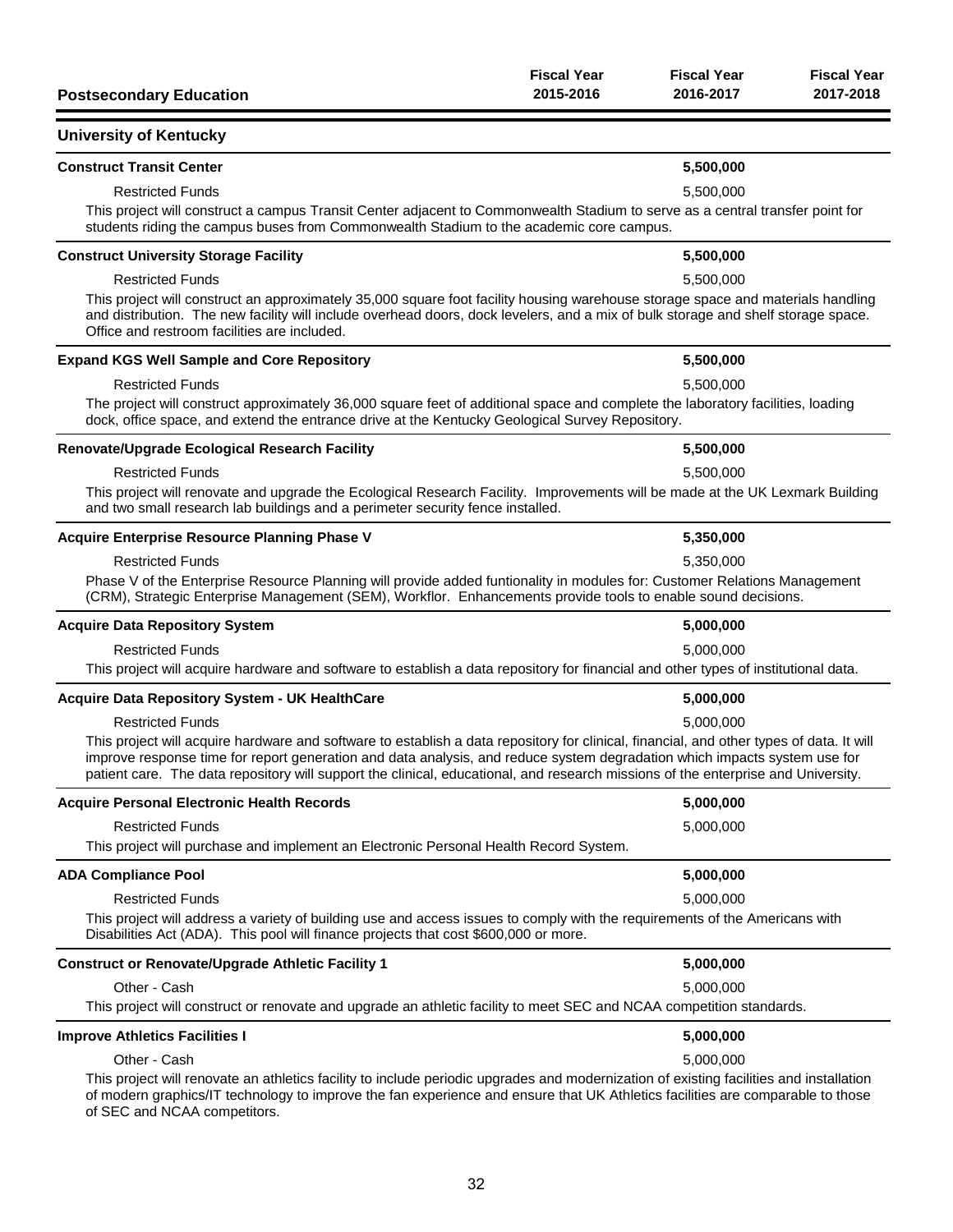| <b>Postsecondary Education</b>                                                                                                                                                                                                                                                                                                                                                                                                                                          | <b>Fiscal Year</b><br>2015-2016 | <b>Fiscal Year</b><br>2016-2017 | <b>Fiscal Year</b><br>2017-2018 |
|-------------------------------------------------------------------------------------------------------------------------------------------------------------------------------------------------------------------------------------------------------------------------------------------------------------------------------------------------------------------------------------------------------------------------------------------------------------------------|---------------------------------|---------------------------------|---------------------------------|
| <b>University of Kentucky</b>                                                                                                                                                                                                                                                                                                                                                                                                                                           |                                 |                                 |                                 |
| <b>Improve Building Electrical Systems Pool</b>                                                                                                                                                                                                                                                                                                                                                                                                                         |                                 | 5,000,000                       |                                 |
| <b>Restricted Funds</b>                                                                                                                                                                                                                                                                                                                                                                                                                                                 |                                 | 5,000,000                       |                                 |
| This project will repair, upgrade and improve existing building electrical systems that have exceeded their useful life; need to be<br>upgraded to meet current building code requirements; or need to be upgraded due to current capacity having been exceeded by<br>building occupant load. This pool of projects will finance projects that cost \$600,000 or more. Systems include electrical,<br>security, fire alarm and communications.                          |                                 |                                 |                                 |
| <b>Improve Building Shell Systems Pool</b>                                                                                                                                                                                                                                                                                                                                                                                                                              |                                 | 5,000,000                       |                                 |
| <b>Restricted Funds</b>                                                                                                                                                                                                                                                                                                                                                                                                                                                 |                                 | 5,000,000                       |                                 |
| This project will repair, upgrade and improve existing building systems that have exceeded their useful life; need to be upgraded<br>to meet current building code requirements; or need to be upgraded due to current capacity having been exceeded by building<br>occupant load. This pool of projects will finance projects that cost \$600,000 or more. Systems include exterior enclosures<br>(walls, roofs & windows) doors, door hardware and interior finishes. |                                 |                                 |                                 |
| <b>Improve Elevator Systems Pool</b>                                                                                                                                                                                                                                                                                                                                                                                                                                    |                                 | 5,000,000                       |                                 |
| <b>Restricted Funds</b>                                                                                                                                                                                                                                                                                                                                                                                                                                                 |                                 | 5,000,000                       |                                 |
| This project will repair, upgrade and improve existing building elevator systems that have exceeded their useful life; need to be<br>upgraded to meet current building code requirements; or need to be upgraded due to current capacity having been exceeded by<br>building occupant load. This pool of projects will finance projects that cost \$600,000 or more. Systems include elevators and<br>dumbwaiters.                                                      |                                 |                                 |                                 |
| <b>Improve Spindletop Hall Facilities Pool</b>                                                                                                                                                                                                                                                                                                                                                                                                                          |                                 | 5,000,000                       |                                 |
| <b>Restricted Funds</b>                                                                                                                                                                                                                                                                                                                                                                                                                                                 |                                 | 5,000,000                       |                                 |
| This project will renovate and upgrade the facilities at Spindletop Hall. This pool will finance projects that cost \$600,000 or more.                                                                                                                                                                                                                                                                                                                                  |                                 |                                 |                                 |
| <b>Improve W.T. Young Facility</b>                                                                                                                                                                                                                                                                                                                                                                                                                                      |                                 | 5,000,000                       |                                 |
| <b>Restricted Funds</b>                                                                                                                                                                                                                                                                                                                                                                                                                                                 |                                 | 5,000,000                       |                                 |
| This project will renovate and upgrade the W.T. Young Library Facility to include conversion of spaces to storage for<br>library/archive materials, classrooms, tutorial, class labs, studios, study areas, group interaction areas, student gathering and<br>other student support space, office and support space, and fixtures, finishes and infrastructure upgrades.                                                                                                |                                 |                                 |                                 |
| <b>Purchase Oncology Infomation System - UK HealthCare</b>                                                                                                                                                                                                                                                                                                                                                                                                              |                                 | 5,000,000                       |                                 |
| <b>Restricted Funds</b>                                                                                                                                                                                                                                                                                                                                                                                                                                                 |                                 | 5,000,000                       |                                 |
| This project will purchase an Oncology Information System to serve the healthcare enterprise.                                                                                                                                                                                                                                                                                                                                                                           |                                 |                                 |                                 |
| <b>Purchase/Expand PACS System</b>                                                                                                                                                                                                                                                                                                                                                                                                                                      |                                 | 5,000,000                       |                                 |
| <b>Restricted Funds</b>                                                                                                                                                                                                                                                                                                                                                                                                                                                 |                                 | 5,000,000                       |                                 |
| This project will purchase hardware and software to support digitizing, storage, and distribution of a variety of images for clinical<br>and diagnostic evaluation.                                                                                                                                                                                                                                                                                                     |                                 |                                 |                                 |
| <b>Renovate Central Computing Facility</b>                                                                                                                                                                                                                                                                                                                                                                                                                              |                                 | 5,000,000                       |                                 |
| <b>Restricted Funds</b>                                                                                                                                                                                                                                                                                                                                                                                                                                                 |                                 | 5,000,000                       |                                 |
| This project will renovate the central computing facility, addressing lighting, HVAC, security and fire suppression. The addition<br>of 4,150 square feet of operational space will allow appropriate segregation of labor-intensive and machine-intensive functions.                                                                                                                                                                                                   |                                 |                                 |                                 |
| <b>Renovate Fine Arts</b>                                                                                                                                                                                                                                                                                                                                                                                                                                               |                                 | 5,000,000                       |                                 |
| <b>Restricted Funds</b>                                                                                                                                                                                                                                                                                                                                                                                                                                                 |                                 | 5,000,000                       |                                 |
| This project will renovate, upgrade and replace building systems of the Fine Arts Building.                                                                                                                                                                                                                                                                                                                                                                             |                                 |                                 |                                 |
| <b>Renovate Nutter Facility</b>                                                                                                                                                                                                                                                                                                                                                                                                                                         |                                 | 5,000,000                       |                                 |
| <b>Restricted Funds</b>                                                                                                                                                                                                                                                                                                                                                                                                                                                 |                                 | 5,000,000                       |                                 |
| This project will renovate and upgrade the Nutter Facility when the football program relocates to its new training center in 2016.                                                                                                                                                                                                                                                                                                                                      |                                 |                                 |                                 |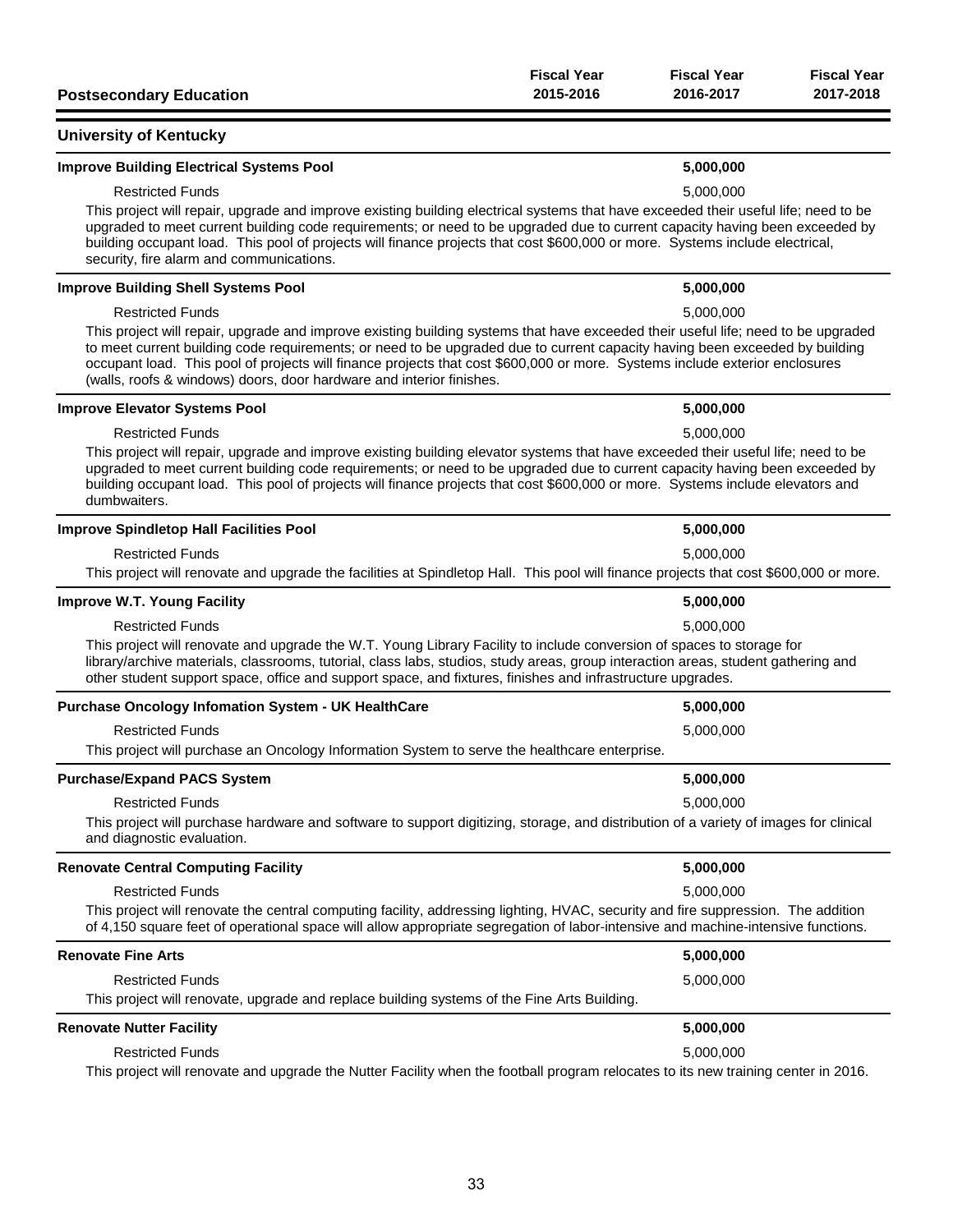| <b>Postsecondary Education</b>                                                                                                                                                                                                                                                                                                                                                                                                                                                  | <b>Fiscal Year</b><br>2015-2016 | <b>Fiscal Year</b><br>2016-2017 | <b>Fiscal Year</b><br>2017-2018 |
|---------------------------------------------------------------------------------------------------------------------------------------------------------------------------------------------------------------------------------------------------------------------------------------------------------------------------------------------------------------------------------------------------------------------------------------------------------------------------------|---------------------------------|---------------------------------|---------------------------------|
| <b>University of Kentucky</b>                                                                                                                                                                                                                                                                                                                                                                                                                                                   |                                 |                                 |                                 |
| Renovate/Upgrade Academic/Administrative Space 3                                                                                                                                                                                                                                                                                                                                                                                                                                |                                 | 5,000,000                       |                                 |
| <b>Restricted Funds</b>                                                                                                                                                                                                                                                                                                                                                                                                                                                         |                                 | 5,000,000                       |                                 |
| This project will renovate and upgrade University space to include classrooms, class labs/studios, support space, and<br>administrative space. This project is needed to support expanding enrollment and growth.                                                                                                                                                                                                                                                               |                                 |                                 |                                 |
| Renovate/Upgrade Academic/Administrative Space 4                                                                                                                                                                                                                                                                                                                                                                                                                                |                                 | 5,000,000                       |                                 |
| <b>Restricted Funds</b>                                                                                                                                                                                                                                                                                                                                                                                                                                                         |                                 | 5,000,000                       |                                 |
| This project will renovate and upgrade University space to include classrooms, class labs/studios, support space, and<br>administrative space. This project is needed to support expanding enrollment and growth.                                                                                                                                                                                                                                                               |                                 |                                 |                                 |
| Renovate/Upgrade Academic/Administrative Space 5                                                                                                                                                                                                                                                                                                                                                                                                                                |                                 | 5,000,000                       |                                 |
| <b>Restricted Funds</b>                                                                                                                                                                                                                                                                                                                                                                                                                                                         |                                 | 5,000,000                       |                                 |
| This project will renovate and upgrade University space to include classrooms, class labs/studios, support space, and<br>administrative space. This project is needed to support expanding enrollment and growth.                                                                                                                                                                                                                                                               |                                 |                                 |                                 |
| <b>Surgical Services Pool - UK HealthCare</b>                                                                                                                                                                                                                                                                                                                                                                                                                                   |                                 | 5,000,000                       |                                 |
| <b>Restricted Funds</b>                                                                                                                                                                                                                                                                                                                                                                                                                                                         |                                 | 5,000,000                       |                                 |
| This project will upgrade and renovate existing space to develop a Same Day Surgery Intake Unit; will relocate surgical offices<br>adjacent to the operating rooms in the Critical Care Center to expand the Post Anesthesia Care Unit; will develop a Pre-op,<br>PACU, and waiting space in the main hospital building dedicated to pediatric patients; and will renovate the 1st floor surgical<br>waiting area. This pool will finance projects that cost \$600,000 or more. |                                 |                                 |                                 |
| <b>Construct and Fit-Up Retail Space</b>                                                                                                                                                                                                                                                                                                                                                                                                                                        |                                 | 4,500,000                       |                                 |
| Other - Cash                                                                                                                                                                                                                                                                                                                                                                                                                                                                    |                                 | 4,500,000                       |                                 |
| This project will construct and fit up a retail UK athletics team novelty store to serve fans, players, staff and other constituents.                                                                                                                                                                                                                                                                                                                                           |                                 |                                 |                                 |
| <b>Construct Hall of Fame Plaza</b>                                                                                                                                                                                                                                                                                                                                                                                                                                             |                                 | 4,500,000                       |                                 |
| Other - Cash<br>This project will be construct a UK Athletics Hall of Fame Plaza at the main entry to Memorial Coliseum. The Plaza will be<br>designed to recognize current and future hall of fame members, as well as enhance the military memorial aspect of Memorial<br>Coliseum.                                                                                                                                                                                           |                                 | 4,500,000                       |                                 |
| <b>Acquire/Renovate Golf Facility</b>                                                                                                                                                                                                                                                                                                                                                                                                                                           |                                 | 4,000,000                       |                                 |
| Other - Cash                                                                                                                                                                                                                                                                                                                                                                                                                                                                    |                                 | 4,000,000                       |                                 |
| This project will acquire or renovate a golf facility for UK student athletes.                                                                                                                                                                                                                                                                                                                                                                                                  |                                 |                                 |                                 |
| Purchase Cardiology Information System - UK HealthCare                                                                                                                                                                                                                                                                                                                                                                                                                          |                                 | 4,000,000                       |                                 |
| <b>Restricted Funds</b>                                                                                                                                                                                                                                                                                                                                                                                                                                                         |                                 | 4,000,000                       |                                 |
| This project will purchase a cardiology information system.                                                                                                                                                                                                                                                                                                                                                                                                                     |                                 |                                 |                                 |
| <b>Renovate Anderson Tower</b>                                                                                                                                                                                                                                                                                                                                                                                                                                                  |                                 | 4,000,000                       |                                 |
| <b>Restricted Funds</b>                                                                                                                                                                                                                                                                                                                                                                                                                                                         |                                 | 4,000,000                       |                                 |
| This project will renovate approximately 10,800 square feet of space in the Anderson Tower. The work will include upgrades to<br>student support spaces, offices, study areas, and restrooms. The work will also upgrade HVAC, plumbing, electrical, data, and<br>fire suppression system.                                                                                                                                                                                      |                                 |                                 |                                 |
| <b>Expand/Renovate Sturgill Development Building</b>                                                                                                                                                                                                                                                                                                                                                                                                                            |                                 | 3,500,000                       |                                 |
| <b>Restricted Funds</b>                                                                                                                                                                                                                                                                                                                                                                                                                                                         |                                 | 3,500,000                       |                                 |
| This project will add approximately 4,000 square feet of space and renovate the Sturgill Development Building.                                                                                                                                                                                                                                                                                                                                                                  |                                 |                                 |                                 |
| <b>Install Artificial Turf on Pieratt Recreational Fields</b>                                                                                                                                                                                                                                                                                                                                                                                                                   |                                 | 3,500,000                       |                                 |
| <b>Restricted Funds</b>                                                                                                                                                                                                                                                                                                                                                                                                                                                         |                                 | 3,500,000                       |                                 |
| This project will install artificial turf on the Pieratt Recreational Fields which are used for intramural sports, recreational play, and<br>student activities.                                                                                                                                                                                                                                                                                                                |                                 |                                 |                                 |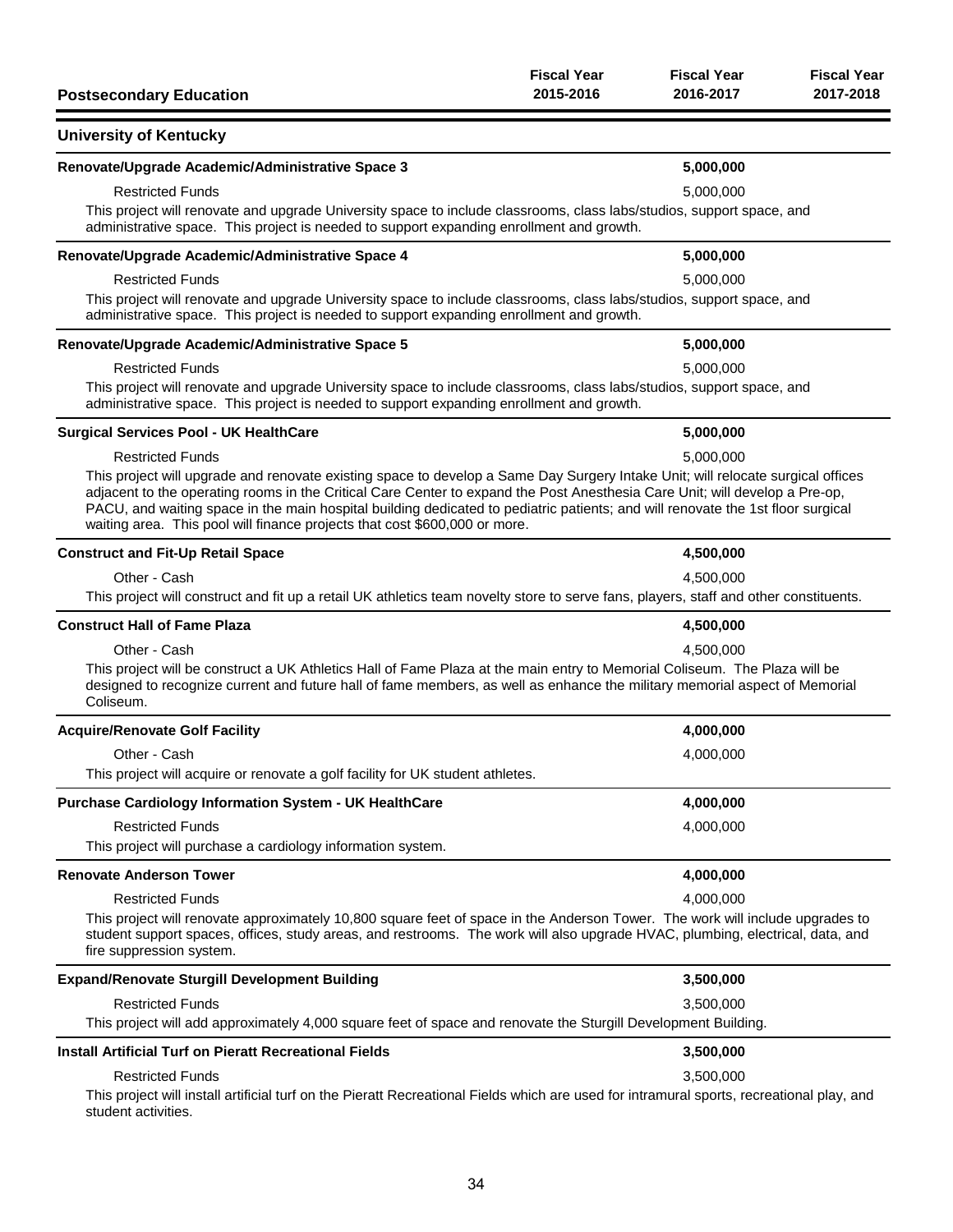| <b>Postsecondary Education</b>                                                                                                                                                                                                                                                                                                                                                                                                                                                              | <b>Fiscal Year</b><br>2015-2016 | <b>Fiscal Year</b><br>2016-2017 | <b>Fiscal Year</b><br>2017-2018 |
|---------------------------------------------------------------------------------------------------------------------------------------------------------------------------------------------------------------------------------------------------------------------------------------------------------------------------------------------------------------------------------------------------------------------------------------------------------------------------------------------|---------------------------------|---------------------------------|---------------------------------|
| <b>University of Kentucky</b>                                                                                                                                                                                                                                                                                                                                                                                                                                                               |                                 |                                 |                                 |
| <b>Support Services Projects Pool - UK HealthCare</b>                                                                                                                                                                                                                                                                                                                                                                                                                                       |                                 | 3,500,000                       |                                 |
| <b>Restricted Funds</b>                                                                                                                                                                                                                                                                                                                                                                                                                                                                     |                                 | 3,500,000                       |                                 |
| The project provides for new construction, upgrades and fit-up of shell space for clinical and non-clinical support services. This<br>pool will finance projects that cost \$600,000 or more.                                                                                                                                                                                                                                                                                               |                                 |                                 |                                 |
| Acquire Mainframe Computer - UK HealthCare                                                                                                                                                                                                                                                                                                                                                                                                                                                  |                                 | 3,000,000                       |                                 |
| <b>Restricted Funds</b><br>This project will acquire a new mainframe computer and the associated peripheral hardware for UK Health Care.                                                                                                                                                                                                                                                                                                                                                    |                                 | 3,000,000                       |                                 |
| <b>Construct or Renovate/Upgrade Athletic Facility 2</b>                                                                                                                                                                                                                                                                                                                                                                                                                                    |                                 | 3,000,000                       |                                 |
| Other - Cash                                                                                                                                                                                                                                                                                                                                                                                                                                                                                |                                 | 3,000,000                       |                                 |
| This project will construct or renovate and upgrade an athletic facility to meet SEC and NCAA competition standards.                                                                                                                                                                                                                                                                                                                                                                        |                                 |                                 |                                 |
| <b>Implement Unified Communication System - UK HealthCare</b>                                                                                                                                                                                                                                                                                                                                                                                                                               |                                 | 3,000,000                       |                                 |
| <b>Restricted Funds</b>                                                                                                                                                                                                                                                                                                                                                                                                                                                                     |                                 | 3,000,000                       |                                 |
| This project will purchase and implement the integration of real-time internal and potentially external communication services<br>such as instant messaging (chat), presence information, telephony (including IP telephony), video conferencing, data sharing<br>(including web connected electronic whiteboards aka SMARTBoards), call control and speech recognition with non-real-time<br>communication services such as unified messaging (integrated voicemail, e-mail, SMS and fax). |                                 |                                 |                                 |
| <b>Improve UK Radio Communications System</b>                                                                                                                                                                                                                                                                                                                                                                                                                                               |                                 | 3,000,000                       |                                 |
| <b>Restricted Funds</b>                                                                                                                                                                                                                                                                                                                                                                                                                                                                     |                                 | 3,000,000                       |                                 |
| This project will improve and upgrade the UK radio communications system to create a single, unified radio communications<br>system on campus to provide interoperable communications among UK entities.                                                                                                                                                                                                                                                                                    |                                 |                                 |                                 |
| Purchase Telephone System Replacement - UK HealthCare                                                                                                                                                                                                                                                                                                                                                                                                                                       |                                 | 3,000,000                       |                                 |
| <b>Restricted Funds</b>                                                                                                                                                                                                                                                                                                                                                                                                                                                                     |                                 | 3,000,000                       |                                 |
| This project will install and implement a state-of-art telephone communication and call center.                                                                                                                                                                                                                                                                                                                                                                                             |                                 |                                 |                                 |
| <b>Upgrade Perioperative Information System</b>                                                                                                                                                                                                                                                                                                                                                                                                                                             |                                 | 3,000,000                       |                                 |
| <b>Restricted Funds</b>                                                                                                                                                                                                                                                                                                                                                                                                                                                                     |                                 | 3,000,000                       |                                 |
| This project will replace or upgrade the perioperative information system which includes materials management, case<br>scheduling, billing, clinical documentation, and preference card functionality.                                                                                                                                                                                                                                                                                      |                                 |                                 |                                 |
| <b>Improve Parking Garage 1</b>                                                                                                                                                                                                                                                                                                                                                                                                                                                             |                                 | 2,500,000                       |                                 |
| <b>Restricted Funds</b>                                                                                                                                                                                                                                                                                                                                                                                                                                                                     |                                 | 2,500,000                       |                                 |
| This project will improve the parking structure UK HealthCare facilities to better serve patients, patients' families and visitors,<br>and staff. This project may include structural maintenance, resurfacing, and addition of crosswalks.                                                                                                                                                                                                                                                 |                                 |                                 |                                 |
| <b>Improve Parking Garage 2</b>                                                                                                                                                                                                                                                                                                                                                                                                                                                             |                                 | 2,500,000                       |                                 |
| <b>Restricted Funds</b>                                                                                                                                                                                                                                                                                                                                                                                                                                                                     |                                 | 2,500,000                       |                                 |
| This project will improve the parking structure service UK HealthCare facilities to better serve patients, patients' families, visitors,<br>and staff. This project may include: structural maintenance, resurfacing, addition of crosswalk and expansions.                                                                                                                                                                                                                                 |                                 |                                 |                                 |
| <b>Purchase Upgraded Communications Infrastructure 1</b>                                                                                                                                                                                                                                                                                                                                                                                                                                    |                                 | 2,500,000                       |                                 |
| <b>Restricted Funds</b>                                                                                                                                                                                                                                                                                                                                                                                                                                                                     |                                 | 2,500,000                       |                                 |
| This project will purchase upgrades for the communications infrastructure in Young Library so the library can continue to provide<br>more electronic resources. This project will enable the library to provide better computers and supporting software to support<br>access to these resources.                                                                                                                                                                                           |                                 |                                 |                                 |
| <b>Purchase Upgraded Communications Infrastructure 2</b>                                                                                                                                                                                                                                                                                                                                                                                                                                    |                                 | 2,500,000                       |                                 |
| <b>Restricted Funds</b>                                                                                                                                                                                                                                                                                                                                                                                                                                                                     |                                 | 2,500,000                       |                                 |
| This project will purchase upgrades for the communications infrastructure to continue to provide more electronic resources. This<br>project will enable the University to provide better computers and supporting software to support access to these resources.                                                                                                                                                                                                                            |                                 |                                 |                                 |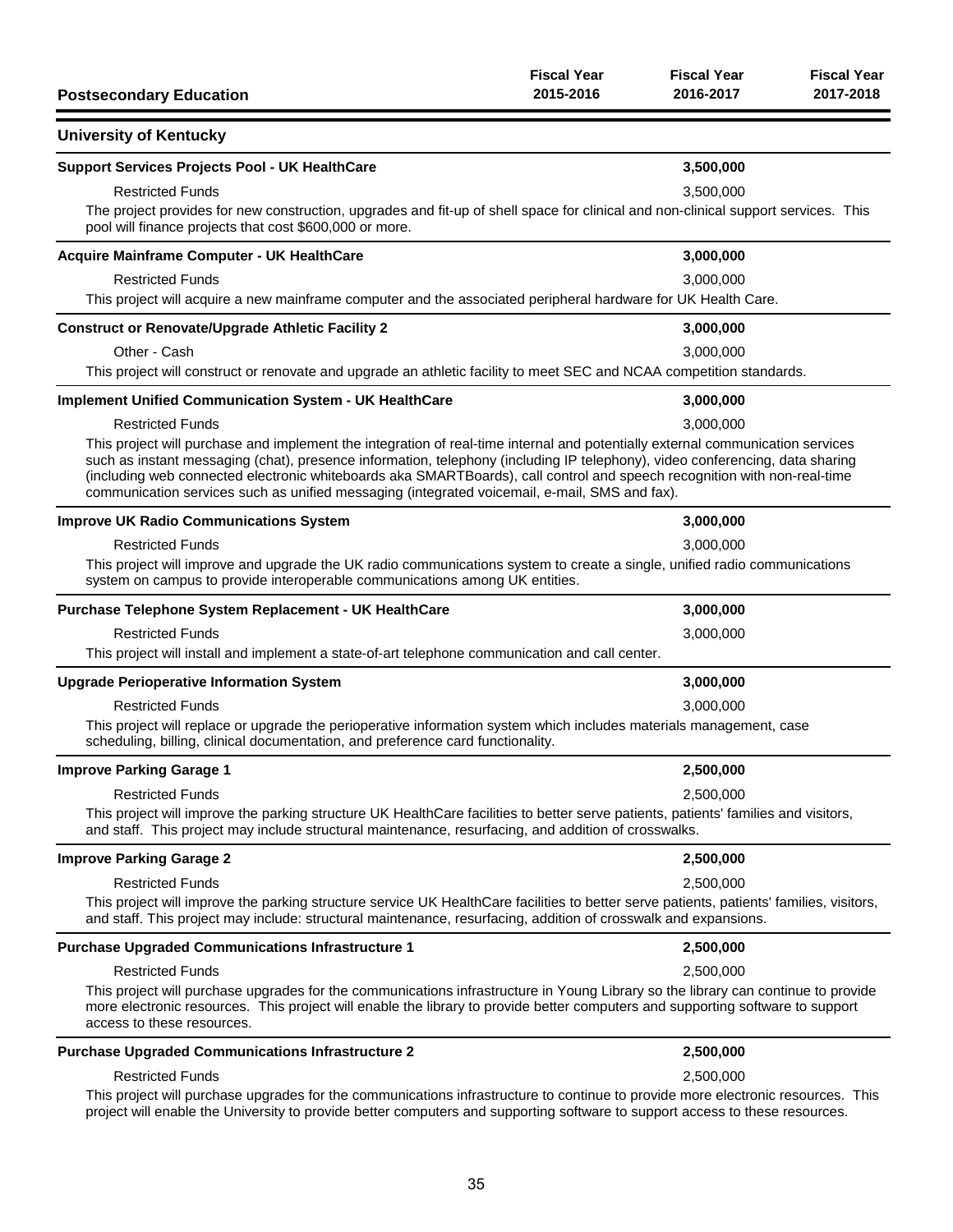| <b>Postsecondary Education</b>                                                                                                                                                                                                                                                                                                                                                                                                                               | <b>Fiscal Year</b><br>2015-2016 | <b>Fiscal Year</b><br>2016-2017 | <b>Fiscal Year</b><br>2017-2018 |
|--------------------------------------------------------------------------------------------------------------------------------------------------------------------------------------------------------------------------------------------------------------------------------------------------------------------------------------------------------------------------------------------------------------------------------------------------------------|---------------------------------|---------------------------------|---------------------------------|
| <b>University of Kentucky</b>                                                                                                                                                                                                                                                                                                                                                                                                                                |                                 |                                 |                                 |
| <b>Relocate/Replace Greenhouses</b>                                                                                                                                                                                                                                                                                                                                                                                                                          |                                 | 2,500,000                       |                                 |
| <b>Restricted Funds</b>                                                                                                                                                                                                                                                                                                                                                                                                                                      |                                 | 2,500,000                       |                                 |
| This project will relocate and replace greenhouses and headhouses that are located on central campus. The new structures will<br>be approximately 2,500 square feet of headhouse and 4,500 square feet of greenhouses. The current structures are outdated,<br>in poor condition, and in need of upgrades. Some greenhouses must be relocated to upgrade the use of the land and to clear<br>the area for new construction per the University's Master Plan. |                                 |                                 |                                 |
| <b>Emerging Technologies Academic Support</b>                                                                                                                                                                                                                                                                                                                                                                                                                |                                 | 2,000,000                       |                                 |
| <b>Restricted Funds</b>                                                                                                                                                                                                                                                                                                                                                                                                                                      |                                 | 2,000,000                       |                                 |
| This project will acquire information technology systems to integrate emerging technologies and optimize space to maximize the<br>teaching and research mission. To accomplish this the university must invest in academic support systems such as eLearning<br>and innovative classroom technologies. Investments are being made to convert traditional technology spaces to learning<br>spaces to support the students' academic requirements.             |                                 |                                 |                                 |
| <b>Healthcare Services Pool</b>                                                                                                                                                                                                                                                                                                                                                                                                                              |                                 | 2,000,000                       |                                 |
| <b>Restricted Funds</b>                                                                                                                                                                                                                                                                                                                                                                                                                                      |                                 | 2,000,000                       |                                 |
| This project will renovate and upgrade clinical space in UK HealthCare facilities with more efficient space and improved<br>technology. This pool will finance projects that cost \$600,000 or more.                                                                                                                                                                                                                                                         |                                 |                                 |                                 |
| <b>Improve Athletics Facilities II</b>                                                                                                                                                                                                                                                                                                                                                                                                                       |                                 | 2,000,000                       |                                 |
| Other - Cash                                                                                                                                                                                                                                                                                                                                                                                                                                                 |                                 | 2,000,000                       |                                 |
| This project will renovate an athletics facility to include periodic upgrades and modernization of existing facilities and installation<br>of modern graphics/IT technology to improve the fan experience and ensure that UK Athletics facilities are comparable to those<br>of SEC and NCAA competitors.                                                                                                                                                    |                                 |                                 |                                 |
| <b>Purchase Transport Buses</b>                                                                                                                                                                                                                                                                                                                                                                                                                              |                                 | 2,000,000                       |                                 |
| <b>Restricted Funds</b>                                                                                                                                                                                                                                                                                                                                                                                                                                      |                                 | 2,000,000                       |                                 |
| This project will purchase passenger transit buses for use by University of Kentucky Parking and Transportation Services.                                                                                                                                                                                                                                                                                                                                    |                                 |                                 |                                 |
| <b>Remote Site Fiber Infrastructure</b>                                                                                                                                                                                                                                                                                                                                                                                                                      |                                 | 2,000,000                       |                                 |
| <b>Restricted Funds</b>                                                                                                                                                                                                                                                                                                                                                                                                                                      |                                 | 2,000,000                       |                                 |
| This project will install fiber infrastructure at remote University sites such as Coldstream Research Park. The project will also<br>connect the remote sites to the main campus with a fiber infrastructure.                                                                                                                                                                                                                                                |                                 |                                 |                                 |
| <b>Renovate Dickey Hall</b>                                                                                                                                                                                                                                                                                                                                                                                                                                  |                                 | 2,000,000                       |                                 |
| <b>Restricted Funds</b>                                                                                                                                                                                                                                                                                                                                                                                                                                      |                                 | 2,000,000                       |                                 |
| This project will renovate and upgrade Dickey Hall. It includes conversion of the library to a learning commons with group study<br>space, IT support, quiet areas and a lounge for students in the College of Education.                                                                                                                                                                                                                                    |                                 |                                 |                                 |
| <b>Renovate/Upgrade Athletics Playing Fields 1</b>                                                                                                                                                                                                                                                                                                                                                                                                           |                                 | 2,000,000                       |                                 |
| Other - Cash                                                                                                                                                                                                                                                                                                                                                                                                                                                 |                                 | 2,000,000                       |                                 |
| This project will renovate and upgrade the athletics field natural turf grass playing surface. This project may include<br>replacement of the playing surface with synthetic as appropriate.                                                                                                                                                                                                                                                                 |                                 |                                 |                                 |
| <b>Renovate/Upgrade Athletics Playing Fields 2</b>                                                                                                                                                                                                                                                                                                                                                                                                           |                                 | 2,000,000                       |                                 |
| Other - Cash                                                                                                                                                                                                                                                                                                                                                                                                                                                 |                                 | 2,000,000                       |                                 |
| This project will renovate and upgrade the athletics field natural turf grass playing surface. This project may include<br>replacement of the playing surface with synthetic as appropriate.                                                                                                                                                                                                                                                                 |                                 |                                 |                                 |
| <b>Upgrade Financial Systems</b>                                                                                                                                                                                                                                                                                                                                                                                                                             |                                 | 2,000,000                       |                                 |
| <b>Restricted Funds</b>                                                                                                                                                                                                                                                                                                                                                                                                                                      |                                 | 2,000,000                       |                                 |
| This project will upgrade financial reporting and management systems for forecasting, general ledger, inventory management<br>and other functions.                                                                                                                                                                                                                                                                                                           |                                 |                                 |                                 |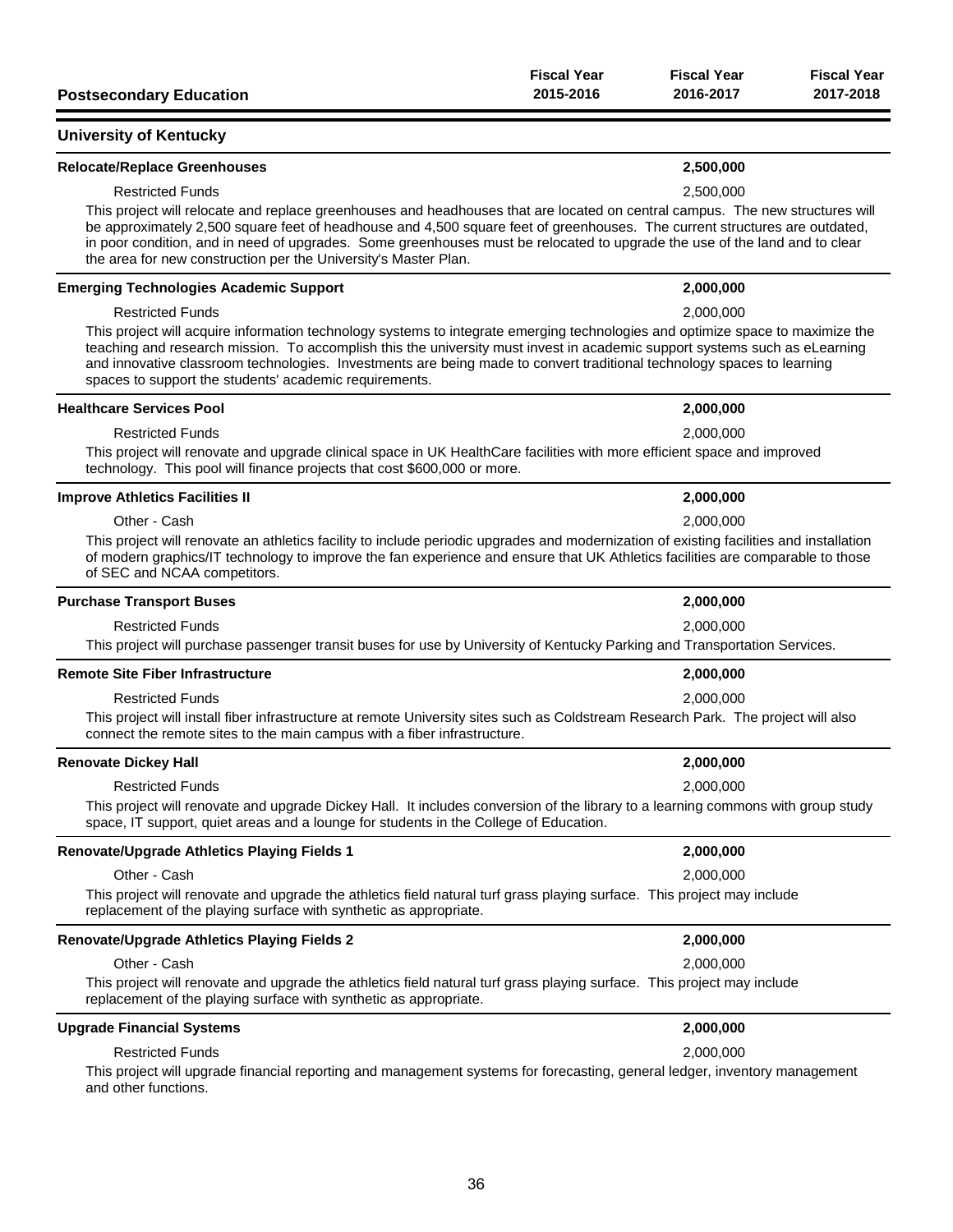| <b>Postsecondary Education</b>                                                                                                                                                                                                                                                                                                                                                                                          | <b>Fiscal Year</b><br>2015-2016 | <b>Fiscal Year</b><br>2016-2017 | <b>Fiscal Year</b><br>2017-2018 |
|-------------------------------------------------------------------------------------------------------------------------------------------------------------------------------------------------------------------------------------------------------------------------------------------------------------------------------------------------------------------------------------------------------------------------|---------------------------------|---------------------------------|---------------------------------|
| <b>University of Kentucky</b>                                                                                                                                                                                                                                                                                                                                                                                           |                                 |                                 |                                 |
| <b>Acquire Communications Equipment</b>                                                                                                                                                                                                                                                                                                                                                                                 |                                 | 1,500,000                       |                                 |
| <b>Restricted Funds</b>                                                                                                                                                                                                                                                                                                                                                                                                 |                                 | 1,500,000                       |                                 |
| This project will purchase communications equipment for the UK Police Department and will include: upgrade of the radio<br>system; adding mobile data terminals in all department vehicles; add GPS and Automatic Vehicle Location systems to all<br>department vehicles; upgrade of the department's transmitting/receiving antenna system; and expanding and upgrading the<br>campus-wide emergency telephone system. |                                 |                                 |                                 |
| <b>Renovate and Upgrade Eagle Buidling</b>                                                                                                                                                                                                                                                                                                                                                                              |                                 | 1,500,000                       |                                 |
| <b>Restricted Funds</b>                                                                                                                                                                                                                                                                                                                                                                                                 |                                 | 1,500,000                       |                                 |
| This project will renovate and upgrade the Eagle Building to house the studios of WUKY.                                                                                                                                                                                                                                                                                                                                 |                                 |                                 |                                 |
| <b>Purchase Allergy Information System - UK HealthCare</b>                                                                                                                                                                                                                                                                                                                                                              |                                 | 1,000,000                       |                                 |
| <b>Restricted Funds</b>                                                                                                                                                                                                                                                                                                                                                                                                 |                                 | 1,000,000                       |                                 |
| Purchase an allergy information system.                                                                                                                                                                                                                                                                                                                                                                                 |                                 |                                 |                                 |
| <b>Renovate Nursing Building</b>                                                                                                                                                                                                                                                                                                                                                                                        |                                 | 1,000,000                       |                                 |
| <b>Restricted Funds</b>                                                                                                                                                                                                                                                                                                                                                                                                 |                                 | 1.000.000                       |                                 |
| This project will renovate approximately 5,000 square feet of computational research space in the Nursing Building (Health<br>Science Learning Center).                                                                                                                                                                                                                                                                 |                                 |                                 |                                 |
| <b>UK Mobile Communication Center</b>                                                                                                                                                                                                                                                                                                                                                                                   |                                 | 400,000                         |                                 |
| <b>Restricted Funds</b>                                                                                                                                                                                                                                                                                                                                                                                                 |                                 | 200,000                         |                                 |
| <b>Federal Funds</b>                                                                                                                                                                                                                                                                                                                                                                                                    |                                 | 200,000                         |                                 |
| This project will procure a mobile communications center to provide redundancy in the event UK Police Department's primary<br>facilities become inoperable due to weather, unplanned utility outages, and events off-campus.                                                                                                                                                                                            |                                 |                                 |                                 |

#### **Fayette County - Lease - Administrative Office**

The proposed space will be used to accommodate functions/programs moved off campus to free up campus space for increased enrollment, faculty and staff.

#### **Fayette County - Lease - Good Samaritan Hospital**

UK HealthCare Good Samaritan requires space to house certain clinical functions including its Diagnostic Imaging Center. The leased space includes clinical, offices, clerical and support space.

#### **Fayette County - Lease - Grant Project 2**

The proposed space will be for research grants and contracts awarded to the University. The space will house Research offices, office support space and computational dry research labs.

#### **Fayette County - Lease - Kentucky Utilities Building**

The University requires space to house overcrowded units. The leased space is located in Lexington within a reasonable distance from the main campus. The space includes offices, clerical, support and instructional space.

#### **Guaranteed Energy Savings Performance Contracts**

The Guaranteed Energy Savings Performance Projects Pool serves as a central project pool authorization for Guaranteed Energy Savings Performance Contracts in any University-owned building. These contracts will function as lease-purchase procurements, using the resulting energy savings as payment for the improvements as provided by KRS 56.770 to KRS 56.784.

#### **Lease - Grant Project 1**

The proposed space will be for research grants and contracts awarded to the University. The space will house Research offices, office support space and computational dry research labs.

### **Lease - Grant Project 3**

The proposed space will be for research grants and contracts awarded to the University. The space will house Research offices, office support space and computational dry research labs.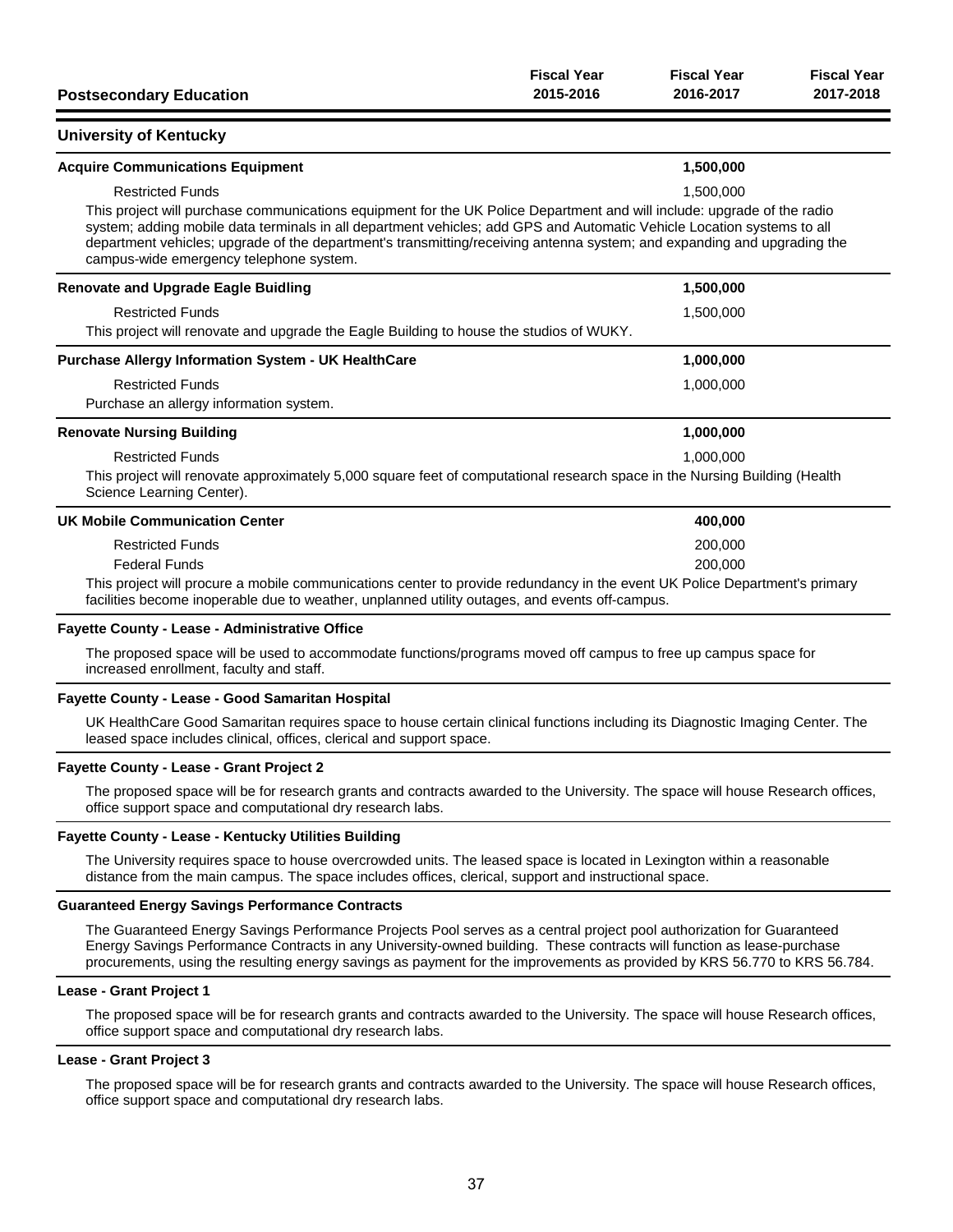|                                | <b>Fiscal Year</b> | <b>Fiscal Year</b> | <b>Fiscal Year</b> |
|--------------------------------|--------------------|--------------------|--------------------|
| <b>Postsecondary Education</b> | 2015-2016          | 2016-2017          | 2017-2018          |
|                                |                    |                    |                    |

### **University of Kentucky**

#### **Lease - Health Affairs Office**

The proposed space will be used to accommodate functions/activities moved off the UK HealthCare Chandler campus to better serve patients and/or free up space for clinical and research functions on/near campus.

#### **Lease - Health Affairs Office 10**

The proposed space will be used to accommodate functions/activities moved off the UK HealthCare Chandler campus to better serve patients and/or free up space for clinical and research functions on/near campus.

#### **Lease - Health Affairs Office 11**

The proposed space will be used to accommodate functions/activities moved off the UK HealthCare Chandler campus to better serve patients and/or free up space for clinical and research functions on/near campus.

#### **Lease - Health Affairs Office 12**

The proposed space will be used to accommodate functions/activities moved off the UK HealthCare Chandler campus to better serve patients and/or free up space for clinical and research functions on/near campus.

#### **Lease - Health Affairs Office 2**

UK HealthCare requires space to house its administrative and business offices to support the Clinical Enterprise and allow for expansion of clinical and research functions on campus. The leased space is located in Lexington close to the UKHC medical campus.

#### **Lease - Health Affairs Office 3**

The proposed space will be used to accommodate functions/activities moved off the UK HealthCare Chandler campus to better serve patients and/or free up space for clinical and research functions on/near campus.

#### **Lease - Health Affairs Office 4**

The leased space is for the replacement and expansion of administrative/business information technology to support the clinical enterprise.

#### **Lease - Health Affairs Office 5**

The proposed space will be used to accommodate functions/activities moved off the UK HealthCare Chandler campus to better serve patients and/or free up space for clinical and research functions on/near campus.

#### **Lease - Health Affairs Office 6**

The clinical/administrative space is for UK HealthCare programs/functions to better serve UK HealthCare patients and also to relieve overcrowding in other existing clinic/hospital/administrative space. This space also allows for the needed expansion of services/administrative space required by the UK HealthCare Enterprise.

#### **Lease - Health Affairs Office 7**

The clinical/administrative space is for UK HealthCare programs/functions to better serve UK HealthCare patients and also to relieve overcrowding in other existing clinic/hospital/administrative space. This space also allows for the needed expansion of services/administrative space required by the UK HealthCare Enterprise.

#### **Lease - Health Affairs Office 8**

The proposed space will be used to accommodate functions/activities moved off the UK HealthCare Chandler campus to better serve patients and/or free up space for clinical and research functions on/near campus.

#### **Lease - Health Affairs Office 9**

The proposed space will be used to accommodate functions/activities moved off the UK HealthCare Chandler campus to better serve patients and/or free up space for clinical and research functions on/near campus.

#### **Lease - Off Campus - Athletics**

The proposed space will be used to accommodate activities for UK Athletics off campus as the facilities on campus are inadequate to meet all program needs. The proposed space will include but is not limited to space for training, practice, team meetings, and competitions.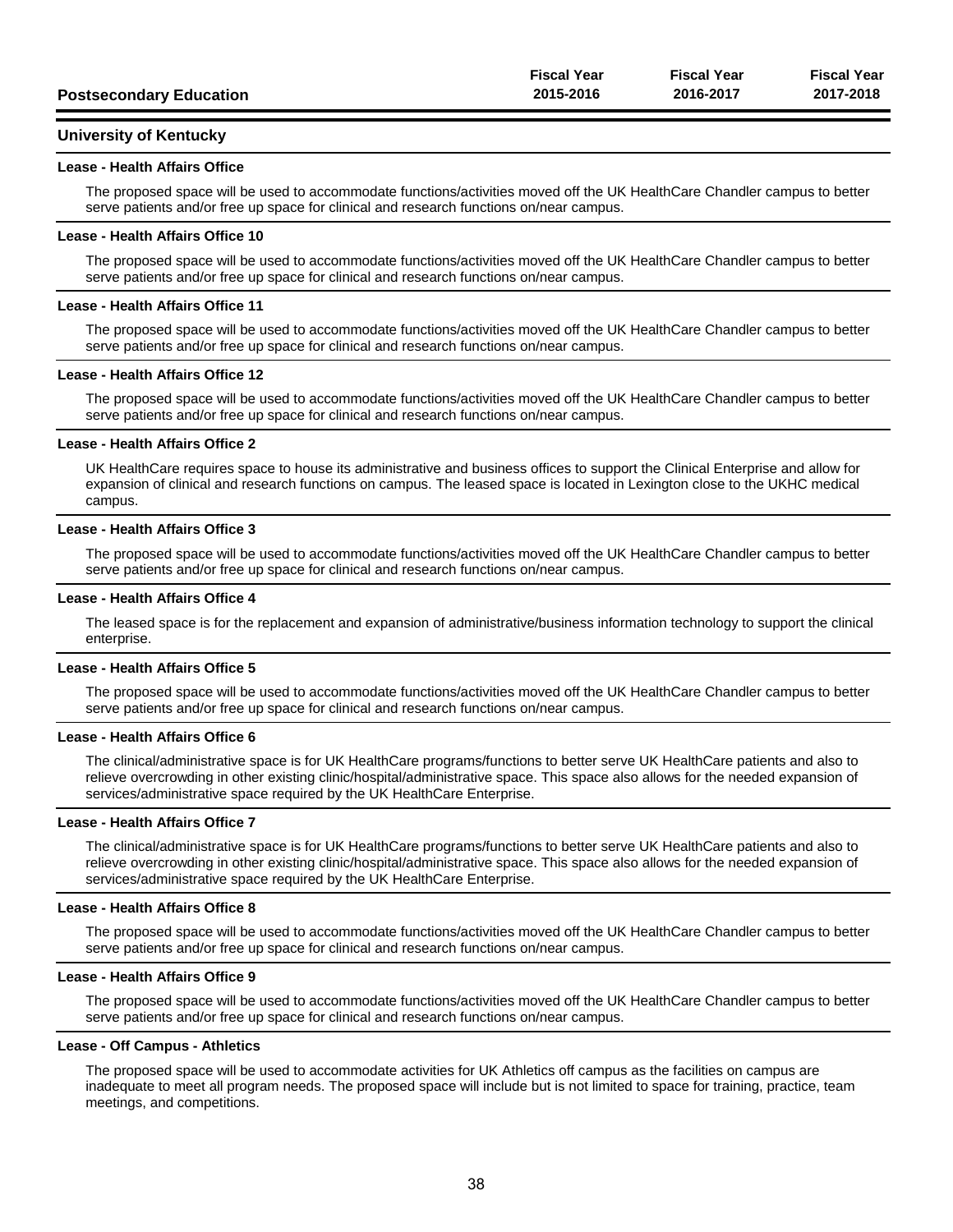|                                | <b>Fiscal Year</b> | <b>Fiscal Year</b> | <b>Fiscal Year</b> |
|--------------------------------|--------------------|--------------------|--------------------|
| <b>Postsecondary Education</b> | 2015-2016          | 2016-2017          | 2017-2018          |

#### **University of Kentucky**

#### **Lease - Off Campus 1**

The proposed space will be used to accommodate functions/programs moved off campus to free up campus space for increased enrollment, faculty and staff.

#### **Lease - Off Campus 2**

The space will be used to accommodate functions moved off campus to free up campus space for increased enrollment, faculty and staff.

#### **Lease - Off Campus 3**

The proposed space will be used to accommodate functions/programs moved off campus to free up campus space for increased enrollment, faculty and staff.

#### **Lease - Off Campus 4**

The proposed space will be used to accommodate functions/programs moved off campus to free up campus space for increased enrollment, faculty and staff.

#### **Lease - Off Campus 5**

The space will be used to accommodate functions moved off campus to free up campus space for increased enrollment, faculty and staff.

#### **Lease - Off Campus 6**

The proposed space will be used to accommodate functions/programs moved off campus to free up campus space for increased enrollment, faculty and staff.

#### **Lease - Off Campus 7**

The proposed space will be used to accommodate functions/programs moved off campus to free up campus space for increased enrollment, faculty and staff.

#### **Lease - Off Campus 8**

The proposed space will be used to accommodate functions/programs moved off campus to free up campus space for increased enrollment, faculty and staff.

#### **Lease - Off Campus 9**

The proposed space will be used to accommodate functions/programs moved off campus to free up campus space for increased enrollment, faculty and staff.

#### **Lease - Off Campus Housing 1**

The proposed space will be for beds to house students in the event of a shortage of on-campus housing. Approximately 300 beds.

#### **Lease - Off Campus Housing 2**

The proposed space will be for beds to house students in the event of a shortage of on-campus housing. Approximately 300 beds.

#### **Lease - Off Campus Housing 3**

The proposed space will be for beds to house students in the event of a shortage of on-campus housing. Approximately 300 beds.

#### **Lease - Off Campus Housing 4**

The proposed space will be for beds to house students in the event of a shortage of on-campus housing. Approximately 300 beds.

#### **Lease - Rural Health Expansion - Perry County**

The proposed space will provide for an expansion of the Rural Health program located in Hazard. The space will contain offices, office support, classrooms and clinic space.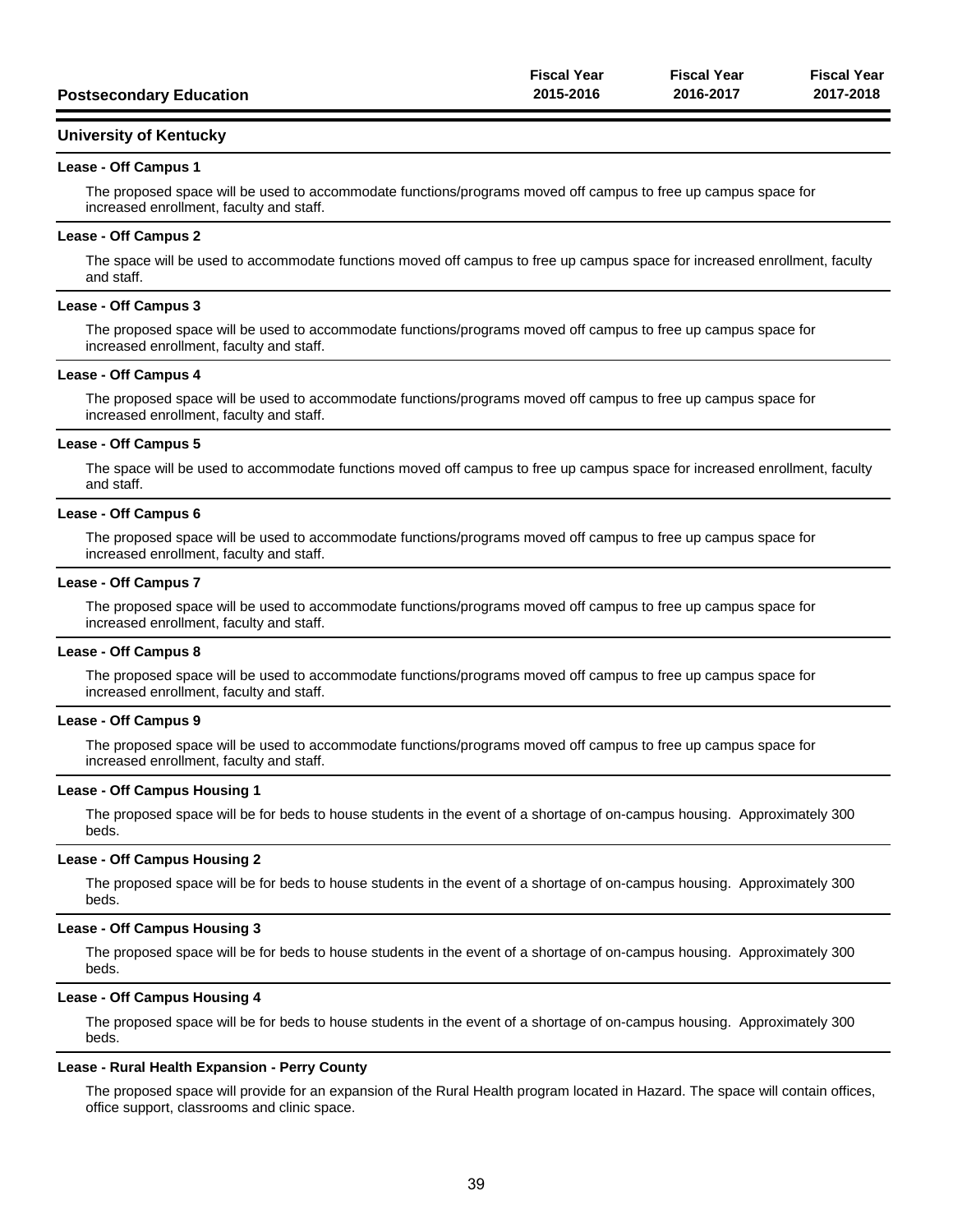|                                | <b>Fiscal Year</b> | Fiscal Year | <b>Fiscal Year</b> |
|--------------------------------|--------------------|-------------|--------------------|
| <b>Postsecondary Education</b> | 2015-2016          | 2016-2017   | 2017-2018          |

### **University of Kentucky**

#### **Lease - UK HealthCare Grant Project 1**

UK HealthCare requires space to house research grant projects. The space will include offices, clerical, support and research space.

#### **Lease - UK HealthCare Grant Project 2**

UK HealthCare requires space to house contract sponsored programs. The leased space will include offices, clerical, support and research space.

#### **Lease - UK HealthCare Off Campus Facility 1**

UK HealthCare requires space to house an off-campus patient facility. The leased space will include clinical, offices, clerical, and support space.

#### **Lease - UK HealthCare Off Campus Facility 2**

UK HealthCare requires space to house an off-campus patient facility. The leased space will include clinical, offices, clerical, and support space.

#### **Lease - UK HealthCare Off Campus Facility 3**

UK HealthCare requires space to house an off-campus patient facility. The leased space will include clinical, offices, clerical, and support space.

#### **Lease - UK HealthCare Off Campus Facility 4**

UK HealthCare requires space to house an off-campus patient facility. The leased space will include clinical, offices, clerical, and support space.

#### **Lease - UK HealthCare Off Campus Facility 5**

UK HealthCare requires space to house an off-campus patient facility. The leased space will include clinical, offices, clerical and support space.

| University of Kentucky Total         | 793,585,000 |
|--------------------------------------|-------------|
| <b>Restricted Funds</b>              | 559,885,000 |
| <b>Federal Funds</b>                 | 200.000     |
| Other - Cash                         | 127,000,000 |
| <b>Other - Third Party Financing</b> | 106,500,000 |

#### **University of Louisville**

| <b>Construct Institute for Product Realization</b>                                                                                                                                                                                                                   | 35.980.000 |
|----------------------------------------------------------------------------------------------------------------------------------------------------------------------------------------------------------------------------------------------------------------------|------------|
| Other - Cash                                                                                                                                                                                                                                                         | 35.980.000 |
| This project will construct 225,000 square foot building on Belknap Campus to house the Institute for Product Realization (IPR)<br>as part of the Belknap Research Park. The Institute will be housed in a state-of-the-art facility composed of four interconnected |            |
| units: a Co-creation Platform, a Microfactory, a Launch Pad, and an Advanced Manufacturing Research and Training Center.                                                                                                                                             |            |

#### **Construct Shelbyhurst Parking Garage 28,000,000**

Other - Cash 28,000,000

This project will construct a 1,556-space parking garage on Shelbyhurst Park. In order to provide space to accommodate future building construction as envisioned in the Shelbyhurst Development Plan, a parking garage is needed to consolidate parking for the tenants, guests, employees, faculty, and students.

#### **Construct Shelbyhurst Hotel/Conference Center 18,720,000**

#### Other - Cash 18,720,000 This facility will serve accommodation needs of the Technology Center and Conference Facility as well as the global and nonresident patrons of the Research Park. An existing 100 bed hotel will be expanded to a 200 bed facility with expanded dining capacity and meeting rooms.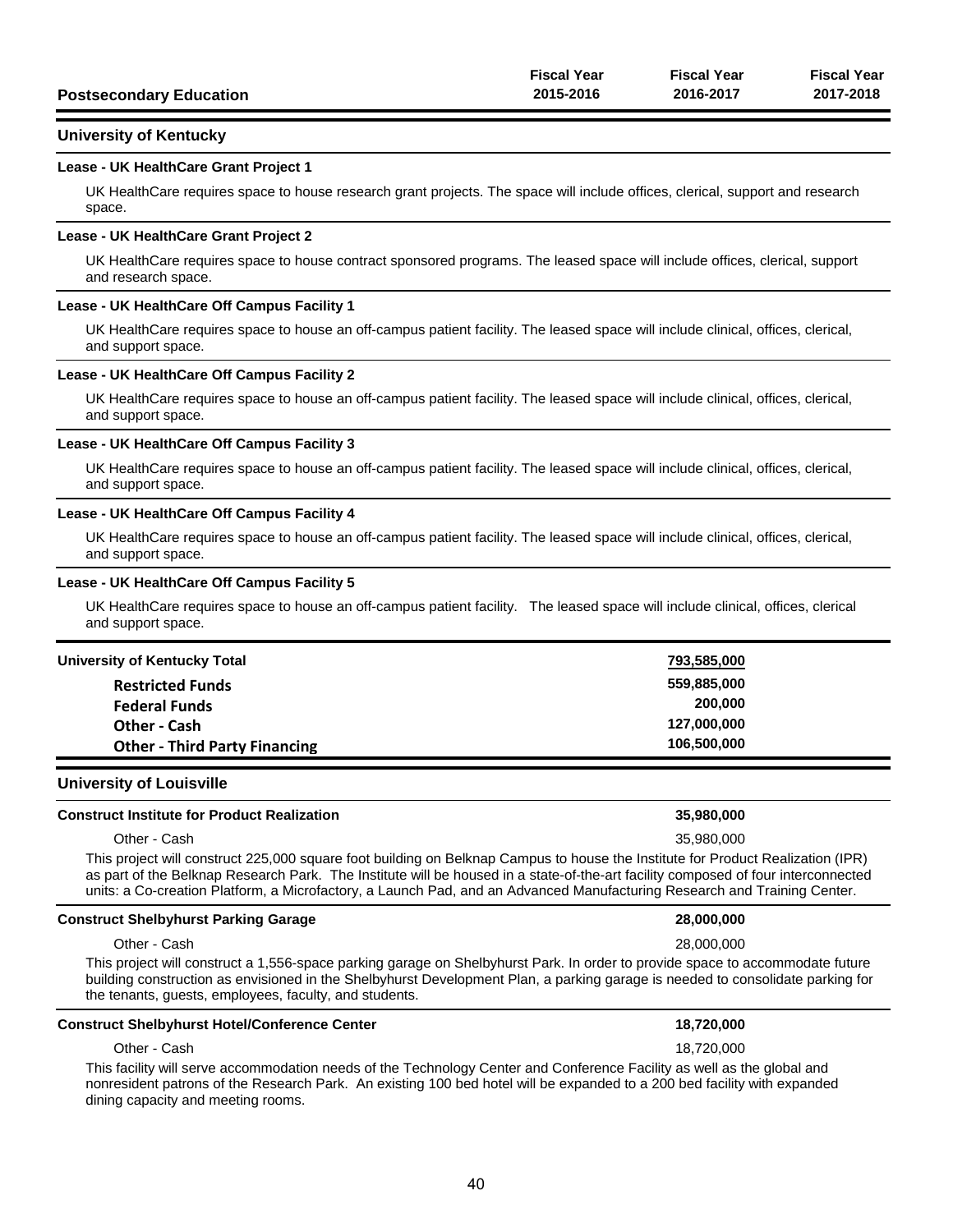|                                | <b>Fiscal Year</b> | <b>Fiscal Year</b> | <b>Fiscal Year</b> |
|--------------------------------|--------------------|--------------------|--------------------|
| <b>Postsecondary Education</b> | 2015-2016          | 2016-2017          | 2017-2018          |

### **University of Louisville**

#### **Improve Life Safety Projects Pool 15,000,000**

# Restricted Funds 15,000,000

This pool will include: 1) modifications to existing spaces, equipment, and building systems; 2) asbestos testing, minor abatement and repair, and existing major asbestos removal projects; 3) correction of indoor air quality (IAQ) problems associated with fresh air intakes; 4) upgrade fume hoods and ventilation systems and make necessary upgrades to the supply air systems; and 5) upgrade air handling units (AHU), temperature and volume controls; AHU mixing plenums and dampers, and variable speed controls for the fan motors. This pool of projects includes those with a cost of \$600,000 or greater.

#### **Renovate Health Science Center Simulation Center 15,000,000**

#### Restricted Funds 15,000,000

This project will combine our simulation based medical education efforts with our Fresh Tissue laboratory into a Center of Excellence in simulation enhanced learning for undergraduate, graduate and practicing medical professionals. The project will include the construction of multiple simulation rooms with centralized control facilities, classrooms and seminar space for pre and post simulation discussion, wet bench research labs to support the Fresh Tissue Laboratory as well as administrative space to accommodate support staff. Appropriate technology infrastructure will be integrated into the design, including the ability to broadcast programs to remote locations. New simulators and recording equipment to facilitate web-based review of training programs is also included.

#### **Renovate J. B. Speed Building 13,260,000**

#### Restricted Funds 13,260,000

The project will renovate both the exterior and interior of the 40,974 square foot J. B. Speed Building, the centerpiece structure of J.B. Speed School of Engineering. This renovation will include replacement of existing windows and door system. Interior renovation will refurbish classrooms, departmental and faculty offices, and convert technologically outdated teaching lab space to modern requirements. The project includes modernization of building mechanical, lighting and electrical systems.

#### **Improve/Expand Parking Pool 13,000,000**

Restricted Funds 13,000,000

This pool will repair, upgrade and expand existing surface parking lots as well as parking structures on the university campuses. This pool of projects includes those with a cost of \$600,000 or greater.

#### **Construct Executive MBA/Business Facility 12,000,000**

#### Restricted Funds 12,000,000

This authorization will allow construction of a new 25,000 square foot facility for Executive MBA and Business studies in downtown Louisville. The new building will provide classroom and interactive instructional spaces for experienced professional and graduate level students seeking advanced degrees while maintaining their current professional careers.

#### **Purchase Storage System 12,000,000**

Restricted Funds 12,000,000

This project is for computer processing data storage systems to accommodate storage of research, instruction, and institutional data records and databases. This computer storage system will be an upgrade/replacement to existing storage systems, dependent upon the technology available and data volume necessary to meet the increased computing needs of the university faculty, staff, student, and administrators.

#### **Expand School of Public Health and Information Sciences 11,610,000**

#### Restricted Funds 11,610,000

This project will construct an addition of approximately 25,000 square feet to the School of Public Health and Information Sciences building on the Health Sciences Center campus. The addition will accommodate growth and a new undergraduate degree program.

#### **Construct Center for Creative Studies 10,193,000**

#### Restricted Funds 10,193,000

This project will build a 14,990 square foot building to house the Center for Creative Studies for the Fine Arts Department. To complete the vision of creating a national center of excellence, the University of Louisville Center for Creative Studies will also feature the following: Library/Archive, Mold Making/Casting Shop/Foundry/Carving Courtyard, Critique Room and Frederick Hart Gallery & Sculpture Court.

| 15,000,000 |
|------------|
|            |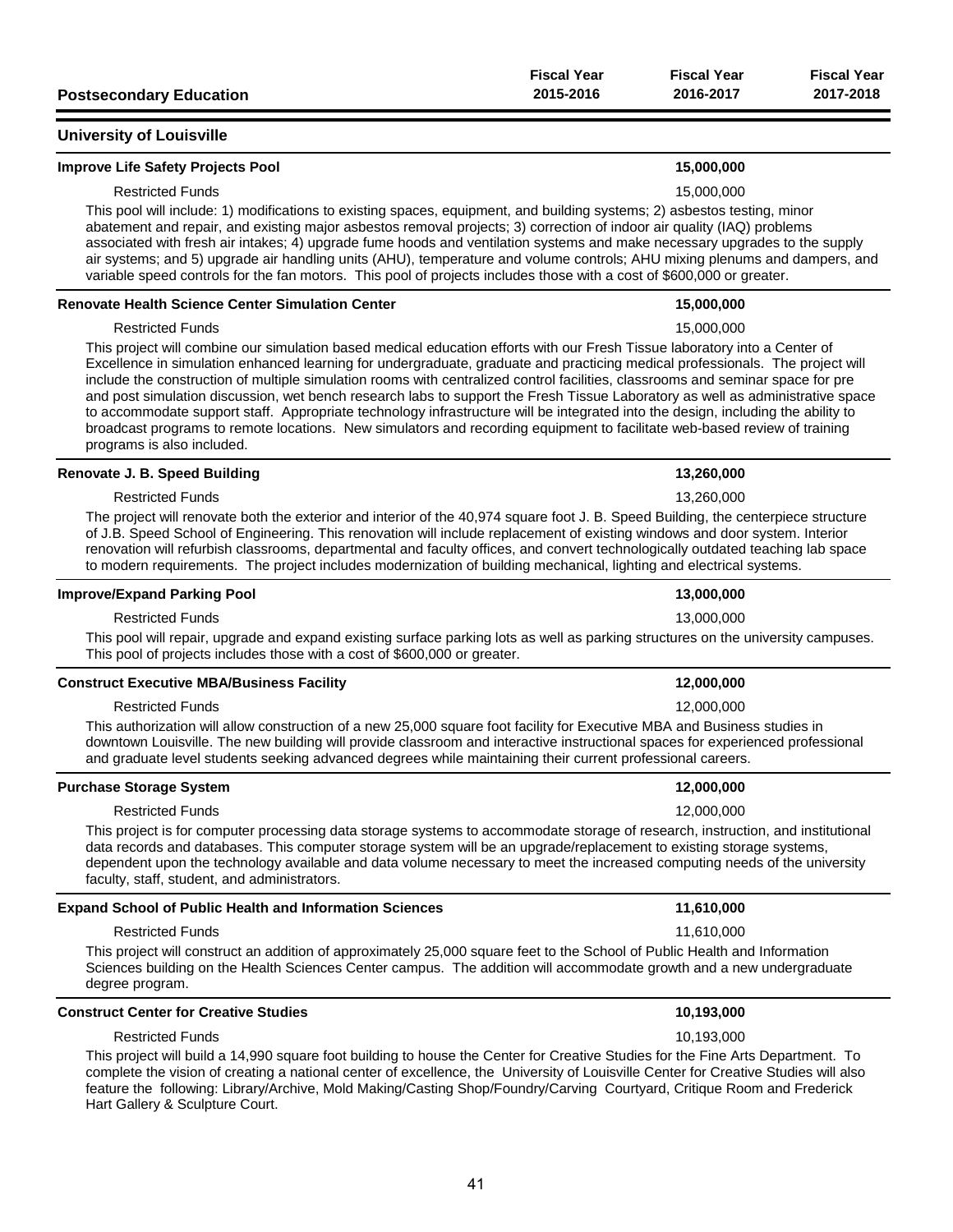| <b>Postsecondary Education</b>                                                                                                                                                                                                                                                                                                                                                                                                                                        | <b>Fiscal Year</b><br>2015-2016 | <b>Fiscal Year</b><br>2016-2017 | <b>Fiscal Year</b><br>2017-2018 |
|-----------------------------------------------------------------------------------------------------------------------------------------------------------------------------------------------------------------------------------------------------------------------------------------------------------------------------------------------------------------------------------------------------------------------------------------------------------------------|---------------------------------|---------------------------------|---------------------------------|
| <b>University of Louisville</b>                                                                                                                                                                                                                                                                                                                                                                                                                                       |                                 |                                 |                                 |
| <b>Improve Housing Facilities Pool</b>                                                                                                                                                                                                                                                                                                                                                                                                                                |                                 | 8,000,000                       |                                 |
| <b>Restricted Funds</b>                                                                                                                                                                                                                                                                                                                                                                                                                                               |                                 | 8,000,000                       |                                 |
| This pool will renovate, mitigate and improve existing on-campus housing to meet current and future needs. Many of the on-<br>campus housing facilities are in need of signficant infrastructure upgrades as well as general renovation and new furniture.<br>This pool of projects includes those with a cost of \$600,000 or greater.                                                                                                                               |                                 |                                 |                                 |
| <b>IT Data Center Power Upgrade</b>                                                                                                                                                                                                                                                                                                                                                                                                                                   |                                 | 8,000,000                       |                                 |
| <b>Restricted Funds</b>                                                                                                                                                                                                                                                                                                                                                                                                                                               |                                 | 8,000,000                       |                                 |
| This project will upgrade and expand electrical and mechanical infrastructure serving Miller Information Technology Center on<br>the Belknap Campus, providing adequate service capacity, emergency power, and redundant electrical and HVAC systems for<br>installation of additional computing equipment to serve academic, research and business needs.                                                                                                            |                                 |                                 |                                 |
| <b>Purchase Computer Processing System</b>                                                                                                                                                                                                                                                                                                                                                                                                                            |                                 | 8,000,000                       |                                 |
| <b>Restricted Funds</b>                                                                                                                                                                                                                                                                                                                                                                                                                                               |                                 | 8,000,000                       |                                 |
| This project is for computer processing systems to meet the increased computing needs of the university faculty, staff, students<br>and administrators. This project will upgrade or replace existing enterprise systems based upon the technology available.                                                                                                                                                                                                         |                                 |                                 |                                 |
| <b>Purchase Networking System</b>                                                                                                                                                                                                                                                                                                                                                                                                                                     |                                 | 8,000,000                       |                                 |
| <b>Restricted Funds</b>                                                                                                                                                                                                                                                                                                                                                                                                                                               |                                 | 8,000,000                       |                                 |
| This project will upgrade or replace existing networking systems to provide high speed integrated voice, data, and video access<br>for campus wise-area networks and access to external networks.                                                                                                                                                                                                                                                                     |                                 |                                 |                                 |
| <b>Purchase Security and Firewall Infrastructure</b>                                                                                                                                                                                                                                                                                                                                                                                                                  |                                 | 8,000,000                       |                                 |
| <b>Restricted Funds</b>                                                                                                                                                                                                                                                                                                                                                                                                                                               |                                 | 8,000,000                       |                                 |
| This equipment will enhance the security and firewall infrastructure to protect university data and systems from unauthorized<br>access, intrusion and compromise.                                                                                                                                                                                                                                                                                                    |                                 |                                 |                                 |
| <b>Purchase Fiber Infrastructure</b>                                                                                                                                                                                                                                                                                                                                                                                                                                  |                                 | 7,000,000                       |                                 |
| <b>Restricted Funds</b>                                                                                                                                                                                                                                                                                                                                                                                                                                               |                                 | 7,000,000                       |                                 |
| This project will expand the University's fiber backbone network in the metropolitan Louisville area. This project will expand the<br>University's ability to meet its missions of education, service and economic development.                                                                                                                                                                                                                                       |                                 |                                 |                                 |
| <b>Purchase Research Computing Infrastructure</b>                                                                                                                                                                                                                                                                                                                                                                                                                     |                                 | 7,000,000                       |                                 |
| <b>Restricted Funds</b>                                                                                                                                                                                                                                                                                                                                                                                                                                               |                                 | 7,000,000                       |                                 |
| This equipment will enhance the research computing infrastructure by providing unix clusters, supercomputers, data<br>management systems, visualization systems, grid resources, storage and networking to support the research mission and<br>activities of the university.                                                                                                                                                                                          |                                 |                                 |                                 |
| <b>Purchase Next Generation/ERP Support System</b>                                                                                                                                                                                                                                                                                                                                                                                                                    |                                 | 6,000,000                       |                                 |
| <b>Restricted Funds</b>                                                                                                                                                                                                                                                                                                                                                                                                                                               |                                 | 6,000,000                       |                                 |
| This project will provide for the acquisition, implementation, and maintenance of enterprise resources planning (ERP), business<br>intelligence, and business analytics software systems. Acquisition of this software is part of a wider effort at business process re-<br>engineering to institute best practices for the University's business processes, address known inefficiencies, automate current<br>manual procedures, and reduce total cost of ownership. |                                 |                                 |                                 |
| <b>Accessibility Improvement Pool</b>                                                                                                                                                                                                                                                                                                                                                                                                                                 |                                 | 5,000,000                       |                                 |
| <b>Restricted Funds</b>                                                                                                                                                                                                                                                                                                                                                                                                                                               |                                 | 5,000,000                       |                                 |
| This pool will repair, upgrade and improve existing building site, architectural and structural features to improve accessibility in<br>accordance with ADA. Modifications will include doors, restrooms, drinking fountains, handrails, ramps, sidewalks, signage,<br>and elevators. This pool of projects includes those with a cost of \$600,000 or greater.                                                                                                       |                                 |                                 |                                 |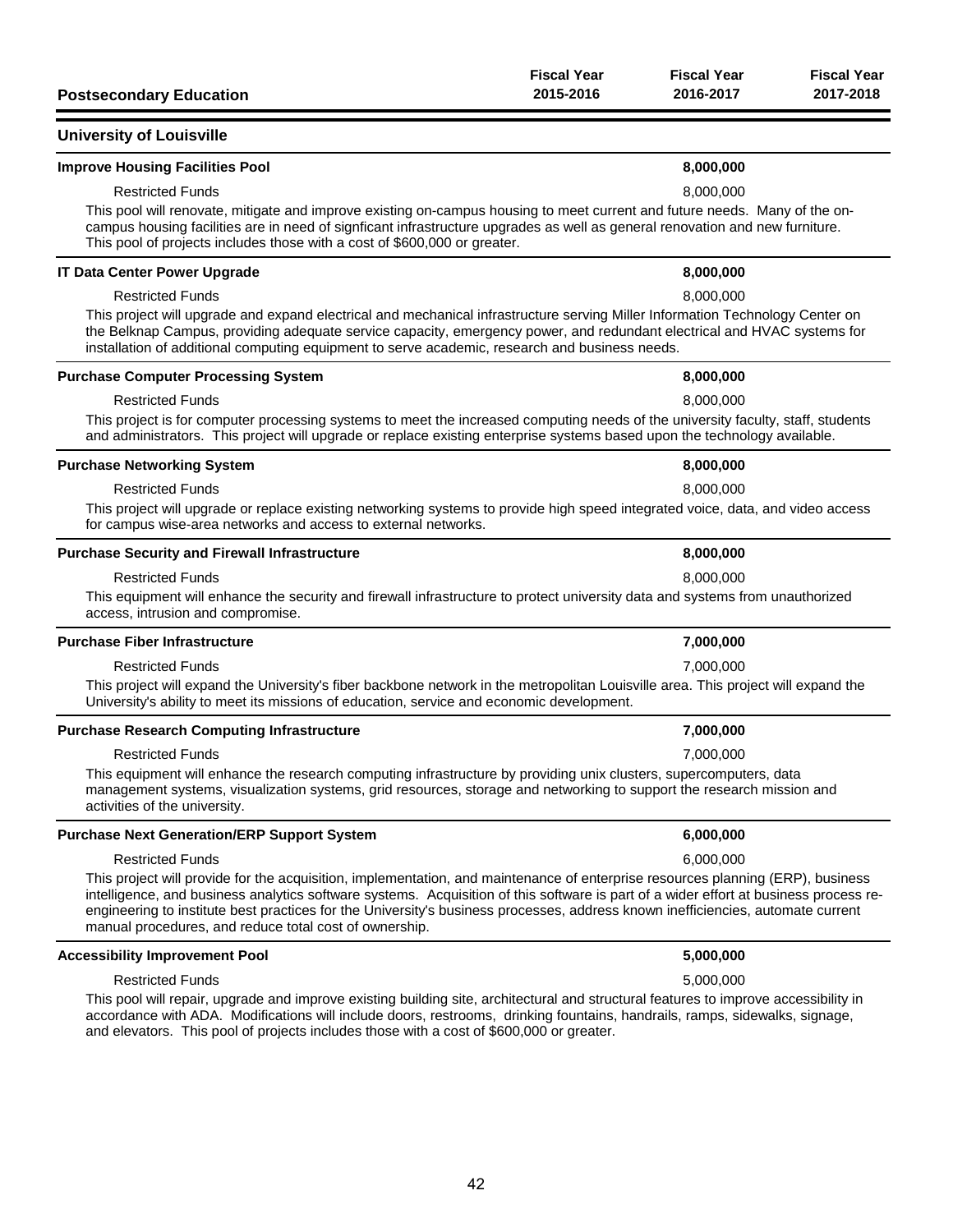| <b>Postsecondary Education</b>                                                                                                                                                                                                                                                                                                                                                                                   | <b>Fiscal Year</b><br>2015-2016 | <b>Fiscal Year</b><br>2016-2017 | <b>Fiscal Year</b><br>2017-2018 |
|------------------------------------------------------------------------------------------------------------------------------------------------------------------------------------------------------------------------------------------------------------------------------------------------------------------------------------------------------------------------------------------------------------------|---------------------------------|---------------------------------|---------------------------------|
| <b>University of Louisville</b>                                                                                                                                                                                                                                                                                                                                                                                  |                                 |                                 |                                 |
| <b>Improve Elevator Systems Pool</b>                                                                                                                                                                                                                                                                                                                                                                             |                                 | 5,000,000                       |                                 |
| <b>Restricted Funds</b>                                                                                                                                                                                                                                                                                                                                                                                          |                                 | 5,000,000                       |                                 |
| This pool will repair, upgrade and improve existing building elevator systems that have exceeded their useful life; need to be<br>upgraded to meet current building code requirements; or need to be upgraded due to current capacity having been exceeded by<br>building occupant load. Systems include elevators and dumbwaiters. This pool of projects includes those with a cost of<br>\$600,000 or greater. |                                 |                                 |                                 |
| <b>Purchase Content Management System</b>                                                                                                                                                                                                                                                                                                                                                                        |                                 | 4,000,000                       |                                 |
| <b>Restricted Funds</b>                                                                                                                                                                                                                                                                                                                                                                                          |                                 | 4,000,000                       |                                 |
| This project will provide a comprehensive system to replace various web-based content authoring, management and storage<br>systems in use at the university.                                                                                                                                                                                                                                                     |                                 |                                 |                                 |
| <b>Digital Output System - Lease</b>                                                                                                                                                                                                                                                                                                                                                                             |                                 | 2,500,000                       |                                 |
| <b>Restricted Funds</b>                                                                                                                                                                                                                                                                                                                                                                                          |                                 | 2,500,000                       |                                 |
| This project is a network digital output system to provide high volume print output for research, instructional, and institutional<br>documents. This network digital output system will be an upgrade/replacement to existing equipment and software and may<br>include high-speed printing or multi-function devices.                                                                                          |                                 |                                 |                                 |
| <b>Construct Physical Plant Space in HSC Garage</b>                                                                                                                                                                                                                                                                                                                                                              |                                 | 2,440,000                       |                                 |
| <b>Restricted Funds</b>                                                                                                                                                                                                                                                                                                                                                                                          |                                 | 2,440,000                       |                                 |
| This project would create new space for the Physical Plant department at the Health Sciences Center campus by consolidating<br>current office, support, and shop operations. The department is expanding to support growth in both the University's research<br>and academic space on the HSC campus.                                                                                                            |                                 |                                 |                                 |
| <b>Construct Soccer Stadium Practice Field</b>                                                                                                                                                                                                                                                                                                                                                                   |                                 | 2,000,000                       |                                 |
| <b>Restricted Funds</b>                                                                                                                                                                                                                                                                                                                                                                                          |                                 | 2,000,000                       |                                 |
| This project will develop a practice field to complement the newly constructed Soccer Stadium. The practice facility will be<br>located along the southeast side of the stadium.                                                                                                                                                                                                                                 |                                 |                                 |                                 |
| <b>Construct Visitors Center</b>                                                                                                                                                                                                                                                                                                                                                                                 |                                 | 2,000,000                       |                                 |
| <b>Restricted Funds</b>                                                                                                                                                                                                                                                                                                                                                                                          |                                 | 2,000,000                       |                                 |
| This project will construct a visitors center, which will be the centerpiece of the new main entrance to Belknap Campus. The<br>Center will direct future students and visitors to the Belknap Campus, serve as a meeting place and a route to the facilities and<br>fields along Floyd Street.                                                                                                                  |                                 |                                 |                                 |
| <b>Purchase Electronic Video Boards</b>                                                                                                                                                                                                                                                                                                                                                                          |                                 | 2,000,000                       |                                 |
| Other - Cash                                                                                                                                                                                                                                                                                                                                                                                                     |                                 | 2,000,000                       |                                 |
| This project will replace and upgrade video boards in use at various athletic facilities.                                                                                                                                                                                                                                                                                                                        |                                 |                                 |                                 |
| <b>Construct Athletic Grounds Building</b>                                                                                                                                                                                                                                                                                                                                                                       |                                 | 1,550,000                       |                                 |
| Other - Cash                                                                                                                                                                                                                                                                                                                                                                                                     |                                 | 1.550.000                       |                                 |
| This project funds the construction of a grounds building facility located at the north end of the football practice field. It will serve<br>as a storage and maintenance unit for facility and grounds equipment (tractors, mowers, gators, etc). The unit will also provide<br>safer storage of hazardous materials such as fertilizers, herbicides, and gasoline.                                             |                                 |                                 |                                 |
| <b>Resurface Track and Cardio Path</b>                                                                                                                                                                                                                                                                                                                                                                           |                                 | 1,500,000                       |                                 |
| Other - Cash                                                                                                                                                                                                                                                                                                                                                                                                     |                                 | 1,500,000                       |                                 |
| This project will resurface the running track on the track & field stadium along with the cardio path at Cardinal Park on Belknap<br>Campus.                                                                                                                                                                                                                                                                     |                                 |                                 |                                 |
| <b>Purchase Artificial Turf Field I</b>                                                                                                                                                                                                                                                                                                                                                                          |                                 | 1,250,000                       |                                 |
| Other - Cash                                                                                                                                                                                                                                                                                                                                                                                                     |                                 | 1,250,000                       |                                 |
|                                                                                                                                                                                                                                                                                                                                                                                                                  |                                 |                                 |                                 |

Purchase and install artificial turf field to replace the existing fields currently in use as required.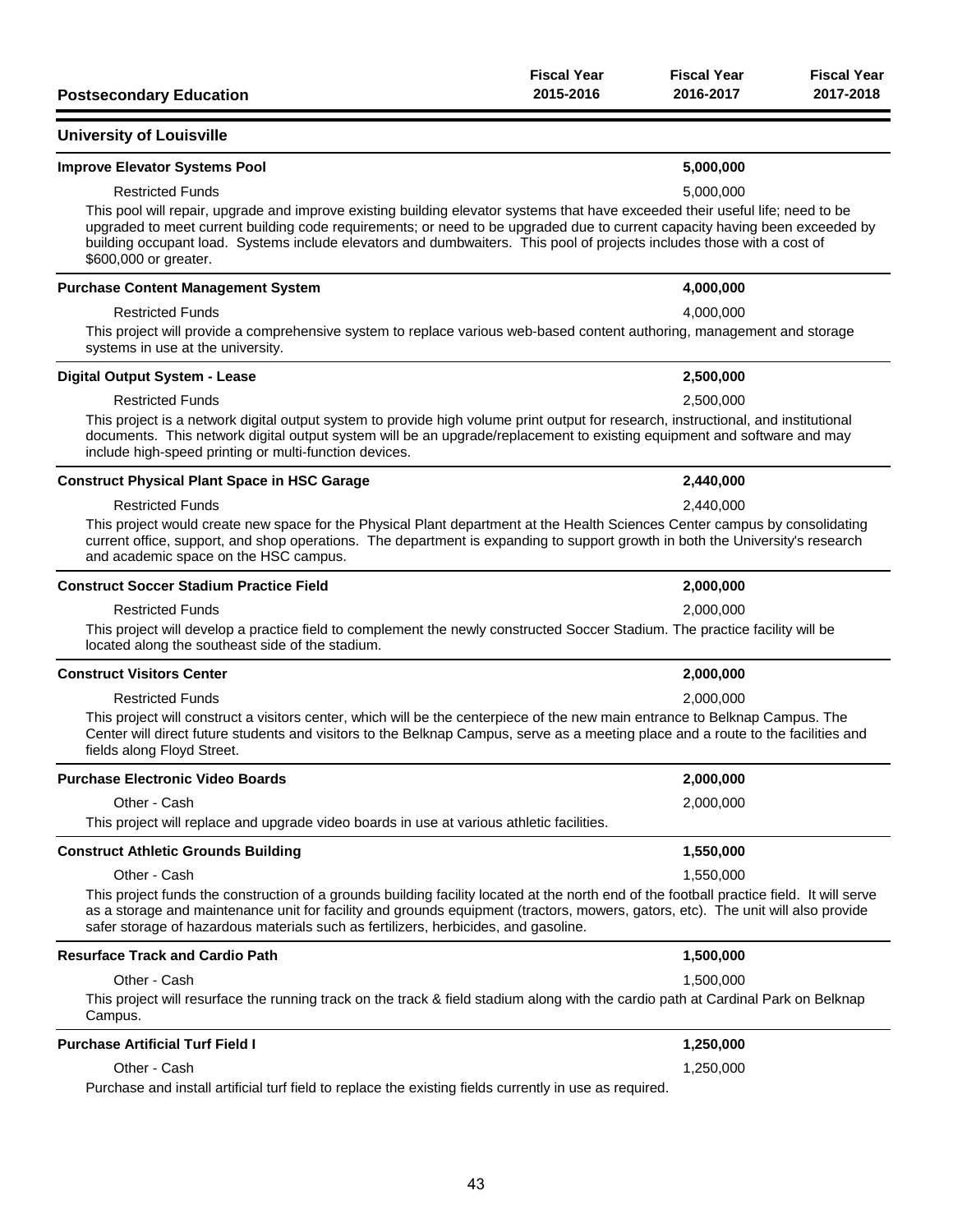| <b>Postsecondary Education</b> | <b>Fiscal Year</b> | <b>Fiscal Year</b> | <b>Fiscal Year</b> |
|--------------------------------|--------------------|--------------------|--------------------|
|                                | 2015-2016          | 2016-2017          | 2017-2018          |
|                                |                    |                    |                    |

### **University of Louisville**

| <b>Purchase Artificial Turf Field II</b>                                                                                                                                                                                                                            | 1,250,000 |  |
|---------------------------------------------------------------------------------------------------------------------------------------------------------------------------------------------------------------------------------------------------------------------|-----------|--|
| Other - Cash                                                                                                                                                                                                                                                        | 1.250.000 |  |
| Purchase and install artificial turf field to replace the existing fields currently in use as required.                                                                                                                                                             |           |  |
| <b>Renovate Football Practice Field Lighting</b>                                                                                                                                                                                                                    | 780,000   |  |
| Other - Cash                                                                                                                                                                                                                                                        | 780,000   |  |
| This project will construct a field lighting system for the football practice facility located on the Belknap Campus. The football<br>team will be able to practice during early morning or evening hours, avoiding the extreme heat in late summer and early fall. |           |  |

#### **Academic Space 1 - Lease**

Additional leased space as needed to accommodate the increased faculty and students due to expanded enrollment in Health Sciences Center programs.

#### **Academic Space 2 - Lease**

Additional leased space as needed to accommodate the increased faculty and students due to expanded enrollment in Health Sciences Center programs.

#### **Guaranteed Energy Savings Performance Contracts**

The Guaranteed Energy Savings Performance Projects Pool serves as a central project pool authorization for Guaranteed Energy Savings Performance Contracts in any University-owned building. These contracts will function as lease-purchase procurements, using the resulting energy savings as payment for the improvements as provided by KRS 56.770 to KRS 56.784.

#### **Jefferson County - Clinic Space 1 - Lease**

Lease space to support the growth of the clinical practices. Off-campus ambulatory & office space.

#### **Jefferson County - Clinic Space 2 - Lease**

Lease space for consolidation of several existing leased clinics into a new medical office building on the Health Sciences Center Campus.

#### **Jefferson County - Clinic Space 3 - Lease**

Lease space for relocation/expansion of programs to off-campus site to support the clinical and teaching requirements of the Health Sciences Center programs.

#### **Jefferson County - Clinic Space -State of Kentucky - Lease**

Lease space for relocation/expansion of clinical programs to other regions of the state to support clinical and health science academic programs and fill provider gaps.

#### **Jefferson County - Office Space 1 - Lease**

Lease space for relocation of people/programs into off-campus lease space as needed due to current shortage of office space and overall program growth.

#### **Jefferson County - Office Space 2 - Lease**

Lease space for relocation of people/programs into off-campus lease space as needed due to current shortage of office space and overall program growth.

#### **Jefferson County - Office Space 3 - Lease**

Lease space for relocation of people/programs into off-campus lease space as needed due to current shortage of office space and overall program growth.

#### **Jefferson County - Office Space 4 - Lease**

Lease space for relocation of people/programs into off-campus lease space as needed due to current shortage of office space and overall program growth.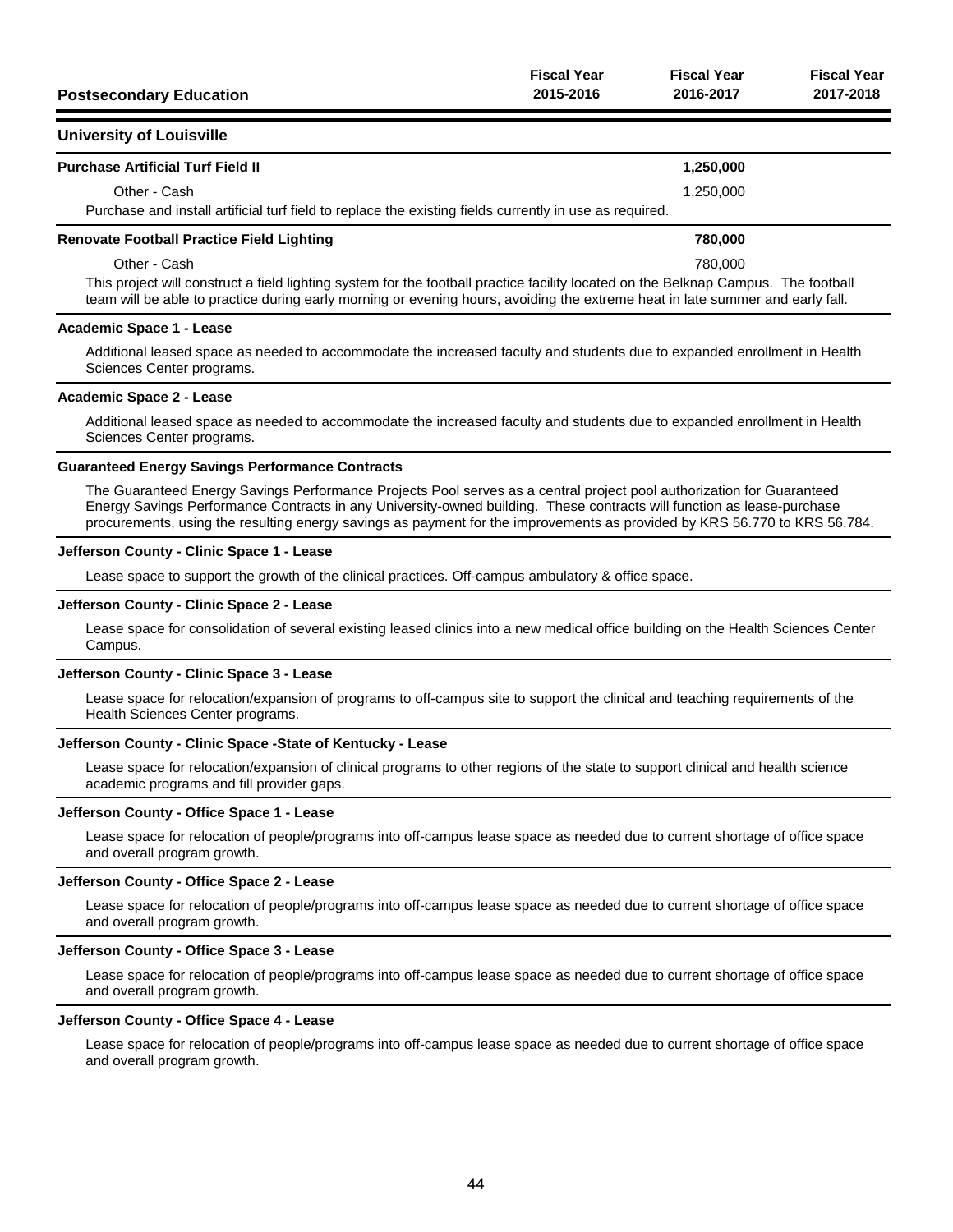|                                | <b>Fiscal Year</b> | <b>Fiscal Year</b> | <b>Fiscal Year</b> |
|--------------------------------|--------------------|--------------------|--------------------|
| <b>Postsecondary Education</b> | 2015-2016          | 2016-2017          | 2017-2018          |

### **University of Louisville**

#### **Master of Fine Arts - Lease**

Supplemental space to provide for additional employees, provide new services to the county, relieve current overcrowding of current space, and relocate from space that is not appropriately configured. Will include studios, seminar space, glass hotshop, kiln room, gallery space.

#### **Med Center One - 2 - Lease**

This authorization is for lease of additional space in Med Center One for office space for the School of Medicine.

#### **Med Center One - Lease**

This authorization is to continue an existing lease in Med Center One for the new biennium for office space for the School of Medicine.

#### **Nucleus 1 Building - 2 - Lease**

This authorization is for lease of additional space at Nucleus 1 Building for offices for the VP of Research on the Health Sciences Center Campus.

#### **Nucleus 1 Building - Lease**

This authorization is to continue lease of space at Nucleus 1 Building for offices for the VP of Research on the Health Sciences Center Campus.

#### **Research Space - State of Kentucky - Lease**

Lease space for relocation/expansion of research programs to other regions of the state to support the research and health science academic programs and to expand regional collaborations.

| University of Louisville Total | 276,033,000 |
|--------------------------------|-------------|
| <b>Restricted Funds</b>        | 185,003,000 |
| Other - Cash                   | 91,030,000  |
|                                |             |

### **Western Kentucky University**

| <b>Renovate Garrett Conference Center</b>                                                                                                                                                                                          | 12,000,000 |
|------------------------------------------------------------------------------------------------------------------------------------------------------------------------------------------------------------------------------------|------------|
| Other - Cash                                                                                                                                                                                                                       | 12,000,000 |
| This multi-phase renovation project will upgrade the interior, exterior and utility and service infrastructure of this building, which<br>serves as the primary dining facility on "The Hill," the heart of WKU's original campus. |            |
| <b>Construct Football Pressbox</b>                                                                                                                                                                                                 | 5,000,000  |

| Other - Cash<br>This project will modernize the press box facilities at Houchens Industries - L T Smith Stadium. Planned improvements include<br>an elevator, glass enclosure and HVAC system.     | 5.000.000 |
|----------------------------------------------------------------------------------------------------------------------------------------------------------------------------------------------------|-----------|
| Renovate Center for Research and Development Phase I                                                                                                                                               | 5,000,000 |
| <b>Restricted Funds</b>                                                                                                                                                                            | 5.000.000 |
| This project will renovate a total of 17,000 square feet to accommodate multiple offices of various sizes for community economic<br>development needs and mixed use performance and meeting space. |           |
| Renovate Central Heat Plant                                                                                                                                                                        | 5,000,000 |
| <b>Restricted Funds</b>                                                                                                                                                                            | 5.000.000 |

This renovation of the central steam plant is necessary to complete conversion from coal-fired to natural gas boilers to comply with EPA regulations.

# **Upgrade IT Infrastructure 5,000,000** Restricted Funds 5,000,000 The purpose of this project is to upgrade the infrastructure to handle escalating bandwidth demands resulting from increased enrollment, large data transfers, streaming media and the addition of campus-wide wireless capability.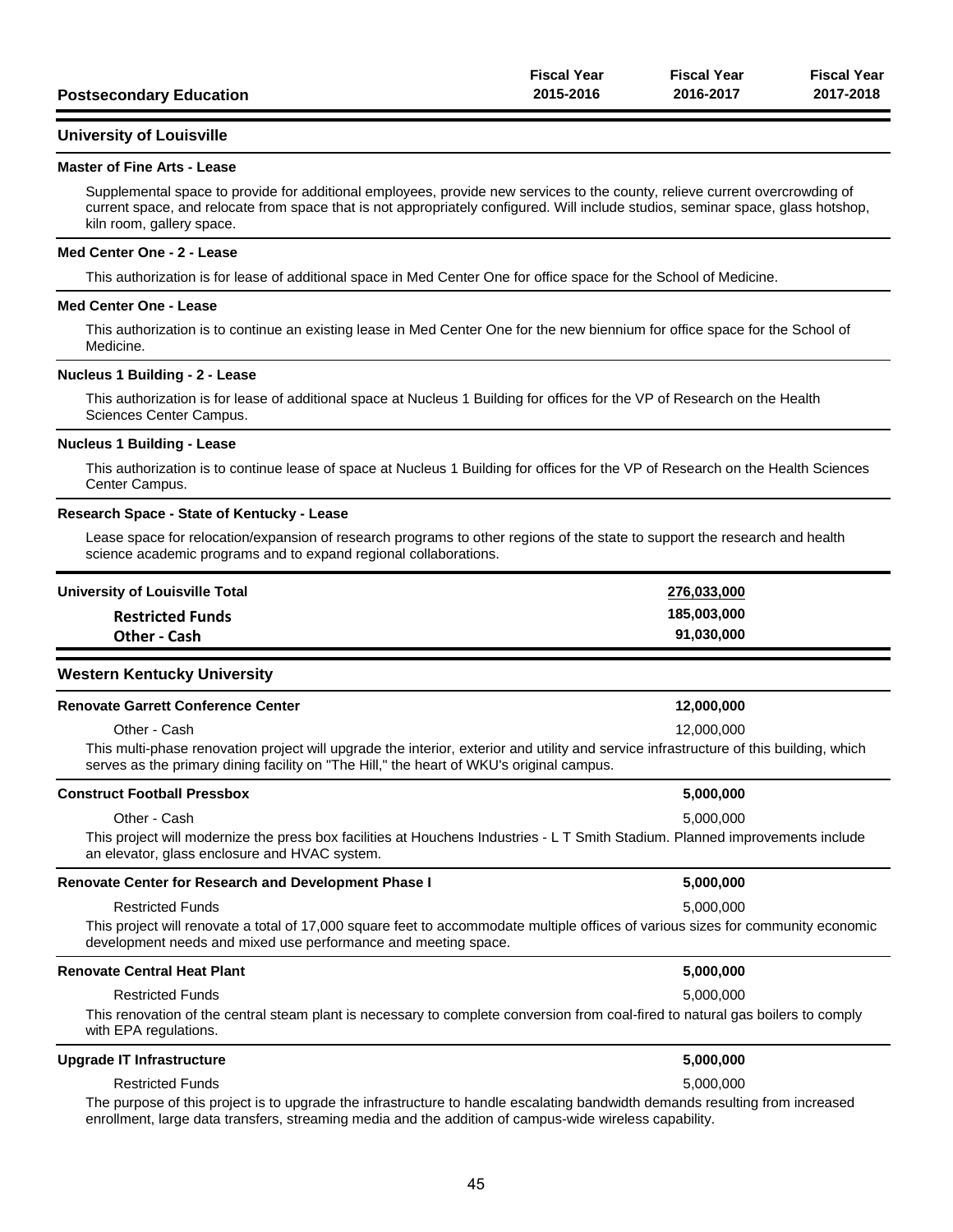| <b>Postsecondary Education</b>                                                                                                                                                                                                                                                                                                                                                                                                         | <b>Fiscal Year</b><br>2015-2016 | <b>Fiscal Year</b><br>2016-2017 | <b>Fiscal Year</b><br>2017-2018 |
|----------------------------------------------------------------------------------------------------------------------------------------------------------------------------------------------------------------------------------------------------------------------------------------------------------------------------------------------------------------------------------------------------------------------------------------|---------------------------------|---------------------------------|---------------------------------|
| <b>Western Kentucky University</b>                                                                                                                                                                                                                                                                                                                                                                                                     |                                 |                                 |                                 |
| <b>Construct Baseball Grandstand</b>                                                                                                                                                                                                                                                                                                                                                                                                   |                                 | 4,500,000                       |                                 |
| Other - Cash                                                                                                                                                                                                                                                                                                                                                                                                                           |                                 | 4,500,000                       |                                 |
| This privately funded project will improve and expand the current baseball venue. Improvements to the baseball stadium include<br>a variety of new seating to bring the capacity up to 2,000 seats, an elevated concourse, new entry plaza with perimeter<br>treatment consistent with all campus athletic facilities, a redesigned parking lot, storage, toilets, and concession area.                                                |                                 |                                 |                                 |
| <b>Renovate Art Lab/Museum</b>                                                                                                                                                                                                                                                                                                                                                                                                         |                                 | 4,200,000                       |                                 |
| <b>Restricted Funds</b>                                                                                                                                                                                                                                                                                                                                                                                                                |                                 | 4,200,000                       |                                 |
| This project will provide 20,000 square feet of raw lab space for painting, printmaking ceramics and sculpture as well as 10,000<br>square feet of museum space.                                                                                                                                                                                                                                                                       |                                 |                                 |                                 |
| <b>Construct Track and Field Facilities Phase I</b>                                                                                                                                                                                                                                                                                                                                                                                    |                                 | 4,000,000                       |                                 |
| Other - Cash                                                                                                                                                                                                                                                                                                                                                                                                                           |                                 | 4,000,000                       |                                 |
| This project would be an expansion of the existing track facilities. This project would add a field house, grandstands, landscape<br>and walk ways, scoreboard, and lights.                                                                                                                                                                                                                                                            |                                 |                                 |                                 |
| <b>Renovate Gordon Wilson Hall</b>                                                                                                                                                                                                                                                                                                                                                                                                     |                                 | 4,000,000                       |                                 |
| <b>Restricted Funds</b>                                                                                                                                                                                                                                                                                                                                                                                                                |                                 | 4,000,000                       |                                 |
| This project addresses handicap accessibility and improves energy efficiency. It expands and modernizes the classroom and<br>studio spaces in order to comply with accreditation standards and accommodate increasing enrollments. This project will add an<br>elevator for ADA compliance, replace windows, upgrade the HVAC system, refurbish the interior, and expand the dance studios<br>into an area currently used for storage. |                                 |                                 |                                 |
| <b>Acquire Equipment Diddle Arena</b>                                                                                                                                                                                                                                                                                                                                                                                                  |                                 | 3,000,000                       |                                 |
| Other - Cash                                                                                                                                                                                                                                                                                                                                                                                                                           |                                 | 3,000,000                       |                                 |
| This project will purchase fixtures, furniture, equipment and other items needed for the existing E.A. Diddle Arena facility,<br>including the sound system, lighting, scoreboards, and production equipment. Other planned upgrades include training facilities<br>located within this facility and concession areas.                                                                                                                 |                                 |                                 |                                 |
| <b>Renovate Thompson Complex Center Wing</b>                                                                                                                                                                                                                                                                                                                                                                                           |                                 | 3,000,000                       |                                 |
| <b>Restricted Funds</b>                                                                                                                                                                                                                                                                                                                                                                                                                |                                 | 3,000,000                       |                                 |
| This project is a multi-phase renovation of interior spaces and exterior features for the 17,967 square foot building originally<br>constructed in 1967.                                                                                                                                                                                                                                                                               |                                 |                                 |                                 |
| <b>Construct Science Gallery</b>                                                                                                                                                                                                                                                                                                                                                                                                       |                                 | 2,500,000                       |                                 |
| Other - Cash                                                                                                                                                                                                                                                                                                                                                                                                                           |                                 | 2,500,000                       |                                 |
| The Science Gallery will consist of open and configurable gallery and exhibition spaces hosting a wide variety of activities<br>supporting the educational outreach of the Ogden College of Science and Engineering.                                                                                                                                                                                                                   |                                 |                                 |                                 |
| <b>Construct South Plaza</b>                                                                                                                                                                                                                                                                                                                                                                                                           |                                 | 2,500,000                       |                                 |
| Other - Cash                                                                                                                                                                                                                                                                                                                                                                                                                           |                                 | 2,500,000                       |                                 |
| This project will renovate the area between WKU Preston Center and the west entrance to Houchens Industries - L.T. Smith<br>Stadium to create South Plaza.                                                                                                                                                                                                                                                                             |                                 |                                 |                                 |
| Major Items of Equipment Pool - 2016-2018                                                                                                                                                                                                                                                                                                                                                                                              |                                 | 2,500,000                       |                                 |
| <b>Restricted Funds</b>                                                                                                                                                                                                                                                                                                                                                                                                                |                                 | 2,500,000                       |                                 |
| This pool will provide furniture, fixtures and equipment items over \$200,000.                                                                                                                                                                                                                                                                                                                                                         |                                 |                                 |                                 |
| <b>Add Club Seating at Diddle Arena</b>                                                                                                                                                                                                                                                                                                                                                                                                |                                 | 2,200,000                       |                                 |
| Other - Cash                                                                                                                                                                                                                                                                                                                                                                                                                           |                                 | 2,200,000                       |                                 |
| Diddle Arena received a complete renovation in 2003. Bench seating was replaced with chair backs except in the two ends of<br>the court. The Hilltonner Athletic Foundation (HAF) will fund additional blocober section at each and and construct four to ojght                                                                                                                                                                        |                                 |                                 |                                 |

the court. The Hilltopper Athletic Foundation (HAF) will fund additional bleacher seating at each end and construct four to eight additional sky boxes, brining total arena seating to 8,000.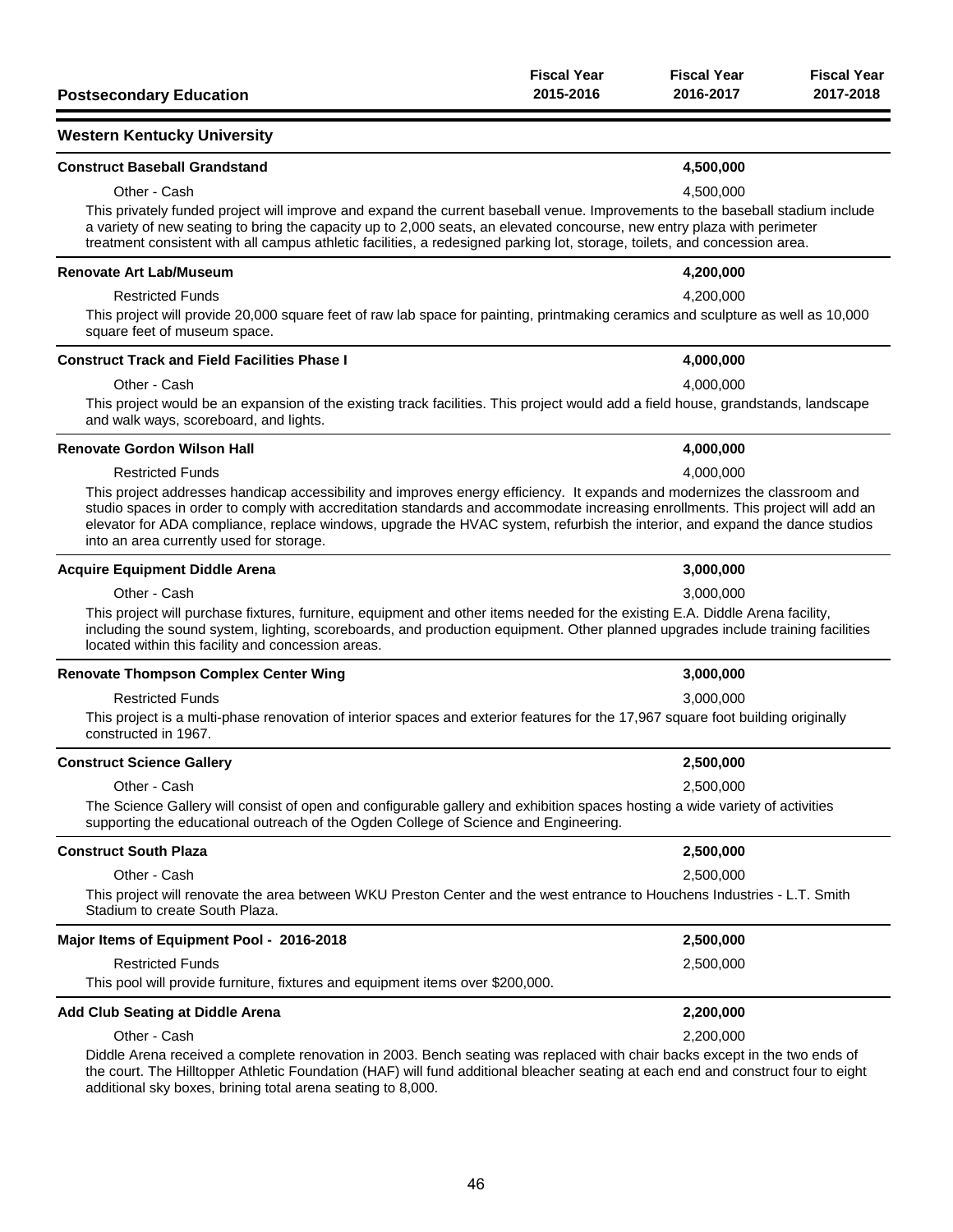| <b>Postsecondary Education</b>                                                                                                                                                                                                                                                                                                                                                                                                                                                                                                                              | <b>Fiscal Year</b><br>2015-2016 | <b>Fiscal Year</b><br>2016-2017 | <b>Fiscal Year</b><br>2017-2018 |
|-------------------------------------------------------------------------------------------------------------------------------------------------------------------------------------------------------------------------------------------------------------------------------------------------------------------------------------------------------------------------------------------------------------------------------------------------------------------------------------------------------------------------------------------------------------|---------------------------------|---------------------------------|---------------------------------|
| <b>Western Kentucky University</b>                                                                                                                                                                                                                                                                                                                                                                                                                                                                                                                          |                                 |                                 |                                 |
| <b>Construct Academic/Retail Space</b>                                                                                                                                                                                                                                                                                                                                                                                                                                                                                                                      |                                 | 2,000,000                       |                                 |
| <b>Restricted Funds</b>                                                                                                                                                                                                                                                                                                                                                                                                                                                                                                                                     |                                 | 2,000,000                       |                                 |
| WKU has three needs which will require the acquisition and retrofit of off campus space. The WKU Store (Bookstore) seeks a<br>downtown Bowling Green satellite location to drive sales of supplies, soft goods and clothing. The Department of Art seeks a<br>downtown Bowling Green studio where faculty and students can create visual art and sell completed work. The Department of<br>Theatre and Dance seeks a dance studio, which is needed to meet accreditation standards, and which will not be expediently<br>achieved in existing campus space. |                                 |                                 |                                 |
| Design Environmental Science and Technology Hall Renovation                                                                                                                                                                                                                                                                                                                                                                                                                                                                                                 |                                 | 2,000,000                       |                                 |
| <b>Restricted Funds</b>                                                                                                                                                                                                                                                                                                                                                                                                                                                                                                                                     |                                 | 2,000,000                       |                                 |
| The project will begin planning and design for complete renovation of the Environmental Science and Technology Hall including<br>HVAC, electrical, control, lighting, and other systems. This project is necessary to allow the continued and efficient use of the<br>space. The building was constructed in 1975.                                                                                                                                                                                                                                          |                                 |                                 |                                 |
| <b>Renovate International Center to Multicultural Center</b>                                                                                                                                                                                                                                                                                                                                                                                                                                                                                                |                                 | 1,500,000                       |                                 |
| <b>Restricted Funds</b>                                                                                                                                                                                                                                                                                                                                                                                                                                                                                                                                     |                                 | 1,500,000                       |                                 |
| This project will renovate the Zuheir Sofia International Center to expand programming space for the Multicultural Center. The<br>Center's mission is to recognize, affirm, and celebrate people from diverse cultures to increase student enrollment, retention,<br>and graduation rates; to facilitate recruitment and retention of faculty of color; and to increase alumni giving.                                                                                                                                                                      |                                 |                                 |                                 |
| <b>Renovate Foundation Building</b>                                                                                                                                                                                                                                                                                                                                                                                                                                                                                                                         |                                 | 1,200,000                       |                                 |
| <b>Restricted Funds</b>                                                                                                                                                                                                                                                                                                                                                                                                                                                                                                                                     |                                 | 1,200,000                       |                                 |
| This project will renovate the College Heights Foundation building. This renovation is needed to replace aging systems as well<br>as provide modern work space.                                                                                                                                                                                                                                                                                                                                                                                             |                                 |                                 |                                 |
| <b>Renovate Tate Page Hall</b>                                                                                                                                                                                                                                                                                                                                                                                                                                                                                                                              |                                 | 1,200,000                       |                                 |
| <b>Restricted Funds</b>                                                                                                                                                                                                                                                                                                                                                                                                                                                                                                                                     |                                 | 1,200,000                       |                                 |
| The renovation will consist of mold mitigation and mold damage removal. The renovation of HVAC, electrical, plumbing, lighting<br>and some upgrades to classrooms will be needed to allow for the continued and more efficient use of the space.                                                                                                                                                                                                                                                                                                            |                                 |                                 |                                 |
| Design Agriculture Expo Center Renovation                                                                                                                                                                                                                                                                                                                                                                                                                                                                                                                   |                                 | 1,000,000                       |                                 |
| <b>Restricted Funds</b>                                                                                                                                                                                                                                                                                                                                                                                                                                                                                                                                     |                                 | 1,000,000                       |                                 |
| The project will fund design for the renovation of this 40 year old facility which contains the Agriculture Exhibition Center and<br>adjacent classrooms and offices. This project is necessary to allow the continued and more efficient use of the space for<br>teaching and community events.                                                                                                                                                                                                                                                            |                                 |                                 |                                 |
| Renovate Jones Jaggers Interior                                                                                                                                                                                                                                                                                                                                                                                                                                                                                                                             |                                 | 1,000,000                       |                                 |
| <b>Restricted Funds</b>                                                                                                                                                                                                                                                                                                                                                                                                                                                                                                                                     |                                 | 1,000,000                       |                                 |
| This project will renovate the aging Jones-Jaggers School, which is in need of repairs. A classroom addition will be constructed<br>to provide space for the infants and toddlers.                                                                                                                                                                                                                                                                                                                                                                          |                                 |                                 |                                 |
| <b>Renovate Grise Hall Restrooms (ADA)</b>                                                                                                                                                                                                                                                                                                                                                                                                                                                                                                                  |                                 | 930,000                         |                                 |
| <b>Restricted Funds</b>                                                                                                                                                                                                                                                                                                                                                                                                                                                                                                                                     |                                 | 930,000                         |                                 |
| This project is planned to renovate and upgrade the restrooms on all five floors in Grise Hall. Construction will include providing<br>ADA accessibility and upgraded fixtures and finishes.                                                                                                                                                                                                                                                                                                                                                                |                                 |                                 |                                 |
| Remove and Replace Student Housing at Farm                                                                                                                                                                                                                                                                                                                                                                                                                                                                                                                  |                                 | 800,000                         |                                 |
| <b>Restricted Funds</b>                                                                                                                                                                                                                                                                                                                                                                                                                                                                                                                                     |                                 | 800,000                         |                                 |
| This project will remove and replace dilapidated housing on the WKU Farm that is occupied by students who live and work there<br>as part of their academic program.                                                                                                                                                                                                                                                                                                                                                                                         |                                 |                                 |                                 |
| Alumni Center - Lease                                                                                                                                                                                                                                                                                                                                                                                                                                                                                                                                       |                                 |                                 |                                 |

WKU is leasing a private facility to house the alumni and development programs.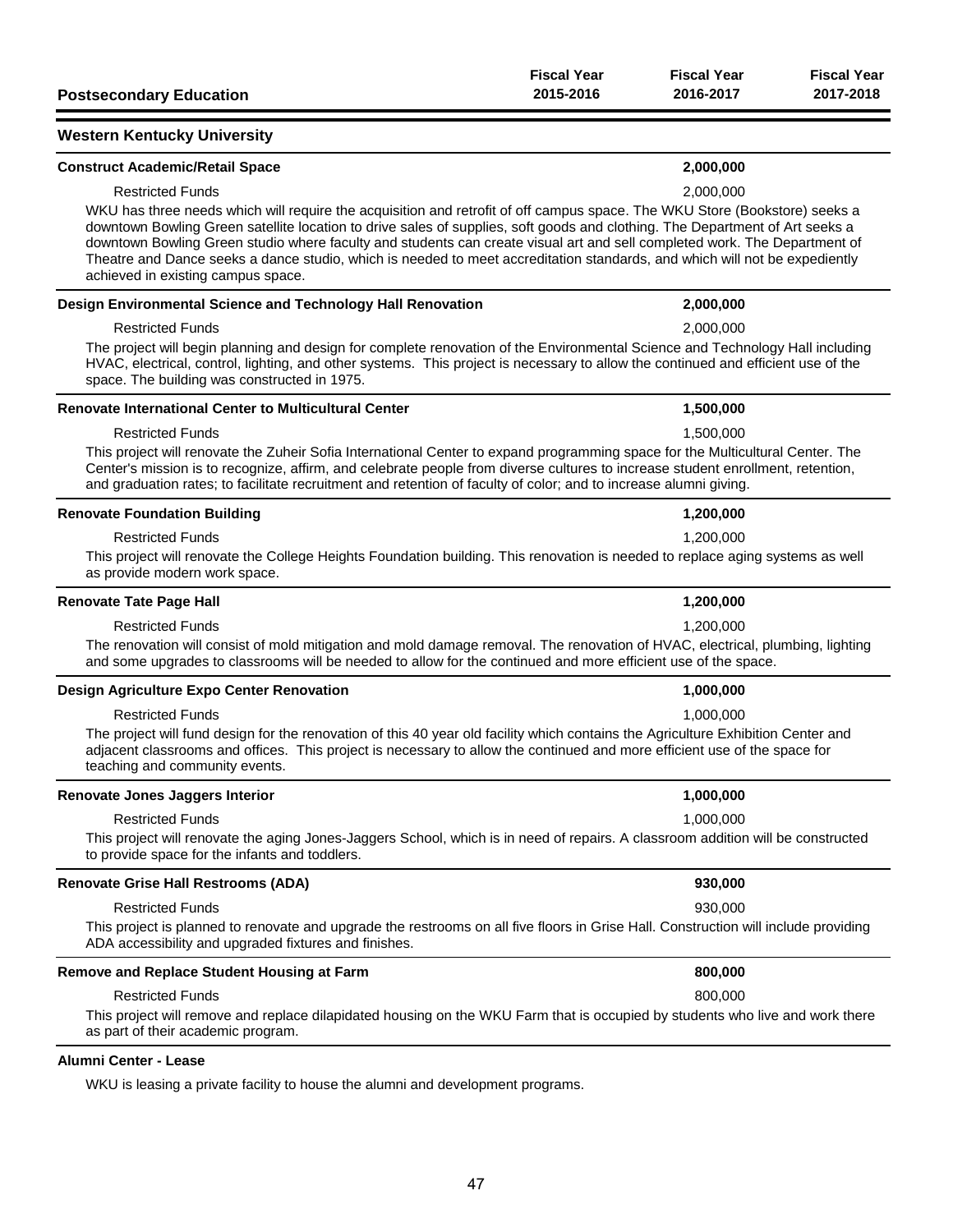|                                | <b>Fiscal Year</b> | <b>Fiscal Year</b> | <b>Fiscal Year</b> |
|--------------------------------|--------------------|--------------------|--------------------|
| <b>Postsecondary Education</b> | 2015-2016          | 2016-2017          | 2017-2018          |

### **Western Kentucky University**

#### **Guaranteed Energy Savings Performance Contracts**

The Guaranteed Energy Savings Performance Projects Pool serves as a central project pool authorization for Guaranteed Energy Savings Performance Contracts in any University-owned building. These contracts will function as lease-purchase procurements, using the resulting energy savings as payment for the improvements as provided by KRS 56.770 to KRS 56.784.

#### **Nursing and Physical Therapy - Lease**

This lease is for space on Commonwealth Health Corporation's campus for use by WKU's School of Nursing and Department of Physical Therapy.

#### **Parking Garage - Lease**

This lease is for approximately 500 parking spaces in a private facility adjacent to campus.

| <b>Western Kentucky University Total</b>                                                                                                                                                                                                                                                                                                                                | 76,030,000 |  |
|-------------------------------------------------------------------------------------------------------------------------------------------------------------------------------------------------------------------------------------------------------------------------------------------------------------------------------------------------------------------------|------------|--|
| <b>Restricted Funds</b>                                                                                                                                                                                                                                                                                                                                                 | 40,330,000 |  |
| <b>Other - Cash</b>                                                                                                                                                                                                                                                                                                                                                     | 35,700,000 |  |
| <b>Kentucky Community and Technical College System</b>                                                                                                                                                                                                                                                                                                                  |            |  |
| <b>Construct 3rd Floor Addition to LRC - Madisonville CC</b>                                                                                                                                                                                                                                                                                                            | 5,000,000  |  |
| <b>Restricted Funds</b>                                                                                                                                                                                                                                                                                                                                                 | 5,000,000  |  |
| This project will construct an approximate 13,000 square foot third floor to the existing two story Learning Resource Center<br>Building. The building was designed structurally for a third floor but was capped at two because of budget constraints. The third<br>floor will provide classroom space and individualized performance areas for the fine arts program. |            |  |
| KCTCS Equipment Pool - 2016-2018                                                                                                                                                                                                                                                                                                                                        | 5,000,000  |  |
| <b>Restricted Funds</b>                                                                                                                                                                                                                                                                                                                                                 | 5,000,000  |  |
| This pool will fund the purchase of instructional equipment costing in excess of \$200,000 to train students for the changing<br>technologies of the workplace as well as administrative equipment such as computer network hardware, PC's and printers.                                                                                                                |            |  |
| Renovate Learning Resource Center Building - Hopkinsville CC                                                                                                                                                                                                                                                                                                            | 4,900,000  |  |
| <b>Restricted Funds</b>                                                                                                                                                                                                                                                                                                                                                 | 4,900,000  |  |
| This project includes renovating the existing Learning Resource Center to realign space more appropriately to current functions<br>and to create better student access. Project will improve ADA accessibility and will upgrade the communications infrastructure.                                                                                                      |            |  |
| Renovate Sullivan Technology Center - Henderson CC                                                                                                                                                                                                                                                                                                                      | 4,900,000  |  |
| <b>Restricted Funds</b>                                                                                                                                                                                                                                                                                                                                                 | 4.900.000  |  |
| This project will renovate the Watkins Training Lab within the Sullivan Technology Center on the Henderson Community College<br>Campus.                                                                                                                                                                                                                                 |            |  |
| <b>Expansion of Fine Arts Center - Henderson CC</b>                                                                                                                                                                                                                                                                                                                     | 4,400,000  |  |
| <b>Restricted Funds</b>                                                                                                                                                                                                                                                                                                                                                 | 4,400,000  |  |
| This is a 18,000 square foot expansion to the Fine Arts Center. The original building was constructed in 1993 as a performance<br>hall and art gallery. This expansion will add lecture space and classrooms for teaching the arts in addition to presenting<br>performances.                                                                                           |            |  |
| Renovate Student Center Building - Elizabethtown CTC                                                                                                                                                                                                                                                                                                                    | 4,300,000  |  |
| <b>Restricted Funds</b>                                                                                                                                                                                                                                                                                                                                                 | 4,300,000  |  |

This project will renovate both the interior and exterior of a 45 year old facility that has had very little upgrade or improvement made since its original construction. Project work would include refurbishing of bathrooms and showers, replace all windows and doors to improve efficiency, update the student lounge, grill and dining areas and the fitness center. The renovation will also include converting the HVAC system from a two-pipe system to a four-pipe system.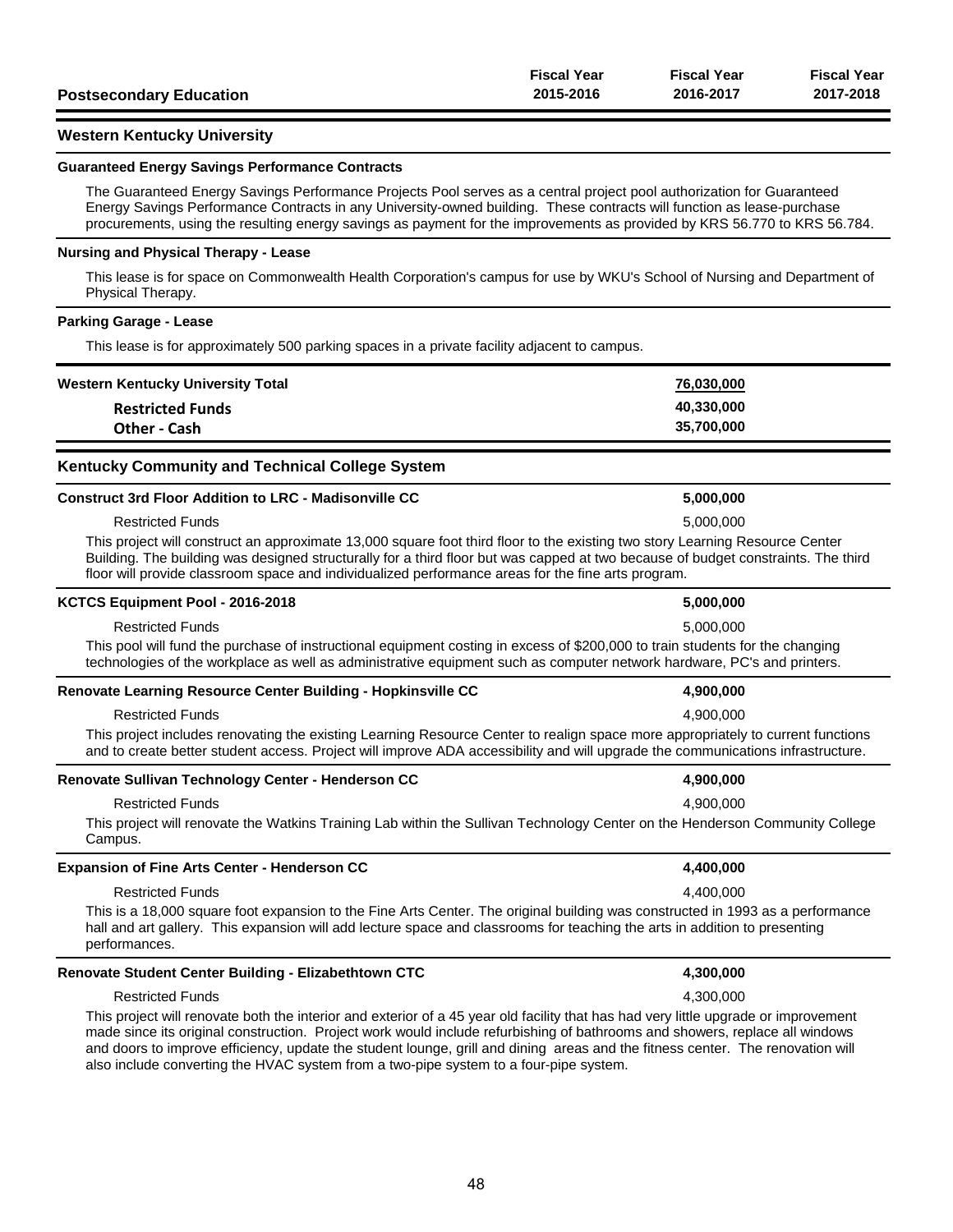| <b>Postsecondary Education</b>                                                                                                                                                                                                                                                                                                                                                                                                                                                                                                                                                                                                                                                                                                                                               | <b>Fiscal Year</b><br>2015-2016 | <b>Fiscal Year</b><br>2016-2017 | <b>Fiscal Year</b><br>2017-2018 |
|------------------------------------------------------------------------------------------------------------------------------------------------------------------------------------------------------------------------------------------------------------------------------------------------------------------------------------------------------------------------------------------------------------------------------------------------------------------------------------------------------------------------------------------------------------------------------------------------------------------------------------------------------------------------------------------------------------------------------------------------------------------------------|---------------------------------|---------------------------------|---------------------------------|
| Kentucky Community and Technical College System                                                                                                                                                                                                                                                                                                                                                                                                                                                                                                                                                                                                                                                                                                                              |                                 |                                 |                                 |
| Renovate Admin Building Newtown Campus - Bluegrass CTC                                                                                                                                                                                                                                                                                                                                                                                                                                                                                                                                                                                                                                                                                                                       |                                 | 3,800,000                       |                                 |
| <b>Restricted Funds</b><br>The intent of this project is to renovate the BCTC Newtown Campus Administration Building to bring it into compliance with all<br>building and life safety codes and to provide more useable space for the college. The historic 12,000 square foot Administration<br>Building, constructed in 1896, is included in the campus master plan for renovation and use by BCTC. The scope of the<br>renovation would include full renovation of the third floor ballroom open space, providing full accessibility to the building by<br>adding an elevator tower to the exterior; full renovation of the first and second floors; an upgrade of building plumbing and<br>restroom facilities; and repair and cleaning of exterior masonry and windows. |                                 | 3,800,000                       |                                 |
| Renovate Administration Building-Whitesburg - Southeast CTC                                                                                                                                                                                                                                                                                                                                                                                                                                                                                                                                                                                                                                                                                                                  |                                 | 3,800,000                       |                                 |
| <b>Restricted Funds</b><br>The renovation will focus on upgrades to the HVAC and electrical systems, interior finishes, information technology upgrades,<br>and erosion control of the property.                                                                                                                                                                                                                                                                                                                                                                                                                                                                                                                                                                             |                                 | 3,800,000                       |                                 |
| Replace HVAC System Phase I - Owensboro CTC                                                                                                                                                                                                                                                                                                                                                                                                                                                                                                                                                                                                                                                                                                                                  |                                 | 3,500,000                       |                                 |
| <b>Restricted Funds</b><br>This project is the first phase of a three phase project to retrofit the Owensboro Community and Technical College Main Campus<br>HVAC System.                                                                                                                                                                                                                                                                                                                                                                                                                                                                                                                                                                                                    |                                 | 3,500,000                       |                                 |
| Renovate Owensboro Downtown Campus - Owensboro CTC                                                                                                                                                                                                                                                                                                                                                                                                                                                                                                                                                                                                                                                                                                                           |                                 | 3,000,000                       |                                 |
| <b>Restricted Funds</b><br>This project will renovate and update interior and exterior space at the Downtown Campus that will be vacated when the<br>Advanced Technology Center, Phase 2 is completed. The vacant lab space will be renovated for use as flexible training space<br>for community activities, business and industry services, adult education and conferencing.                                                                                                                                                                                                                                                                                                                                                                                              |                                 | 3,000,000                       |                                 |
| Renovate Southeastern Campus - Owensboro CTC                                                                                                                                                                                                                                                                                                                                                                                                                                                                                                                                                                                                                                                                                                                                 |                                 | 3,000,000                       |                                 |
| <b>Restricted Funds</b><br>This project will renovate and update both interior and exterior space at the Owensboro Community and Technical College<br>Southeastern Campus. Space vacated by the welding program will be renovated for automotive training labs.                                                                                                                                                                                                                                                                                                                                                                                                                                                                                                              |                                 | 3,000,000                       |                                 |
| Replace HVAC Units - Somerset CC South                                                                                                                                                                                                                                                                                                                                                                                                                                                                                                                                                                                                                                                                                                                                       |                                 | 2,200,000                       |                                 |
| <b>Restricted Funds</b><br>This project will address maintenance as well as health and safety issues by replacing the original HVAC units and controls on<br>the roofs of Buildings 1, 2, 3 and 5 on the SCC Somerset South Campus.                                                                                                                                                                                                                                                                                                                                                                                                                                                                                                                                          |                                 | 2,200,000                       |                                 |
| <b>KCTCS CEMCS Upgrades Pool</b>                                                                                                                                                                                                                                                                                                                                                                                                                                                                                                                                                                                                                                                                                                                                             |                                 | 2,000,000                       |                                 |
| <b>Restricted Funds</b><br>This pool supports projects completed under the Finance Cabinet's Commonwealth Energy Management and Control System<br>(CEMCS). Projects already completed in a statewide pilot program have produced savings exceeding 15% of energy costs.                                                                                                                                                                                                                                                                                                                                                                                                                                                                                                      |                                 | 2,000,000                       |                                 |
| <b>Renovations Main Campus - West Kentucky CTC</b>                                                                                                                                                                                                                                                                                                                                                                                                                                                                                                                                                                                                                                                                                                                           |                                 | 2,000,000                       |                                 |
| <b>Restricted Funds</b><br>This project will include renovations at the Main campus including masonary repairs at Allied Health Building and resurfacing<br>parking lots.                                                                                                                                                                                                                                                                                                                                                                                                                                                                                                                                                                                                    |                                 | 2,000,000                       |                                 |
| Renovate Bldg for Skilled Craft Training Ctr Phase III-WKCTC                                                                                                                                                                                                                                                                                                                                                                                                                                                                                                                                                                                                                                                                                                                 |                                 | 1,800,000                       |                                 |
| <b>Restricted Funds</b><br>This project renovates the existing Skilled Craft Training Center to provide space for the flexible program storage and additional<br>instructional space.                                                                                                                                                                                                                                                                                                                                                                                                                                                                                                                                                                                        |                                 | 1,800,000                       |                                 |
| <b>Expansion of Welding Facility - Hopkinsville CC</b>                                                                                                                                                                                                                                                                                                                                                                                                                                                                                                                                                                                                                                                                                                                       |                                 | 1,600,000                       |                                 |
| <b>Restricted Funds</b><br>This project will construct approximately 4,500 additional square feet of space to the existing welding facility on the Hopkinsville<br>Community College campus.                                                                                                                                                                                                                                                                                                                                                                                                                                                                                                                                                                                 |                                 | 1,600,000                       |                                 |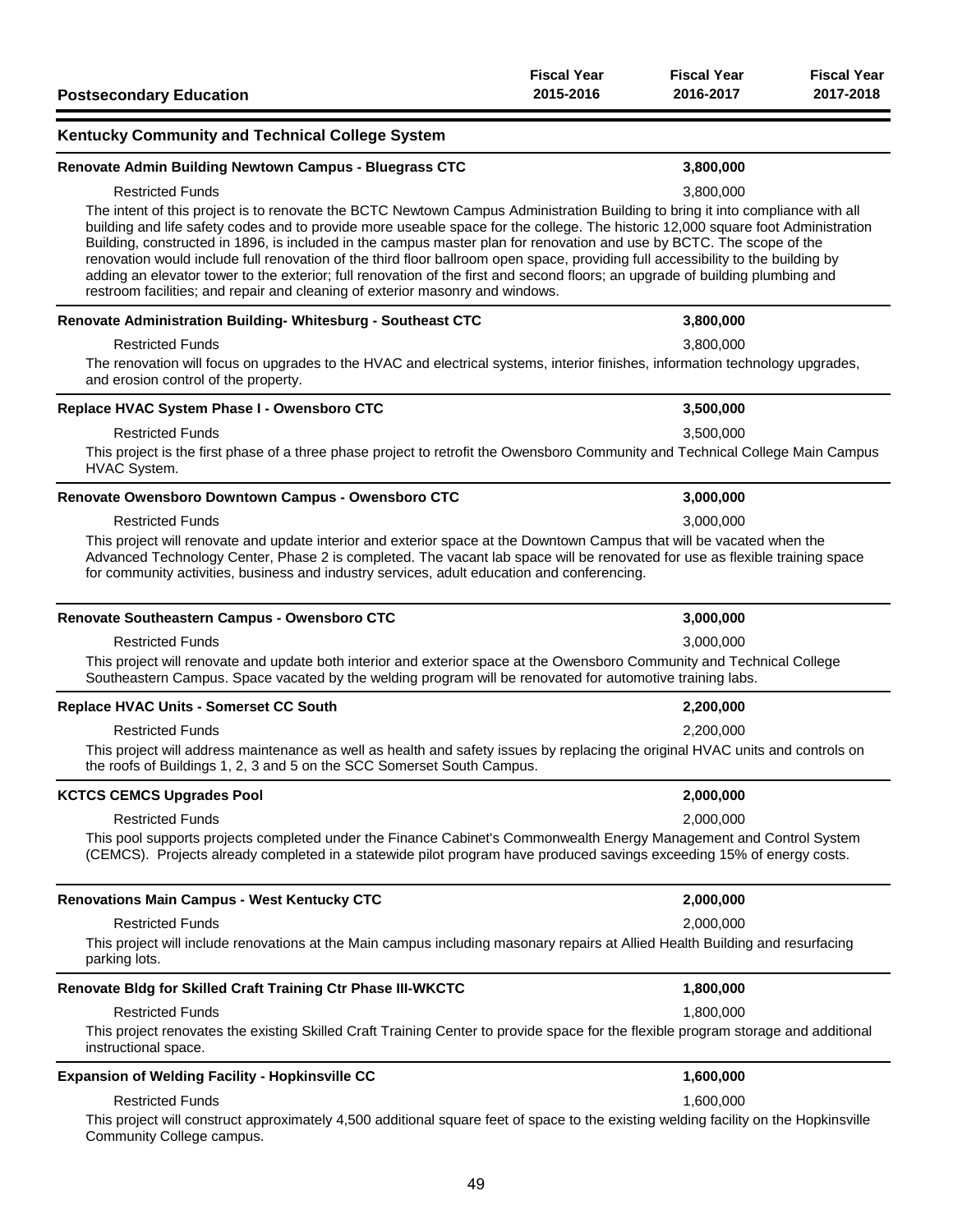| <b>Postsecondary Education</b>                                                                                                                                                                                                                                                                                                                                                                                                                                                                         | <b>Fiscal Year</b><br>2015-2016 | <b>Fiscal Year</b><br>2016-2017 | <b>Fiscal Year</b><br>2017-2018 |
|--------------------------------------------------------------------------------------------------------------------------------------------------------------------------------------------------------------------------------------------------------------------------------------------------------------------------------------------------------------------------------------------------------------------------------------------------------------------------------------------------------|---------------------------------|---------------------------------|---------------------------------|
| <b>Kentucky Community and Technical College System</b>                                                                                                                                                                                                                                                                                                                                                                                                                                                 |                                 |                                 |                                 |
| <b>Acquire CPAT Center - Fire Commission</b>                                                                                                                                                                                                                                                                                                                                                                                                                                                           |                                 | 1,500,000                       |                                 |
| <b>Restricted Funds</b><br>This project will acquire a facility for Candidate Physical Agility Testing (CPAT). The facility will encompass approximately 9,000<br>square feet consisting of a large, multi-use activity space, classroom space, office space and restroom/locker room space.<br>Agility testing is now required of all firefighter candidates to determine readiness for the physical demands of the job. The<br>project will be funded from the Firefighters Foundation Program Fund. |                                 | 1,500,000                       |                                 |
| <b>Construct State Fire Rescue Training Area 7 Building</b>                                                                                                                                                                                                                                                                                                                                                                                                                                            |                                 | 1,500,000                       |                                 |
| <b>Restricted Funds</b>                                                                                                                                                                                                                                                                                                                                                                                                                                                                                |                                 | 1,500,000                       |                                 |
| This project will house the State Fire Rescue Training Area 7 regional training staff. This facility will support the fire departments<br>and firefighters located in Boone, Kenton, Campbell, Gallatin, Carroll, Owen, Grant and Pendleton counties. The project will be<br>funded from the Firefighters Foundation Program Fund.                                                                                                                                                                     |                                 |                                 |                                 |
| <b>Install Sprinkler Systems - West Kentucky CTC</b>                                                                                                                                                                                                                                                                                                                                                                                                                                                   |                                 | 1,500,000                       |                                 |
| <b>Restricted Funds</b>                                                                                                                                                                                                                                                                                                                                                                                                                                                                                |                                 | 1,500,000                       |                                 |
| This project will provide a fire suppression system in eight existing buildings on the WKCTC campus: Carson Hall, Car Hall<br>Garage, Rosenthal Hall, Matheson Learning Resource Center, Haws Gymnasium, Maintenance and Operations Metal Garage,<br>Waller Hall and the Clemens Student Center/Fine Arts Building.                                                                                                                                                                                    |                                 |                                 |                                 |
| Upgrade Welding Shop - Big Sandy CTC - Mayo Campus                                                                                                                                                                                                                                                                                                                                                                                                                                                     |                                 | 1,500,000                       |                                 |
| <b>Restricted Funds</b>                                                                                                                                                                                                                                                                                                                                                                                                                                                                                |                                 | 1,500,000                       |                                 |
| This project will completely renovate the welding shop on the Mayo Campus to meet current OSHA, EPA, and electrical code<br>guidelines.                                                                                                                                                                                                                                                                                                                                                                |                                 |                                 |                                 |
| <b>Construct Parking Lot and Lighting - Madisonville CC</b>                                                                                                                                                                                                                                                                                                                                                                                                                                            |                                 | 1,300,000                       |                                 |
| <b>Restricted Funds</b>                                                                                                                                                                                                                                                                                                                                                                                                                                                                                |                                 | 1,300,000                       |                                 |
| Madisonville Community College has increased enrollment, expanded community events in the Glema Mahr Center for the Arts<br>and drastically increased business and industry training on campus. This project provides for new parking lots and lighting to<br>meet growing demand.                                                                                                                                                                                                                     |                                 |                                 |                                 |
| <b>Construct New Entrance - Leestown - Bluegrass CTC</b>                                                                                                                                                                                                                                                                                                                                                                                                                                               |                                 | 1,000,000                       |                                 |
| <b>Restricted Funds</b>                                                                                                                                                                                                                                                                                                                                                                                                                                                                                |                                 | 1,000,000                       |                                 |
| This project will construct a second entrance to the Leestown Campus of Bluegrass CTC. This project will also correct several<br>traffic circulation problems and construct a small campus commons.                                                                                                                                                                                                                                                                                                    |                                 |                                 |                                 |
| <b>Construct Second Entrance - Main - Madisonville CC</b>                                                                                                                                                                                                                                                                                                                                                                                                                                              |                                 | 1,000,000                       |                                 |
| <b>Restricted Funds</b>                                                                                                                                                                                                                                                                                                                                                                                                                                                                                |                                 | 1,000,000                       |                                 |
| This project will purchase property adjacent to the college for a second entrance needed for safety and accessibility.                                                                                                                                                                                                                                                                                                                                                                                 |                                 |                                 |                                 |
| Renovate Welding Lab - Maysville CTC                                                                                                                                                                                                                                                                                                                                                                                                                                                                   |                                 | 1,000,000                       |                                 |
| <b>Restricted Funds</b>                                                                                                                                                                                                                                                                                                                                                                                                                                                                                |                                 | 1,000,000                       |                                 |
| This project will renovate approximately 6,000 square feet to create a welding lab that will be able to accommodate 18 to 20<br>students per class. Renovation includes exhaust system, make-up air for safety and air quality, and equipment for a functional<br>welding lab.                                                                                                                                                                                                                         |                                 |                                 |                                 |
| Replace Auditorium Building Roof - Hopkinsville CC                                                                                                                                                                                                                                                                                                                                                                                                                                                     |                                 | 1,000,000                       |                                 |
| <b>Restricted Funds</b>                                                                                                                                                                                                                                                                                                                                                                                                                                                                                |                                 | 1,000,000                       |                                 |
| The original flat roof of the Hopkinsville Auditorium Building will be replaced with a folded metal pitch roof. A separate canopy<br>will be added to the left side of this building. Solar panels on the top of the canopy may generate power for lights and outside<br>fans.                                                                                                                                                                                                                         |                                 |                                 |                                 |
| Replace Fire Alarm and Security System - Maysville CTC                                                                                                                                                                                                                                                                                                                                                                                                                                                 |                                 | 1,000,000                       |                                 |
| <b>Restricted Funds</b><br>This project will create a campus wide interconnected fire alarm system that will allow monitoring control from a central location<br>and provide a reliable alarm system for a safe campus.                                                                                                                                                                                                                                                                                |                                 | 1,000,000                       |                                 |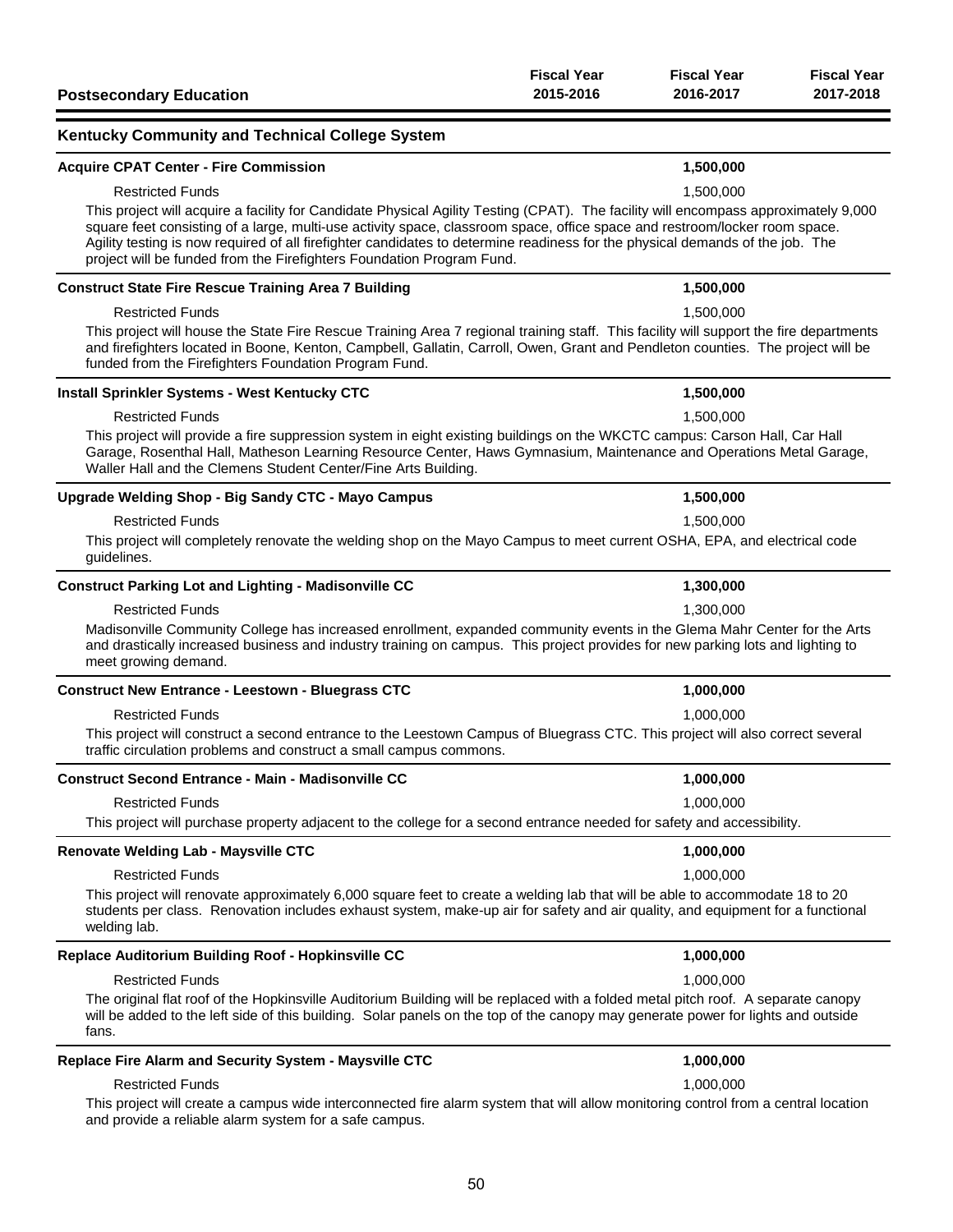|                                | <b>Fiscal Year</b> | <b>Fiscal Year</b> | <b>Fiscal Year</b> |
|--------------------------------|--------------------|--------------------|--------------------|
| <b>Postsecondary Education</b> | 2015-2016          | 2016-2017          | 2017-2018          |

### **Kentucky Community and Technical College System**

# **Upgrade Safety and Security Systems - Hazard CTC 1,000,000** Restricted Funds 1,000,000 This project will replace three different electronic security systems with a new comprehensive and unified campus-wide sysem

that includes building access, security cameras, and alert systems.

#### **Soil Stabilization Indust Ed Bldg - Hazard CTC - Additional 250,000**

#### Restricted Funds 250,000

This project reauthorizes \$1,650,000 in Restricted Funds and adds \$250,000 in Restricted Funds. This is an abatement project to protect approximately 100,000 square feet of classroom space from threats of an eroding highwall.

#### **Gateway CTC - Urban Campus - Lease**

Gateway Community and Technical College has established a new Urban Campus in downtown Covington.

#### **Guaranteed Energy Savings Performance Contracts**

The Guaranteed Energy Savings Performance Projects Pool serves as a central project pool authorization for Guaranteed Energy Savings Performance Contracts in any System-owned building. These contracts will function as a lease-purchase procurements, using the resulting energy savings as payment for the improvements as provided by KRS 56.770 to KRS 56.784.

#### **Jefferson CTC - Bullitt County Campus - Lease**

Jefferson Community & Technical College has leased space in Bullitt County.

#### **Jefferson CTC - Jefferson Education Center - Lease**

This lease is in downtown Louisville adjacent to the Downtown Campus of Jefferson Community & Technical College.

#### **KCTCS System Office - Lease**

This is a lease-purchase agreement with the City of Versailles whereby the City secured funding to renovate a building located at 300 North Main Street in Versailles to create office and conference space for the KCTCS System Office. In turn, KCTCS agrees to repay the City for its costs in acquiring and renovating the property over 20 years, at which time KCTCS will assume ownership of the property.

#### **Maysville CTC - Rowan Campus - Lease**

Maysville Community and Technical College is in the process of establishing a new Rowan County Campus. The existing facility will be sold to Rowan County School District and leased back until the new campus is complete.

#### **Maysville CTC - Rowan County - Lease**

Maysville Community and Technical College has a lease in Rowan County.

| Kentucky Community and Technical College System Total<br><b>Restricted Funds</b> |           | 68,750,000<br>68,750,000 |            |
|----------------------------------------------------------------------------------|-----------|--------------------------|------------|
| <b>Postsecondary Education Total</b>                                             | 3,500,000 | 1,715,104,000            | 15,500,000 |
| <b>Restricted Funds</b>                                                          | 1,750,000 | 1,033,722,000            | 15,500,000 |
| <b>Federal Funds</b>                                                             | 1,750,000 | 12,700,000               |            |
| Other - Cash                                                                     |           | 341,682,000              |            |
| <b>Other - Third Party Financing</b>                                             |           | 327,000,000              |            |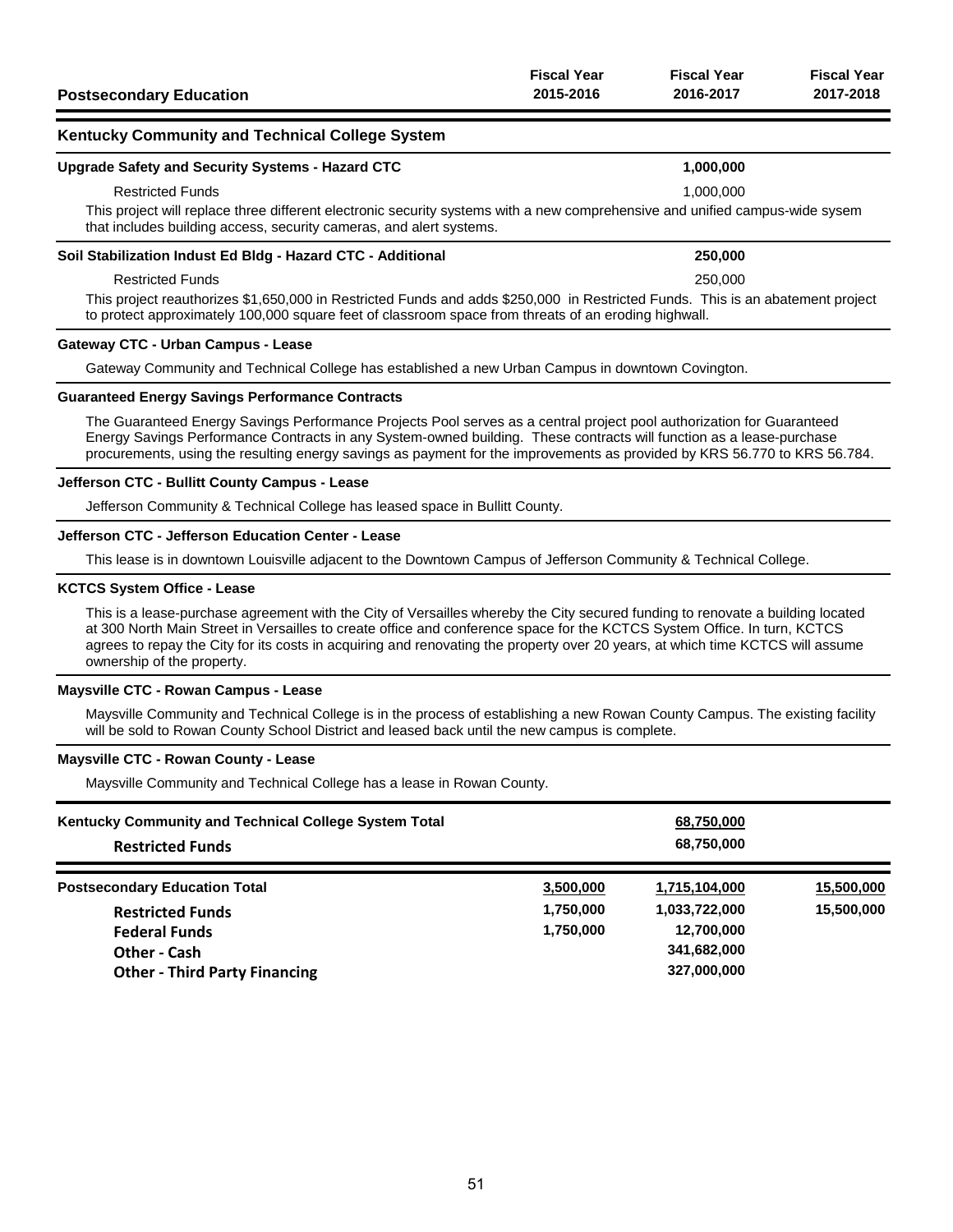| <b>Public Protection Cabinet</b>           | <b>Fiscal Year</b><br>2015-2016 | <b>Fiscal Year</b><br>2016-2017 | <b>Fiscal Year</b><br>2017-2018 |
|--------------------------------------------|---------------------------------|---------------------------------|---------------------------------|
| <b>Alcoholic Beverage Control</b>          |                                 |                                 |                                 |
| <b>Franklin County - Lease</b>             |                                 |                                 |                                 |
| Required office space in Franklin County.  |                                 |                                 |                                 |
| <b>Financial Institutions</b>              |                                 |                                 |                                 |
| <b>Franklin County - Lease</b>             |                                 |                                 |                                 |
| <b>Housing, Buildings and Construction</b> |                                 |                                 |                                 |
| <b>Fraknlin County - Lease</b>             |                                 |                                 |                                 |
| Existing lease for required office space   |                                 |                                 |                                 |
| <b>Insurance</b>                           |                                 |                                 |                                 |
| <b>Franklin County - Lease</b>             |                                 |                                 |                                 |
| Existing lease for required office space   |                                 |                                 |                                 |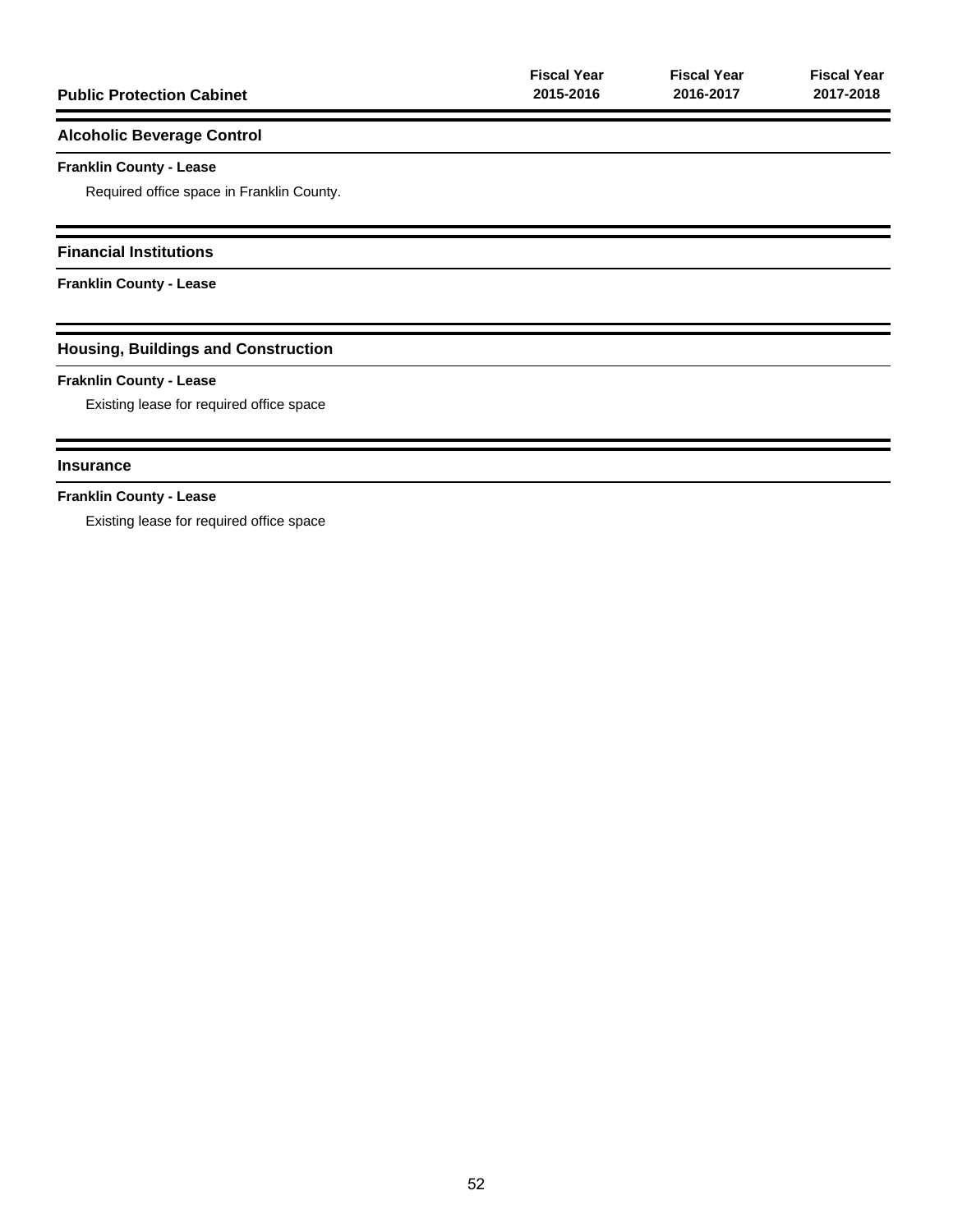| <b>Tourism, Arts and Heritage Cabinet</b>                                                                                                                                                                                                                                                                                                                                                                                                                                                                                                                                                       | <b>Fiscal Year</b><br>2015-2016 | <b>Fiscal Year</b><br>2016-2017 | <b>Fiscal Year</b><br>2017-2018 |
|-------------------------------------------------------------------------------------------------------------------------------------------------------------------------------------------------------------------------------------------------------------------------------------------------------------------------------------------------------------------------------------------------------------------------------------------------------------------------------------------------------------------------------------------------------------------------------------------------|---------------------------------|---------------------------------|---------------------------------|
| <b>Parks</b>                                                                                                                                                                                                                                                                                                                                                                                                                                                                                                                                                                                    |                                 |                                 |                                 |
| Maintenance Pool - 2016-2018                                                                                                                                                                                                                                                                                                                                                                                                                                                                                                                                                                    |                                 | 3,800,000                       | 3,800,000                       |
| <b>Bond Funds</b>                                                                                                                                                                                                                                                                                                                                                                                                                                                                                                                                                                               |                                 | 3,800,000                       | 3,800,000                       |
| This pool will be used for deferred maintenance projects, special maintenance projects, and government mandates. The<br>maintenance pool provides the Department with critical resources to maintain the Commonwealth's significant investment in<br>park facilities statewide                                                                                                                                                                                                                                                                                                                  |                                 |                                 |                                 |
| <b>Parks Total</b>                                                                                                                                                                                                                                                                                                                                                                                                                                                                                                                                                                              |                                 | 3,800,000                       | 3,800,000                       |
| <b>Bond Funds</b>                                                                                                                                                                                                                                                                                                                                                                                                                                                                                                                                                                               |                                 | 3,800,000                       | 3,800,000                       |
| <b>Horse Park Commission</b>                                                                                                                                                                                                                                                                                                                                                                                                                                                                                                                                                                    |                                 |                                 |                                 |
| Maintenance Pool - 2016-2018                                                                                                                                                                                                                                                                                                                                                                                                                                                                                                                                                                    |                                 | 575,000                         | 575,000                         |
| Investment Income                                                                                                                                                                                                                                                                                                                                                                                                                                                                                                                                                                               |                                 | 575,000                         | 575,000                         |
| This pool will be used to preserve and protect existing investment in Horse Park facilities. The Maintenance Pool is a vital<br>resource that allows the Kentucky Horse Park to protect the Commonwealth's investment in the park's infrastructure.                                                                                                                                                                                                                                                                                                                                             |                                 |                                 |                                 |
| <b>Horse Park Commission Total</b>                                                                                                                                                                                                                                                                                                                                                                                                                                                                                                                                                              |                                 | 575,000                         | 575,000                         |
| <b>Investment Income</b>                                                                                                                                                                                                                                                                                                                                                                                                                                                                                                                                                                        |                                 | 575,000                         | 575,000                         |
| <b>State Fair Board</b>                                                                                                                                                                                                                                                                                                                                                                                                                                                                                                                                                                         |                                 |                                 |                                 |
| <b>Kentucky Exposition Center Roof Repair</b>                                                                                                                                                                                                                                                                                                                                                                                                                                                                                                                                                   |                                 | 12,322,000                      |                                 |
| <b>Restricted Funds</b>                                                                                                                                                                                                                                                                                                                                                                                                                                                                                                                                                                         |                                 | 4,322,000                       |                                 |
| <b>Bond Funds</b>                                                                                                                                                                                                                                                                                                                                                                                                                                                                                                                                                                               |                                 | 8,000,000                       |                                 |
| This project will repair the roofs at the Kentucky Exposition Center.                                                                                                                                                                                                                                                                                                                                                                                                                                                                                                                           |                                 |                                 |                                 |
| <b>State Fair Board Total</b>                                                                                                                                                                                                                                                                                                                                                                                                                                                                                                                                                                   |                                 | 12,322,000                      |                                 |
| <b>Restricted Funds</b>                                                                                                                                                                                                                                                                                                                                                                                                                                                                                                                                                                         |                                 | 4,322,000                       |                                 |
| <b>Bond Funds</b>                                                                                                                                                                                                                                                                                                                                                                                                                                                                                                                                                                               |                                 | 8,000,000                       |                                 |
| <b>Fish and Wildlife Resources</b>                                                                                                                                                                                                                                                                                                                                                                                                                                                                                                                                                              |                                 |                                 |                                 |
| Fees-in-Lieu-of Stream Mitigation Projects Pool                                                                                                                                                                                                                                                                                                                                                                                                                                                                                                                                                 |                                 | 20,000,000                      | 20,000,000                      |
| <b>Restricted Funds</b>                                                                                                                                                                                                                                                                                                                                                                                                                                                                                                                                                                         |                                 | 20,000,000                      | 20,000,000                      |
| Projects to be funded from this pool will consist of reshaping of stream banks and stream bank stabilization by using best<br>management practices to offset erosion of banks. Grass, vegetation and trees will be established on the stream banks. This<br>fund under KRS 150.225, is the Fees-In-lieu-Of Wetland or Stream Compensatory Mitigations Projects-Mitigation Fund.<br>Revenues are derived from government and non-government entities electing to mitigate negative impacts to streams based<br>upon clean Water Act permits (Section 404) issued by the Army Corps of Engineers. |                                 |                                 |                                 |
| <b>Camp Currie Dining Hall Construction</b>                                                                                                                                                                                                                                                                                                                                                                                                                                                                                                                                                     |                                 | 3,500,000                       |                                 |
| <b>Restricted Funds</b>                                                                                                                                                                                                                                                                                                                                                                                                                                                                                                                                                                         |                                 | 1,400,000                       |                                 |
| <b>Federal Funds</b>                                                                                                                                                                                                                                                                                                                                                                                                                                                                                                                                                                            |                                 | 855,000                         |                                 |
| Other - Cash                                                                                                                                                                                                                                                                                                                                                                                                                                                                                                                                                                                    |                                 | 1,245,000                       |                                 |
| This project will demolish the existing dining hall and construct a new dining hall at Camp Currie in Marshall County.                                                                                                                                                                                                                                                                                                                                                                                                                                                                          |                                 |                                 |                                 |
| <b>FILO Office Space</b>                                                                                                                                                                                                                                                                                                                                                                                                                                                                                                                                                                        | 1,050,000                       |                                 |                                 |
| <b>Restricted Funds</b><br>This project will purchase property and renovate existing structures to replace existing leased space. The renovation of<br>approximately 8,000 square feet will provide storage for equipment and approximately 14 offices.                                                                                                                                                                                                                                                                                                                                         | 1,050,000                       |                                 |                                 |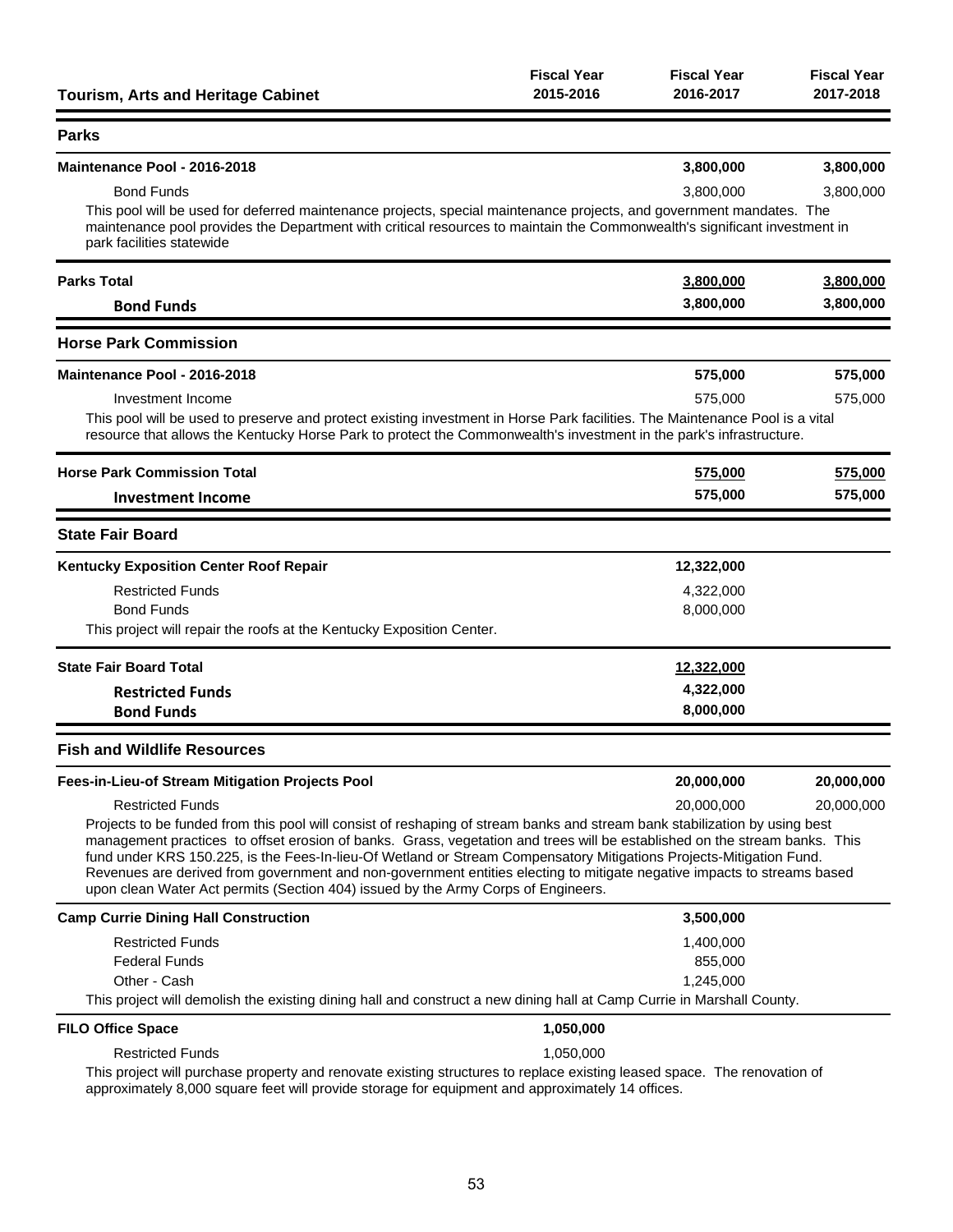| <b>Tourism, Arts and Heritage Cabinet</b>                                                                                                                                                                                                                 | <b>Fiscal Year</b><br>2015-2016 | <b>Fiscal Year</b><br>2016-2017                                           | <b>Fiscal Year</b><br>2017-2018                  |
|-----------------------------------------------------------------------------------------------------------------------------------------------------------------------------------------------------------------------------------------------------------|---------------------------------|---------------------------------------------------------------------------|--------------------------------------------------|
| <b>Fish and Wildlife Resources</b>                                                                                                                                                                                                                        |                                 |                                                                           |                                                  |
| <b>Fish and Wildlife Resources Total</b><br><b>Restricted Funds</b><br><b>Federal Funds</b><br><b>Other - Cash</b>                                                                                                                                        | 1,050,000<br>1,050,000          | 23,500,000<br>21,400,000<br>855,000<br>1,245,000                          | 20,000,000<br>20,000,000                         |
| <b>Kentucky Center for the Arts</b>                                                                                                                                                                                                                       |                                 |                                                                           |                                                  |
| Maintenance Pool - 2016-2018<br>Investment Income<br>This pool will be used to maintain and renovate existing areas in the Kentucky Center for the Arts. This pool allows the<br>Commonwealth to protect existing investments in the Center for the Arts. |                                 | 160,000<br>160,000                                                        | 160,000<br>160,000                               |
| Kentucky Center for the Arts Total<br><b>Investment Income</b>                                                                                                                                                                                            |                                 | 160,000<br>160,000                                                        | 160,000<br>160,000                               |
| <b>Tourism, Arts and Heritage Cabinet Total</b><br><b>Restricted Funds</b><br><b>Federal Funds</b><br><b>Bond Funds</b><br><b>Investment Income</b><br>Other - Cash                                                                                       | 1,050,000<br>1,050,000          | 40,357,000<br>25,722,000<br>855,000<br>11,800,000<br>735,000<br>1,245,000 | 24,535,000<br>20,000,000<br>3,800,000<br>735,000 |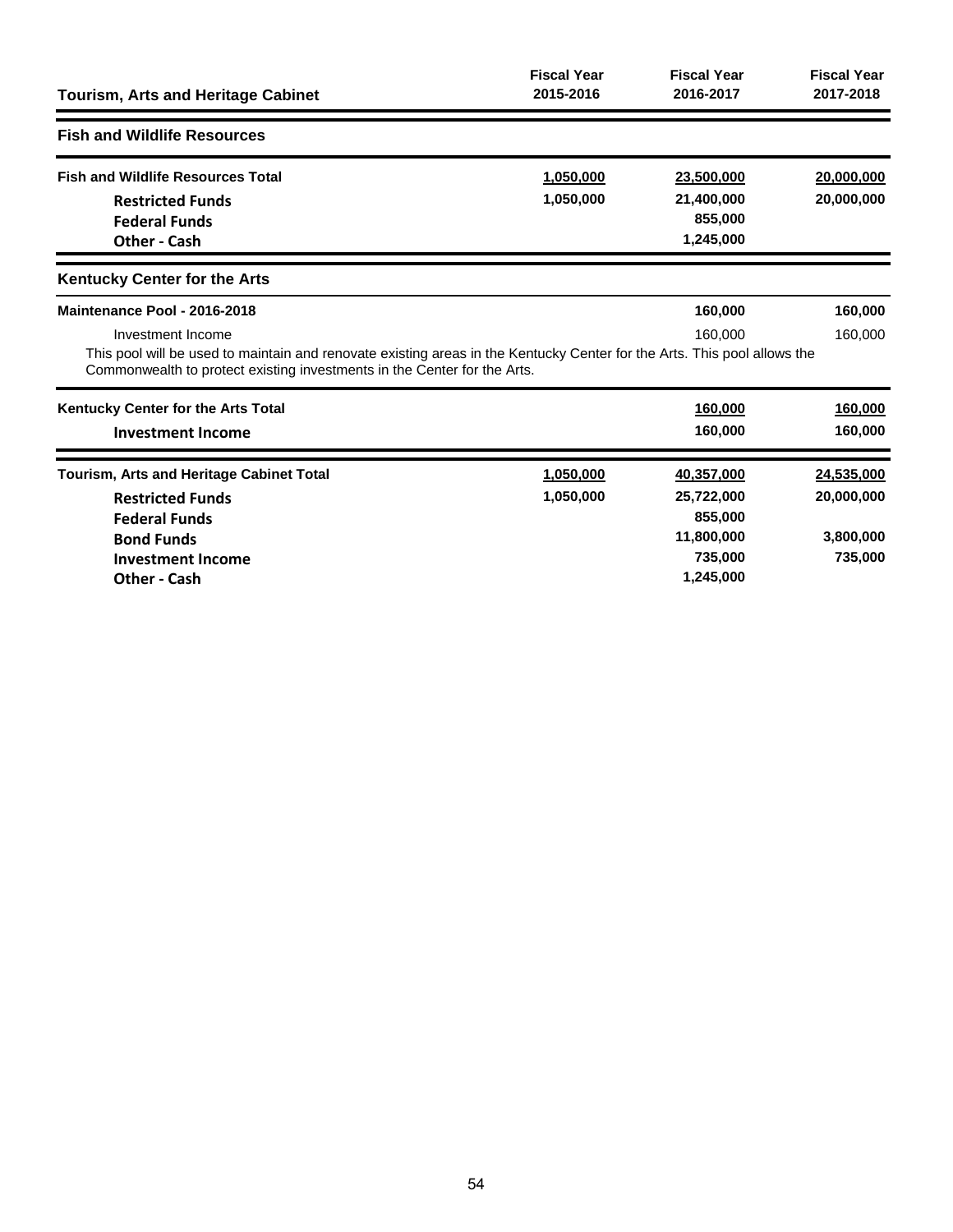| <b>Transportation</b>                                                                                                                                                                                                                                                                             | <b>Fiscal Year</b><br>2015-2016 | <b>Fiscal Year</b><br>2016-2017 | <b>Fiscal Year</b><br>2017-2018 |
|---------------------------------------------------------------------------------------------------------------------------------------------------------------------------------------------------------------------------------------------------------------------------------------------------|---------------------------------|---------------------------------|---------------------------------|
| <b>General Administration and Support</b>                                                                                                                                                                                                                                                         |                                 |                                 |                                 |
| Maintenance Pool - 2016-2018                                                                                                                                                                                                                                                                      |                                 | 2,750,000                       | 2,750,000                       |
| Road Fund                                                                                                                                                                                                                                                                                         |                                 | 2,750,000                       | 2,750,000                       |
| This pool will finance the maintenance and renovation needs of the Transportation Cabinet's physical plant, which consists of<br>over 1,100 facilities across the Commonwealth.                                                                                                                   |                                 |                                 |                                 |
| <b>Transportation Enterprise Database II</b>                                                                                                                                                                                                                                                      |                                 | 1,500,000                       | 1,500,000                       |
| Road Fund                                                                                                                                                                                                                                                                                         |                                 | 1,500,000                       | 1,500,000                       |
| This project will expand upon the existing Transportation Enterprise Database, making it scalable and able to handle Big Data<br>from the field, including three-dimensional data.                                                                                                                |                                 |                                 |                                 |
| Construct Manchester (D-11) District Office - Add'l Reauth                                                                                                                                                                                                                                        |                                 |                                 | 845,000                         |
| Road Fund                                                                                                                                                                                                                                                                                         |                                 |                                 | 845,000                         |
| This project reauthorizes a \$6,600,000 Road Fund appropriation and provides an additional \$845,000 of Road Fund to construct<br>a new District 11 office in Clay County. The project includes funds for land acquisition.                                                                       |                                 |                                 |                                 |
| Construct Jackson (D-10) District Office - Add'l Reauth                                                                                                                                                                                                                                           |                                 | 426,000                         |                                 |
| Road Fund                                                                                                                                                                                                                                                                                         |                                 | 426,000                         |                                 |
| This project reauthorizes a \$6,600,000 Road Fund appropriation and provides an additional \$426,000 of Road Fund to construct<br>a new District 10 office building in Jackson (Breathitt County). It will contain 25,000 square feet of space and be located on an<br>existing lot of 6.5 acres. |                                 |                                 |                                 |
| Construct Muhlenberg Co. Maint Fac & Salt Str - Add'l Reauth                                                                                                                                                                                                                                      |                                 | 151,000                         |                                 |
| Road Fund                                                                                                                                                                                                                                                                                         |                                 | 151,000                         |                                 |
| This reauthorizes a \$1,440,000 Road Fund appropriation and provides an additional \$151,000 of Road Fund to construct a new<br>maintenance facility in Muhlenberg County.                                                                                                                        |                                 |                                 |                                 |
| <b>Construct Ballard Co. Maint Fac &amp; Salt Str - Add'l Reauth</b>                                                                                                                                                                                                                              |                                 | 144,000                         |                                 |
| Road Fund                                                                                                                                                                                                                                                                                         |                                 | 144,000                         |                                 |
| This reauthorizes a \$1,440,000 Road Fund appropriation and provides an additional \$144,000 in Road Fund to construct a new<br>maintenance facility in Ballard County.                                                                                                                           |                                 |                                 |                                 |
| Construct Henderson Co. Maint Fac & Salt Str - Add'l Reauth                                                                                                                                                                                                                                       |                                 | 83,000                          |                                 |
| Road Fund                                                                                                                                                                                                                                                                                         |                                 | 83.000                          |                                 |
| This reauthorizes a \$1,440,000 Road Fund appropriation and provides an addiitonal \$83,000 of Road Fund to construct a new<br>maintenance facility in Henderson County.                                                                                                                          |                                 |                                 |                                 |
| Construct Harrison Co. Maint Fac & Salt Str - Add'l Reauth                                                                                                                                                                                                                                        |                                 | 45.000                          |                                 |
| Road Fund                                                                                                                                                                                                                                                                                         |                                 | 45,000                          |                                 |
| This reauthorizes a \$1,440,000 Road Fund appropriation and provides an additional \$45,000 of Road Fund to construct a new<br>maintenance facility in Harrison County.                                                                                                                           |                                 |                                 |                                 |
| <b>Construct Knott Co. Maint Facility &amp; Salt Storage - Reauth</b>                                                                                                                                                                                                                             |                                 |                                 |                                 |
| This reauthorizes a \$1,440,000 Road Fund appropriation to construct a new maintenance facility in Knott County.                                                                                                                                                                                  |                                 |                                 |                                 |
| Construct Nicholas Co. Maint Fac & Salt Storage - Reauth                                                                                                                                                                                                                                          |                                 |                                 |                                 |
| This reauthorizes a \$1,440,000 Road Fund appropriation to construct a new maintenance facility in Nicholas County.                                                                                                                                                                               |                                 |                                 |                                 |
| <b>Upgrade AASHTOWare - Reauthorization</b>                                                                                                                                                                                                                                                       |                                 |                                 |                                 |
| This reauthorizes a \$2,600,000 Road Fund appropriation to upgrade the AASHTOWare suite of software. The software is used<br>by the Cabinet to manage and track a highway construction project throughout its life cycle.                                                                         |                                 |                                 |                                 |
| <b>General Administration and Sunnort Total</b>                                                                                                                                                                                                                                                   |                                 | 5.099.000                       | 5 095 000                       |

| <b>General Administration and Support Total</b> | 5,099,000 | 5,095,000 |
|-------------------------------------------------|-----------|-----------|
| <b>Road Fund</b>                                | 5.099.000 | 5,095,000 |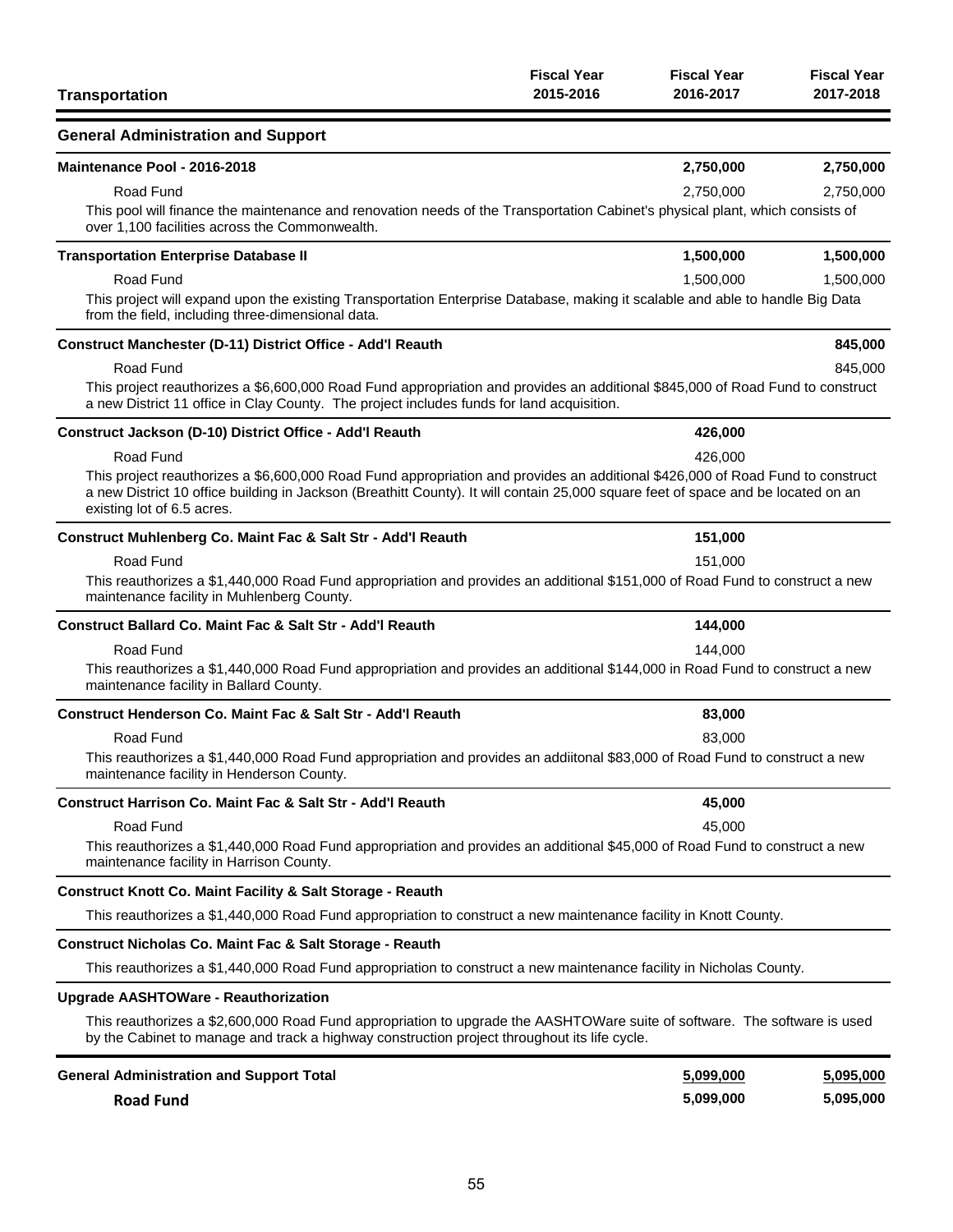| <b>Transportation</b>                                                                                                                                                                                                                                                                                                                                                                               | <b>Fiscal Year</b><br>2015-2016 | <b>Fiscal Year</b><br>2016-2017 | <b>Fiscal Year</b><br>2017-2018 |
|-----------------------------------------------------------------------------------------------------------------------------------------------------------------------------------------------------------------------------------------------------------------------------------------------------------------------------------------------------------------------------------------------------|---------------------------------|---------------------------------|---------------------------------|
| <b>Aviation</b>                                                                                                                                                                                                                                                                                                                                                                                     |                                 |                                 |                                 |
| Aircraft Maintenance Pool - 2016-2018                                                                                                                                                                                                                                                                                                                                                               |                                 | 600,000                         | 600,000                         |
| Investment Income<br>This pool provides for the maintenance and repair of the Capital City Airport Division's three airplanes and one helicopter, as<br>well as four aircraft owned and operated by the Kentucky State Police and one by the Division of Natural Resources. Funds will<br>be used to keep agency aircraft maintained in accordance with Federal Aviation Regulations and Standards. |                                 | 600,000                         | 600,000                         |
| <b>Aviation Total</b>                                                                                                                                                                                                                                                                                                                                                                               |                                 | 600,000                         | 600,000                         |
| <b>Investment Income</b>                                                                                                                                                                                                                                                                                                                                                                            |                                 | 600,000                         | 600,000                         |
| <b>Highways</b>                                                                                                                                                                                                                                                                                                                                                                                     |                                 |                                 |                                 |
| Repair Loadometer & Rest Areas - 2016-2018                                                                                                                                                                                                                                                                                                                                                          |                                 | 1,500,000                       | 1,500,000                       |
| Road Fund<br>Funds provide for general repairs, construction, emergency repairs, maintenance, renovation, and improvements of existing<br>loadometer stations and interstate rest areas.                                                                                                                                                                                                            |                                 | 1,500,000                       | 1,500,000                       |
| Road Maintenance Parks - 2016-2018                                                                                                                                                                                                                                                                                                                                                                  |                                 | 1,250,000                       | 1,250,000                       |
| Road Fund<br>Funds are provided for the upgrading and resurfacing of state park roads and parking areas, including striping, culverts, bridges,<br>shoulders, ditches, curbs, and guardrails.                                                                                                                                                                                                       |                                 | 1,250,000                       | 1,250,000                       |
| Various Environmental Compliance - 2016-2018                                                                                                                                                                                                                                                                                                                                                        |                                 | 600,000                         | 600,000                         |
| Road Fund<br>Funds are provided to maintain compliance with environmental laws and regulations applicable to the cabinet's maintenance<br>and support facilities statewide. Activities include the investigation of identified contamination and its remediation and fulfilling<br>sampling and monitoring requirements associated with various state water quality permits.                        |                                 | 600,000                         | 600,000                         |
| Jefferson County - Lease                                                                                                                                                                                                                                                                                                                                                                            |                                 |                                 |                                 |
| The Department of Highways Division of Maintenance has been leasing underground storage space for road salt. The<br>Department currently has 150,000 tons of reserve salt stored at the location.                                                                                                                                                                                                   |                                 |                                 |                                 |
| <b>Highways Total</b>                                                                                                                                                                                                                                                                                                                                                                               |                                 | 3,350,000                       | 3,350,000                       |
| <b>Road Fund</b>                                                                                                                                                                                                                                                                                                                                                                                    |                                 | 3,350,000                       | 3,350,000                       |
| <b>Vehicle Regulation</b>                                                                                                                                                                                                                                                                                                                                                                           |                                 |                                 |                                 |
| <b>International Registration Plan System Upgrade</b>                                                                                                                                                                                                                                                                                                                                               |                                 | 1,250,000                       | 1,250,000                       |
| Road Fund<br>This project will replace an existing information technology system that uses outdated technology. The International Registration<br>Plan (IRP) system is used to collect fees from Kentucky based truck drivers and motor carriers who operate and accrue mileage<br>in other states and jurisdictions, per the IRP agreement among the states.                                       |                                 | 1,250,000                       | 1,250,000                       |
| <b>Vehicle Regulation Total</b>                                                                                                                                                                                                                                                                                                                                                                     |                                 | 1,250,000                       | 1,250,000                       |
| <b>Road Fund</b>                                                                                                                                                                                                                                                                                                                                                                                    |                                 | 1,250,000                       | 1,250,000                       |
| <b>Transportation Total</b>                                                                                                                                                                                                                                                                                                                                                                         |                                 | 10,299,000                      | 10,295,000                      |
| <b>Road Fund</b>                                                                                                                                                                                                                                                                                                                                                                                    |                                 | 9,699,000                       | 9,695,000                       |
| <b>Investment Income</b>                                                                                                                                                                                                                                                                                                                                                                            |                                 | 600,000                         | 600,000                         |